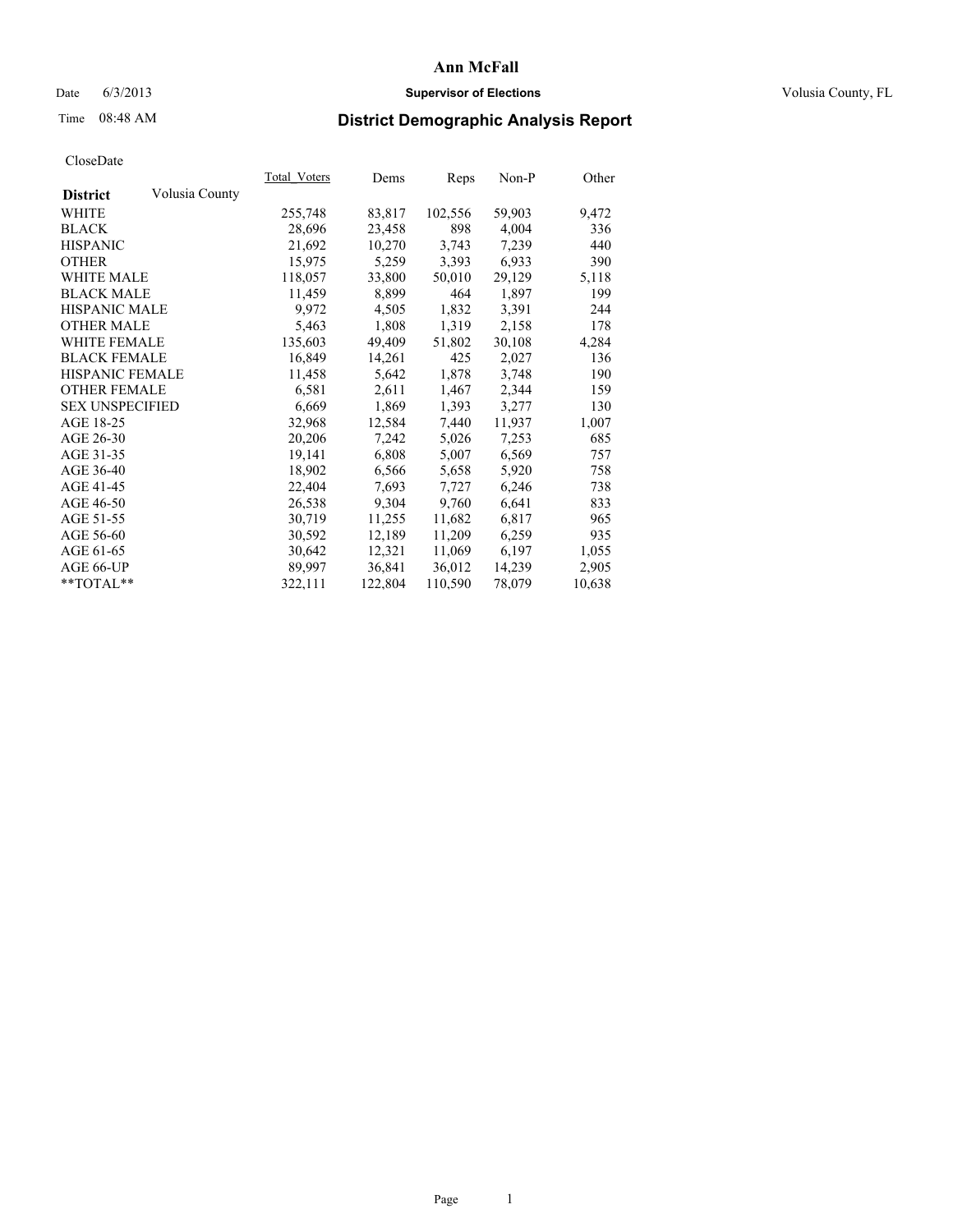### Date 6/3/2013 **Supervisor of Elections Supervisor of Elections** Volusia County, FL

## Time 08:48 AM **District Demographic Analysis Report**

|                                              | <b>Total Voters</b> | Dems   | Reps   | Non-P  | Other |
|----------------------------------------------|---------------------|--------|--------|--------|-------|
| County Council District 1<br><b>District</b> |                     |        |        |        |       |
| WHITE                                        | 50,467              | 15,969 | 21,747 | 10,620 | 2,131 |
| <b>BLACK</b>                                 | 4,652               | 3,793  | 158    | 638    | 63    |
| <b>HISPANIC</b>                              | 4,060               | 1,791  | 727    | 1,443  | 99    |
| <b>OTHER</b>                                 | 3,003               | 904    | 748    | 1,262  | 89    |
| WHITE MALE                                   | 22,981              | 6,338  | 10,431 | 5,078  | 1,134 |
| <b>BLACK MALE</b>                            | 1,839               | 1,432  | 72     | 297    | 38    |
| <b>HISPANIC MALE</b>                         | 1,768               | 739    | 347    | 637    | 45    |
| <b>OTHER MALE</b>                            | 1,021               | 322    | 277    | 385    | 37    |
| <b>WHITE FEMALE</b>                          | 27,106              | 9,531  | 11,160 | 5,432  | 983   |
| <b>BLACK FEMALE</b>                          | 2,756               | 2,320  | 82     | 330    | 24    |
| <b>HISPANIC FEMALE</b>                       | 2,242               | 1,027  | 374    | 789    | 52    |
| <b>OTHER FEMALE</b>                          | 1,163               | 425    | 291    | 415    | 32    |
| <b>SEX UNSPECIFIED</b>                       | 1,306               | 323    | 346    | 600    | 37    |
| AGE 18-25                                    | 6,255               | 1,961  | 1,724  | 2,321  | 249   |
| AGE 26-30                                    | 3,747               | 1,202  | 1,057  | 1,352  | 136   |
| AGE 31-35                                    | 3,739               | 1,230  | 1,134  | 1,202  | 173   |
| AGE 36-40                                    | 3,628               | 1,186  | 1,212  | 1,052  | 178   |
| AGE 41-45                                    | 4,473               | 1,432  | 1,686  | 1,185  | 170   |
| AGE 46-50                                    | 5,082               | 1,645  | 2,092  | 1,155  | 190   |
| AGE 51-55                                    | 5,766               | 2,023  | 2,408  | 1,132  | 203   |
| AGE 56-60                                    | 5,775               | 2,217  | 2,282  | 1,070  | 206   |
| AGE 61-65                                    | 5,879               | 2,347  | 2,301  | 994    | 237   |
| AGE 66-UP                                    | 17,838              | 7,214  | 7,484  | 2,500  | 640   |
| **TOTAL**                                    | 62,182              | 22,457 | 23,380 | 13,963 | 2,382 |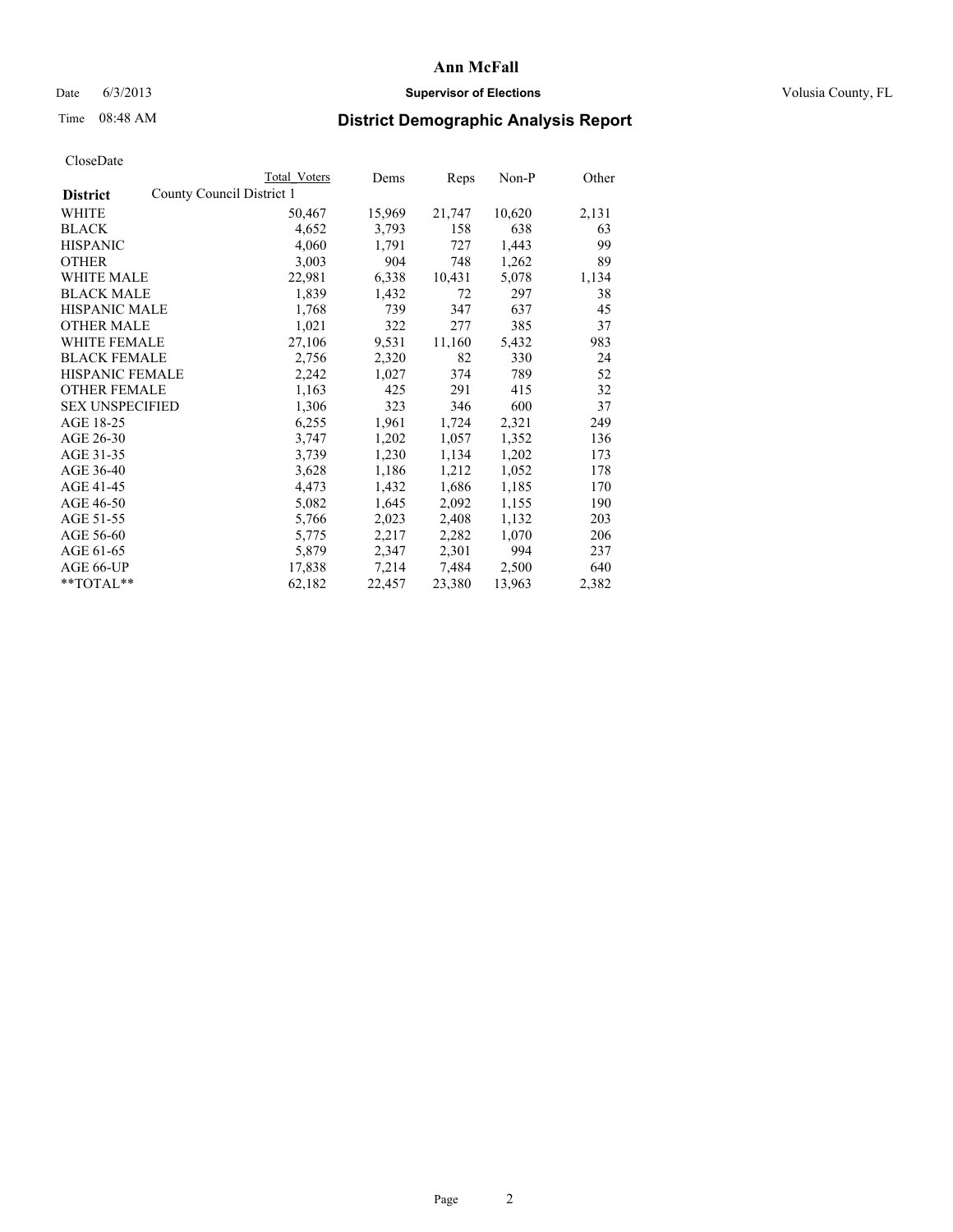### Date 6/3/2013 **Supervisor of Elections Supervisor of Elections** Volusia County, FL

## Time 08:48 AM **District Demographic Analysis Report**

|                                              | Total Voters | Dems   | <b>Reps</b> | Non-P  | Other |
|----------------------------------------------|--------------|--------|-------------|--------|-------|
| County Council District 2<br><b>District</b> |              |        |             |        |       |
| WHITE                                        | 48,135       | 16,663 | 18,057      | 11,637 | 1,778 |
| <b>BLACK</b>                                 | 10,903       | 9,124  | 254         | 1,440  | 85    |
| <b>HISPANIC</b>                              | 1,597        | 705    | 330         | 533    | 29    |
| <b>OTHER</b>                                 | 3,462        | 1,307  | 606         | 1,480  | 69    |
| WHITE MALE                                   | 22,355       | 6,759  | 8,911       | 5,676  | 1,009 |
| <b>BLACK MALE</b>                            | 4,181        | 3,377  | 126         | 636    | 42    |
| <b>HISPANIC MALE</b>                         | 740          | 311    | 158         | 250    | 21    |
| <b>OTHER MALE</b>                            | 1,139        | 418    | 231         | 458    | 32    |
| <b>WHITE FEMALE</b>                          | 25,345       | 9,759  | 9,015       | 5,820  | 751   |
| <b>BLACK FEMALE</b>                          | 6,536        | 5,603  | 124         | 766    | 43    |
| <b>HISPANIC FEMALE</b>                       | 822          | 379    | 167         | 268    | 8     |
| <b>OTHER FEMALE</b>                          | 1,505        | 667    | 280         | 531    | 27    |
| <b>SEX UNSPECIFIED</b>                       | 1,474        | 526    | 235         | 685    | 28    |
| AGE 18-25                                    | 7,743        | 4,128  | 1,169       | 2,285  | 161   |
| AGE 26-30                                    | 4,409        | 1,874  | 935         | 1,467  | 133   |
| AGE 31-35                                    | 3,587        | 1,475  | 804         | 1,186  | 122   |
| AGE 36-40                                    | 3,237        | 1,316  | 820         | 999    | 102   |
| AGE 41-45                                    | 3,804        | 1,552  | 1,096       | 1,051  | 105   |
| AGE 46-50                                    | 4,580        | 1,853  | 1,417       | 1,184  | 126   |
| AGE 51-55                                    | 5,695        | 2,372  | 1,904       | 1,252  | 167   |
| AGE 56-60                                    | 5,700        | 2,483  | 1,850       | 1,204  | 163   |
| AGE 61-65                                    | 6,152        | 2,551  | 2,030       | 1,365  | 206   |
| AGE 66-UP                                    | 19,189       | 8,194  | 7,222       | 3,097  | 676   |
| $*$ TOTAL $*$                                | 64,097       | 27,799 | 19,247      | 15,090 | 1,961 |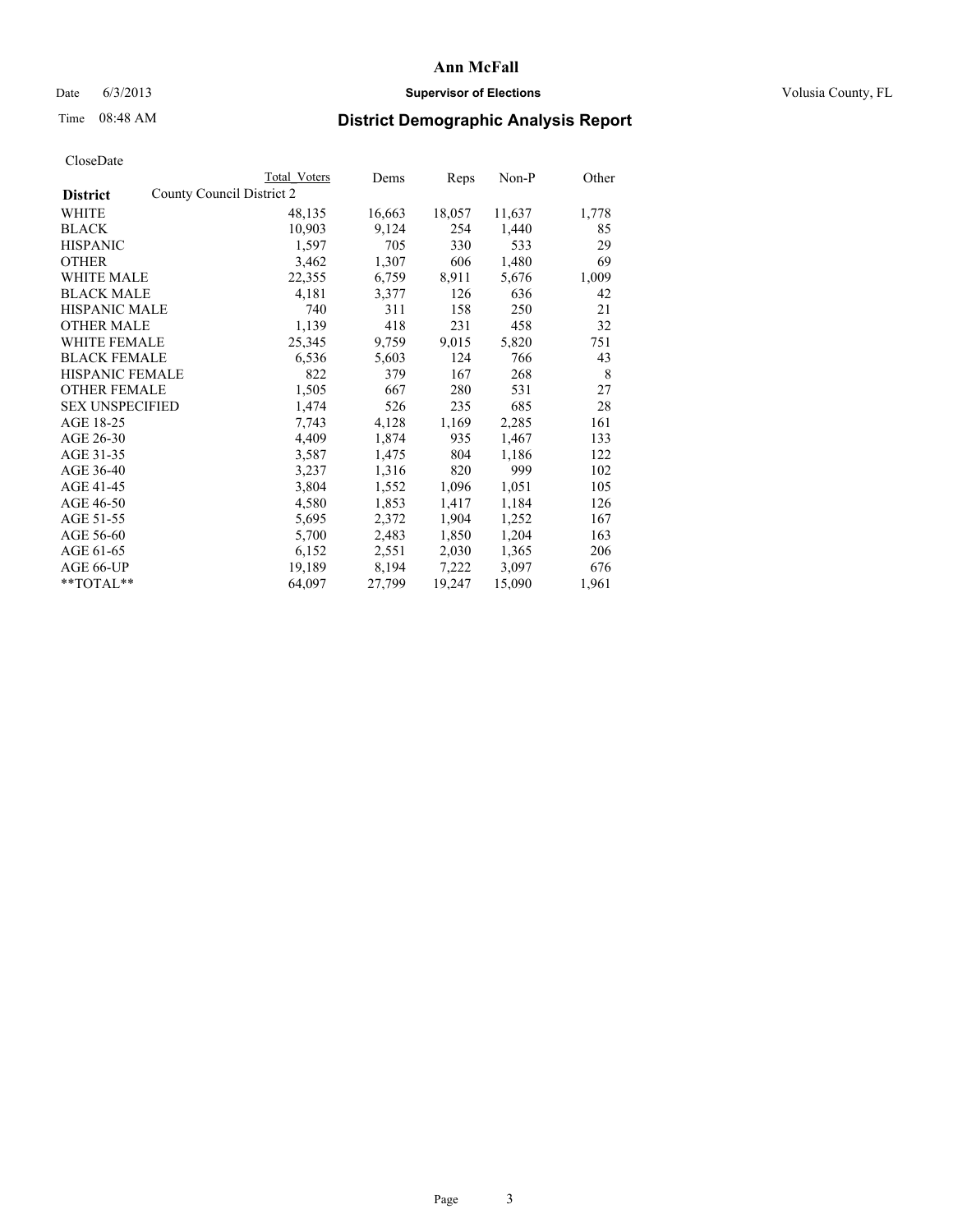### Date 6/3/2013 **Supervisor of Elections Supervisor of Elections** Volusia County, FL

## Time 08:48 AM **District Demographic Analysis Report**

|                        | Total Voters              | Dems   | <b>Reps</b> | $Non-P$ | Other |
|------------------------|---------------------------|--------|-------------|---------|-------|
| <b>District</b>        | County Council District 3 |        |             |         |       |
| WHITE                  | 63,613                    | 20,828 | 25,372      | 15,470  | 1,943 |
| <b>BLACK</b>           | 1,956                     | 1,599  | 71          | 268     | 18    |
| <b>HISPANIC</b>        | 1,115                     | 428    | 294         | 365     | 28    |
| <b>OTHER</b>           | 2,622                     | 740    | 594         | 1,217   | 71    |
| <b>WHITE MALE</b>      | 29,502                    | 8,439  | 12,482      | 7,547   | 1,034 |
| <b>BLACK MALE</b>      | 858                       | 660    | 38          | 145     | 15    |
| <b>HISPANIC MALE</b>   | 507                       | 174    | 133         | 186     | 14    |
| <b>OTHER MALE</b>      | 901                       | 256    | 241         | 372     | 32    |
| <b>WHITE FEMALE</b>    | 33,585                    | 12,227 | 12,697      | 7.764   | 897   |
| <b>BLACK FEMALE</b>    | 1,080                     | 925    | 32          | 120     | 3     |
| <b>HISPANIC FEMALE</b> | 595                       | 249    | 158         | 175     | 13    |
| <b>OTHER FEMALE</b>    | 1,062                     | 380    | 259         | 391     | 32    |
| <b>SEX UNSPECIFIED</b> | 1,216                     | 285    | 291         | 620     | 20    |
| AGE 18-25              | 5,493                     | 1,547  | 1,544       | 2,224   | 178   |
| AGE 26-30              | 3,563                     | 1,120  | 976         | 1,351   | 116   |
| AGE 31-35              | 3,596                     | 1,042  | 1,063       | 1,368   | 123   |
| AGE 36-40              | 3,657                     | 1,075  | 1,222       | 1,214   | 146   |
| AGE 41-45              | 4,589                     | 1,372  | 1,752       | 1,351   | 114   |
| AGE 46-50              | 5,514                     | 1,699  | 2,232       | 1,449   | 134   |
| AGE 51-55              | 6,796                     | 2,198  | 2,796       | 1,605   | 197   |
| AGE 56-60              | 7,138                     | 2,651  | 2,782       | 1,501   | 204   |
| AGE 61-65              | 7.264                     | 2,768  | 2,762       | 1,515   | 219   |
| AGE 66-UP              | 21,696                    | 8,123  | 9,202       | 3,742   | 629   |
| $*$ TOTAL $*$          | 69,306                    | 23,595 | 26,331      | 17,320  | 2,060 |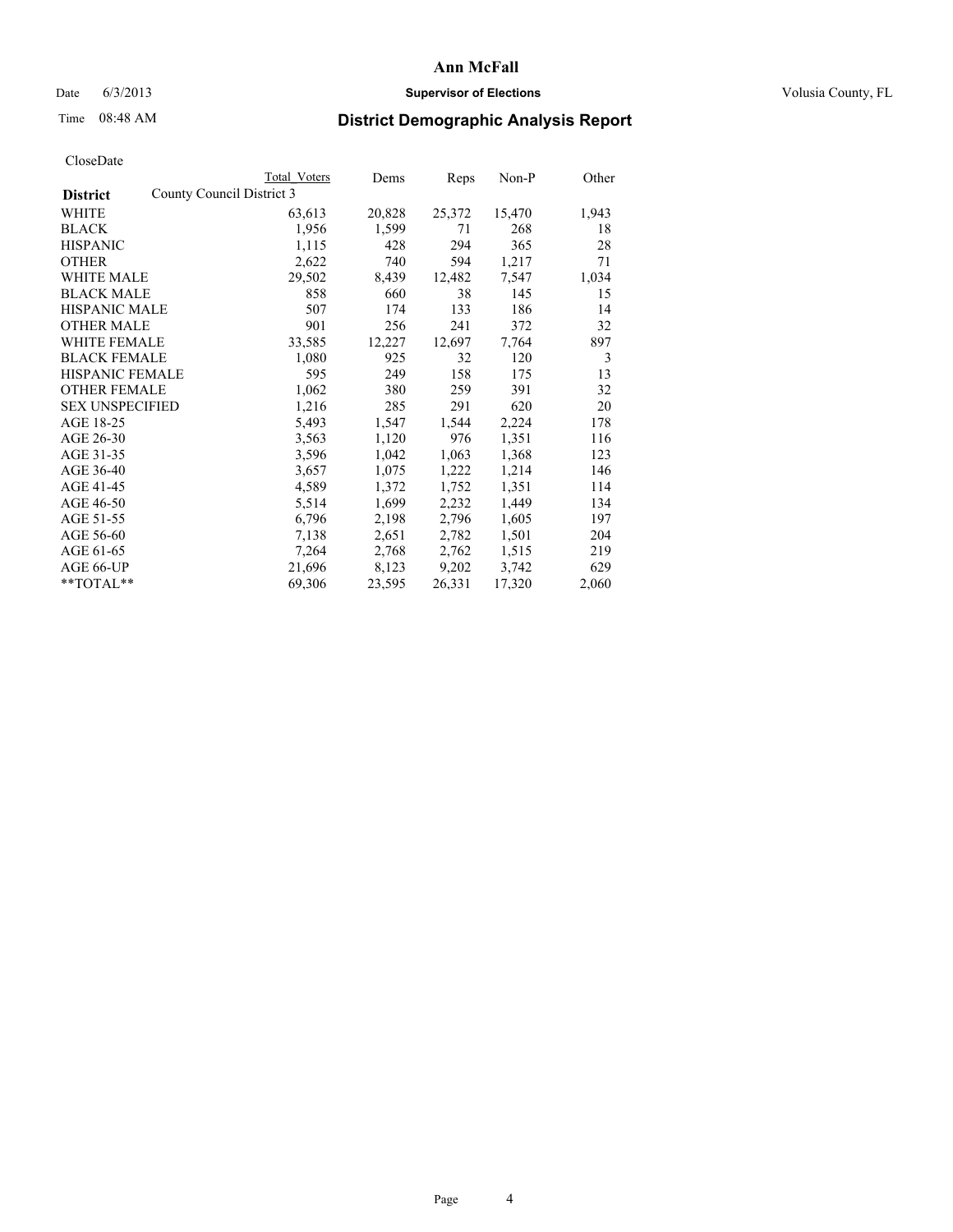### Date 6/3/2013 **Supervisor of Elections Supervisor of Elections** Volusia County, FL

## Time 08:48 AM **District Demographic Analysis Report**

|                                              | <b>Total Voters</b> | Dems   | Reps   | $Non-P$ | Other |
|----------------------------------------------|---------------------|--------|--------|---------|-------|
| County Council District 4<br><b>District</b> |                     |        |        |         |       |
| WHITE                                        | 52,966              | 17,743 | 21,207 | 12,194  | 1,822 |
| <b>BLACK</b>                                 | 5,968               | 4,918  | 170    | 806     | 74    |
| <b>HISPANIC</b>                              | 1,477               | 641    | 324    | 484     | 28    |
| <b>OTHER</b>                                 | 3,291               | 1,096  | 763    | 1,355   | 77    |
| WHITE MALE                                   | 24,289              | 7,104  | 10,259 | 5,957   | 969   |
| <b>BLACK MALE</b>                            | 2,291               | 1,772  | 86     | 388     | 45    |
| <b>HISPANIC MALE</b>                         | 641                 | 251    | 156    | 215     | 19    |
| <b>OTHER MALE</b>                            | 1,168               | 375    | 300    | 454     | 39    |
| <b>WHITE FEMALE</b>                          | 28,273              | 10,532 | 10,805 | 6,099   | 837   |
| <b>BLACK FEMALE</b>                          | 3,612               | 3,093  | 84     | 406     | 29    |
| HISPANIC FEMALE                              | 820                 | 386    | 161    | 264     | 9     |
| <b>OTHER FEMALE</b>                          | 1,383               | 538    | 360    | 452     | 33    |
| <b>SEX UNSPECIFIED</b>                       | 1,225               | 347    | 253    | 604     | 21    |
| AGE 18-25                                    | 6,053               | 2,343  | 1,447  | 2,123   | 140   |
| AGE 26-30                                    | 3,852               | 1,456  | 997    | 1,271   | 128   |
| AGE 31-35                                    | 3,341               | 1,280  | 862    | 1,088   | 111   |
| AGE 36-40                                    | 3,344               | 1,165  | 1,017  | 1,033   | 129   |
| AGE 41-45                                    | 4,179               | 1,429  | 1,459  | 1,145   | 146   |
| AGE 46-50                                    | 5,208               | 1,828  | 1,949  | 1,268   | 163   |
| AGE 51-55                                    | 6,072               | 2,228  | 2,277  | 1,367   | 200   |
| AGE 56-60                                    | 6,303               | 2,539  | 2,336  | 1,249   | 179   |
| AGE 61-65                                    | 6,271               | 2,499  | 2,254  | 1,302   | 216   |
| AGE 66-UP                                    | 19,078              | 7,631  | 7,866  | 2,992   | 589   |
| $*$ $TOTAL**$                                | 63,702              | 24,398 | 22,464 | 14,839  | 2,001 |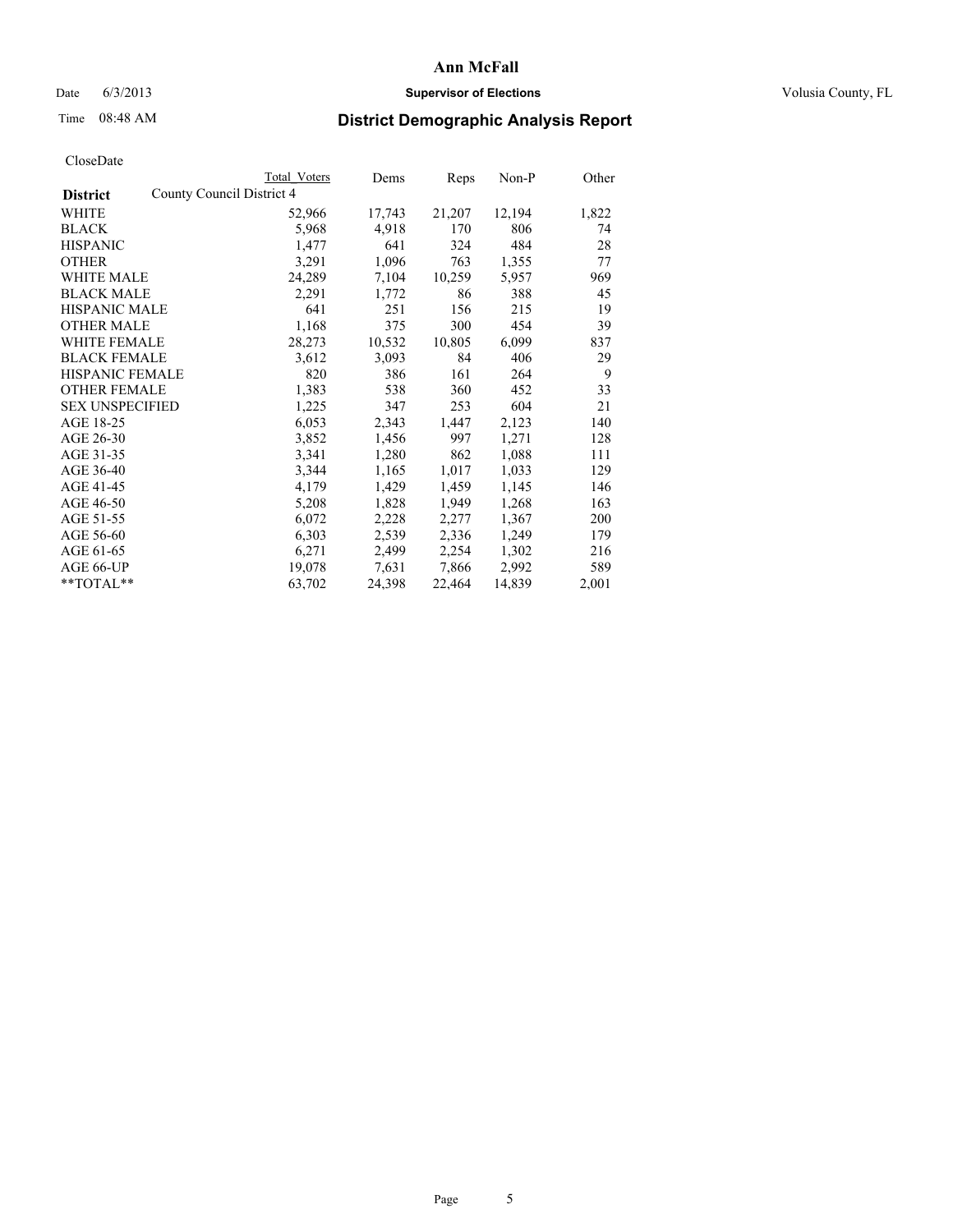### Date 6/3/2013 **Supervisor of Elections Supervisor of Elections** Volusia County, FL

## Time 08:48 AM **District Demographic Analysis Report**

|                        |                           | Total Voters | Dems   | Reps   | Non-P  | Other |
|------------------------|---------------------------|--------------|--------|--------|--------|-------|
| <b>District</b>        | County Council District 5 |              |        |        |        |       |
| WHITE                  |                           | 40,567       | 12,614 | 16,173 | 9,982  | 1,798 |
| <b>BLACK</b>           |                           | 5,217        | 4,024  | 245    | 852    | 96    |
| <b>HISPANIC</b>        |                           | 13,443       | 6,705  | 2,068  | 4,414  | 256   |
| <b>OTHER</b>           |                           | 3,597        | 1,212  | 682    | 1,619  | 84    |
| <b>WHITE MALE</b>      |                           | 18,930       | 5,160  | 7,927  | 4,871  | 972   |
| <b>BLACK MALE</b>      |                           | 2,290        | 1,658  | 142    | 431    | 59    |
| <b>HISPANIC MALE</b>   |                           | 6,316        | 3,030  | 1,038  | 2,103  | 145   |
| <b>OTHER MALE</b>      |                           | 1,234        | 437    | 270    | 489    | 38    |
| <b>WHITE FEMALE</b>    |                           | 21,294       | 7,360  | 8,125  | 4,993  | 816   |
| <b>BLACK FEMALE</b>    |                           | 2,865        | 2,320  | 103    | 405    | 37    |
| HISPANIC FEMALE        |                           | 6,979        | 3,601  | 1,018  | 2,252  | 108   |
| <b>OTHER FEMALE</b>    |                           | 1,468        | 601    | 277    | 555    | 35    |
| <b>SEX UNSPECIFIED</b> |                           | 1,448        | 388    | 268    | 768    | 24    |
| AGE 18-25              |                           | 7,424        | 2,605  | 1,556  | 2,984  | 279   |
| AGE 26-30              |                           | 4,635        | 1,590  | 1,061  | 1,812  | 172   |
| AGE 31-35              |                           | 4,878        | 1,781  | 1,144  | 1,725  | 228   |
| AGE 36-40              |                           | 5,036        | 1,824  | 1,387  | 1,622  | 203   |
| AGE 41-45              |                           | 5,359        | 1,908  | 1,734  | 1,514  | 203   |
| AGE 46-50              |                           | 6,154        | 2,279  | 2,070  | 1,585  | 220   |
| AGE 51-55              |                           | 6,390        | 2,434  | 2,297  | 1,461  | 198   |
| AGE 56-60              |                           | 5,676        | 2,299  | 1,959  | 1,235  | 183   |
| AGE 61-65              |                           | 5,076        | 2,156  | 1,722  | 1,021  | 177   |
| AGE 66-UP              |                           | 12,196       | 5,679  | 4,238  | 1,908  | 371   |
| $*$ $TOTAL**$          |                           | 62,824       | 24,555 | 19,168 | 16,867 | 2,234 |
|                        |                           |              |        |        |        |       |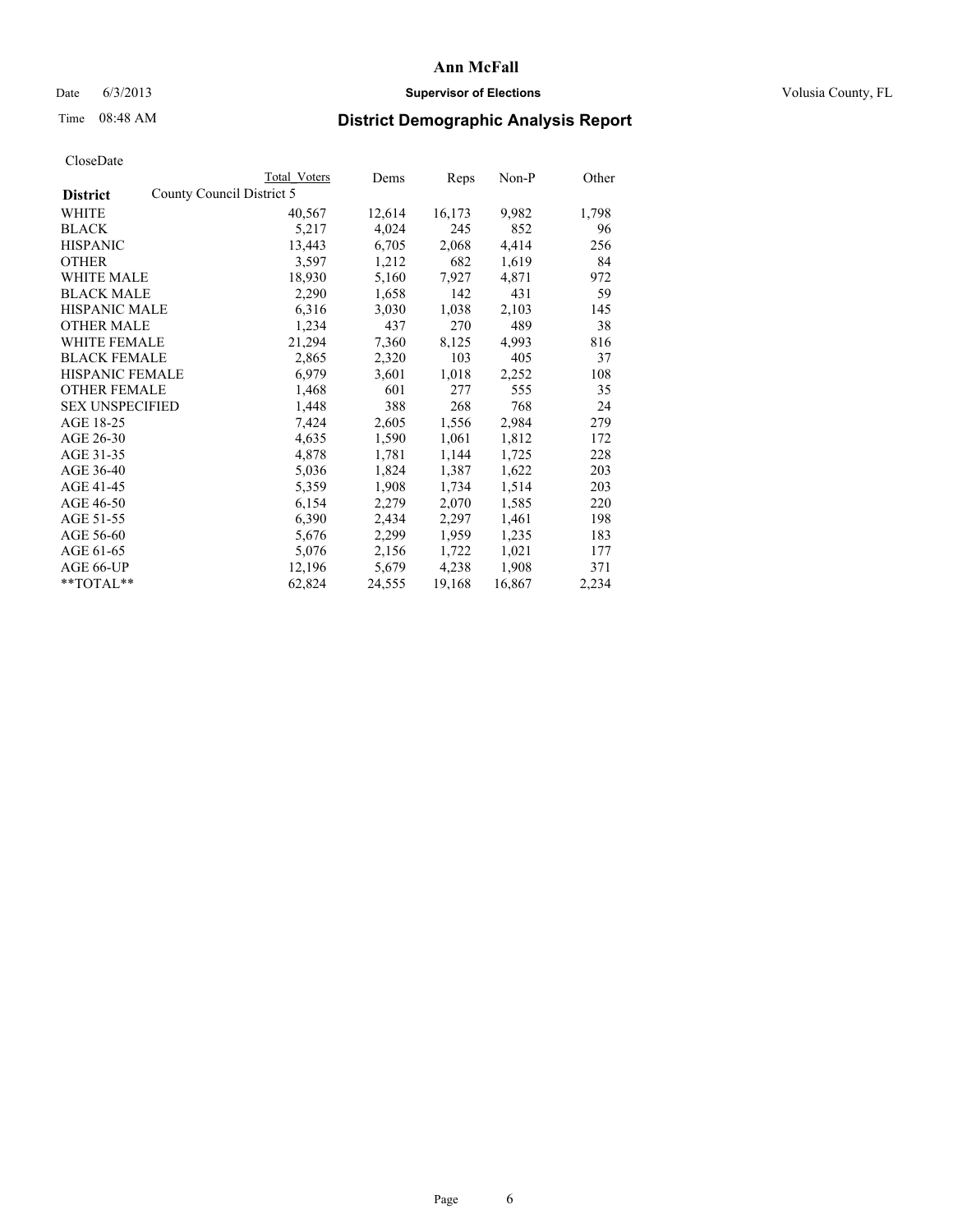### Date 6/3/2013 **Supervisor of Elections Supervisor of Elections** Volusia County, FL

## Time 08:48 AM **District Demographic Analysis Report**

|                        |                              | <b>Total Voters</b> | Dems | Reps           | Non-P | Other          |
|------------------------|------------------------------|---------------------|------|----------------|-------|----------------|
| <b>District</b>        | Indigo Community Development |                     |      |                |       |                |
| WHITE                  |                              | 861                 | 210  | 446            | 175   | 30             |
| <b>BLACK</b>           |                              | 87                  | 64   | 9              | 13    | 1              |
| <b>HISPANIC</b>        |                              | 40                  | 21   | 7              | 10    | 2              |
| <b>OTHER</b>           |                              | 83                  | 23   | 31             | 29    | $\theta$       |
| WHITE MALE             |                              | 418                 | 88   | 223            | 89    | 18             |
| <b>BLACK MALE</b>      |                              | 39                  | 27   | 5              | 6     | 1              |
| <b>HISPANIC MALE</b>   |                              | 12                  | 6    | $\overline{2}$ | 3     | 1              |
| <b>OTHER MALE</b>      |                              | 29                  | 6    | 12             | 11    | $\theta$       |
| WHITE FEMALE           |                              | 435                 | 121  | 220            | 83    | 11             |
| <b>BLACK FEMALE</b>    |                              | 48                  | 37   | $\overline{4}$ | 7     | $\overline{0}$ |
| <b>HISPANIC FEMALE</b> |                              | 28                  | 15   | 5              | 7     | 1              |
| <b>OTHER FEMALE</b>    |                              | 43                  | 11   | 16             | 16    | $\theta$       |
| <b>SEX UNSPECIFIED</b> |                              | 19                  | 7    | 6              | 5     | 1              |
| AGE 18-25              |                              | 75                  | 15   | 30             | 26    | 4              |
| AGE 26-30              |                              | 95                  | 24   | 39             | 29    | 3              |
| AGE 31-35              |                              | 88                  | 25   | 29             | 32    | $\overline{c}$ |
| AGE 36-40              |                              | 77                  | 28   | 31             | 16    | $\overline{2}$ |
| AGE 41-45              |                              | 67                  | 18   | 32             | 17    | $\theta$       |
| AGE 46-50              |                              | 82                  | 22   | 44             | 12    | 4              |
| AGE 51-55              |                              | 102                 | 31   | 54             | 16    | 1              |
| AGE 56-60              |                              | 115                 | 40   | 58             | 15    | $\overline{2}$ |
| AGE 61-65              |                              | 125                 | 41   | 54             | 26    | $\overline{4}$ |
| AGE 66-UP              |                              | 245                 | 74   | 122            | 38    | 11             |
| **TOTAL**              |                              | 1,071               | 318  | 493            | 227   | 33             |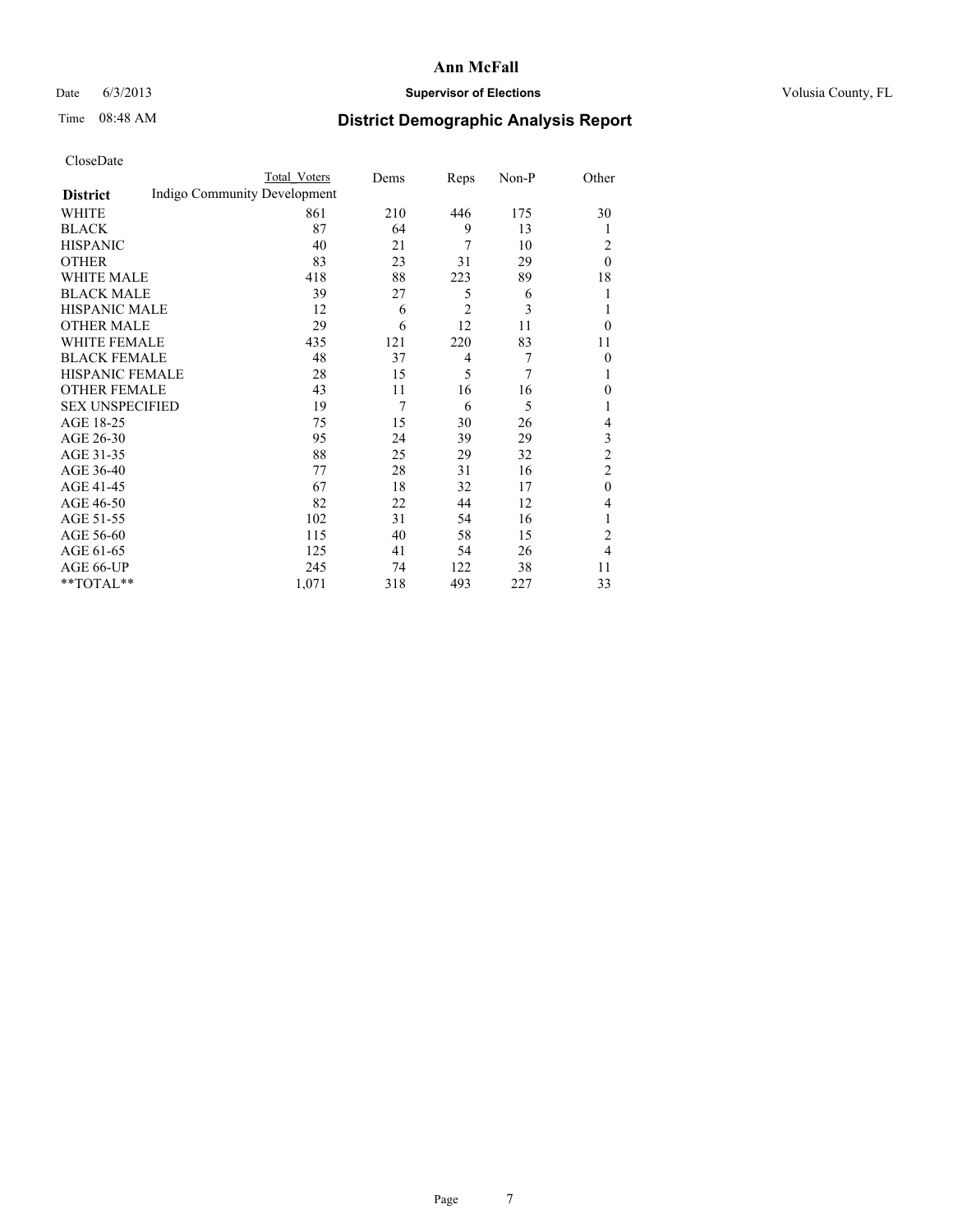#### Date 6/3/2013 **Supervisor of Elections Supervisor of Elections** Volusia County, FL

## Time 08:48 AM **District Demographic Analysis Report**

|                                             | Total Voters | Dems   | <b>Reps</b> | Non-P  | Other |
|---------------------------------------------|--------------|--------|-------------|--------|-------|
| Congressional District 6<br><b>District</b> |              |        |             |        |       |
| WHITE                                       | 197,934      | 66,159 | 78,815      | 46,039 | 6,921 |
| <b>BLACK</b>                                | 22,648       | 18,781 | 621         | 3,022  | 224   |
| <b>HISPANIC</b>                             | 6,351        | 2,703  | 1,317       | 2,179  | 152   |
| <b>OTHER</b>                                | 11,339       | 3,740  | 2,454       | 4,867  | 278   |
| WHITE MALE                                  | 91,302       | 26,682 | 38,462      | 22,421 | 3,737 |
| <b>BLACK MALE</b>                           | 8,834        | 6,997  | 311         | 1,393  | 133   |
| <b>HISPANIC MALE</b>                        | 2,838        | 1,133  | 606         | 1,012  | 87    |
| <b>OTHER MALE</b>                           | 3,855        | 1,253  | 952         | 1,523  | 127   |
| WHITE FEMALE                                | 105,023      | 38,997 | 39,788      | 23,108 | 3,130 |
| <b>BLACK FEMALE</b>                         | 13,496       | 11,539 | 301         | 1,566  | 90    |
| <b>HISPANIC FEMALE</b>                      | 3,421        | 1,533  | 692         | 1,134  | 62    |
| <b>OTHER FEMALE</b>                         | 4,712        | 1,864  | 1,086       | 1,649  | 113   |
| <b>SEX UNSPECIFIED</b>                      | 4,791        | 1,385  | 1,009       | 2,301  | 96    |
| AGE 18-25                                   | 23,690       | 9,468  | 5,353       | 8,228  | 641   |
| AGE 26-30                                   | 14,328       | 5,284  | 3,584       | 4,988  | 472   |
| AGE 31-35                                   | 12,906       | 4,631  | 3,432       | 4,380  | 463   |
| AGE 36-40                                   | 12,673       | 4,376  | 3,874       | 3,917  | 506   |
| AGE 41-45                                   | 15,505       | 5,341  | 5,410       | 4,275  | 479   |
| AGE 46-50                                   | 18,610       | 6,495  | 6,967       | 4,608  | 540   |
| AGE 51-55                                   | 22,392       | 8,226  | 8,530       | 4,946  | 690   |
| AGE 56-60                                   | 22,961       | 9,211  | 8,451       | 4,615  | 684   |
| AGE 61-65                                   | 23,698       | 9,491  | 8,584       | 4,823  | 800   |
| AGE 66-UP                                   | 71,507       | 28,859 | 29,022      | 11,326 | 2,300 |
| $*$ TOTAL $*$                               | 238,272      | 91,383 | 83,207      | 56,107 | 7,575 |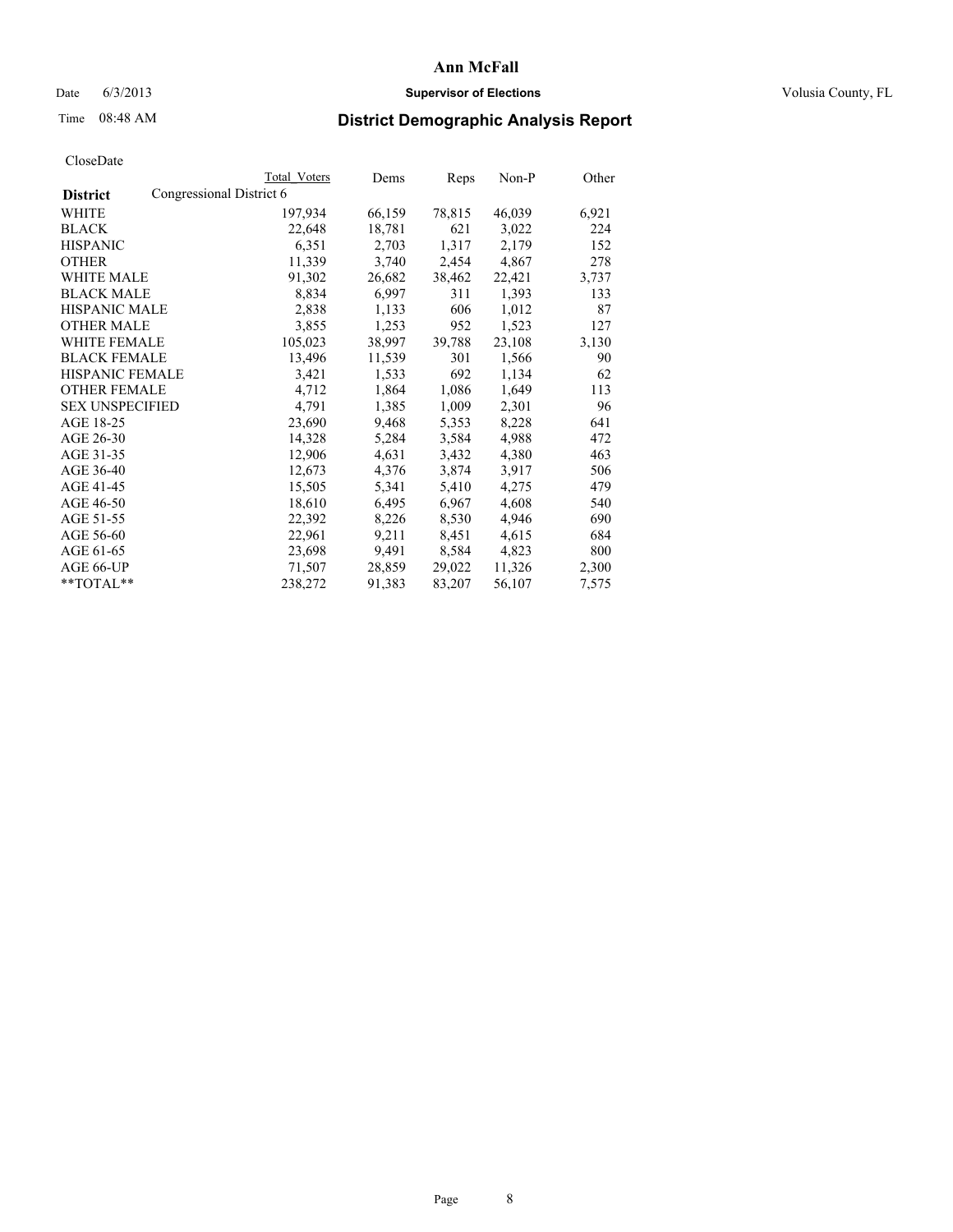### Date 6/3/2013 **Supervisor of Elections Supervisor of Elections** Volusia County, FL

## Time 08:48 AM **District Demographic Analysis Report**

|                                             | Total Voters | Dems   | Reps   | Non-P  | Other |
|---------------------------------------------|--------------|--------|--------|--------|-------|
| Congressional District 7<br><b>District</b> |              |        |        |        |       |
| WHITE                                       | 57,814       | 17,658 | 23,741 | 13,864 | 2,551 |
| <b>BLACK</b>                                | 6,048        | 4,677  | 277    | 982    | 112   |
| <b>HISPANIC</b>                             | 15,341       | 7,567  | 2,426  | 5,060  | 288   |
| <b>OTHER</b>                                | 4,636        | 1,519  | 939    | 2,066  | 112   |
| WHITE MALE                                  | 26,755       | 7,118  | 11,548 | 6,708  | 1,381 |
| <b>BLACK MALE</b>                           | 2,625        | 1,902  | 153    | 504    | 66    |
| <b>HISPANIC MALE</b>                        | 7,134        | 3,372  | 1,226  | 2,379  | 157   |
| <b>OTHER MALE</b>                           | 1,608        | 555    | 367    | 635    | 51    |
| WHITE FEMALE                                | 30,580       | 10,412 | 12,014 | 7,000  | 1,154 |
| <b>BLACK FEMALE</b>                         | 3,353        | 2,722  | 124    | 461    | 46    |
| <b>HISPANIC FEMALE</b>                      | 8,037        | 4,109  | 1,186  | 2,614  | 128   |
| <b>OTHER FEMALE</b>                         | 1,869        | 747    | 381    | 695    | 46    |
| <b>SEX UNSPECIFIED</b>                      | 1,878        | 484    | 384    | 976    | 34    |
| AGE 18-25                                   | 9,278        | 3,116  | 2,087  | 3,709  | 366   |
| AGE 26-30                                   | 5,878        | 1,958  | 1,442  | 2,265  | 213   |
| AGE 31-35                                   | 6,235        | 2,177  | 1,575  | 2,189  | 294   |
| AGE 36-40                                   | 6,229        | 2,190  | 1,784  | 2,003  | 252   |
| AGE 41-45                                   | 6,899        | 2,352  | 2,317  | 1,971  | 259   |
| AGE 46-50                                   | 7,928        | 2,809  | 2,793  | 2,033  | 293   |
| AGE 51-55                                   | 8,327        | 3,029  | 3,152  | 1,871  | 275   |
| AGE 56-60                                   | 7,631        | 2,978  | 2,758  | 1,644  | 251   |
| AGE 61-65                                   | 6,944        | 2,830  | 2,485  | 1,374  | 255   |
| AGE 66-UP                                   | 18,490       | 7,982  | 6,990  | 2,913  | 605   |
| **TOTAL**                                   | 83,839       | 31,421 | 27,383 | 21,972 | 3,063 |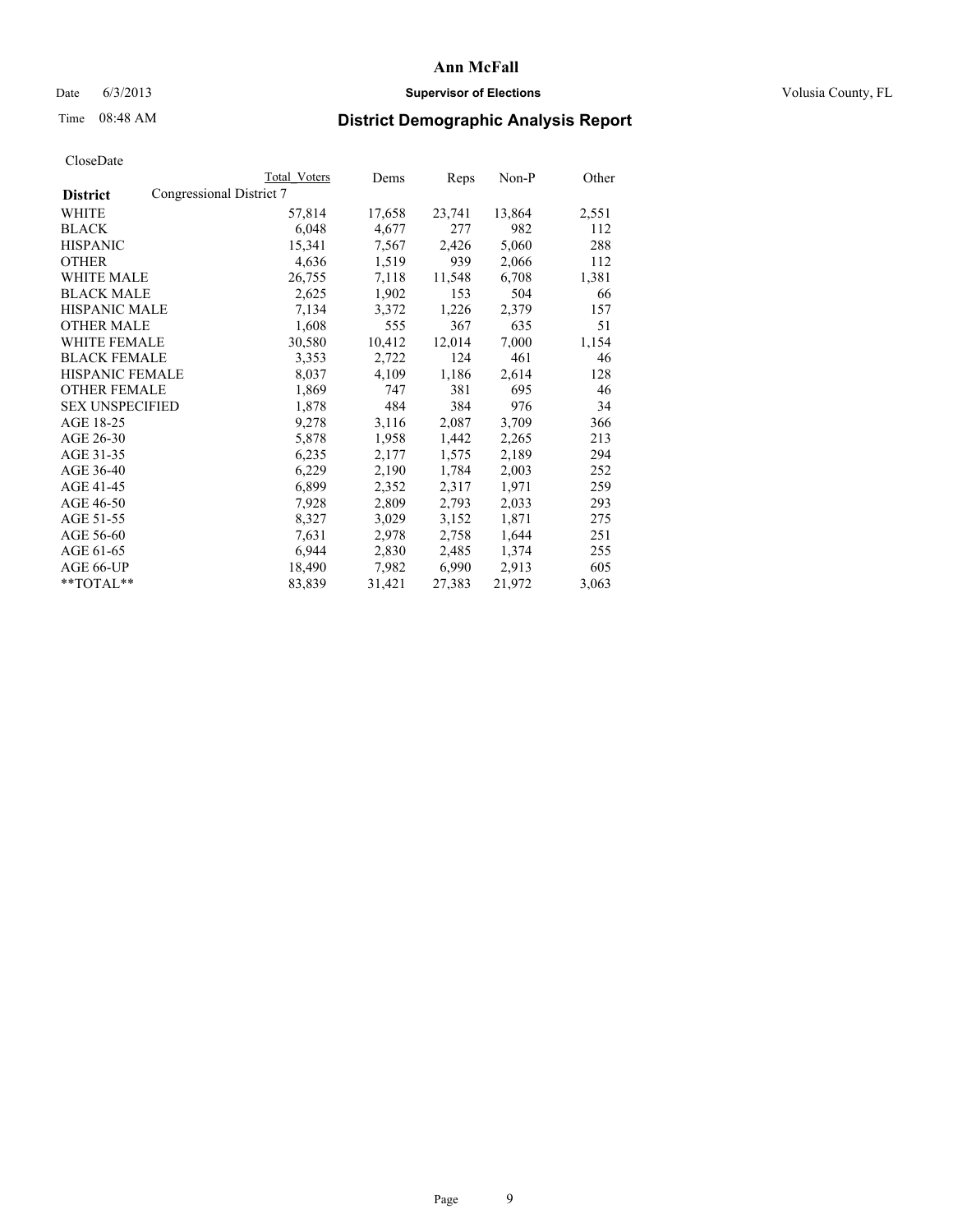### Date 6/3/2013 **Supervisor of Elections Supervisor of Elections** Volusia County, FL

## Time 08:48 AM **District Demographic Analysis Report**

|                        |                     | <b>Total Voters</b> | Dems     | Reps     | Non-P    | Other |
|------------------------|---------------------|---------------------|----------|----------|----------|-------|
| <b>District</b>        | Unincorporated Area |                     |          |          |          |       |
| <b>WHITE</b>           |                     | 0                   | $\theta$ | $\theta$ | $\Omega$ | 0     |
| <b>BLACK</b>           |                     |                     |          | 0        | 0        |       |
| <b>HISPANIC</b>        |                     |                     |          | 0        | 0        |       |
| <b>OTHER</b>           |                     |                     |          |          |          |       |
| <b>WHITE MALE</b>      |                     |                     |          |          |          |       |
| <b>BLACK MALE</b>      |                     |                     |          |          |          |       |
| <b>HISPANIC MALE</b>   |                     |                     |          |          |          |       |
| <b>OTHER MALE</b>      |                     |                     |          |          |          |       |
| <b>WHITE FEMALE</b>    |                     |                     |          |          |          |       |
| <b>BLACK FEMALE</b>    |                     |                     |          | 0        |          |       |
| <b>HISPANIC FEMALE</b> |                     |                     |          |          |          |       |
| <b>OTHER FEMALE</b>    |                     |                     |          |          |          |       |
| <b>SEX UNSPECIFIED</b> |                     |                     |          |          |          |       |
| AGE 18-25              |                     |                     |          |          |          |       |
| AGE 26-30              |                     |                     |          |          |          |       |
| AGE 31-35              |                     |                     |          |          |          |       |
| AGE 36-40              |                     |                     |          | 0        |          |       |
| AGE 41-45              |                     |                     |          |          |          |       |
| AGE 46-50              |                     |                     |          | 0        |          |       |
| AGE 51-55              |                     |                     |          |          |          |       |
| AGE 56-60              |                     |                     |          |          |          |       |
| AGE 61-65              |                     |                     |          |          |          |       |
| AGE 66-UP              |                     |                     |          |          |          |       |
| **TOTAL**              |                     |                     |          | 0        | 0        | 0     |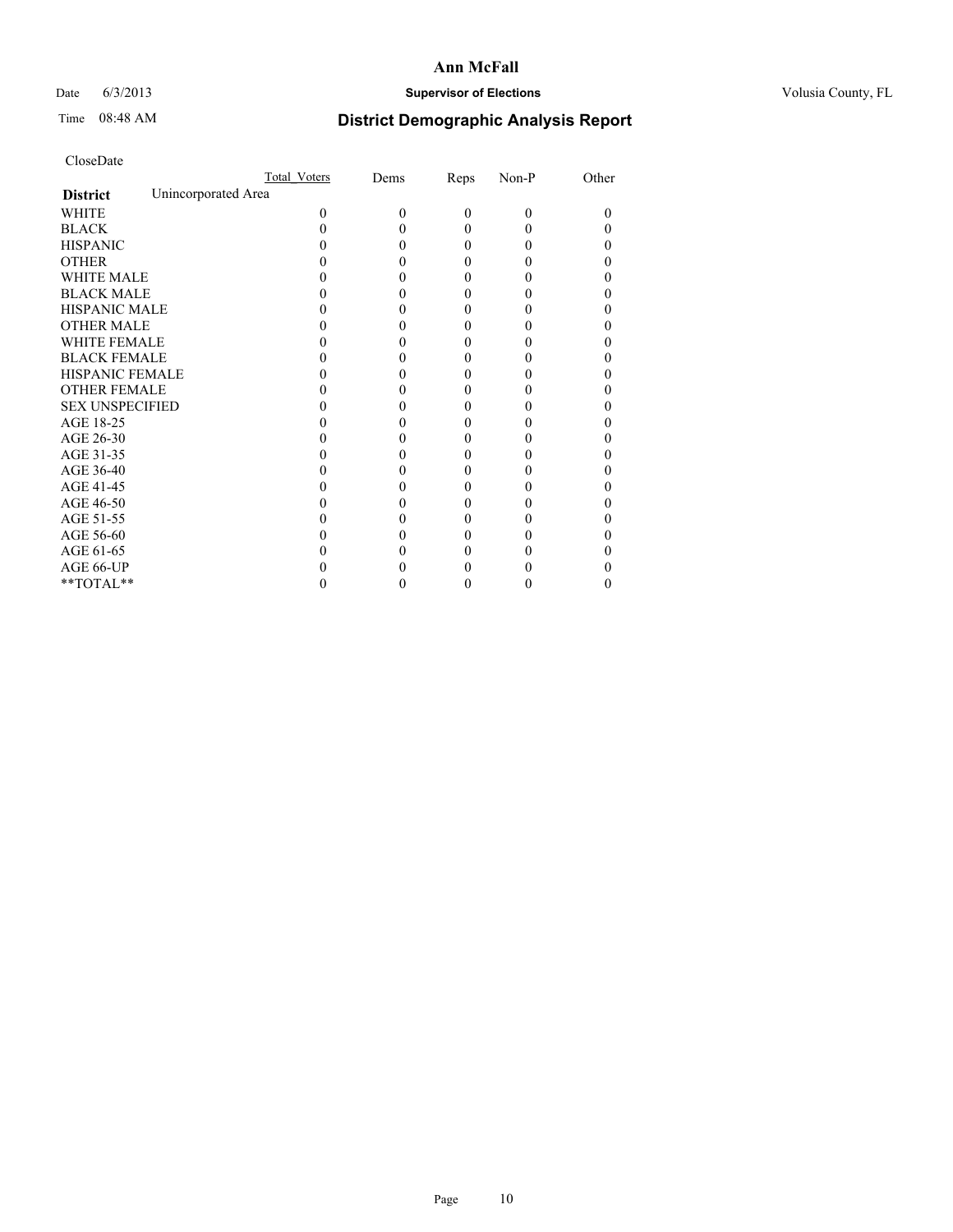### Date 6/3/2013 **Supervisor of Elections Supervisor of Elections** Volusia County, FL

## Time 08:48 AM **District Demographic Analysis Report**

| Total Voters | Dems   | Reps  | Non-P | Other |
|--------------|--------|-------|-------|-------|
|              |        |       |       |       |
| 20,579       | 7,374  | 7,472 | 4,967 | 766   |
| 13,252       | 11,179 | 280   | 1,694 | 99    |
| 1,034        | 509    | 174   | 331   | 20    |
| 2,384        | 1,020  | 328   | 991   | 45    |
| 9,831        | 3,076  | 3,808 | 2,478 | 469   |
| 5,027        | 4,078  | 142   | 754   | 53    |
| 476          | 216    | 84    | 162   | 14    |
| 752          | 311    | 123   | 298   | 20    |
| 10,581       | 4,232  | 3,624 | 2,433 | 292   |
| 8,015        | 6,935  | 135   | 899   | 46    |
| 541          | 285    | 89    | 161   | 6     |
| 1,032        | 516    | 156   | 343   | 17    |
| 994          | 433    | 93    | 455   | 13    |
| 6,636        | 4,166  | 644   | 1,730 | 96    |
| 3,110        | 1,623  | 504   | 907   | 76    |
| 2,352        | 1,208  | 396   | 683   | 65    |
| 1,990        | 1,018  | 377   | 554   | 41    |
| 2,232        | 1,158  | 480   | 533   | 61    |
| 2,621        | 1,394  | 566   | 598   | 63    |
| 3,153        | 1,635  | 805   | 613   | 100   |
| 3,126        | 1,654  | 810   | 583   | 79    |
| 3,142        | 1,601  | 846   | 607   | 88    |
| 8,887        | 4,625  | 2,826 | 1,175 | 261   |
| 37,249       | 20,082 | 8,254 | 7,983 | 930   |
|              |        |       |       |       |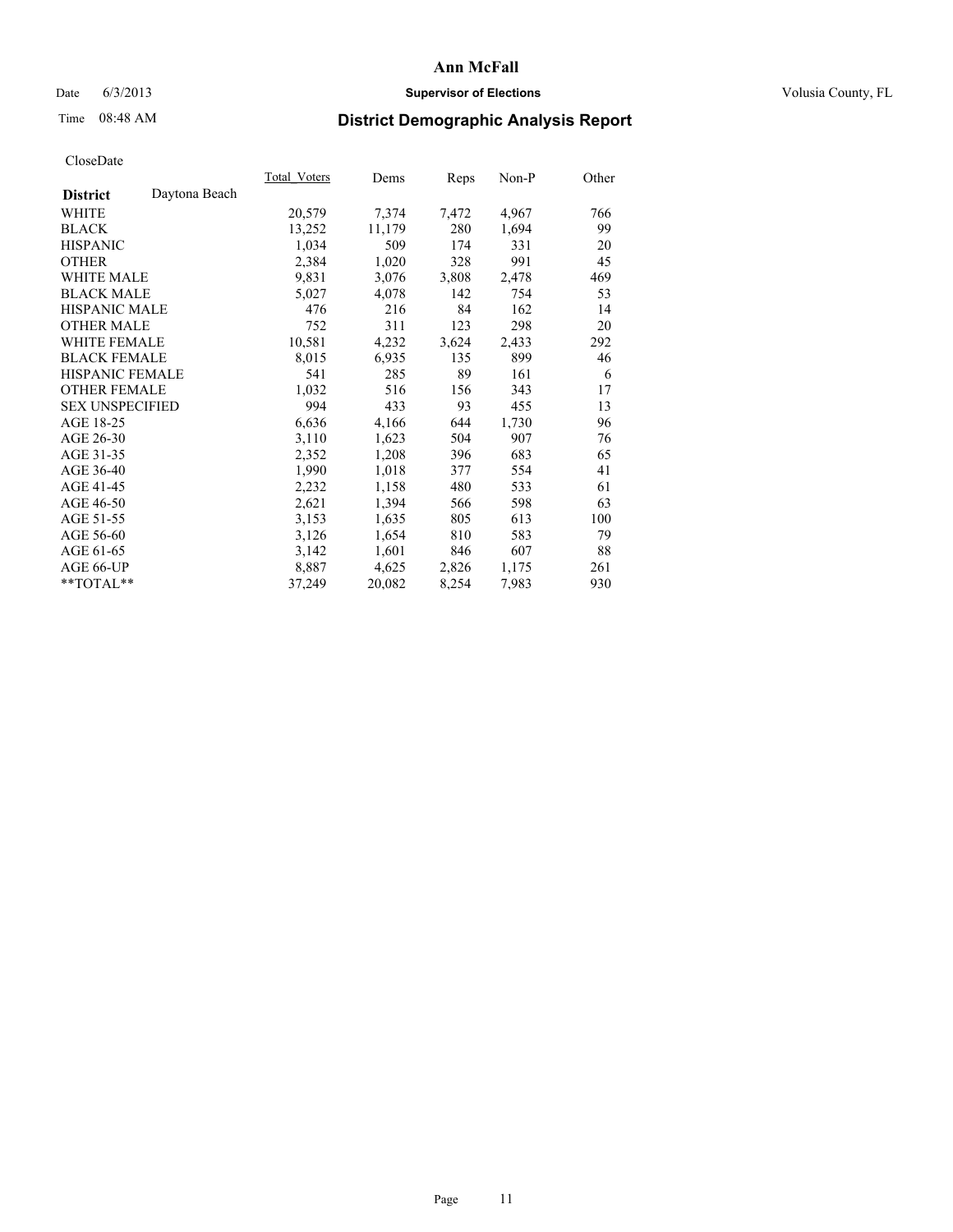### Date 6/3/2013 **Supervisor of Elections Supervisor of Elections** Volusia County, FL

# Time 08:48 AM **District Demographic Analysis Report**

|                        | Total Voters         | Dems | Reps           | Non-P          | Other                   |
|------------------------|----------------------|------|----------------|----------------|-------------------------|
| <b>District</b>        | Daytona Beach Shores |      |                |                |                         |
| WHITE                  | 3,293                | 878  | 1,548          | 759            | 108                     |
| <b>BLACK</b>           | 35                   | 22   | 3              | 10             | $\theta$                |
| <b>HISPANIC</b>        | 65                   | 14   | 28             | 23             | $\theta$                |
| <b>OTHER</b>           | 177                  | 49   | 59             | 64             | 5                       |
| <b>WHITE MALE</b>      | 1,564                | 378  | 743            | 387            | 56                      |
| <b>BLACK MALE</b>      | 17                   | 11   | 1              | 5              | $\theta$                |
| <b>HISPANIC MALE</b>   | 34                   | 7    | 15             | 12             | $\theta$                |
| <b>OTHER MALE</b>      | 66                   | 20   | 24             | 21             | 1                       |
| <b>WHITE FEMALE</b>    | 1,694                | 492  | 788            | 365            | 49                      |
| <b>BLACK FEMALE</b>    | 17                   | 11   | $\overline{2}$ | $\overline{4}$ | $\theta$                |
| <b>HISPANIC FEMALE</b> | 30                   | 7    | 12             | 11             | $\theta$                |
| <b>OTHER FEMALE</b>    | 86                   | 24   | 26             | 32             | 4                       |
| <b>SEX UNSPECIFIED</b> | 62                   | 13   | 27             | 19             | 3                       |
| AGE 18-25              | 109                  | 17   | 41             | 48             | $\overline{\mathbf{3}}$ |
| AGE 26-30              | 101                  | 31   | 30             | 36             | 4                       |
| AGE 31-35              | 85                   | 25   | 27             | 26             | 7                       |
| AGE 36-40              | 89                   | 25   | 25             | 35             | 4                       |
| AGE 41-45              | 119                  | 36   | 39             | 43             | 1                       |
| AGE 46-50              | 182                  | 40   | 83             | 55             | 4                       |
| AGE 51-55              | 248                  | 55   | 116            | 71             | 6                       |
| AGE 56-60              | 313                  | 89   | 134            | 81             | 9                       |
| AGE 61-65              | 448                  | 112  | 205            | 113            | 18                      |
| AGE 66-UP              | 1,876                | 533  | 938            | 348            | 57                      |
| $*$ TOTAL $**$         | 3,570                | 963  | 1,638          | 856            | 113                     |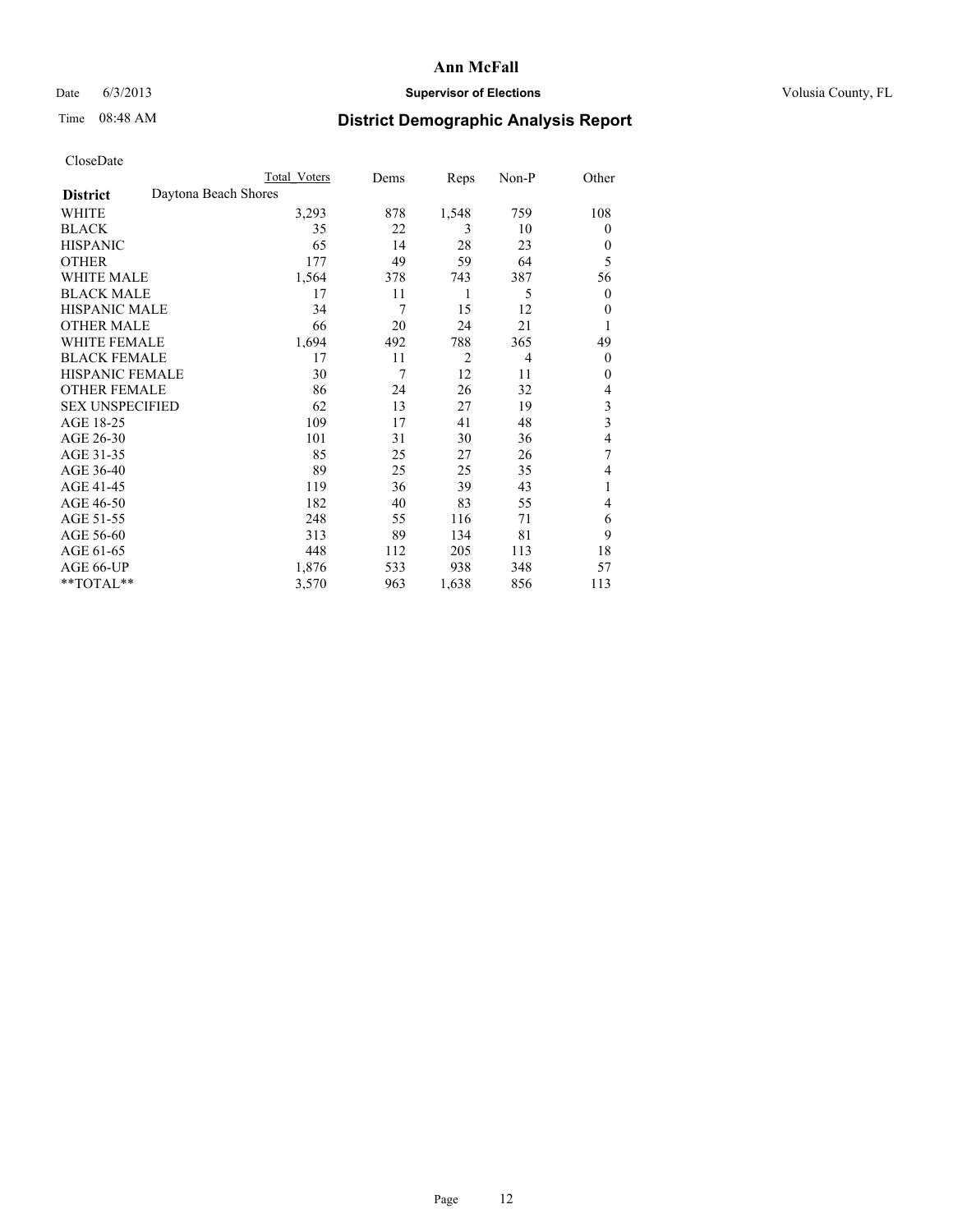### Date 6/3/2013 **Supervisor of Elections Supervisor of Elections** Volusia County, FL

## Time 08:48 AM **District Demographic Analysis Report**

|                           | Total Voters | Dems  | Reps  | Non-P | Other |
|---------------------------|--------------|-------|-------|-------|-------|
| DeBary<br><b>District</b> |              |       |       |       |       |
| <b>WHITE</b>              | 11,537       | 3,158 | 5,395 | 2,509 | 475   |
| <b>BLACK</b>              | 446          | 344   | 26    | 66    | 10    |
| <b>HISPANIC</b>           | 858          | 368   | 224   | 249   | 17    |
| <b>OTHER</b>              | 715          | 205   | 186   | 307   | 17    |
| <b>WHITE MALE</b>         | 5,379        | 1,249 | 2,633 | 1,245 | 252   |
| <b>BLACK MALE</b>         | 206          | 147   | 8     | 45    | 6     |
| HISPANIC MALE             | 377          | 150   | 109   | 109   | 9     |
| <b>OTHER MALE</b>         | 231          | 64    | 69    | 91    | 7     |
| <b>WHITE FEMALE</b>       | 6,054        | 1,885 | 2,718 | 1,233 | 218   |
| <b>BLACK FEMALE</b>       | 234          | 192   | 18    | 20    | 4     |
| <b>HISPANIC FEMALE</b>    | 471          | 214   | 114   | 135   | 8     |
| <b>OTHER FEMALE</b>       | 306          | 106   | 81    | 111   | 8     |
| <b>SEX UNSPECIFIED</b>    | 298          | 68    | 81    | 142   | 7     |
| AGE 18-25                 | 1,077        | 288   | 343   | 408   | 38    |
| AGE 26-30                 | 722          | 185   | 257   | 254   | 26    |
| AGE 31-35                 | 791          | 216   | 285   | 252   | 38    |
| AGE 36-40                 | 792          | 221   | 293   | 246   | 32    |
| AGE 41-45                 | 1,019        | 279   | 416   | 276   | 48    |
| AGE 46-50                 | 1,226        | 330   | 560   | 286   | 50    |
| AGE 51-55                 | 1,327        | 373   | 636   | 277   | 41    |
| AGE 56-60                 | 1,384        | 435   | 617   | 286   | 46    |
| AGE 61-65                 | 1,358        | 464   | 611   | 237   | 46    |
| AGE 66-UP                 | 3,860        | 1,284 | 1,813 | 609   | 154   |
| **TOTAL**                 | 13,556       | 4,075 | 5,831 | 3,131 | 519   |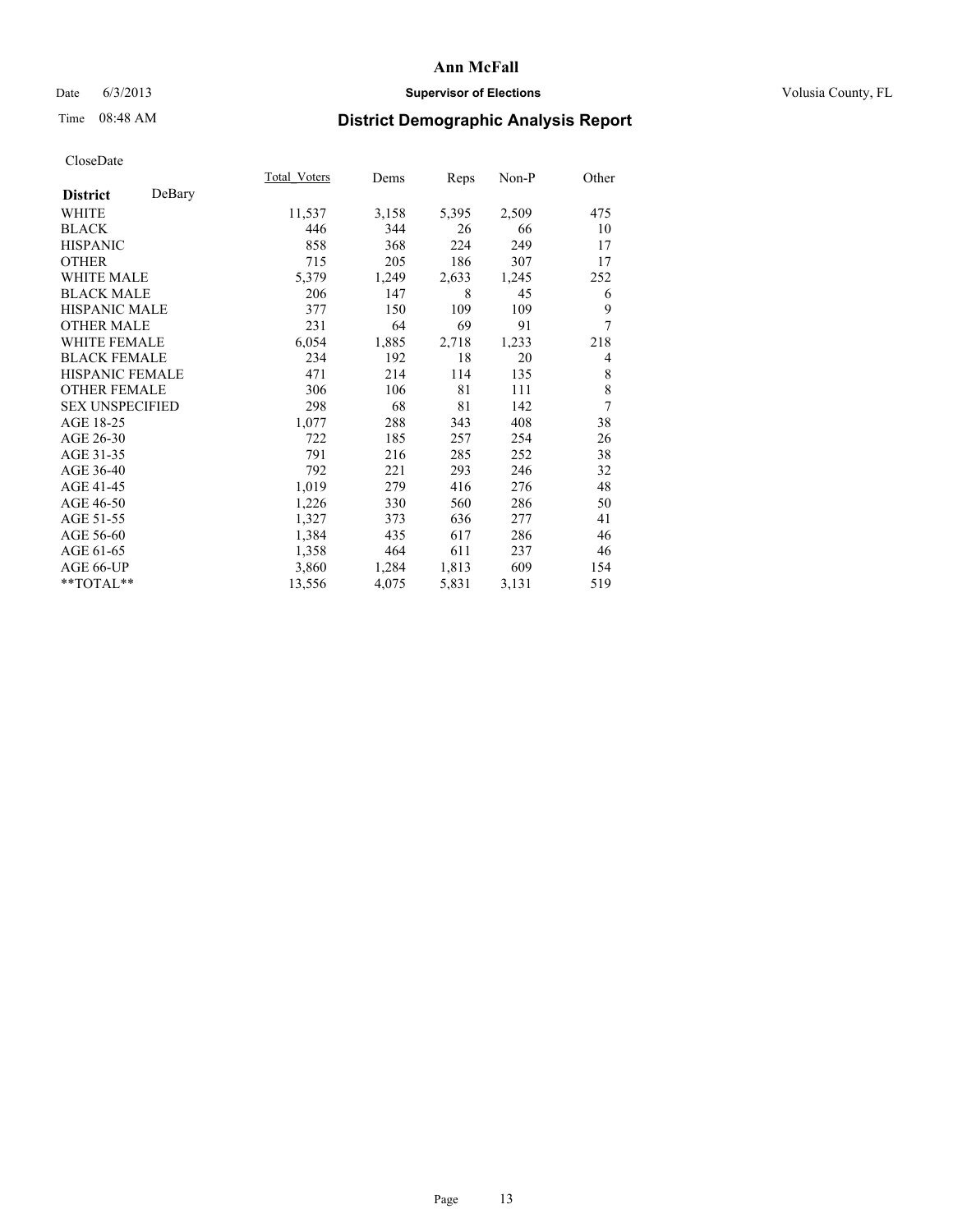### Date 6/3/2013 **Supervisor of Elections Supervisor of Elections** Volusia County, FL

# Time 08:48 AM **District Demographic Analysis Report**

|                        |        | Total Voters | Dems  | <b>Reps</b> | Non-P | Other |
|------------------------|--------|--------------|-------|-------------|-------|-------|
| <b>District</b>        | DeLand |              |       |             |       |       |
| WHITE                  |        | 11,877       | 3,895 | 4,914       | 2,537 | 531   |
| <b>BLACK</b>           |        | 2,411        | 1,971 | 78          | 327   | 35    |
| <b>HISPANIC</b>        |        | 1,029        | 458   | 173         | 364   | 34    |
| <b>OTHER</b>           |        | 866          | 295   | 167         | 377   | 27    |
| <b>WHITE MALE</b>      |        | 5,184        | 1,482 | 2,252       | 1,187 | 263   |
| <b>BLACK MALE</b>      |        | 916          | 713   | 35          | 144   | 24    |
| <b>HISPANIC MALE</b>   |        | 428          | 178   | 80          | 155   | 15    |
| <b>OTHER MALE</b>      |        | 283          | 104   | 61          | 108   | 10    |
| <b>WHITE FEMALE</b>    |        | 6,611        | 2,393 | 2,632       | 1,321 | 265   |
| <b>BLACK FEMALE</b>    |        | 1,461        | 1,236 | 40          | 175   | 10    |
| <b>HISPANIC FEMALE</b> |        | 593          | 277   | 92          | 206   | 18    |
| <b>OTHER FEMALE</b>    |        | 349          | 136   | 67          | 134   | 12    |
| <b>SEX UNSPECIFIED</b> |        | 358          | 100   | 73          | 175   | 10    |
| AGE 18-25              |        | 2,072        | 802   | 458         | 740   | 72    |
| AGE 26-30              |        | 1,043        | 386   | 255         | 365   | 37    |
| AGE 31-35              |        | 1,015        | 388   | 276         | 300   | 51    |
| AGE 36-40              |        | 1,120        | 443   | 318         | 296   | 63    |
| AGE 41-45              |        | 1,195        | 460   | 393         | 307   | 35    |
| AGE 46-50              |        | 1,214        | 463   | 444         | 252   | 55    |
| AGE 51-55              |        | 1,297        | 565   | 446         | 247   | 39    |
| AGE 56-60              |        | 1,313        | 591   | 437         | 243   | 42    |
| AGE 61-65              |        | 1,382        | 617   | 474         | 234   | 57    |
| AGE 66-UP              |        | 4,532        | 1,904 | 1,831       | 621   | 176   |
| **TOTAL**              |        | 16,183       | 6,619 | 5,332       | 3,605 | 627   |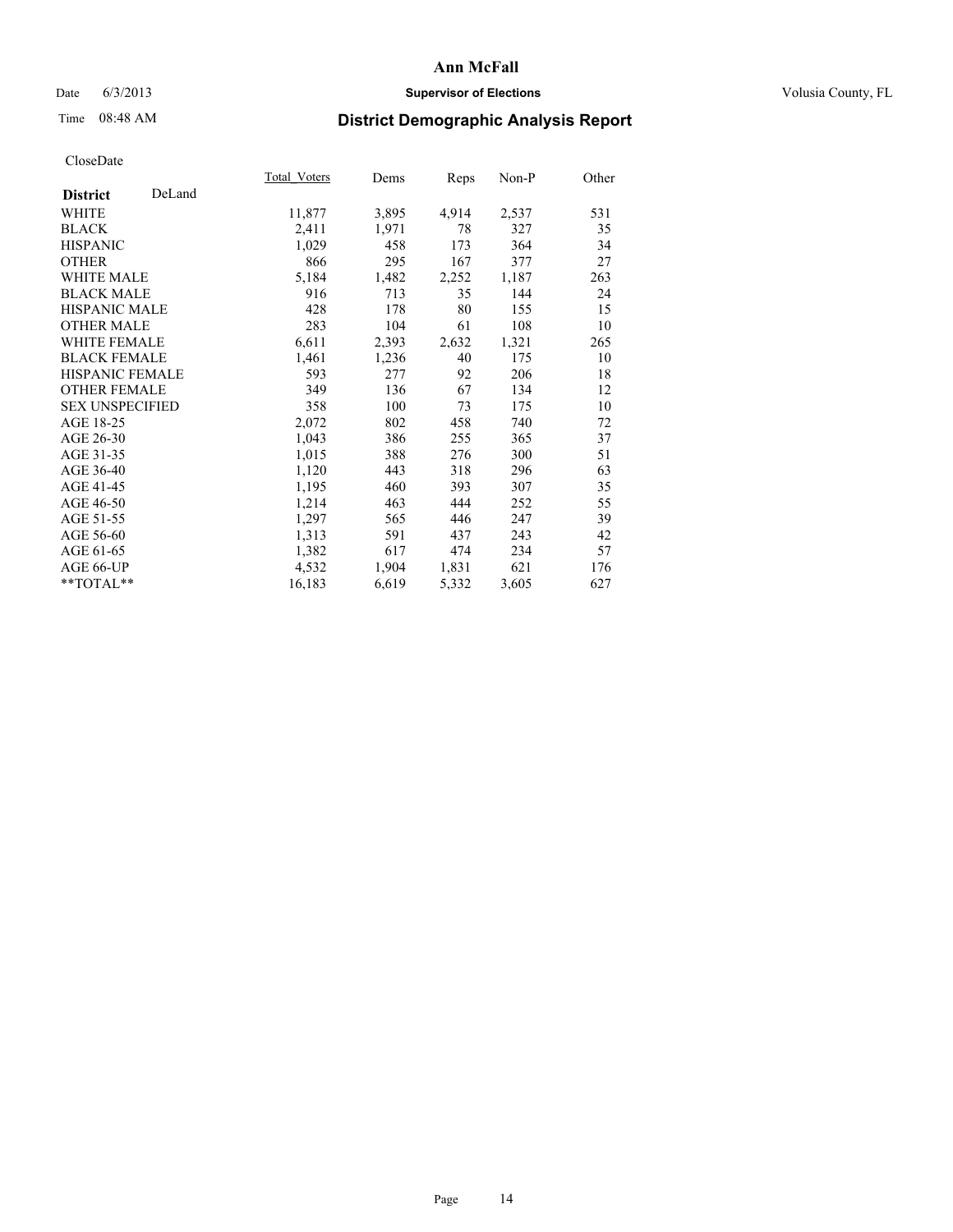### Date 6/3/2013 **Supervisor of Elections Supervisor of Elections** Volusia County, FL

## Time 08:48 AM **District Demographic Analysis Report**

|                        |         | <b>Total Voters</b> | Dems   | Reps   | Non-P  | Other |
|------------------------|---------|---------------------|--------|--------|--------|-------|
| <b>District</b>        | Deltona |                     |        |        |        |       |
| WHITE                  |         | 32,097              | 10,222 | 12,361 | 8,056  | 1,458 |
| <b>BLACK</b>           |         | 4,858               | 3,752  | 216    | 799    | 91    |
| <b>HISPANIC</b>        |         | 12,799              | 6,449  | 1,908  | 4,206  | 236   |
| <b>OTHER</b>           |         | 3,092               | 1,073  | 552    | 1,400  | 67    |
| WHITE MALE             |         | 14,895              | 4,188  | 6,027  | 3,899  | 781   |
| <b>BLACK MALE</b>      |         | 2,123               | 1,547  | 128    | 392    | 56    |
| <b>HISPANIC MALE</b>   |         | 5,998               | 2,906  | 959    | 2,001  | 132   |
| <b>OTHER MALE</b>      |         | 1,068               | 396    | 214    | 427    | 31    |
| <b>WHITE FEMALE</b>    |         | 16,943              | 5,960  | 6,244  | 4,070  | 669   |
| <b>BLACK FEMALE</b>    |         | 2,676               | 2,161  | 88     | 392    | 35    |
| HISPANIC FEMALE        |         | 6,660               | 3,472  | 938    | 2,149  | 101   |
| <b>OTHER FEMALE</b>    |         | 1,256               | 529    | 223    | 475    | 29    |
| <b>SEX UNSPECIFIED</b> |         | 1,227               | 337    | 216    | 656    | 18    |
| AGE 18-25              |         | 6,491               | 2,356  | 1,254  | 2,637  | 244   |
| AGE 26-30              |         | 4,007               | 1,422  | 852    | 1,584  | 149   |
| AGE 31-35              |         | 4,254               | 1,605  | 934    | 1,526  | 189   |
| AGE 36-40              |         | 4,357               | 1,633  | 1,141  | 1,405  | 178   |
| AGE 41-45              |         | 4,500               | 1,672  | 1,382  | 1,281  | 165   |
| AGE 46-50              |         | 5,164               | 2,027  | 1,622  | 1,344  | 171   |
| AGE 51-55              |         | 5,266               | 2,106  | 1,787  | 1,212  | 161   |
| AGE 56-60              |         | 4,635               | 1,958  | 1,511  | 1,016  | 150   |
| AGE 61-65              |         | 4,133               | 1,849  | 1,282  | 857    | 145   |
| AGE 66-UP              |         | 10,039              | 4,868  | 3,272  | 1,599  | 300   |
| **TOTAL**              |         | 52,846              | 21,496 | 15,037 | 14,461 | 1,852 |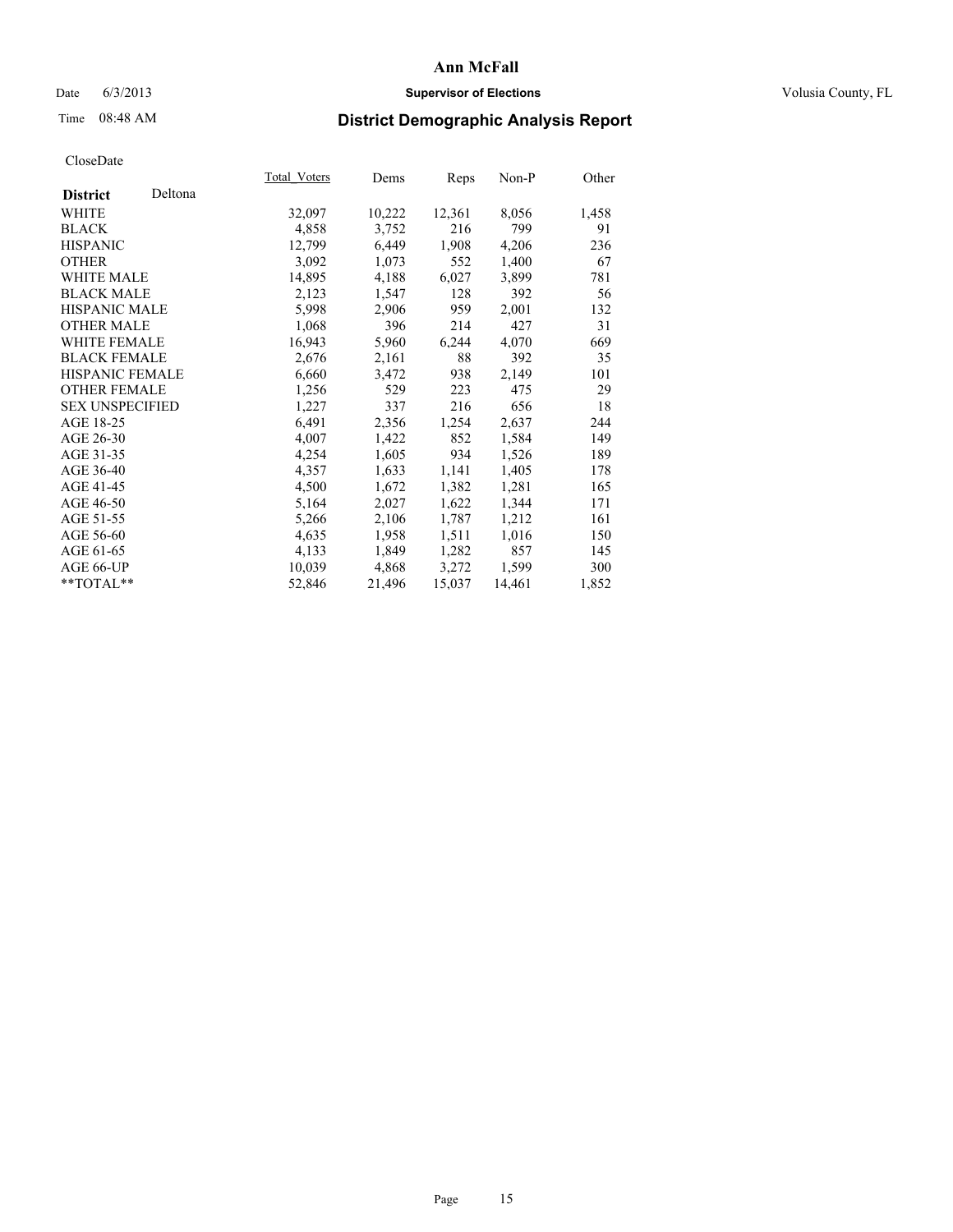### Date 6/3/2013 **Supervisor of Elections Supervisor of Elections** Volusia County, FL

## Time 08:48 AM **District Demographic Analysis Report**

|                        |           | Total Voters | Dems  | Reps  | $Non-P$ | Other          |
|------------------------|-----------|--------------|-------|-------|---------|----------------|
| <b>District</b>        | Edgewater |              |       |       |         |                |
| WHITE                  |           | 12,892       | 4,662 | 4,402 | 3,473   | 355            |
| <b>BLACK</b>           |           | 287          | 218   | 13    | 54      | 2              |
| <b>HISPANIC</b>        |           | 181          | 80    | 37    | 58      | 6              |
| <b>OTHER</b>           |           | 447          | 141   | 89    | 212     | 5              |
| WHITE MALE             |           | 5,812        | 1,844 | 2,164 | 1,617   | 187            |
| <b>BLACK MALE</b>      |           | 128          | 91    | 8     | 27      | 2              |
| <b>HISPANIC MALE</b>   |           | 76           | 33    | 13    | 26      | 4              |
| <b>OTHER MALE</b>      |           | 145          | 49    | 40    | 54      | $\overline{2}$ |
| <b>WHITE FEMALE</b>    |           | 6,989        | 2,788 | 2,204 | 1,829   | 168            |
| <b>BLACK FEMALE</b>    |           | 156          | 125   | 5     | 26      | $\theta$       |
| <b>HISPANIC FEMALE</b> |           | 102          | 46    | 24    | 30      | $\overline{c}$ |
| <b>OTHER FEMALE</b>    |           | 179          | 67    | 41    | 68      | 3              |
| <b>SEX UNSPECIFIED</b> |           | 220          | 58    | 42    | 120     | $\theta$       |
| AGE 18-25              |           | 1,146        | 331   | 269   | 521     | 25             |
| AGE 26-30              |           | 820          | 256   | 206   | 336     | 22             |
| AGE 31-35              |           | 876          | 267   | 234   | 348     | 27             |
| AGE 36-40              |           | 870          | 278   | 247   | 314     | 31             |
| AGE 41-45              |           | 974          | 341   | 306   | 304     | 23             |
| AGE 46-50              |           | 1,054        | 371   | 375   | 284     | 24             |
| AGE 51-55              |           | 1,347        | 471   | 490   | 354     | 32             |
| AGE 56-60              |           | 1,357        | 528   | 473   | 325     | 31             |
| AGE 61-65              |           | 1,355        | 566   | 454   | 299     | 36             |
| AGE 66-UP              |           | 4,008        | 1,692 | 1,487 | 712     | 117            |
| **TOTAL**              |           | 13,807       | 5,101 | 4,541 | 3,797   | 368            |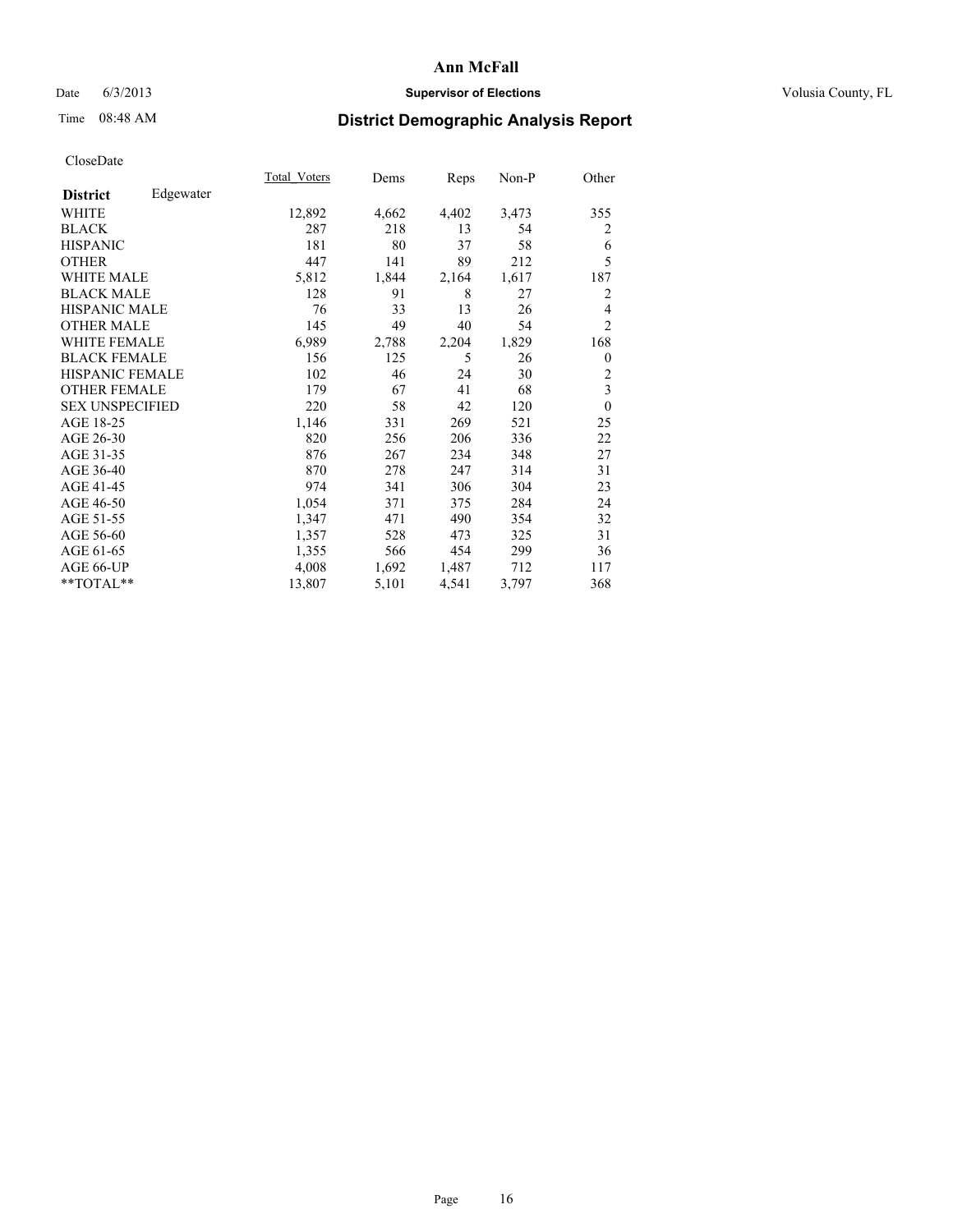### Date 6/3/2013 **Supervisor of Elections Supervisor of Elections** Volusia County, FL

## Time 08:48 AM **District Demographic Analysis Report**

|                        |            | <b>Total Voters</b> | Dems  | Reps  | Non-P | Other        |
|------------------------|------------|---------------------|-------|-------|-------|--------------|
| <b>District</b>        | Holly Hill |                     |       |       |       |              |
| WHITE                  |            | 5,366               | 2,132 | 1,634 | 1,403 | 197          |
| <b>BLACK</b>           |            | 768                 | 622   | 22    | 117   | 7            |
| <b>HISPANIC</b>        |            | 170                 | 80    | 25    | 65    | $\mathbf{0}$ |
| <b>OTHER</b>           |            | 326                 | 121   | 50    | 146   | 9            |
| <b>WHITE MALE</b>      |            | 2,445               | 858   | 794   | 695   | 98           |
| <b>BLACK MALE</b>      |            | 261                 | 193   | 11    | 53    | 4            |
| <b>HISPANIC MALE</b>   |            | 71                  | 29    | 14    | 28    | $\theta$     |
| <b>OTHER MALE</b>      |            | 102                 | 38    | 20    | 37    | 7            |
| <b>WHITE FEMALE</b>    |            | 2,877               | 1,261 | 827   | 692   | 97           |
| <b>BLACK FEMALE</b>    |            | 502                 | 424   | 11    | 64    | 3            |
| <b>HISPANIC FEMALE</b> |            | 99                  | 51    | 11    | 37    | $\theta$     |
| <b>OTHER FEMALE</b>    |            | 134                 | 63    | 26    | 44    | 1            |
| <b>SEX UNSPECIFIED</b> |            | 139                 | 38    | 17    | 81    | 3            |
| AGE 18-25              |            | 656                 | 281   | 111   | 253   | 11           |
| AGE 26-30              |            | 441                 | 188   | 82    | 154   | 17           |
| AGE 31-35              |            | 415                 | 194   | 74    | 135   | 12           |
| AGE 36-40              |            | 369                 | 160   | 82    | 122   | 5            |
| AGE 41-45              |            | 473                 | 186   | 118   | 152   | 17           |
| AGE 46-50              |            | 615                 | 240   | 166   | 184   | 25           |
| AGE 51-55              |            | 726                 | 290   | 206   | 191   | 39           |
| AGE 56-60              |            | 637                 | 294   | 165   | 158   | 20           |
| AGE 61-65              |            | 587                 | 274   | 152   | 142   | 19           |
| AGE 66-UP              |            | 1,711               | 848   | 575   | 240   | 48           |
| **TOTAL**              |            | 6,630               | 2,955 | 1,731 | 1,731 | 213          |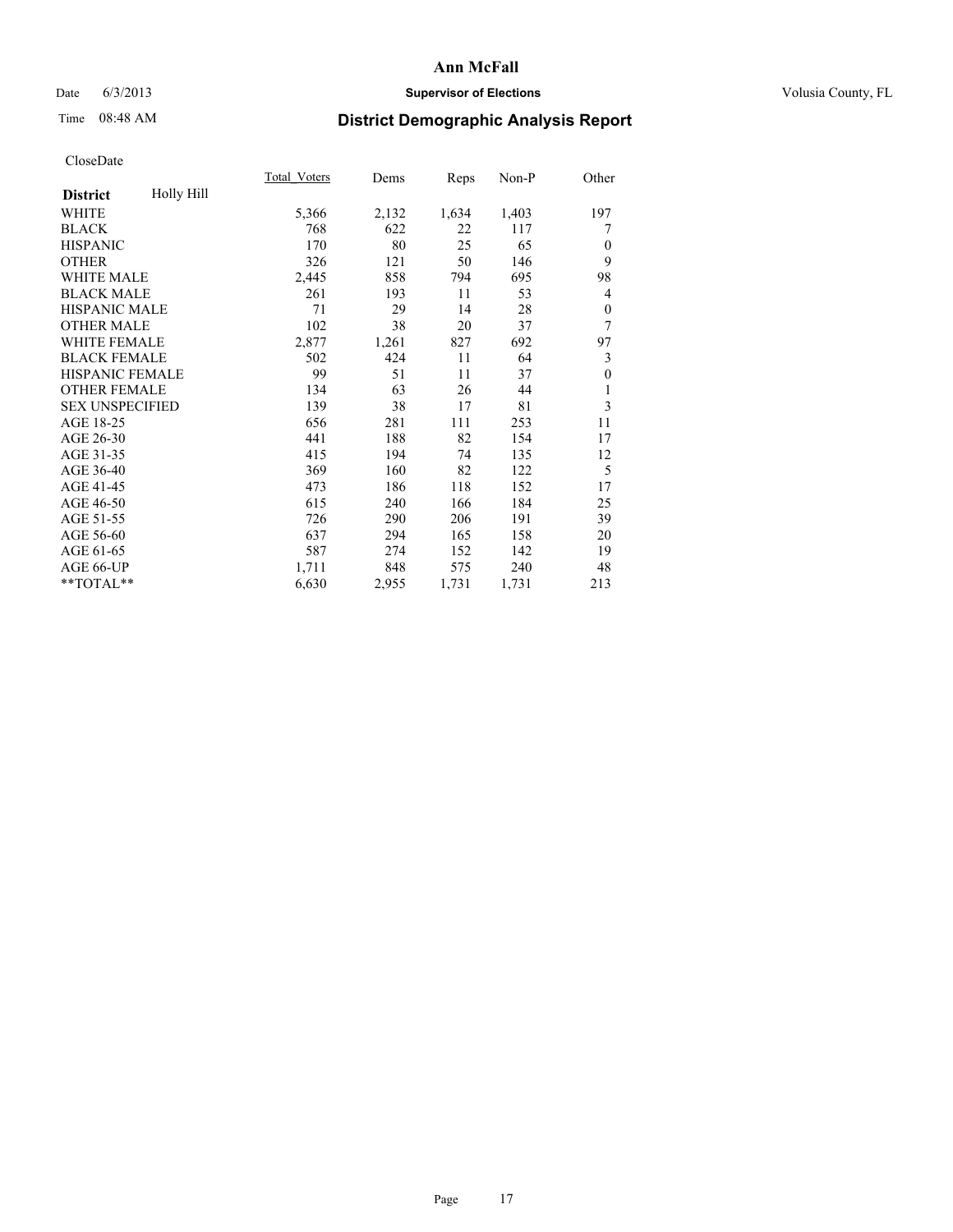### Date 6/3/2013 **Supervisor of Elections Supervisor of Elections** Volusia County, FL

# Time 08:48 AM **District Demographic Analysis Report**

|                        |            | <b>Total Voters</b> | Dems | Reps           | Non-P | Other          |
|------------------------|------------|---------------------|------|----------------|-------|----------------|
| <b>District</b>        | Lake Helen |                     |      |                |       |                |
| <b>WHITE</b>           |            | 1,610               | 587  | 588            | 372   | 63             |
| <b>BLACK</b>           |            | 184                 | 163  | 4              | 14    | 3              |
| <b>HISPANIC</b>        |            | 39                  | 10   | 17             | 10    | 2              |
| <b>OTHER</b>           |            | 60                  | 18   | 16             | 24    | $\overline{2}$ |
| WHITE MALE             |            | 734                 | 238  | 285            | 179   | 32             |
| <b>BLACK MALE</b>      |            | 82                  | 74   | 2              | 5     |                |
| <b>HISPANIC MALE</b>   |            | 14                  | 3    | 6              | 5     | $\mathbf{0}$   |
| <b>OTHER MALE</b>      |            | 19                  | 9    | 1              | 8     |                |
| <b>WHITE FEMALE</b>    |            | 863                 | 345  | 298            | 189   | 31             |
| <b>BLACK FEMALE</b>    |            | 99                  | 86   | $\overline{2}$ | 9     | 2              |
| HISPANIC FEMALE        |            | 25                  | 7    | 11             | 5     | $\overline{2}$ |
| <b>OTHER FEMALE</b>    |            | 22                  | 8    | 5              | 8     | 1              |
| <b>SEX UNSPECIFIED</b> |            | 35                  | 8    | 15             | 12    | $\mathbf{0}$   |
| AGE 18-25              |            | 171                 | 58   | 46             | 61    | 6              |
| AGE 26-30              |            | 126                 | 42   | 33             | 46    | 5              |
| AGE 31-35              |            | 108                 | 40   | 28             | 36    | 4              |
| AGE 36-40              |            | 105                 | 27   | 33             | 32    | 13             |
| AGE 41-45              |            | 143                 | 52   | 41             | 41    | 9              |
| AGE 46-50              |            | 142                 | 47   | 59             | 32    | 4              |
| AGE 51-55              |            | 221                 | 90   | 89             | 35    | 7              |
| AGE 56-60              |            | 211                 | 86   | 78             | 39    | 8              |
| AGE 61-65              |            | 187                 | 92   | 58             | 32    | 5              |
| AGE 66-UP              |            | 479                 | 244  | 160            | 66    | 9              |
| **TOTAL**              |            | 1,893               | 778  | 625            | 420   | 70             |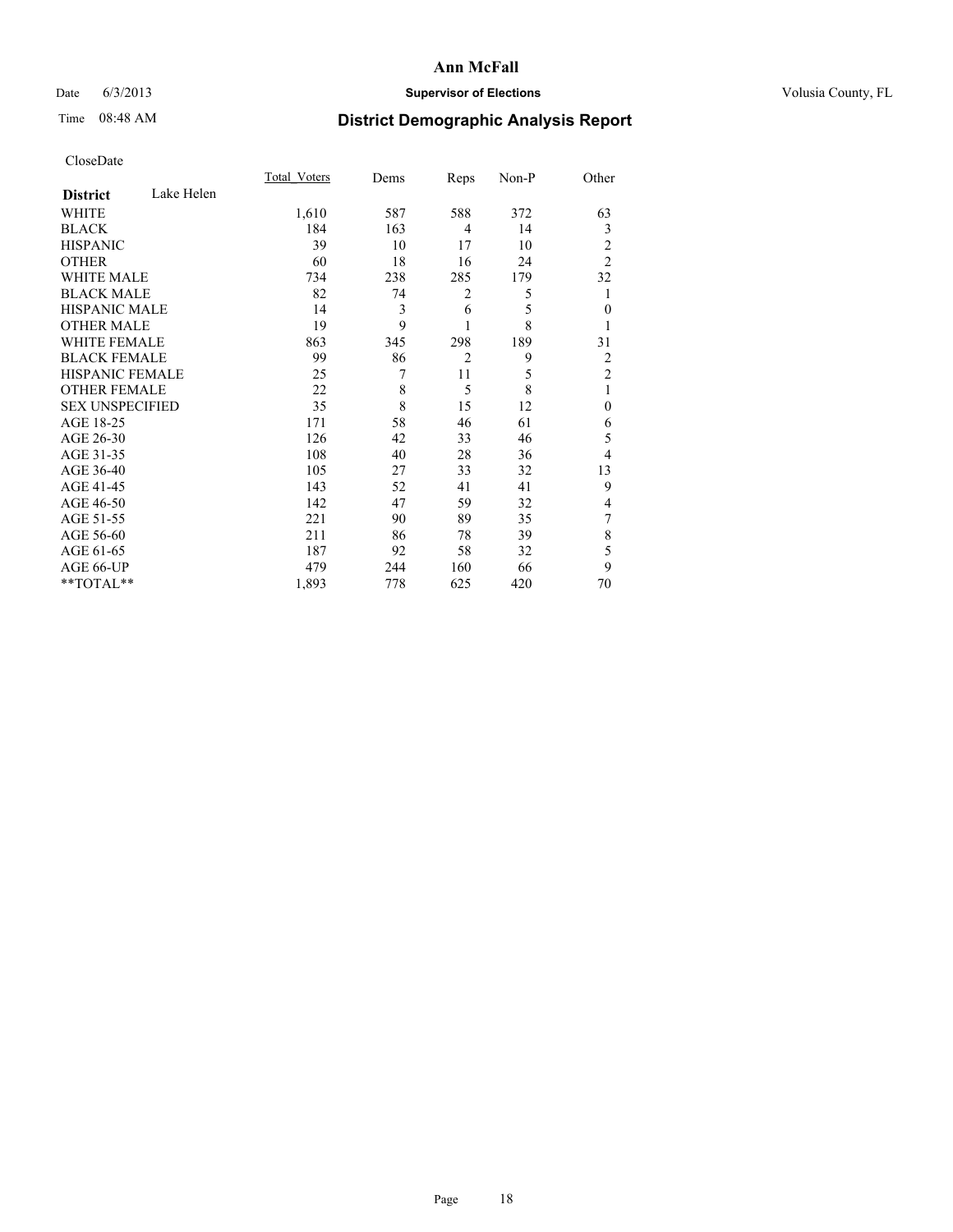### Date 6/3/2013 **Supervisor of Elections Supervisor of Elections** Volusia County, FL

## Time 08:48 AM **District Demographic Analysis Report**

|                                     | <b>Total Voters</b> | Dems  | Reps  | Non-P | Other          |
|-------------------------------------|---------------------|-------|-------|-------|----------------|
| New Smyrna Beach<br><b>District</b> |                     |       |       |       |                |
| <b>WHITE</b>                        | 15,749              | 5,067 | 6,493 | 3,742 | 447            |
| <b>BLACK</b>                        | 746                 | 624   | 19    | 95    | 8              |
| <b>HISPANIC</b>                     | 228                 | 80    | 72    | 69    | 7              |
| <b>OTHER</b>                        | 609                 | 162   | 136   | 297   | 14             |
| <b>WHITE MALE</b>                   | 7,236               | 1,990 | 3,130 | 1,876 | 240            |
| <b>BLACK MALE</b>                   | 312                 | 249   | 7     | 49    | 7              |
| <b>HISPANIC MALE</b>                | 107                 | 30    | 34    | 41    | $\overline{c}$ |
| <b>OTHER MALE</b>                   | 198                 | 53    | 51    | 90    | $\overline{4}$ |
| <b>WHITE FEMALE</b>                 | 8,390               | 3,033 | 3,319 | 1,833 | 205            |
| <b>BLACK FEMALE</b>                 | 429                 | 371   | 12    | 45    | 1              |
| <b>HISPANIC FEMALE</b>              | 120                 | 50    | 38    | 27    | 5              |
| <b>OTHER FEMALE</b>                 | 241                 | 89    | 62    | 81    | 9              |
| <b>SEX UNSPECIFIED</b>              | 299                 | 68    | 67    | 161   | $\overline{3}$ |
| AGE 18-25                           | 1,140               | 357   | 287   | 463   | 33             |
| AGE 26-30                           | 855                 | 290   | 219   | 315   | 31             |
| AGE 31-35                           | 836                 | 236   | 253   | 323   | 24             |
| AGE 36-40                           | 801                 | 255   | 255   | 256   | 35             |
| AGE 41-45                           | 961                 | 289   | 355   | 294   | 23             |
| AGE 46-50                           | 1,137               | 358   | 472   | 286   | 21             |
| AGE 51-55                           | 1,544               | 511   | 610   | 372   | 51             |
| AGE 56-60                           | 1,741               | 658   | 657   | 376   | 50             |
| AGE 61-65                           | 1,925               | 686   | 762   | 430   | 47             |
| AGE 66-UP                           | 6,392               | 2,293 | 2,850 | 1,088 | 161            |
| **TOTAL**                           | 17,332              | 5,933 | 6,720 | 4,203 | 476            |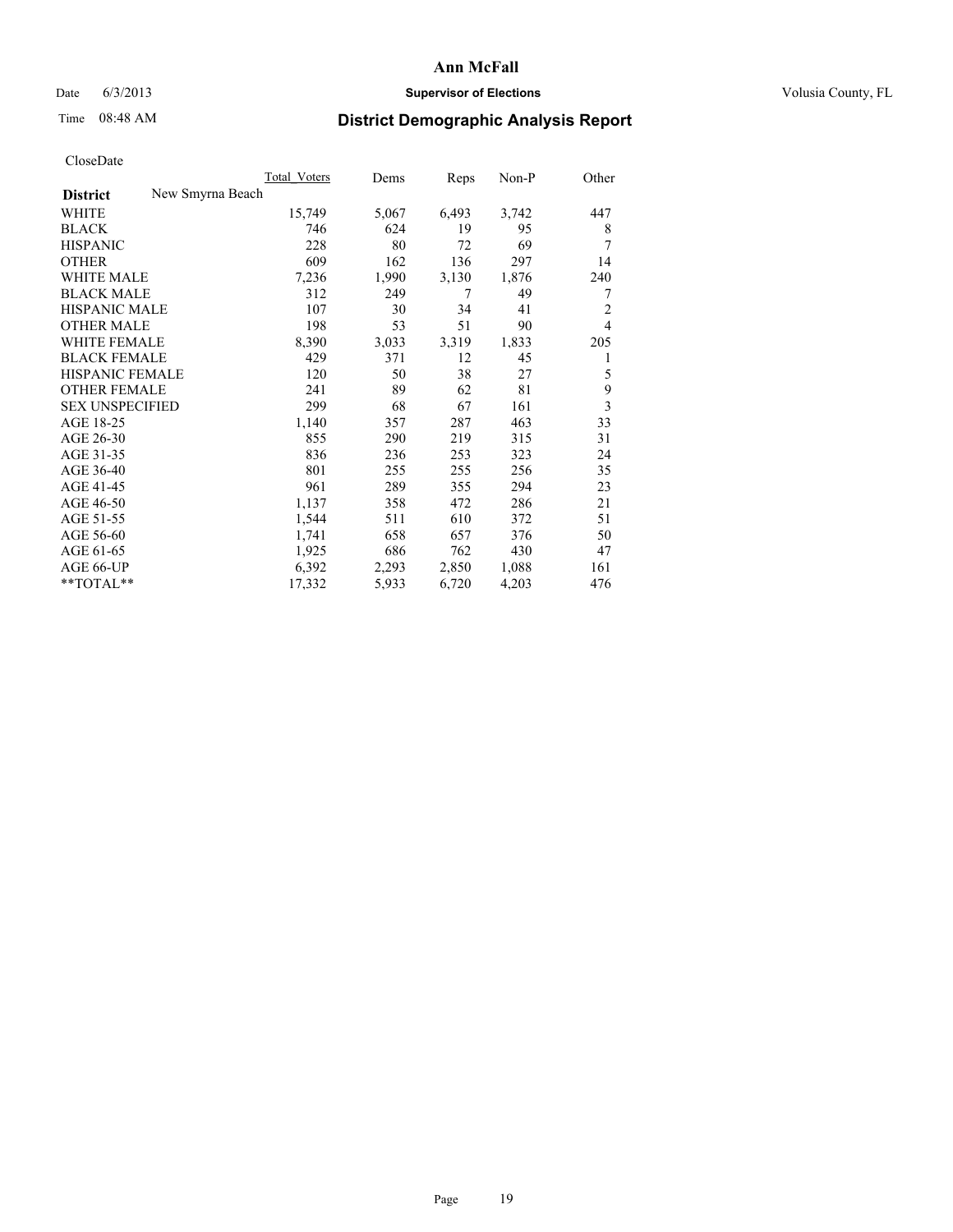### Date 6/3/2013 **Supervisor of Elections Supervisor of Elections** Volusia County, FL

# Time 08:48 AM **District Demographic Analysis Report**

|                        |          | <b>Total Voters</b> | Dems     | Reps           | Non-P          | Other            |
|------------------------|----------|---------------------|----------|----------------|----------------|------------------|
| <b>District</b>        | Oak Hill |                     |          |                |                |                  |
| <b>WHITE</b>           |          | 1,128               | 393      | 436            | 274            | 25               |
| <b>BLACK</b>           |          | 174                 | 150      | 4              | 19             |                  |
| <b>HISPANIC</b>        |          | 5                   | 3        | $\overline{2}$ | $\theta$       | $\theta$         |
| <b>OTHER</b>           |          | 35                  | 8        | 9              | 15             | 3                |
| WHITE MALE             |          | 573                 | 185      | 224            | 146            | 18               |
| <b>BLACK MALE</b>      |          | 74                  | 61       | $\overline{2}$ | 10             |                  |
| <b>HISPANIC MALE</b>   |          | $\overline{c}$      | $\theta$ | $\overline{2}$ | $\theta$       | $\boldsymbol{0}$ |
| <b>OTHER MALE</b>      |          | 15                  | 3        | 5              | 6              |                  |
| WHITE FEMALE           |          | 546                 | 206      | 208            | 125            | 7                |
| <b>BLACK FEMALE</b>    |          | 99                  | 88       | $\overline{2}$ | 9              | $\theta$         |
| <b>HISPANIC FEMALE</b> |          | 3                   | 3        | $\mathbf{0}$   | $\theta$       | $\theta$         |
| <b>OTHER FEMALE</b>    |          | 12                  | 5        | 3              | $\overline{2}$ | 2                |
| <b>SEX UNSPECIFIED</b> |          | 18                  | 3        | 5              | 10             | $\mathbf{0}$     |
| AGE 18-25              |          | 95                  | 38       | 25             | 32             | 0                |
| AGE 26-30              |          | 71                  | 25       | 16             | 29             |                  |
| AGE 31-35              |          | 65                  | 24       | 21             | 19             |                  |
| AGE 36-40              |          | 55                  | 20       | 17             | 15             | 3                |
| AGE 41-45              |          | 76                  | 32       | 21             | 19             | 4                |
| AGE 46-50              |          | 95                  | 35       | 31             | 27             | 2                |
| AGE 51-55              |          | 150                 | 65       | 49             | 35             | 1                |
| AGE 56-60              |          | 133                 | 62       | 48             | 19             | 4                |
| AGE 61-65              |          | 152                 | 70       | 43             | 37             | $\overline{2}$   |
| AGE 66-UP              |          | 450                 | 183      | 180            | 76             | 11               |
| **TOTAL**              |          | 1,342               | 554      | 451            | 308            | 29               |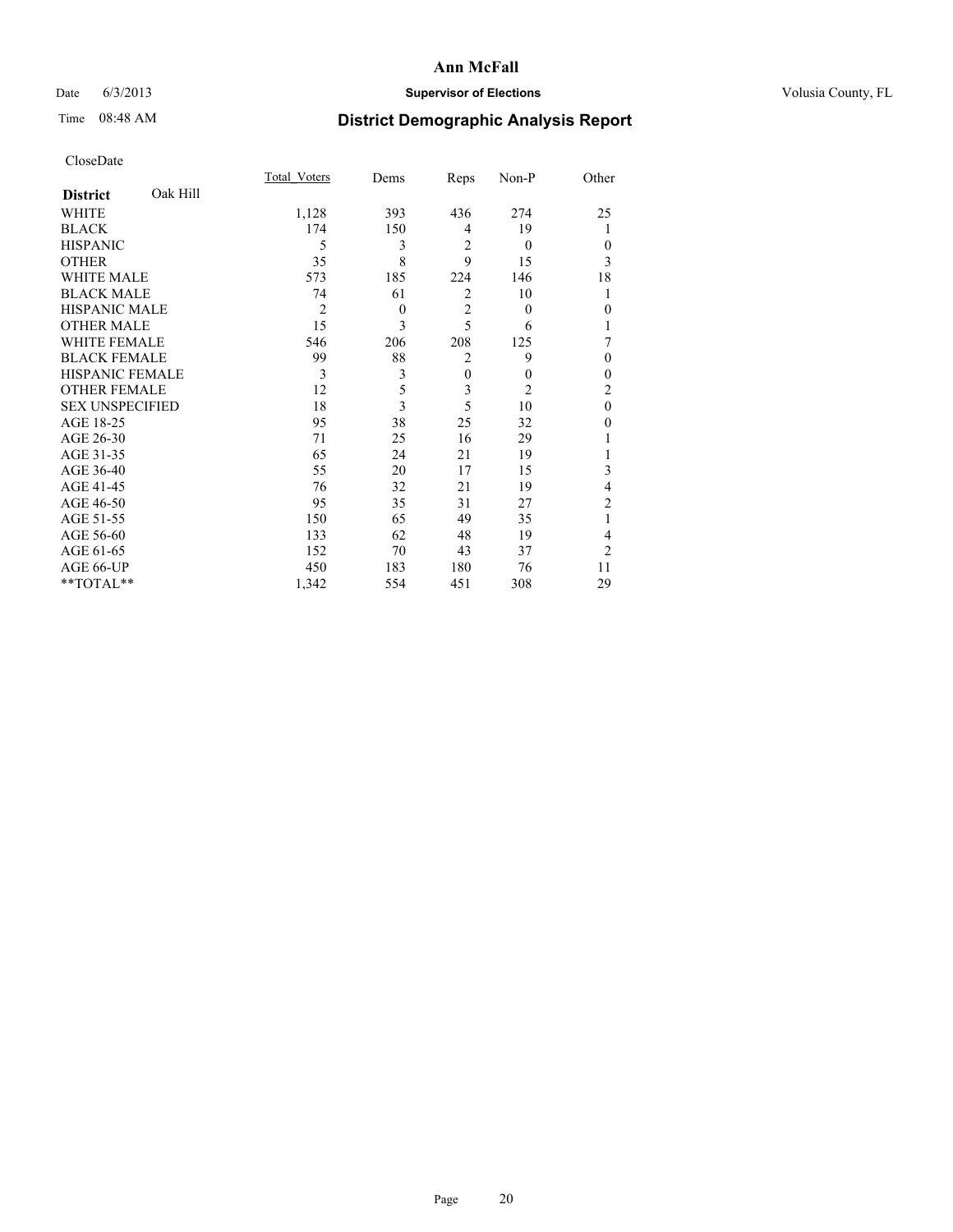### Date 6/3/2013 **Supervisor of Elections Supervisor of Elections** Volusia County, FL

# Time 08:48 AM **District Demographic Analysis Report**

|                        |             | Total Voters | Dems  | Reps           | $Non-P$ | Other                   |
|------------------------|-------------|--------------|-------|----------------|---------|-------------------------|
| <b>District</b>        | Orange City |              |       |                |         |                         |
| WHITE                  |             | 5,030        | 1,603 | 2,060          | 1,152   | 215                     |
| <b>BLACK</b>           |             | 369          | 297   | 11             | 56      | 5                       |
| <b>HISPANIC</b>        |             | 770          | 384   | 116            | 259     | 11                      |
| <b>OTHER</b>           |             | 289          | 94    | 62             | 124     | 9                       |
| <b>WHITE MALE</b>      |             | 2,159        | 601   | 908            | 531     | 119                     |
| <b>BLACK MALE</b>      |             | 138          | 102   | 7              | 27      | 2                       |
| <b>HISPANIC MALE</b>   |             | 314          | 147   | 60             | 102     | 5                       |
| <b>OTHER MALE</b>      |             | 104          | 38    | 26             | 37      | $\overline{\mathbf{3}}$ |
| WHITE FEMALE           |             | 2,836        | 990   | 1,139          | 611     | 96                      |
| <b>BLACK FEMALE</b>    |             | 228          | 192   | $\overline{4}$ | 29      | 3                       |
| <b>HISPANIC FEMALE</b> |             | 450          | 235   | 55             | 154     | 6                       |
| <b>OTHER FEMALE</b>    |             | 111          | 44    | 23             | 40      | 4                       |
| <b>SEX UNSPECIFIED</b> |             | 118          | 29    | 27             | 60      | $\overline{2}$          |
| AGE 18-25              |             | 526          | 172   | 115            | 205     | 34                      |
| AGE 26-30              |             | 364          | 142   | 84             | 134     | $\overline{4}$          |
| AGE 31-35              |             | 436          | 142   | 127            | 145     | 22                      |
| AGE 36-40              |             | 337          | 104   | 113            | 113     | 7                       |
| AGE 41-45              |             | 411          | 143   | 119            | 137     | 12                      |
| AGE 46-50              |             | 450          | 162   | 138            | 134     | 16                      |
| AGE 51-55              |             | 488          | 172   | 175            | 120     | 21                      |
| AGE 56-60              |             | 521          | 218   | 169            | 121     | 13                      |
| AGE 61-65              |             | 511          | 194   | 191            | 107     | 19                      |
| AGE 66-UP              |             | 2,414        | 929   | 1,018          | 375     | 92                      |
| **TOTAL**              |             | 6,458        | 2,378 | 2,249          | 1,591   | 240                     |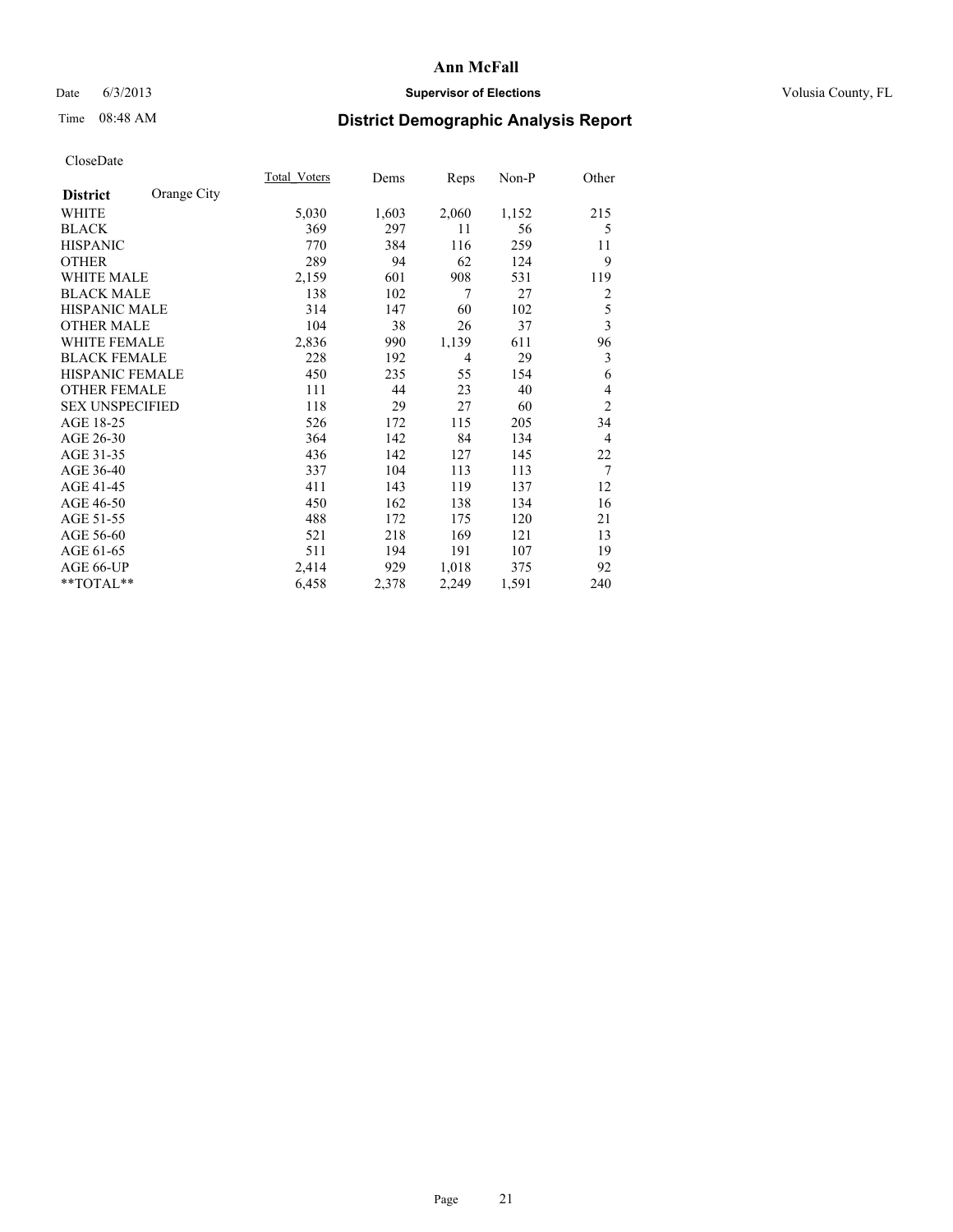### Date 6/3/2013 **Supervisor of Elections Supervisor of Elections** Volusia County, FL

# Time 08:48 AM **District Demographic Analysis Report**

|                        |              | <b>Total Voters</b> | Dems  | Reps   | Non-P | Other          |
|------------------------|--------------|---------------------|-------|--------|-------|----------------|
| <b>District</b>        | Ormond Beach |                     |       |        |       |                |
| WHITE                  |              | 25,713              | 8,441 | 10,908 | 5,532 | 832            |
| <b>BLACK</b>           |              | 835                 | 637   | 48     | 127   | 23             |
| <b>HISPANIC</b>        |              | 581                 | 239   | 150    | 182   | 10             |
| <b>OTHER</b>           |              | 1,447               | 460   | 370    | 580   | 37             |
| WHITE MALE             |              | 11,651              | 3,374 | 5,155  | 2,688 | 434            |
| <b>BLACK MALE</b>      |              | 370                 | 260   | 25     | 72    | 13             |
| <b>HISPANIC MALE</b>   |              | 252                 | 84    | 82     | 78    | 8              |
| <b>OTHER MALE</b>      |              | 536                 | 166   | 145    | 205   | 20             |
| <b>WHITE FEMALE</b>    |              | 13,876              | 5,014 | 5,699  | 2,774 | 389            |
| <b>BLACK FEMALE</b>    |              | 456                 | 372   | 23     | 51    | 10             |
| HISPANIC FEMALE        |              | 322                 | 153   | 65     | 102   | $\overline{c}$ |
| <b>OTHER FEMALE</b>    |              | 607                 | 225   | 173    | 194   | 15             |
| <b>SEX UNSPECIFIED</b> |              | 506                 | 129   | 109    | 257   | 11             |
| AGE 18-25              |              | 2,375               | 714   | 756    | 848   | 57             |
| AGE 26-30              |              | 1,506               | 458   | 492    | 503   | 53             |
| AGE 31-35              |              | 1,337               | 399   | 447    | 446   | 45             |
| AGE 36-40              |              | 1,422               | 406   | 503    | 436   | 77             |
| AGE 41-45              |              | 1,906               | 557   | 799    | 490   | 60             |
| AGE 46-50              |              | 2,348               | 697   | 1,036  | 553   | 62             |
| AGE 51-55              |              | 2,644               | 882   | 1,118  | 577   | 67             |
| AGE 56-60              |              | 2,872               | 1,043 | 1,212  | 538   | 79             |
| AGE 61-65              |              | 2,839               | 1,072 | 1,109  | 566   | 92             |
| AGE 66-UP              |              | 9,327               | 3,549 | 4,004  | 1,464 | 310            |
| **TOTAL**              |              | 28,576              | 9,777 | 11,476 | 6,421 | 902            |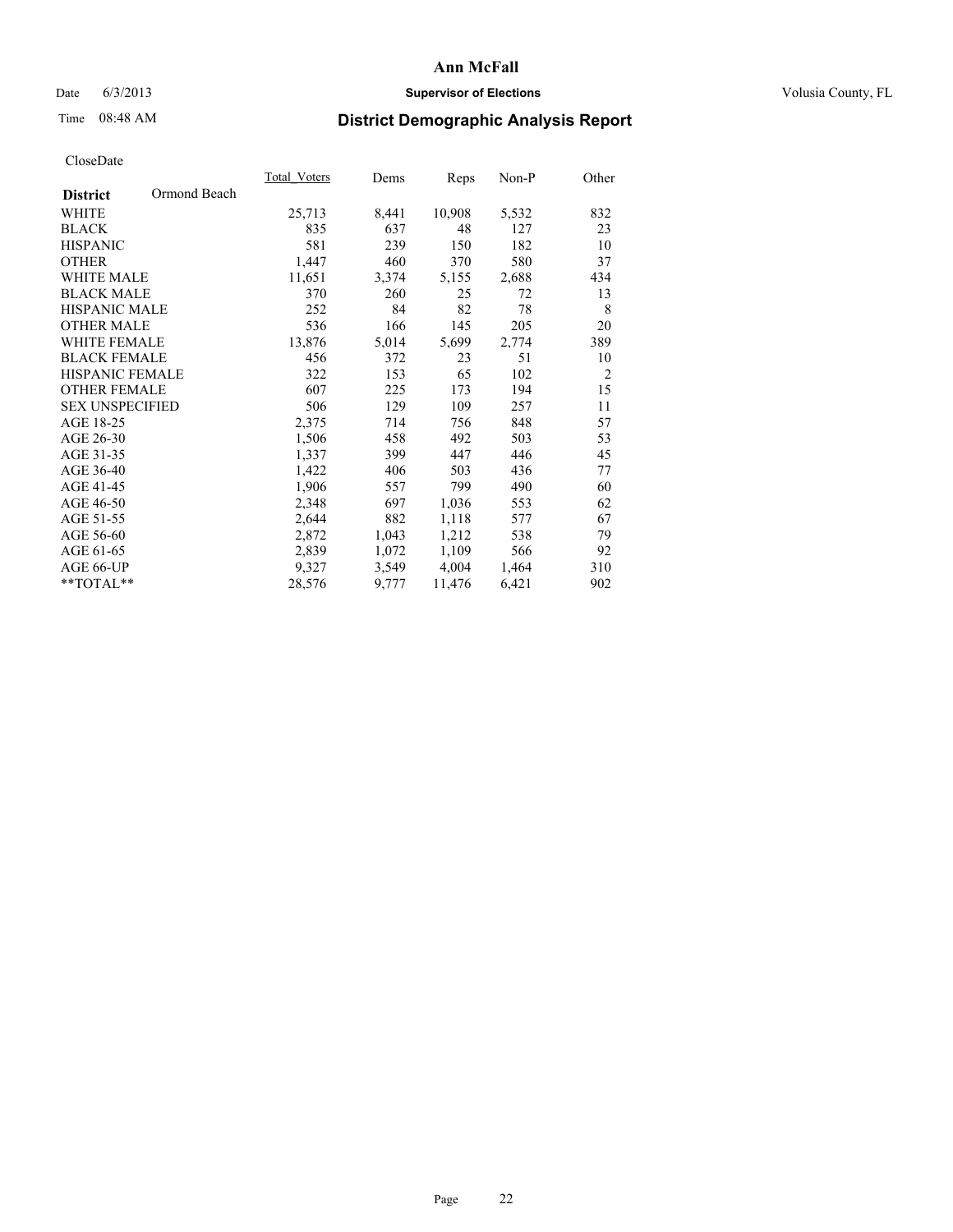### Date 6/3/2013 **Supervisor of Elections Supervisor of Elections** Volusia County, FL

## Time 08:48 AM **District Demographic Analysis Report**

|                        |         | Total Voters | Dems           | Reps                    | Non-P          | Other          |
|------------------------|---------|--------------|----------------|-------------------------|----------------|----------------|
| <b>District</b>        | Pierson |              |                |                         |                |                |
| <b>WHITE</b>           |         | 532          | 201            | 234                     | 83             | 14             |
| <b>BLACK</b>           |         | 48           | 42             | 1                       | 5              | $\theta$       |
| <b>HISPANIC</b>        |         | 120          | 58             | 5                       | 54             | 3              |
| <b>OTHER</b>           |         | 21           | 5              | 5                       | 11             | $\theta$       |
| WHITE MALE             |         | 258          | 92             | 121                     | 34             | 11             |
| <b>BLACK MALE</b>      |         | 21           | 17             | 1                       | 3              | $\theta$       |
| <b>HISPANIC MALE</b>   |         | 51           | 30             | 1                       | 19             | 1              |
| <b>OTHER MALE</b>      |         | 10           | 3              | $\overline{2}$          | 5              | 0              |
| WHITE FEMALE           |         | 270          | 108            | 111                     | 48             | 3              |
| <b>BLACK FEMALE</b>    |         | 27           | 25             | $\mathbf{0}$            | $\overline{2}$ | $\mathbf{0}$   |
| <b>HISPANIC FEMALE</b> |         | 68           | 28             | $\overline{4}$          | 34             | $\overline{c}$ |
| <b>OTHER FEMALE</b>    |         | 5            | $\overline{c}$ | $\overline{\mathbf{c}}$ | 1              | $\theta$       |
| <b>SEX UNSPECIFIED</b> |         | 11           | 1              | 3                       | 7              | $\mathbf{0}$   |
| AGE 18-25              |         | 102          | 44             | 20                      | 38             | $\theta$       |
| AGE 26-30              |         | 55           | 13             | 15                      | 26             | 1              |
| AGE 31-35              |         | 48           | 14             | 12                      | 20             | $\overline{c}$ |
| AGE 36-40              |         | 47           | 14             | 21                      | 11             |                |
| AGE 41-45              |         | 48           | 18             | 16                      | 12             | $\overline{c}$ |
| AGE 46-50              |         | 61           | 25             | 24                      | 8              | 4              |
| AGE 51-55              |         | 65           | 32             | 22                      | 9              | $\overline{c}$ |
| AGE 56-60              |         | 87           | 39             | 34                      | 12             | $\overline{c}$ |
| AGE 61-65              |         | 51           | 23             | 24                      | $\overline{4}$ | $\mathbf{0}$   |
| AGE 66-UP              |         | 157          | 84             | 57                      | 13             | 3              |
| $**TOTAL**$            |         | 721          | 306            | 245                     | 153            | 17             |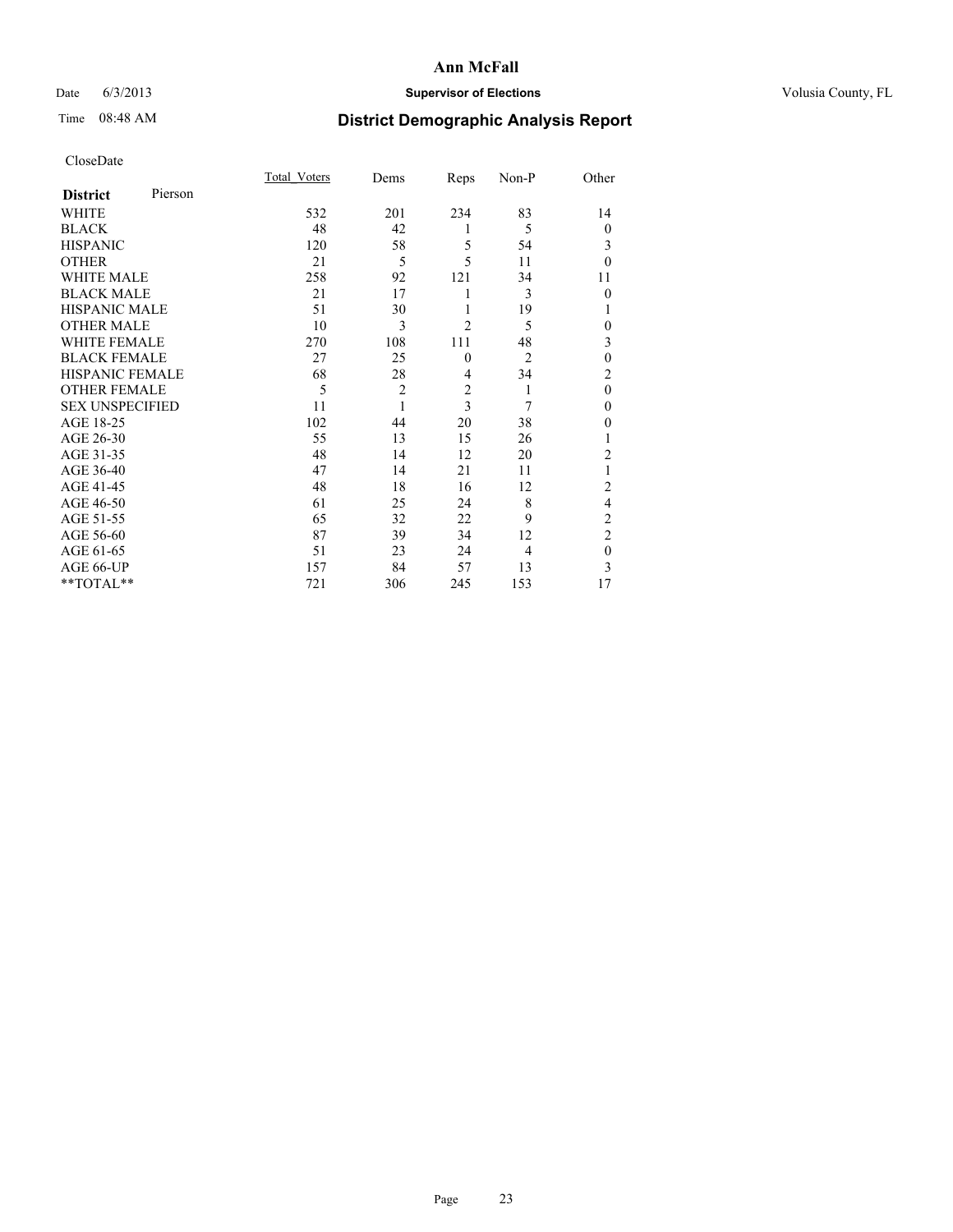### Date 6/3/2013 **Supervisor of Elections Supervisor of Elections** Volusia County, FL

## Time 08:48 AM **District Demographic Analysis Report**

|                        |             | <b>Total Voters</b> | Dems     | Reps             | Non-P          | Other                   |
|------------------------|-------------|---------------------|----------|------------------|----------------|-------------------------|
| <b>District</b>        | Ponce Inlet |                     |          |                  |                |                         |
| WHITE                  |             | 2,651               | 638      | 1,358            | 575            | 80                      |
| <b>BLACK</b>           |             | 4                   |          | 1                | $\overline{2}$ | $\Omega$                |
| <b>HISPANIC</b>        |             | 39                  | 11       | 19               | 9              | $\Omega$                |
| <b>OTHER</b>           |             | 98                  | 27       | 31               | 37             | 3                       |
| WHITE MALE             |             | 1,278               | 265      | 676              | 295            | 42                      |
| <b>BLACK MALE</b>      |             | 1                   | $\theta$ | $\boldsymbol{0}$ | 1              | $\overline{0}$          |
| <b>HISPANIC MALE</b>   |             | 15                  | 6        | 6                | 3              | 0                       |
| <b>OTHER MALE</b>      |             | 34                  | 8        | 14               | 9              | 3                       |
| <b>WHITE FEMALE</b>    |             | 1,352               | 368      | 676              | 271            | 37                      |
| <b>BLACK FEMALE</b>    |             | 3                   |          | 1                | 1              | $\Omega$                |
| <b>HISPANIC FEMALE</b> |             | 24                  | 5        | 13               | 6              | $\Omega$                |
| <b>OTHER FEMALE</b>    |             | 46                  | 15       | 13               | 18             | $\theta$                |
| <b>SEX UNSPECIFIED</b> |             | 39                  | 9        | 10               | 19             |                         |
| AGE 18-25              |             | 136                 | 29       | 51               | 51             | 5                       |
| AGE 26-30              |             | 65                  | 20       | 23               | 20             | $\overline{c}$          |
| AGE 31-35              |             | 79                  | 15       | 30               | 31             | $\overline{\mathbf{3}}$ |
| AGE 36-40              |             | 90                  | 15       | 42               | 30             | 3                       |
| AGE 41-45              |             | 112                 | 20       | 54               | 35             | 3                       |
| AGE 46-50              |             | 158                 | 45       | 72               | 40             | 1                       |
| AGE 51-55              |             | 262                 | 50       | 145              | 63             | $\overline{4}$          |
| AGE 56-60              |             | 291                 | 74       | 146              | 63             | 8                       |
| AGE 61-65              |             | 390                 | 95       | 179              | 97             | 19                      |
| AGE 66-UP              |             | 1,209               | 314      | 667              | 193            | 35                      |
| **TOTAL**              |             | 2,792               | 677      | 1,409            | 623            | 83                      |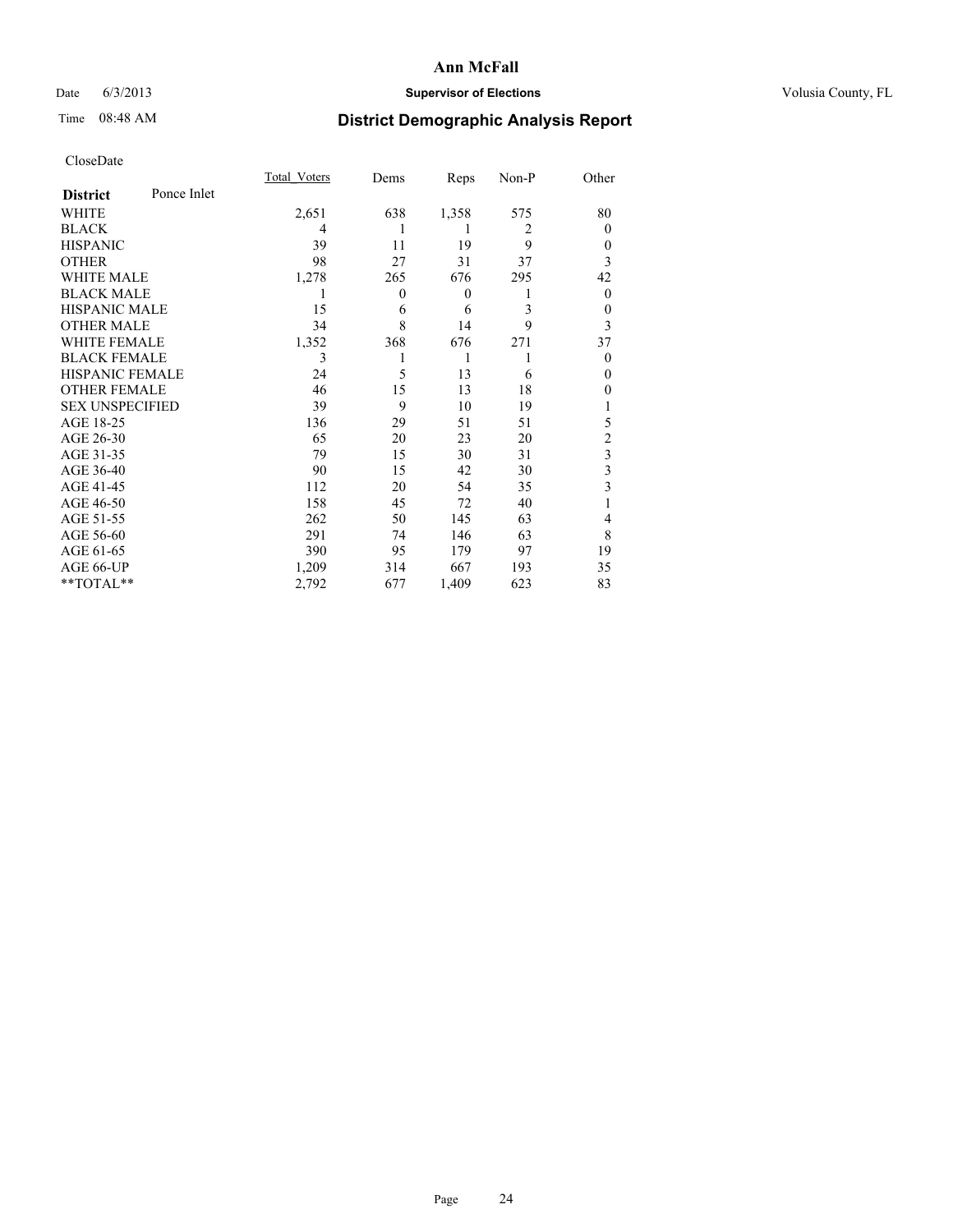### Date 6/3/2013 **Supervisor of Elections Supervisor of Elections** Volusia County, FL

## Time 08:48 AM **District Demographic Analysis Report**

| Total Voters | Dems   | <b>Reps</b> | Non-P | Other |
|--------------|--------|-------------|-------|-------|
|              |        |             |       |       |
| 33,898       | 11,228 | 13,085      | 8,365 | 1,220 |
| 1,011        | 787    | 54          | 149   | 21    |
| 947          | 373    | 214         | 340   | 20    |
| 1,819        | 565    | 404         | 799   | 51    |
| 15,440       | 4,478  | 6,334       | 3,987 | 641   |
| 425          | 311    | 31          | 73    | 10    |
| 421          | 161    | 97          | 151   | 12    |
| 664          | 207    | 154         | 274   | 29    |
| 18,115       | 6,653  | 6,630       | 4,271 | 561   |
| 576          | 467    | 22          | 76    | 11    |
| 510          | 208    | 112         | 182   | 8     |
| 768          | 277    | 182         | 291   | 18    |
| 756          | 191    | 195         | 348   | 22    |
| 3,266        | 978    | 907         | 1,259 | 122   |
| 2,334        | 744    | 654         | 857   | 79    |
| 2,225        | 679    | 659         | 808   | 79    |
| 2,167        | 659    | 726         | 686   | 96    |
| 2,618        | 798    | 994         | 759   | 67    |
| 3,094        | 953    | 1,201       | 834   | 106   |
| 3,560        | 1,187  | 1,444       | 823   | 106   |
| 3,517        | 1,304  | 1,366       | 740   | 107   |
| 3,633        | 1,387  | 1,325       | 797   | 124   |
| 11,260       | 4,263  | 4,481       | 2,090 | 426   |
| 37,675       | 12,953 | 13,757      | 9,653 | 1,312 |
|              |        |             |       |       |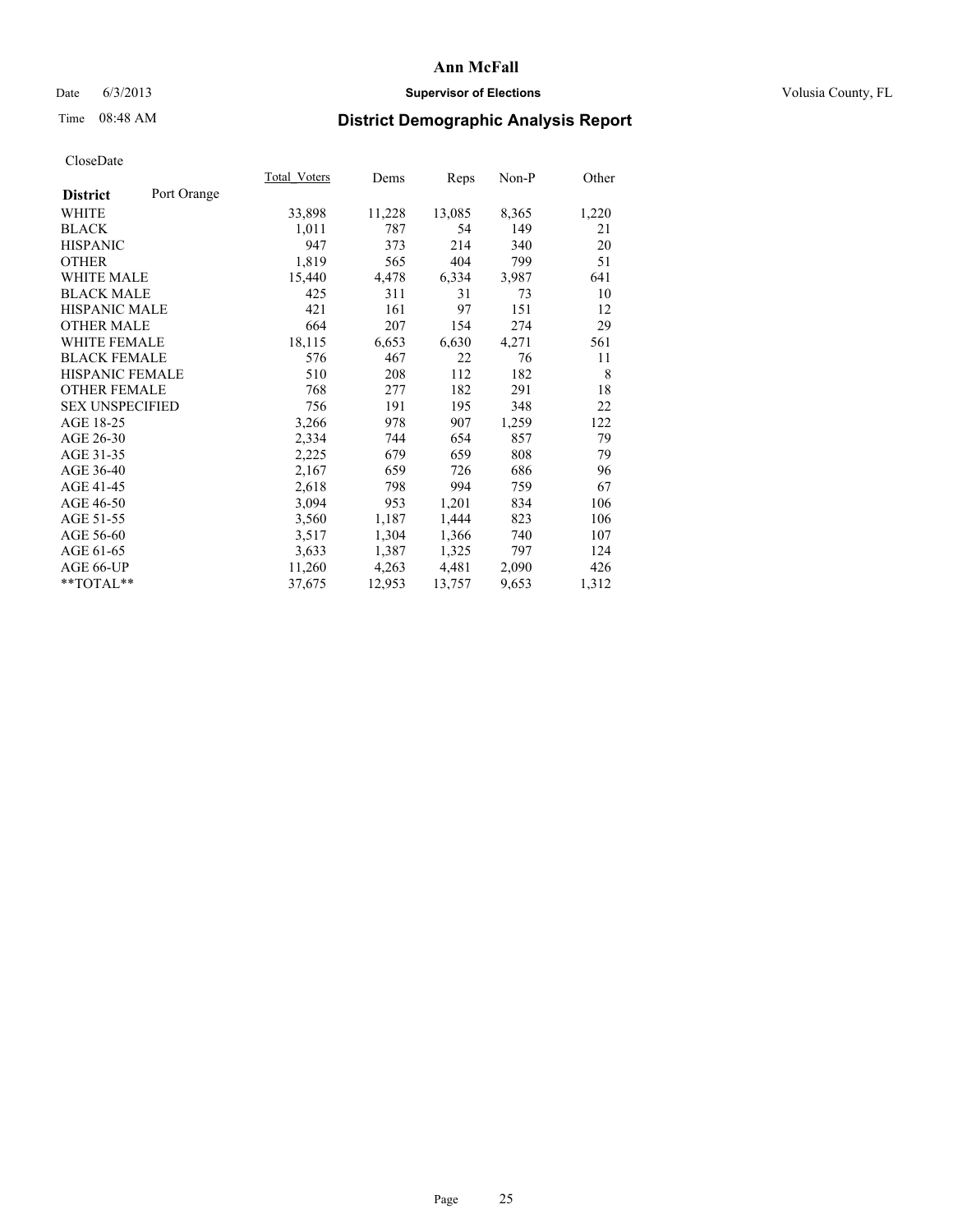### Date 6/3/2013 **Supervisor of Elections Supervisor of Elections** Volusia County, FL

## Time 08:48 AM **District Demographic Analysis Report**

|                        |               | <b>Total Voters</b> | Dems  | Reps  | Non-P | Other          |
|------------------------|---------------|---------------------|-------|-------|-------|----------------|
| <b>District</b>        | South Daytona |                     |       |       |       |                |
| WHITE                  |               | 6,444               | 2,472 | 2,234 | 1,540 | 198            |
| <b>BLACK</b>           |               | 620                 | 506   | 17    | 91    | 6              |
| <b>HISPANIC</b>        |               | 177                 | 89    | 31    | 53    | $\overline{4}$ |
| <b>OTHER</b>           |               | 366                 | 140   | 63    | 160   | 3              |
| <b>WHITE MALE</b>      |               | 2,930               | 971   | 1,103 | 737   | 119            |
| <b>BLACK MALE</b>      |               | 241                 | 188   | 5     | 44    | 4              |
| <b>HISPANIC MALE</b>   |               | 87                  | 39    | 18    | 27    | 3              |
| <b>OTHER MALE</b>      |               | 105                 | 41    | 19    | 44    | 1              |
| <b>WHITE FEMALE</b>    |               | 3,464               | 1,479 | 1,118 | 788   | 79             |
| <b>BLACK FEMALE</b>    |               | 366                 | 309   | 11    | 44    | $\overline{2}$ |
| <b>HISPANIC FEMALE</b> |               | 86                  | 47    | 13    | 25    | 1              |
| <b>OTHER FEMALE</b>    |               | 162                 | 71    | 33    | 56    | $\overline{2}$ |
| <b>SEX UNSPECIFIED</b> |               | 166                 | 62    | 25    | 79    | $\mathbf{0}$   |
| AGE 18-25              |               | 699                 | 273   | 162   | 249   | 15             |
| AGE 26-30              |               | 566                 | 237   | 132   | 177   | 20             |
| AGE 31-35              |               | 464                 | 180   | 102   | 162   | 20             |
| AGE 36-40              |               | 432                 | 154   | 127   | 139   | 12             |
| AGE 41-45              |               | 583                 | 250   | 165   | 154   | 14             |
| AGE 46-50              |               | 664                 | 229   | 242   | 179   | 14             |
| AGE 51-55              |               | 773                 | 320   | 261   | 172   | 20             |
| AGE 56-60              |               | 751                 | 330   | 250   | 149   | 22             |
| AGE 61-65              |               | 749                 | 328   | 233   | 162   | 26             |
| AGE 66-UP              |               | 1,926               | 906   | 671   | 301   | 48             |
| **TOTAL**              |               | 7,607               | 3,207 | 2,345 | 1,844 | 211            |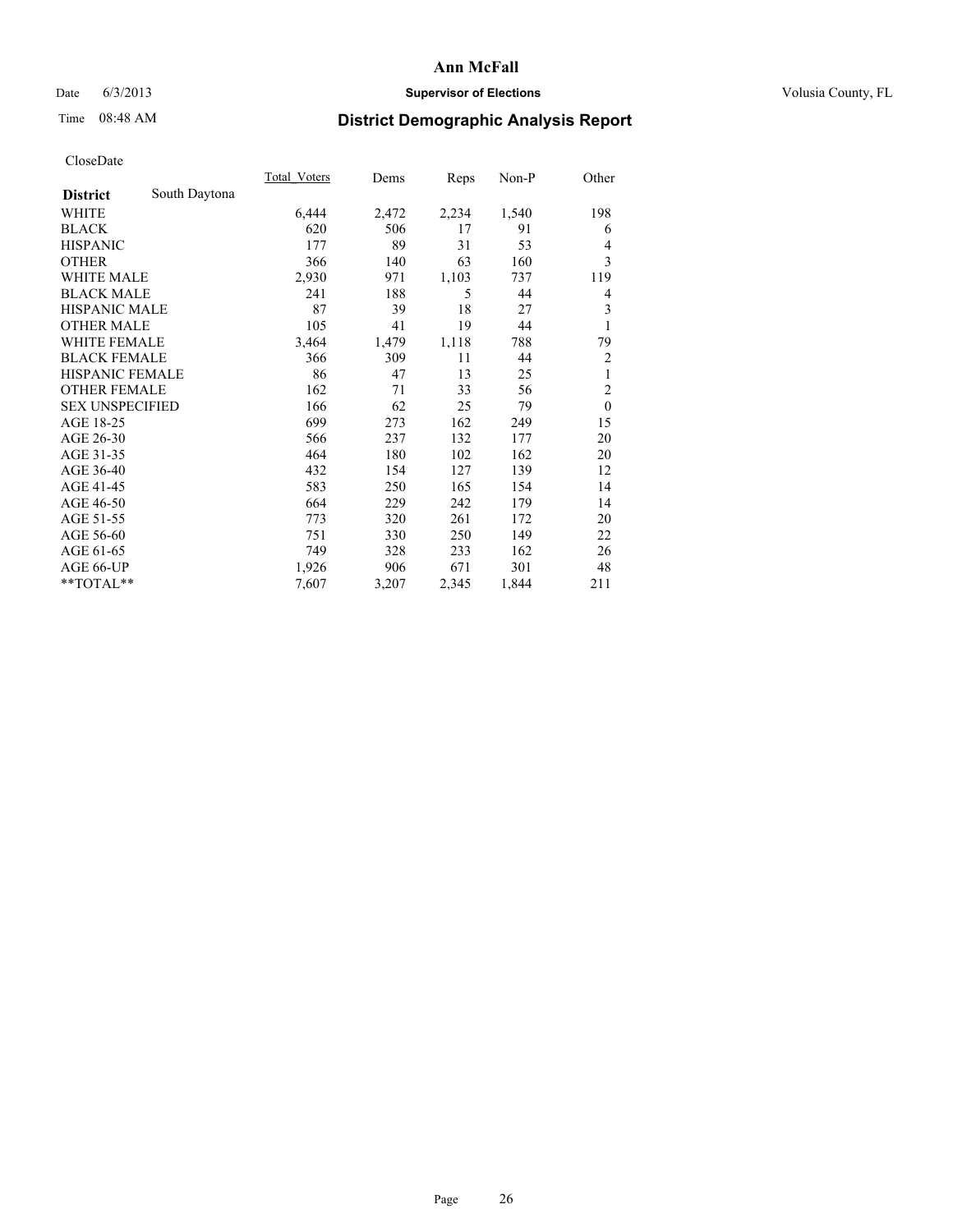### Date 6/3/2013 **Supervisor of Elections Supervisor of Elections** Volusia County, FL

# Time 08:48 AM **District Demographic Analysis Report**

|                        |               | Total Voters | Dems     | Reps           | Non-P | Other |
|------------------------|---------------|--------------|----------|----------------|-------|-------|
| <b>District</b>        | Flagler Beach |              |          |                |       |       |
| <b>WHITE</b>           |               | 54           | 21       | 16             | 16    |       |
| <b>BLACK</b>           |               | 0            | $\Omega$ | $\Omega$       | 0     |       |
| <b>HISPANIC</b>        |               | 0            | 0        | 0              | 0     | 0     |
| <b>OTHER</b>           |               |              |          | 2              |       |       |
| WHITE MALE             |               | 24           | 8        | 7              | 8     |       |
| <b>BLACK MALE</b>      |               | 0            | 0        | 0              |       | 0     |
| <b>HISPANIC MALE</b>   |               |              |          | 0              |       | 0     |
| <b>OTHER MALE</b>      |               | 2            |          |                |       | 0     |
| <b>WHITE FEMALE</b>    |               | 30           | 13       | 9              | 8     |       |
| <b>BLACK FEMALE</b>    |               | 0            | $\Omega$ | 0              | 0     | 0     |
| <b>HISPANIC FEMALE</b> |               |              | $\theta$ |                |       |       |
| <b>OTHER FEMALE</b>    |               |              | 0        |                |       | 0     |
| <b>SEX UNSPECIFIED</b> |               |              |          | 0              |       | 0     |
| AGE 18-25              |               |              |          | 0              |       | 0     |
| AGE 26-30              |               |              |          | 0              | 0     | 0     |
| AGE 31-35              |               |              |          | 0              |       |       |
| AGE 36-40              |               |              | $\theta$ | 0              |       | 0     |
| AGE 41-45              |               |              |          | 0              |       | 0     |
| AGE 46-50              |               |              |          |                |       | 0     |
| AGE 51-55              |               | 4            |          | 2              |       |       |
| AGE 56-60              |               | 2            | 0        | $\overline{c}$ | 0     | 0     |
| AGE 61-65              |               | 9            | 3        |                |       |       |
| AGE 66-UP              |               | 37           | 17       | 12             |       |       |
| **TOTAL**              |               | 57           | 22       | 18             | 16    |       |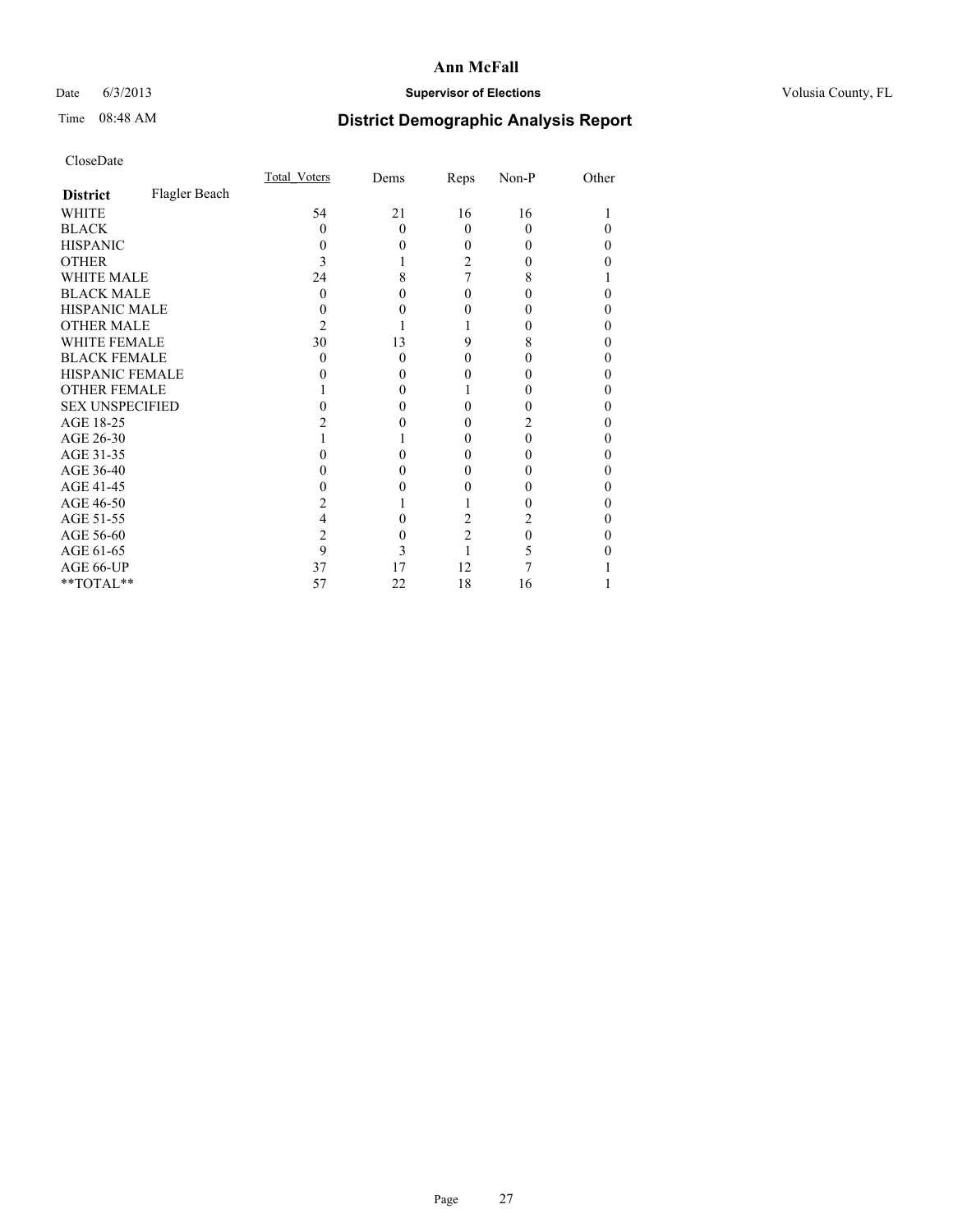### Date 6/3/2013 **Supervisor of Elections Supervisor of Elections** Volusia County, FL

## Time 08:48 AM **District Demographic Analysis Report**

|                        |                           | Total Voters | Dems   | Reps   | Non-P  | Other |
|------------------------|---------------------------|--------------|--------|--------|--------|-------|
| <b>District</b>        | <b>Hospital Authority</b> |              |        |        |        |       |
| <b>WHITE</b>           |                           | 95,692       | 29,909 | 39,940 | 21,715 | 4,128 |
| <b>BLACK</b>           |                           | 9,993        | 7,914  | 405    | 1,515  | 159   |
| <b>HISPANIC</b>        |                           | 17,691       | 8,572  | 2,836  | 5,920  | 363   |
| <b>OTHER</b>           |                           | 6,863        | 2,183  | 1,492  | 3,010  | 178   |
| <b>WHITE MALE</b>      |                           | 44,123       | 12,041 | 19,391 | 10,481 | 2,210 |
| <b>BLACK MALE</b>      |                           | 4,185        | 3,133  | 215    | 740    | 97    |
| <b>HISPANIC MALE</b>   |                           | 8,173        | 3,802  | 1,405  | 2,773  | 193   |
| <b>OTHER MALE</b>      |                           | 2,340        | 783    | 570    | 910    | 77    |
| <b>WHITE FEMALE</b>    |                           | 50,817       | 17,666 | 20,261 | 10,996 | 1,894 |
| <b>BLACK FEMALE</b>    |                           | 5,688        | 4,694  | 186    | 747    | 61    |
| <b>HISPANIC FEMALE</b> |                           | 9,317        | 4,669  | 1,413  | 3,071  | 164   |
| <b>OTHER FEMALE</b>    |                           | 2,745        | 1,058  | 598    | 1,019  | 70    |
| <b>SEX UNSPECIFIED</b> |                           | 2,851        | 732    | 634    | 1,423  | 62    |
| AGE 18-25              |                           | 14,215       | 4,680  | 3,473  | 5,513  | 549   |
| AGE 26-30              |                           | 8,707        | 2,869  | 2,225  | 3,287  | 326   |
| AGE 31-35              |                           | 8,946        | 3,103  | 2,371  | 3,051  | 421   |
| AGE 36-40              |                           | 9,032        | 3,093  | 2,730  | 2,807  | 402   |
| AGE 41-45              |                           | 10,276       | 3,445  | 3,631  | 2,809  | 391   |
| AGE 46-50              |                           | 11,862       | 4,097  | 4,453  | 2,885  | 427   |
| AGE 51-55              |                           | 12,810       | 4,658  | 4,962  | 2,754  | 436   |
| AGE 56-60              |                           | 12,031       | 4,725  | 4,493  | 2,407  | 406   |
| AGE 61-65              |                           | 11,413       | 4,665  | 4,219  | 2,096  | 433   |
| AGE 66-UP              |                           | 30,946       | 13,243 | 12,116 | 4,550  | 1,037 |
| $*$ $TOTAL**$          |                           | 130,239      | 48,578 | 44,673 | 32,160 | 4,828 |
|                        |                           |              |        |        |        |       |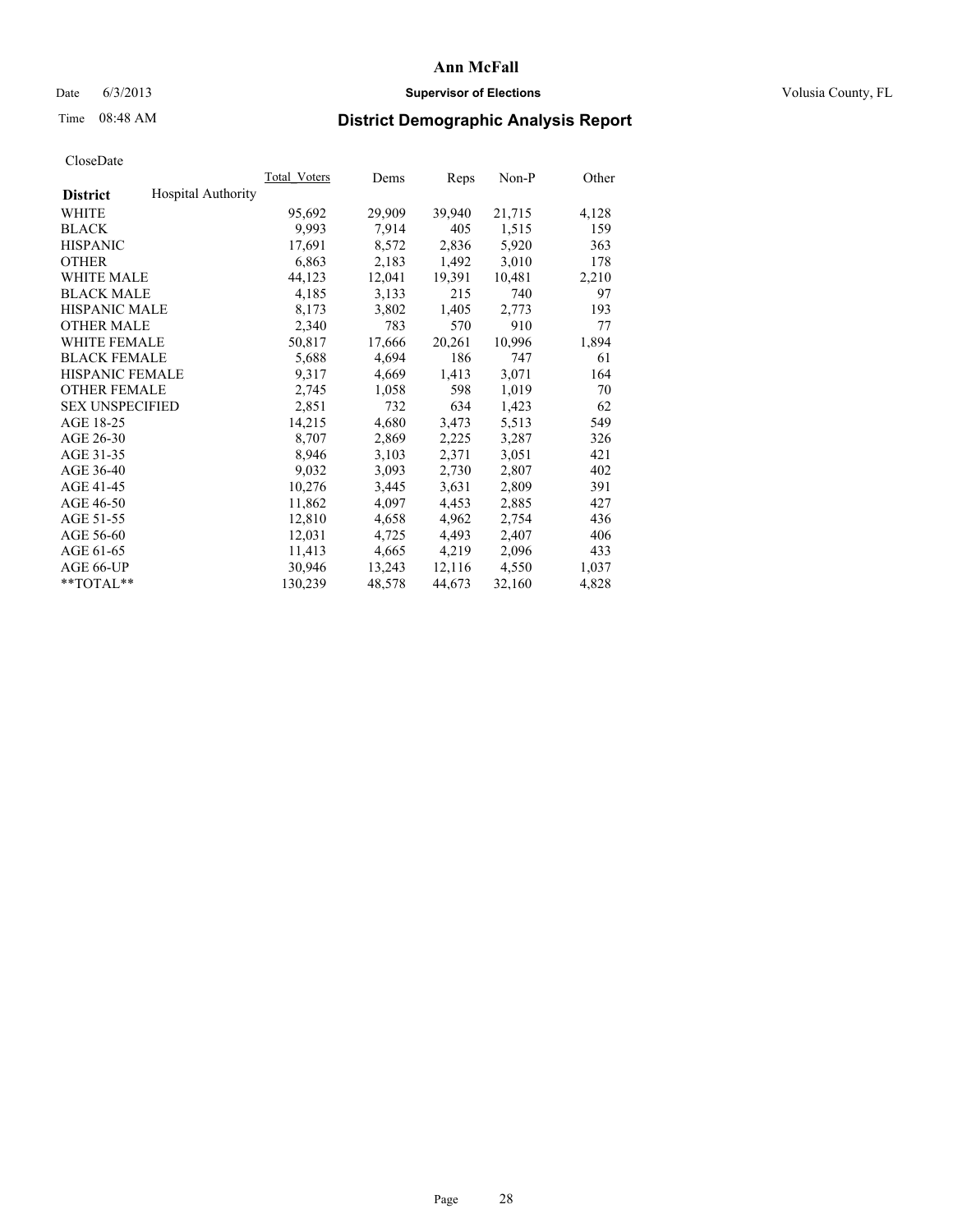### Date 6/3/2013 **Supervisor of Elections Supervisor of Elections** Volusia County, FL

## Time 08:48 AM **District Demographic Analysis Report**

|                                          | <b>Total Voters</b> | Dems  | Reps  | Non-P | Other |
|------------------------------------------|---------------------|-------|-------|-------|-------|
| Florida House Seat 24<br><b>District</b> |                     |       |       |       |       |
| WHITE                                    | 17,313              | 5,317 | 7,639 | 3,665 | 692   |
| <b>BLACK</b>                             | 428                 | 341   | 20    | 59    | 8     |
| <b>HISPANIC</b>                          | 841                 | 358   | 143   | 321   | 19    |
| <b>OTHER</b>                             | 853                 | 214   | 277   | 336   | 26    |
| WHITE MALE                               | 8,042               | 2,139 | 3,730 | 1,795 | 378   |
| <b>BLACK MALE</b>                        | 193                 | 147   | 14    | 26    | 6     |
| <b>HISPANIC MALE</b>                     | 382                 | 165   | 56    | 150   | 11    |
| <b>OTHER MALE</b>                        | 303                 | 72    | 112   | 106   | 13    |
| <b>WHITE FEMALE</b>                      | 9,130               | 3,146 | 3,847 | 1,826 | 311   |
| <b>BLACK FEMALE</b>                      | 232                 | 191   | 6     | 33    | 2     |
| <b>HISPANIC FEMALE</b>                   | 446                 | 187   | 85    | 166   | 8     |
| <b>OTHER FEMALE</b>                      | 325                 | 103   | 111   | 104   | 7     |
| <b>SEX UNSPECIFIED</b>                   | 382                 | 80    | 118   | 175   | 9     |
| AGE 18-25                                | 1,435               | 357   | 482   | 543   | 53    |
| AGE 26-30                                | 861                 | 237   | 254   | 332   | 38    |
| AGE 31-35                                | 789                 | 212   | 262   | 276   | 39    |
| AGE 36-40                                | 800                 | 207   | 320   | 244   | 29    |
| AGE 41-45                                | 1,076               | 289   | 457   | 283   | 47    |
| AGE 46-50                                | 1,387               | 385   | 633   | 322   | 47    |
| AGE 51-55                                | 1,841               | 558   | 820   | 398   | 65    |
| AGE 56-60                                | 1,993               | 701   | 830   | 378   | 84    |
| AGE 61-65                                | 2,293               | 811   | 918   | 460   | 104   |
| AGE 66-UP                                | 6,960               | 2,473 | 3,103 | 1,145 | 239   |
| **TOTAL**                                | 19,435              | 6,230 | 8,079 | 4,381 | 745   |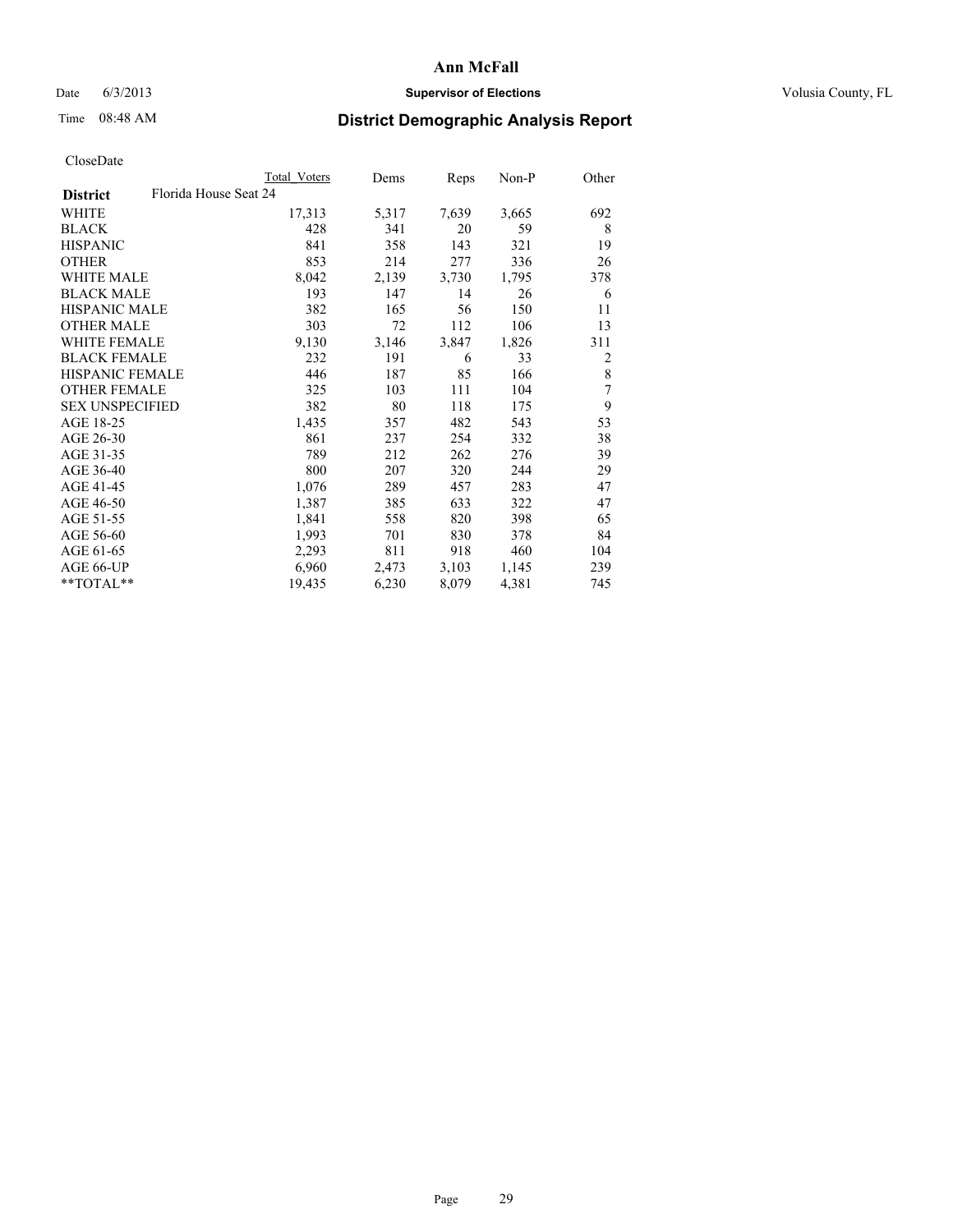### Date 6/3/2013 **Supervisor of Elections Supervisor of Elections** Volusia County, FL

## Time 08:48 AM **District Demographic Analysis Report**

|                                          | Total Voters | Dems   | <b>Reps</b> | Non-P  | Other |
|------------------------------------------|--------------|--------|-------------|--------|-------|
| Florida House Seat 25<br><b>District</b> |              |        |             |        |       |
| WHITE                                    | 101,055      | 32,931 | 41,289      | 23,512 | 3,323 |
| <b>BLACK</b>                             | 2,883        | 2,262  | 139         | 424    | 58    |
| <b>HISPANIC</b>                          | 2,224        | 861    | 576         | 744    | 43    |
| <b>OTHER</b>                             | 5,000        | 1,509  | 1,207       | 2,153  | 131   |
| <b>WHITE MALE</b>                        | 46,721       | 13,344 | 20,055      | 11,545 | 1,777 |
| <b>BLACK MALE</b>                        | 1,247        | 913    | 71          | 230    | 33    |
| <b>HISPANIC MALE</b>                     | 1,001        | 360    | 273         | 340    | 28    |
| <b>OTHER MALE</b>                        | 1,813        | 547    | 471         | 732    | 63    |
| <b>WHITE FEMALE</b>                      | 53,466       | 19,329 | 20,940      | 11,688 | 1,509 |
| <b>BLACK FEMALE</b>                      | 1,606        | 1,326  | 67          | 188    | 25    |
| <b>HISPANIC FEMALE</b>                   | 1,193        | 492    | 292         | 394    | 15    |
| <b>OTHER FEMALE</b>                      | 2,114        | 759    | 548         | 755    | 52    |
| <b>SEX UNSPECIFIED</b>                   | 2,001        | 493    | 494         | 961    | 53    |
| AGE 18-25                                | 8,604        | 2,517  | 2,552       | 3,254  | 281   |
| AGE 26-30                                | 5,970        | 1,862  | 1,738       | 2,167  | 203   |
| AGE 31-35                                | 5,564        | 1,668  | 1,712       | 1,998  | 186   |
| AGE 36-40                                | 5,551        | 1,638  | 1,873       | 1,800  | 240   |
| AGE 41-45                                | 7,075        | 2,094  | 2,727       | 2,052  | 202   |
| AGE 46-50                                | 8,670        | 2,638  | 3,582       | 2,209  | 241   |
| AGE 51-55                                | 10,526       | 3,415  | 4,394       | 2,414  | 303   |
| AGE 56-60                                | 11,080       | 4,005  | 4,454       | 2,304  | 317   |
| AGE 61-65                                | 11,613       | 4,291  | 4,453       | 2,495  | 374   |
| AGE 66-UP                                | 36,508       | 13,434 | 15,726      | 6,140  | 1,208 |
| $*$ TOTAL $*$                            | 111,162      | 37,563 | 43,211      | 26,833 | 3,555 |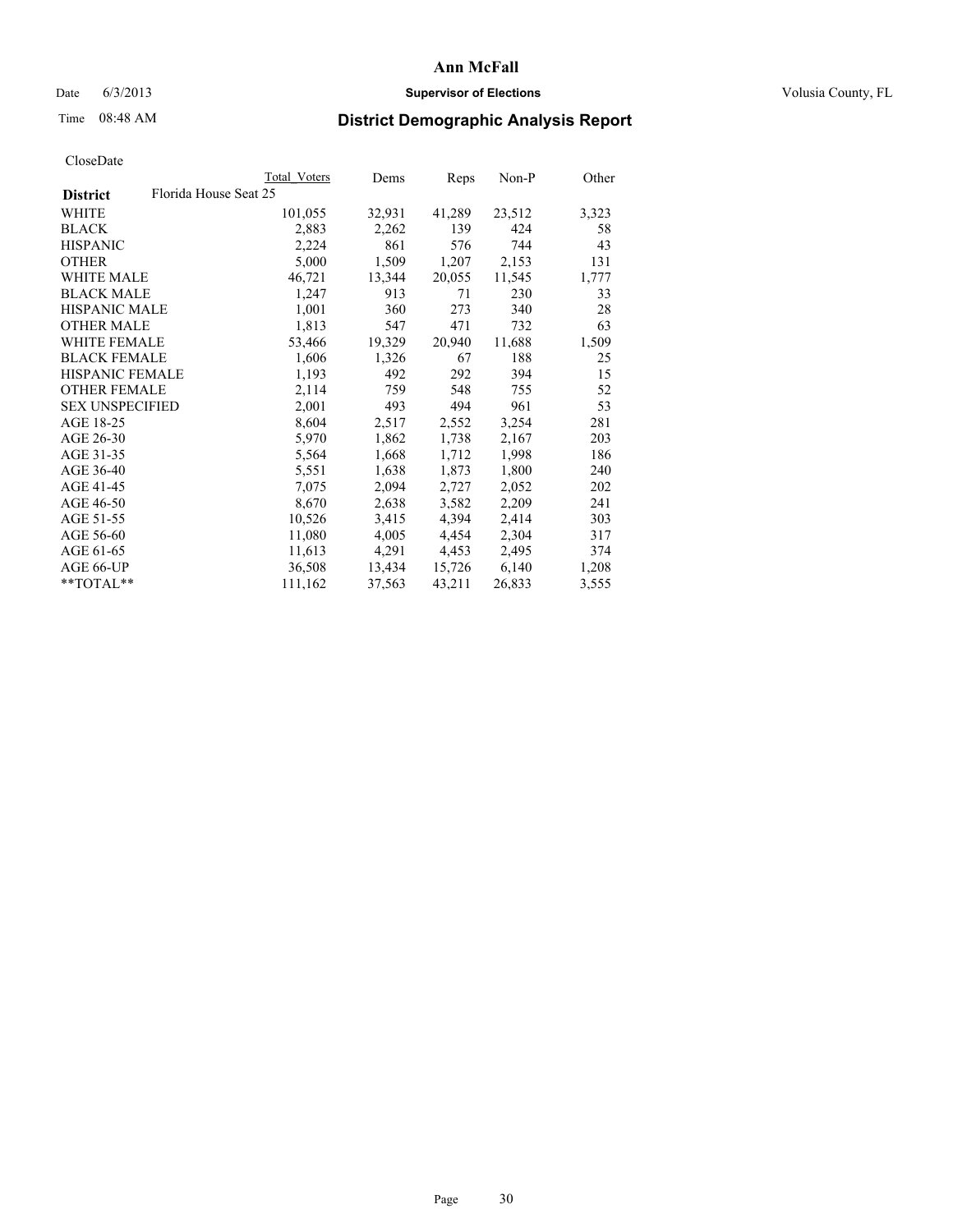### Date 6/3/2013 **Supervisor of Elections Supervisor of Elections** Volusia County, FL

## Time 08:48 AM **District Demographic Analysis Report**

|                        |                       | Total Voters | Dems   | Reps   | Non-P  | Other |
|------------------------|-----------------------|--------------|--------|--------|--------|-------|
| <b>District</b>        | Florida House Seat 26 |              |        |        |        |       |
| <b>WHITE</b>           |                       | 63,871       | 22,238 | 24,241 | 14,875 | 2,517 |
| <b>BLACK</b>           |                       | 19,053       | 15,941 | 455    | 2,498  | 159   |
| <b>HISPANIC</b>        |                       | 3,476        | 1,584  | 599    | 1,203  | 90    |
| <b>OTHER</b>           |                       | 5,073        | 1,907  | 878    | 2,180  | 108   |
| <b>WHITE MALE</b>      |                       | 29,311       | 8,843  | 11,895 | 7,192  | 1,381 |
| <b>BLACK MALE</b>      |                       | 7,267        | 5,827  | 222    | 1,124  | 94    |
| <b>HISPANIC MALE</b>   |                       | 1,546        | 660    | 289    | 553    | 44    |
| <b>OTHER MALE</b>      |                       | 1,603        | 599    | 327    | 631    | 46    |
| WHITE FEMALE           |                       | 34,070       | 13,240 | 12,181 | 7,526  | 1,123 |
| <b>BLACK FEMALE</b>    |                       | 11,504       | 9,898  | 225    | 1,317  | 64    |
| HISPANIC FEMALE        |                       | 1,877        | 899    | 303    | 632    | 43    |
| <b>OTHER FEMALE</b>    |                       | 2,093        | 943    | 385    | 721    | 44    |
| <b>SEX UNSPECIFIED</b> |                       | 2,202        | 761    | 346    | 1,060  | 35    |
| AGE 18-25              |                       | 12,593       | 6,298  | 2,049  | 3,954  | 292   |
| AGE 26-30              |                       | 6,855        | 2,986  | 1,433  | 2,221  | 215   |
| AGE 31-35              |                       | 5,901        | 2,571  | 1,292  | 1,818  | 220   |
| AGE 36-40              |                       | 5,485        | 2,280  | 1,426  | 1,577  | 202   |
| AGE 41-45              |                       | 6,440        | 2,638  | 1,884  | 1,711  | 207   |
| AGE 46-50              |                       | 7,402        | 3,080  | 2,317  | 1,767  | 238   |
| AGE 51-55              |                       | 8,500        | 3,708  | 2,747  | 1,751  | 294   |
| AGE 56-60              |                       | 8,188        | 3,843  | 2,567  | 1,532  | 246   |
| AGE 61-65              |                       | 7.975        | 3,668  | 2,575  | 1,457  | 275   |
| AGE 66-UP              |                       | 22,133       | 10,598 | 7,883  | 2,967  | 685   |
| **TOTAL**              |                       | 91,473       | 41,670 | 26,173 | 20,756 | 2,874 |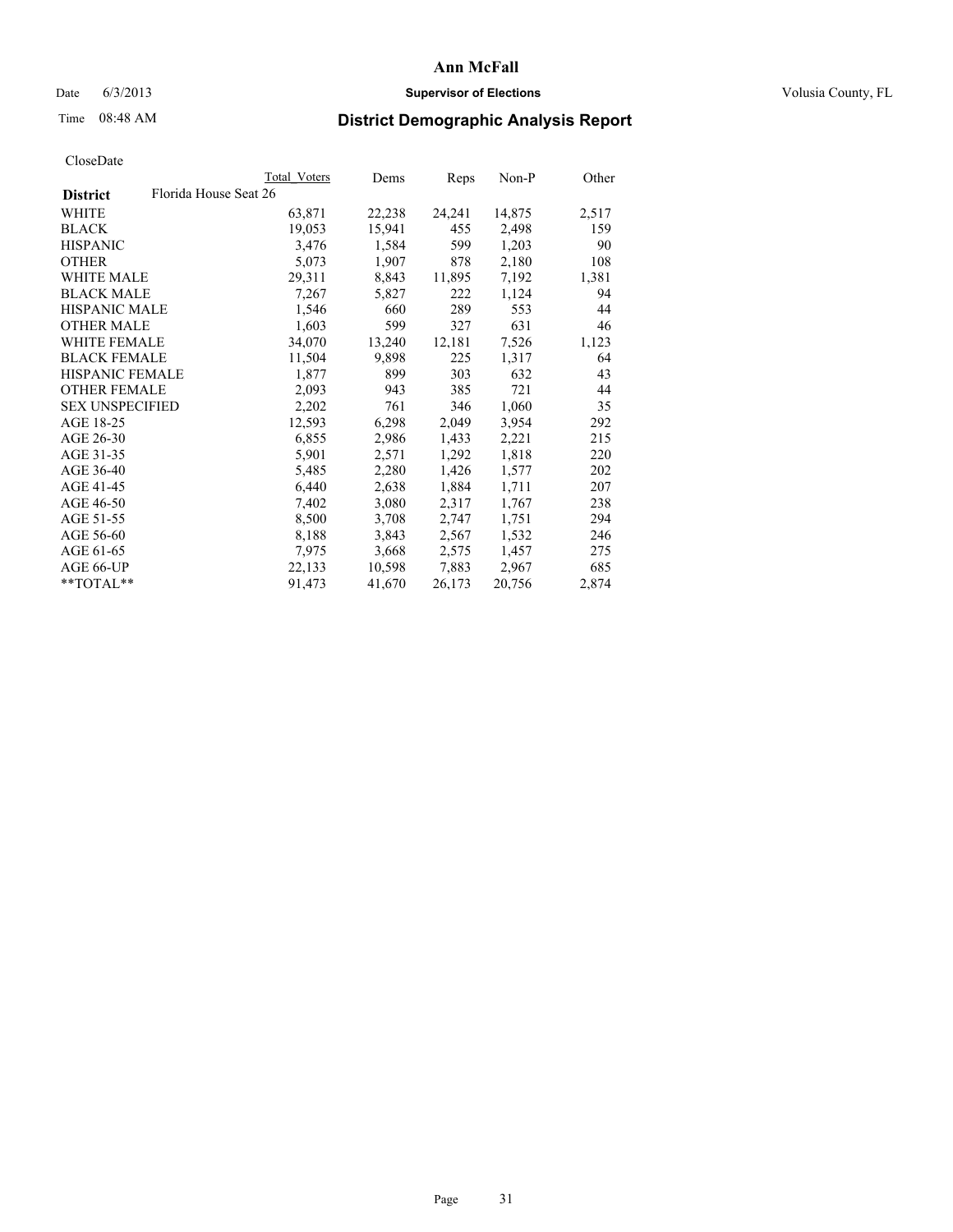### Date 6/3/2013 **Supervisor of Elections Supervisor of Elections** Volusia County, FL

## Time 08:48 AM **District Demographic Analysis Report**

|                                          | <b>Total Voters</b> | Dems   | Reps   | Non-P  | Other |
|------------------------------------------|---------------------|--------|--------|--------|-------|
| Florida House Seat 27<br><b>District</b> |                     |        |        |        |       |
| WHITE                                    | 73,509              | 23,331 | 29,387 | 17,851 | 2,940 |
| <b>BLACK</b>                             | 6,332               | 4,914  | 284    | 1,023  | 111   |
| <b>HISPANIC</b>                          | 15,151              | 7,467  | 2,425  | 4,971  | 288   |
| <b>OTHER</b>                             | 5,049               | 1,629  | 1,031  | 2,264  | 125   |
| <b>WHITE MALE</b>                        | 33,983              | 9,474  | 14,330 | 8,597  | 1,582 |
| <b>BLACK MALE</b>                        | 2,752               | 2,012  | 157    | 517    | 66    |
| <b>HISPANIC MALE</b>                     | 7,043               | 3,320  | 1,214  | 2,348  | 161   |
| <b>OTHER MALE</b>                        | 1,744               | 590    | 409    | 689    | 56    |
| <b>WHITE FEMALE</b>                      | 38,937              | 13,694 | 14,834 | 9,068  | 1,341 |
| <b>BLACK FEMALE</b>                      | 3,507               | 2,846  | 127    | 489    | 45    |
| <b>HISPANIC FEMALE</b>                   | 7,942               | 4,064  | 1,198  | 2,556  | 124   |
| <b>OTHER FEMALE</b>                      | 2,049               | 806    | 423    | 764    | 56    |
| <b>SEX UNSPECIFIED</b>                   | 2,084               | 535    | 435    | 1,081  | 33    |
| AGE 18-25                                | 10,336              | 3,412  | 2,357  | 4,186  | 381   |
| AGE 26-30                                | 6,520               | 2,157  | 1,601  | 2,533  | 229   |
| AGE 31-35                                | 6,887               | 2,357  | 1,741  | 2,477  | 312   |
| AGE 36-40                                | 7,066               | 2,441  | 2,039  | 2,299  | 287   |
| AGE 41-45                                | 7,813               | 2,672  | 2,659  | 2,200  | 282   |
| AGE 46-50                                | 9,079               | 3,201  | 3,228  | 2,343  | 307   |
| AGE 51-55                                | 9,852               | 3,574  | 3,721  | 2,254  | 303   |
| AGE 56-60                                | 9,331               | 3,640  | 3,358  | 2,045  | 288   |
| AGE 61-65                                | 8,761               | 3,551  | 3,123  | 1,785  | 302   |
| AGE 66-UP                                | 24,396              | 10,336 | 9,300  | 3,987  | 773   |
| **TOTAL**                                | 100,041             | 37,341 | 33,127 | 26,109 | 3,464 |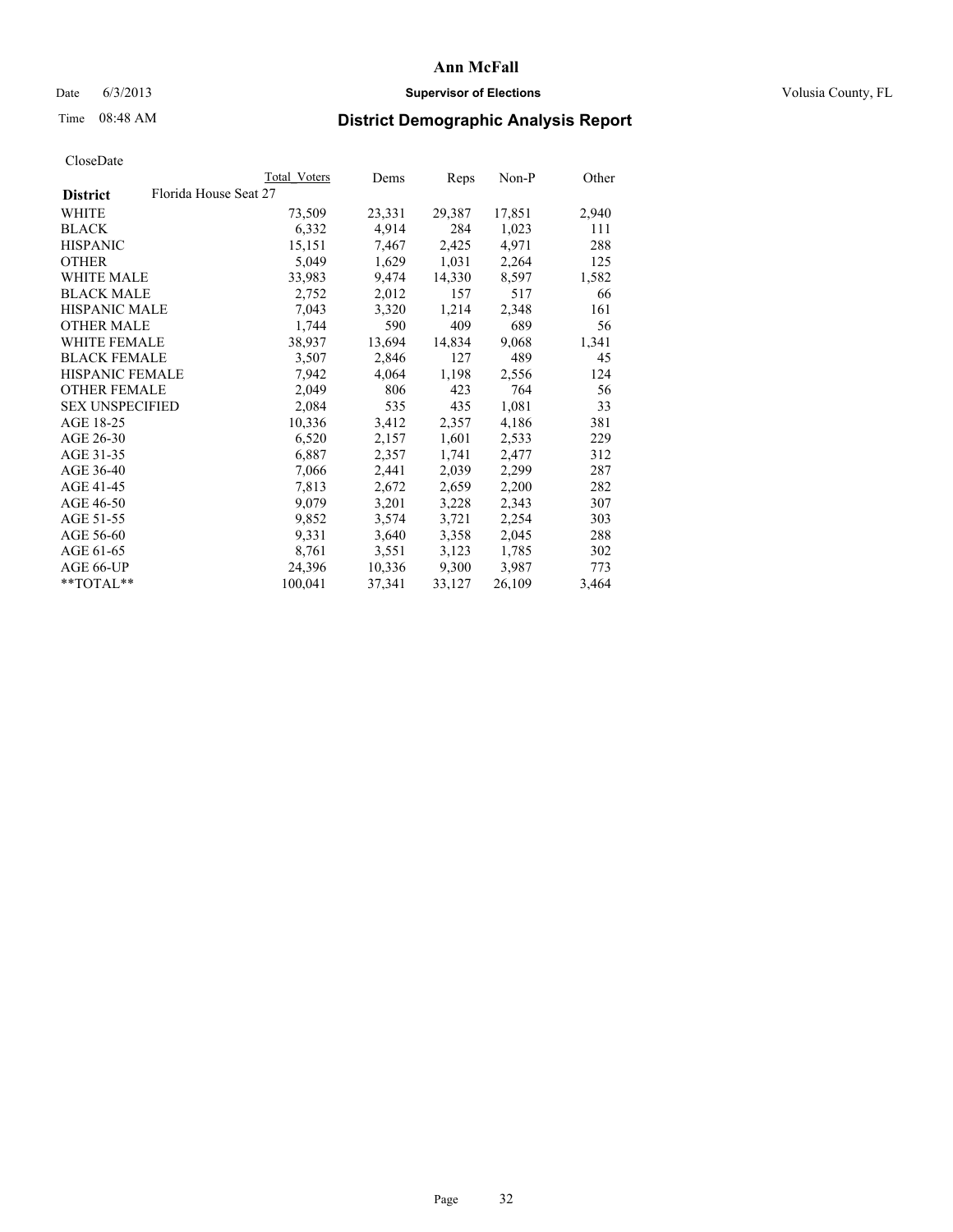### Date 6/3/2013 **Supervisor of Elections Supervisor of Elections** Volusia County, FL

## Time 08:48 AM **District Demographic Analysis Report**

|                        |                         | Total Voters | Dems   | Reps   | Non-P  | Other |
|------------------------|-------------------------|--------------|--------|--------|--------|-------|
| <b>District</b>        | School Board District 1 |              |        |        |        |       |
| <b>WHITE</b>           |                         | 52,857       | 16,517 | 22,862 | 11,254 | 2,224 |
| <b>BLACK</b>           |                         | 4,716        | 3,836  | 167    | 650    | 63    |
| <b>HISPANIC</b>        |                         | 4,156        | 1,822  | 787    | 1,444  | 103   |
| <b>OTHER</b>           |                         | 3,171        | 965    | 775    | 1,341  | 90    |
| <b>WHITE MALE</b>      |                         | 24,163       | 6,552  | 11,015 | 5,413  | 1,183 |
| <b>BLACK MALE</b>      |                         | 1,870        | 1,453  | 72     | 308    | 37    |
| <b>HISPANIC MALE</b>   |                         | 1,829        | 757    | 377    | 649    | 46    |
| <b>OTHER MALE</b>      |                         | 1,061        | 337    | 287    | 401    | 36    |
| <b>WHITE FEMALE</b>    |                         | 28,282       | 9,861  | 11,677 | 5,718  | 1,026 |
| <b>BLACK FEMALE</b>    |                         | 2,786        | 2,340  | 91     | 330    | 25    |
| <b>HISPANIC FEMALE</b> |                         | 2,279        | 1,043  | 403    | 778    | 55    |
| <b>OTHER FEMALE</b>    |                         | 1,256        | 457    | 312    | 452    | 35    |
| <b>SEX UNSPECIFIED</b> |                         | 1,374        | 340    | 357    | 640    | 37    |
| AGE 18-25              |                         | 6,453        | 2,032  | 1,773  | 2,392  | 256   |
| AGE 26-30              |                         | 3,977        | 1,265  | 1,143  | 1,420  | 149   |
| AGE 31-35              |                         | 4,005        | 1,321  | 1,223  | 1,275  | 186   |
| AGE 36-40              |                         | 3,944        | 1,277  | 1,322  | 1,158  | 187   |
| AGE 41-45              |                         | 4,796        | 1,517  | 1,809  | 1,287  | 183   |
| AGE 46-50              |                         | 5,437        | 1,732  | 2,245  | 1,248  | 212   |
| AGE 51-55              |                         | 6,105        | 2,120  | 2,557  | 1,216  | 212   |
| AGE 56-60              |                         | 6,111        | 2,311  | 2,433  | 1,152  | 215   |
| AGE 61-65              |                         | 6,093        | 2,393  | 2,438  | 1,024  | 238   |
| AGE 66-UP              |                         | 17,979       | 7,172  | 7,648  | 2,517  | 642   |
| $*$ $TOTAL**$          |                         | 64,900       | 23,140 | 24,591 | 14,689 | 2,480 |
|                        |                         |              |        |        |        |       |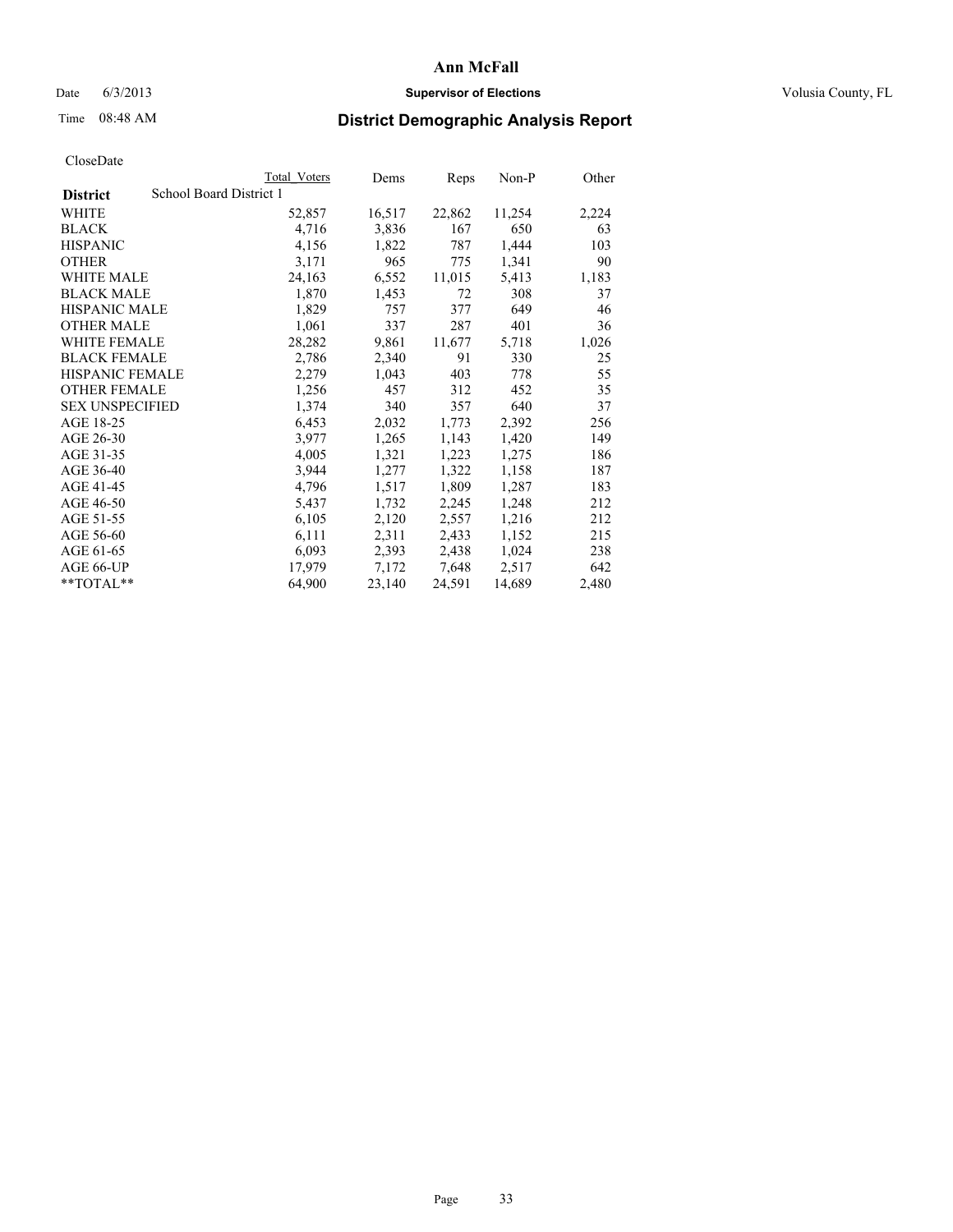### Date 6/3/2013 **Supervisor of Elections Supervisor of Elections** Volusia County, FL

## Time 08:48 AM **District Demographic Analysis Report**

|                        |                         | <b>Total Voters</b> | Dems   | Reps   | Non-P  | Other |
|------------------------|-------------------------|---------------------|--------|--------|--------|-------|
| <b>District</b>        | School Board District 2 |                     |        |        |        |       |
| WHITE                  |                         | 45,046              | 15,705 | 16,696 | 11,009 | 1,636 |
| <b>BLACK</b>           |                         | 12,159              | 10,167 | 273    | 1,623  | 96    |
| <b>HISPANIC</b>        |                         | 1,617               | 726    | 322    | 542    | 27    |
| <b>OTHER</b>           |                         | 3,455               | 1,349  | 571    | 1,465  | 70    |
| <b>WHITE MALE</b>      |                         | 21,029              | 6,390  | 8,308  | 5,401  | 930   |
| <b>BLACK MALE</b>      |                         | 4,607               | 3,708  | 133    | 717    | 49    |
| <b>HISPANIC MALE</b>   |                         | 757                 | 317    | 158    | 263    | 19    |
| <b>OTHER MALE</b>      |                         | 1,127               | 426    | 212    | 456    | 33    |
| WHITE FEMALE           |                         | 23,605              | 9,168  | 8,268  | 5,477  | 692   |
| <b>BLACK FEMALE</b>    |                         | 7,351               | 6,305  | 136    | 863    | 47    |
| <b>HISPANIC FEMALE</b> |                         | 826                 | 394    | 160    | 264    | 8     |
| <b>OTHER FEMALE</b>    |                         | 1,495               | 687    | 264    | 519    | 25    |
| <b>SEX UNSPECIFIED</b> |                         | 1,480               | 552    | 223    | 679    | 26    |
| AGE 18-25              |                         | 8,264               | 4,498  | 1,173  | 2,432  | 161   |
| AGE 26-30              |                         | 4,510               | 2,002  | 897    | 1,471  | 140   |
| AGE 31-35              |                         | 3,519               | 1,522  | 739    | 1,140  | 118   |
| AGE 36-40              |                         | 3,145               | 1,319  | 753    | 976    | 97    |
| AGE 41-45              |                         | 3,660               | 1,552  | 997    | 1,003  | 108   |
| AGE 46-50              |                         | 4,514               | 1,895  | 1,339  | 1,165  | 115   |
| AGE 51-55              |                         | 5,623               | 2,408  | 1,818  | 1,226  | 171   |
| AGE 56-60              |                         | 5,502               | 2,469  | 1,739  | 1,138  | 156   |
| AGE 61-65              |                         | 5,871               | 2,496  | 1,895  | 1,291  | 189   |
| AGE 66-UP              |                         | 17,668              | 7,785  | 6,512  | 2,797  | 574   |
| $*$ $TOTAI.**$         |                         | 62,277              | 27,947 | 17,862 | 14,639 | 1,829 |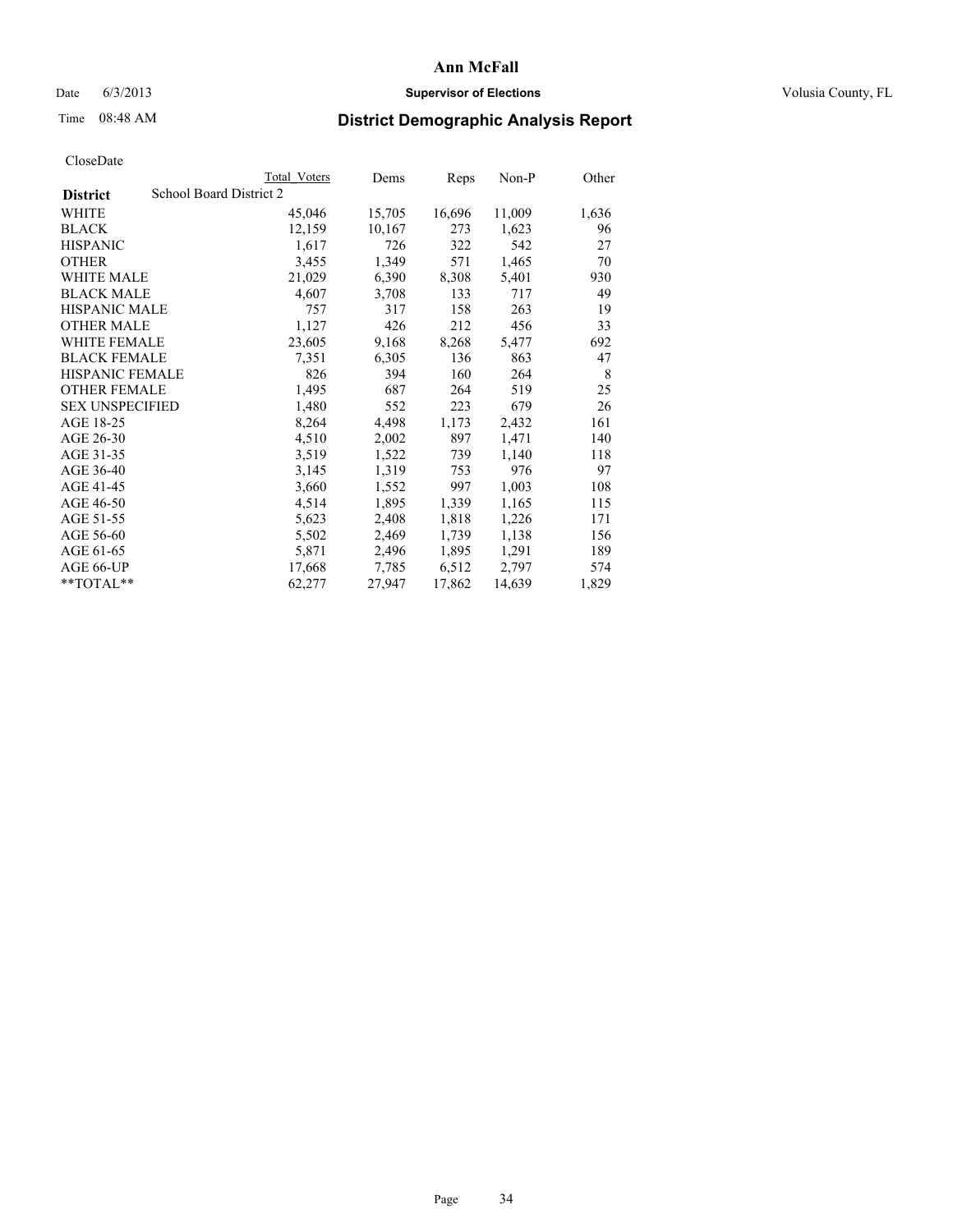### Date 6/3/2013 **Supervisor of Elections Supervisor of Elections** Volusia County, FL

## Time 08:48 AM **District Demographic Analysis Report**

|                                            | <b>Total Voters</b> | Dems   | Reps   | $Non-P$ | Other |
|--------------------------------------------|---------------------|--------|--------|---------|-------|
| School Board District 3<br><b>District</b> |                     |        |        |         |       |
| WHITE                                      | 64,359              | 21,197 | 25,623 | 15,568  | 1,971 |
| <b>BLACK</b>                               | 1,958               | 1,607  | 73     | 256     | 22    |
| <b>HISPANIC</b>                            | 1,080               | 416    | 284    | 352     | 28    |
| <b>OTHER</b>                               | 2,650               | 744    | 609    | 1,226   | 71    |
| <b>WHITE MALE</b>                          | 29,742              | 8,572  | 12,544 | 7,567   | 1,059 |
| <b>BLACK MALE</b>                          | 858                 | 664    | 40     | 138     | 16    |
| <b>HISPANIC MALE</b>                       | 486                 | 174    | 125    | 172     | 15    |
| <b>OTHER MALE</b>                          | 918                 | 263    | 246    | 377     | 32    |
| <b>WHITE FEMALE</b>                        | 34,080              | 12,468 | 12,883 | 7,834   | 895   |
| <b>BLACK FEMALE</b>                        | 1,081               | 927    | 32     | 116     | 6     |
| <b>HISPANIC FEMALE</b>                     | 581                 | 238    | 155    | 175     | 13    |
| <b>OTHER FEMALE</b>                        | 1,078               | 378    | 270    | 398     | 32    |
| <b>SEX UNSPECIFIED</b>                     | 1,223               | 280    | 294    | 625     | 24    |
| AGE 18-25                                  | 5,340               | 1,546  | 1,474  | 2,145   | 175   |
| AGE 26-30                                  | 3,571               | 1,139  | 974    | 1,354   | 104   |
| AGE 31-35                                  | 3,622               | 1,050  | 1,085  | 1,370   | 117   |
| AGE 36-40                                  | 3,613               | 1,094  | 1,210  | 1,169   | 140   |
| AGE 41-45                                  | 4,578               | 1,395  | 1,720  | 1,356   | 107   |
| AGE 46-50                                  | 5,331               | 1,663  | 2,134  | 1,401   | 133   |
| AGE 51-55                                  | 6,592               | 2,145  | 2,724  | 1,546   | 177   |
| AGE 56-60                                  | 7,107               | 2,630  | 2,760  | 1,519   | 198   |
| AGE 61-65                                  | 7,359               | 2,799  | 2,782  | 1,557   | 221   |
| AGE 66-UP                                  | 22,934              | 8,503  | 9,726  | 3,985   | 720   |
| $*$ $TOTAL**$                              | 70,047              | 23,964 | 26,589 | 17,402  | 2,092 |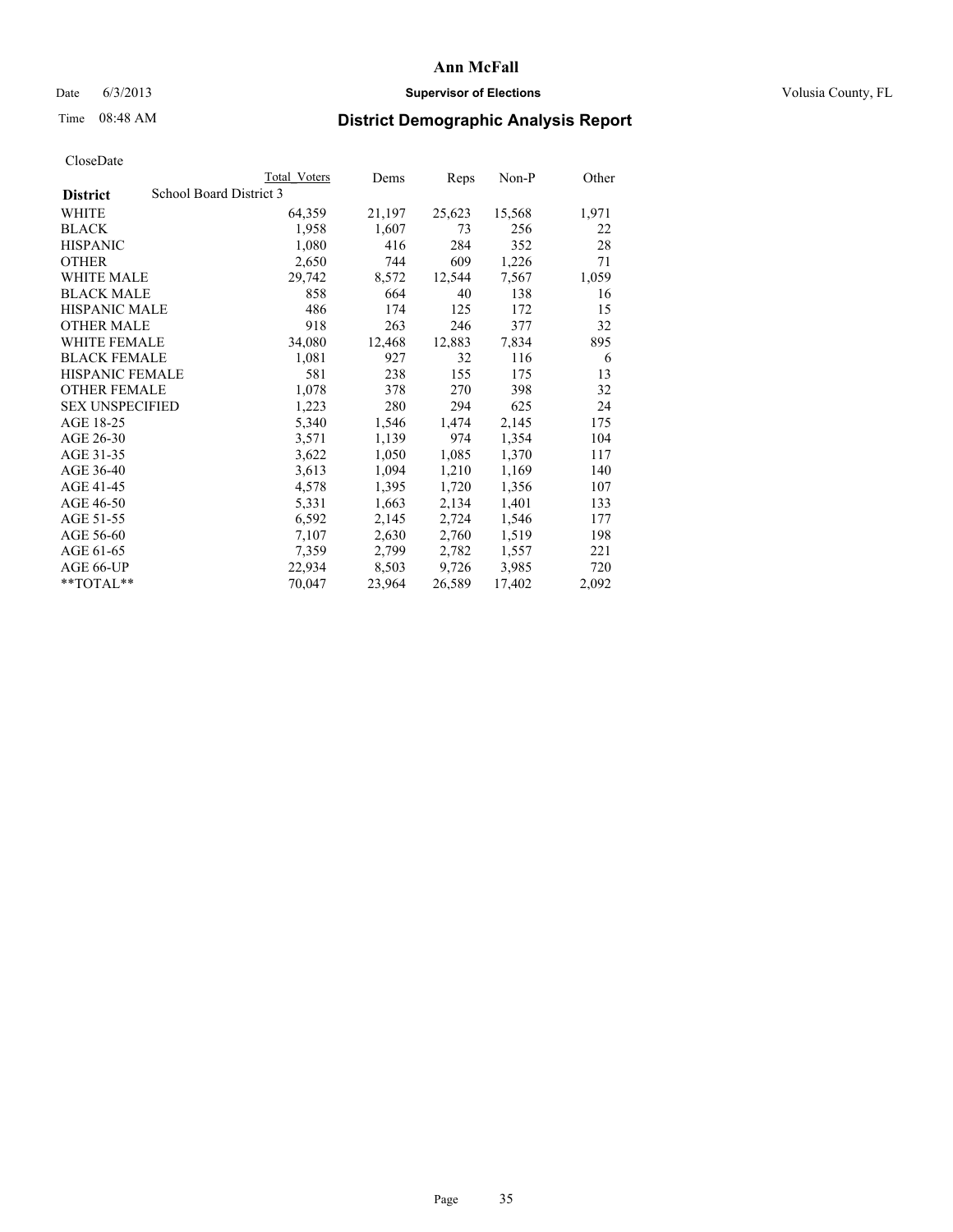### Date 6/3/2013 **Supervisor of Elections Supervisor of Elections** Volusia County, FL

## Time 08:48 AM **District Demographic Analysis Report**

|                                            | Total Voters | Dems   | <b>Reps</b> | $Non-P$ | Other |
|--------------------------------------------|--------------|--------|-------------|---------|-------|
| School Board District 4<br><b>District</b> |              |        |             |         |       |
| <b>WHITE</b>                               | 54,788       | 18,343 | 22,023      | 12,508  | 1,914 |
| <b>BLACK</b>                               | 4,717        | 3,874  | 153         | 628     | 62    |
| <b>HISPANIC</b>                            | 1,598        | 685    | 341         | 544     | 28    |
| <b>OTHER</b>                               | 3,243        | 1,037  | 786         | 1,343   | 77    |
| WHITE MALE                                 | 25,061       | 7,333  | 10,603      | 6,106   | 1,019 |
| <b>BLACK MALE</b>                          | 1,866        | 1,436  | 82          | 308     | 40    |
| <b>HISPANIC MALE</b>                       | 684          | 271    | 160         | 234     | 19    |
| <b>OTHER MALE</b>                          | 1,156        | 353    | 314         | 449     | 40    |
| WHITE FEMALE                               | 29,316       | 10,900 | 11,275      | 6,261   | 880   |
| <b>BLACK FEMALE</b>                        | 2,803        | 2,397  | 71          | 313     | 22    |
| HISPANIC FEMALE                            | 895          | 407    | 174         | 305     | 9     |
| <b>OTHER FEMALE</b>                        | 1,353        | 515    | 362         | 444     | 32    |
| <b>SEX UNSPECIFIED</b>                     | 1,212        | 327    | 262         | 603     | 20    |
| AGE 18-25                                  | 5,636        | 1,979  | 1,480       | 2,037   | 140   |
| AGE 26-30                                  | 3,672        | 1,295  | 1,001       | 1,254   | 122   |
| AGE 31-35                                  | 3,285        | 1,195  | 882         | 1,095   | 113   |
| AGE 36-40                                  | 3.333        | 1,113  | 1,047       | 1,038   | 135   |
| AGE 41-45                                  | 4,228        | 1,394  | 1,525       | 1,156   | 153   |
| AGE 46-50                                  | 5,261        | 1,773  | 2,030       | 1,293   | 165   |
| AGE 51-55                                  | 6,205        | 2,207  | 2,387       | 1,409   | 202   |
| AGE 56-60                                  | 6,396        | 2,529  | 2,402       | 1,278   | 187   |
| AGE 61-65                                  | 6,451        | 2,544  | 2,342       | 1,337   | 228   |
| AGE 66-UP                                  | 19,878       | 7,910  | 8,207       | 3,125   | 636   |
| $*$ TOTAL $*$                              | 64,346       | 23,939 | 23,303      | 15,023  | 2,081 |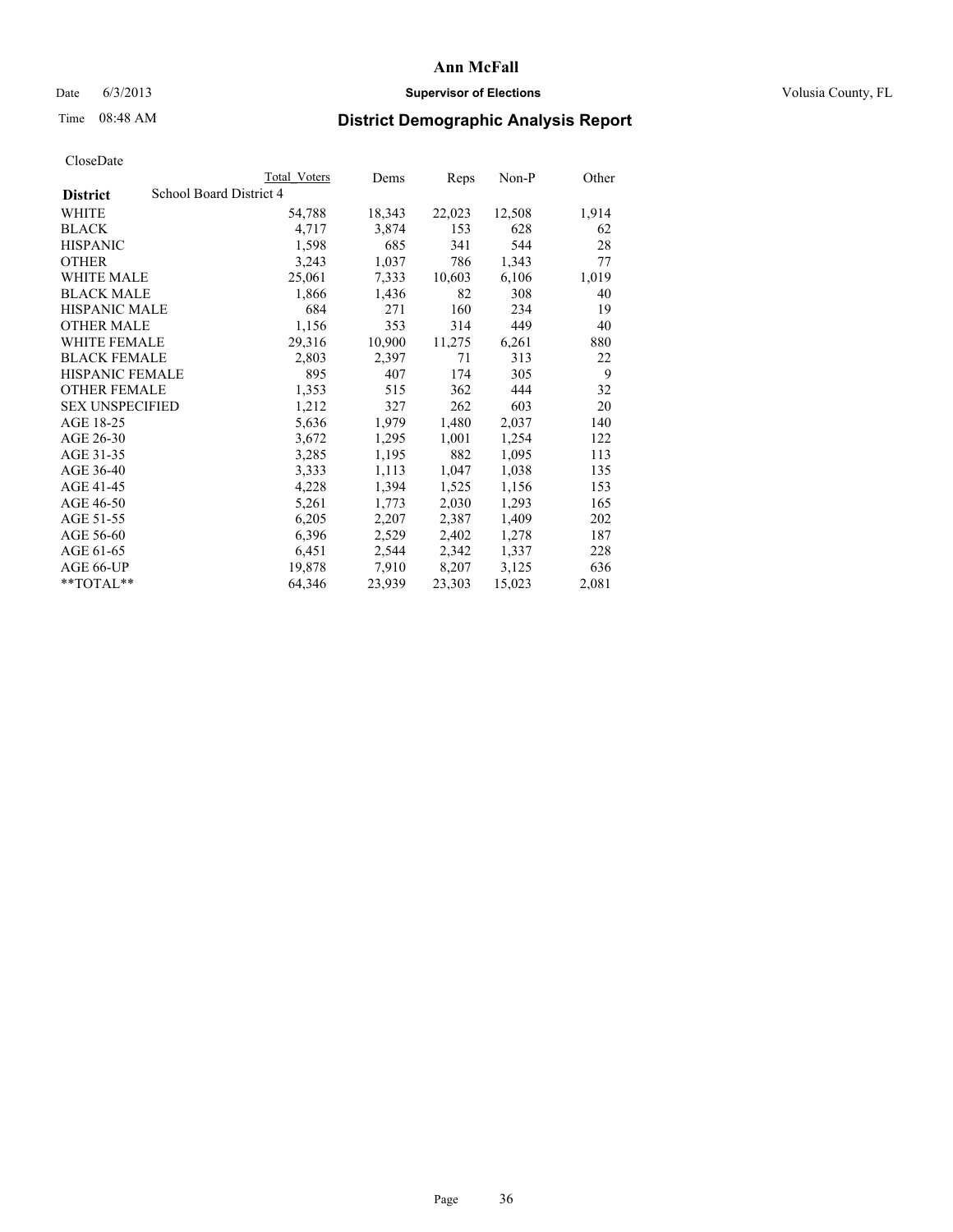## Date 6/3/2013 **Supervisor of Elections Supervisor of Elections** Volusia County, FL

# Time 08:48 AM **District Demographic Analysis Report**

|                                            | <b>Total Voters</b> | Dems   | Reps   | Non-P  | Other |
|--------------------------------------------|---------------------|--------|--------|--------|-------|
| School Board District 5<br><b>District</b> |                     |        |        |        |       |
| WHITE                                      | 38,698              | 12,055 | 15,352 | 9,564  | 1,727 |
| <b>BLACK</b>                               | 5,146               | 3,974  | 232    | 847    | 93    |
| <b>HISPANIC</b>                            | 13,241              | 6,621  | 2,009  | 4,357  | 254   |
| <b>OTHER</b>                               | 3,456               | 1,164  | 652    | 1,558  | 82    |
| WHITE MALE                                 | 18,062              | 4,953  | 7,540  | 4,642  | 927   |
| <b>BLACK MALE</b>                          | 2,258               | 1,638  | 137    | 426    | 57    |
| <b>HISPANIC MALE</b>                       | 6,216               | 2,986  | 1,012  | 2,073  | 145   |
| <b>OTHER MALE</b>                          | 1,201               | 429    | 260    | 475    | 37    |
| <b>WHITE FEMALE</b>                        | 20,320              | 7,012  | 7,699  | 4,818  | 791   |
| <b>BLACK FEMALE</b>                        | 2,828               | 2,292  | 95     | 405    | 36    |
| HISPANIC FEMALE                            | 6,877               | 3,560  | 986    | 2,226  | 105   |
| <b>OTHER FEMALE</b>                        | 1,399               | 574    | 259    | 531    | 35    |
| <b>SEX UNSPECIFIED</b>                     | 1,380               | 370    | 257    | 730    | 23    |
| AGE 18-25                                  | 7,275               | 2,529  | 1,540  | 2,931  | 275   |
| AGE 26-30                                  | 4,476               | 1,541  | 1,011  | 1,754  | 170   |
| AGE 31-35                                  | 4,710               | 1,720  | 1,078  | 1,689  | 223   |
| AGE 36-40                                  | 4,867               | 1,763  | 1,326  | 1,579  | 199   |
| AGE 41-45                                  | 5,142               | 1,835  | 1,676  | 1,444  | 187   |
| AGE 46-50                                  | 5,995               | 2,241  | 2,012  | 1,534  | 208   |
| AGE 51-55                                  | 6,194               | 2,375  | 2,196  | 1,420  | 203   |
| AGE 56-60                                  | 5,476               | 2,250  | 1,875  | 1,172  | 179   |
| AGE 61-65                                  | 4,868               | 2,089  | 1,612  | 988    | 179   |
| AGE 66-UP                                  | 11,538              | 5,471  | 3.919  | 1,815  | 333   |
| $*$ $TOTAL**$                              | 60,541              | 23,814 | 18,245 | 16,326 | 2,156 |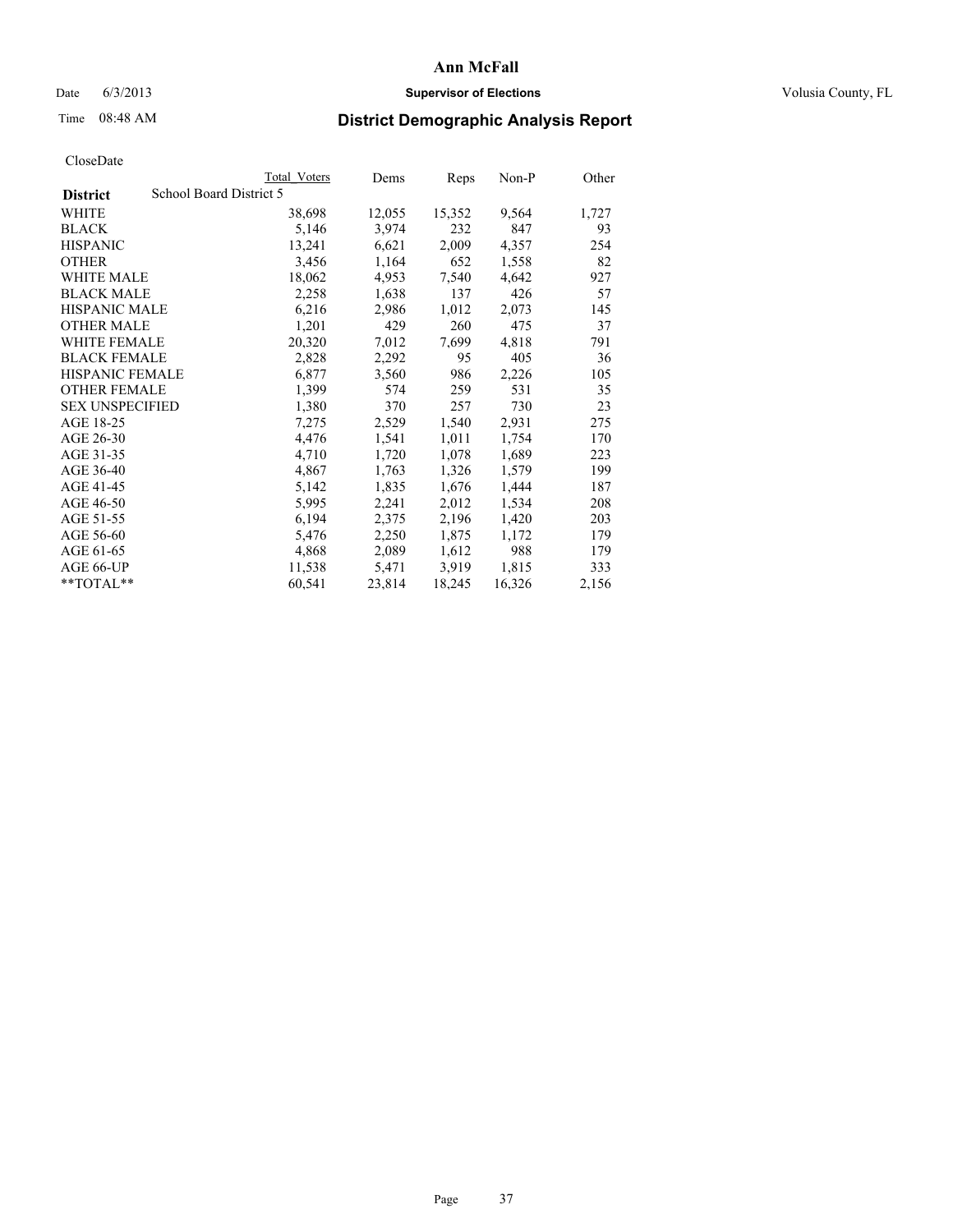## Date 6/3/2013 **Supervisor of Elections Supervisor of Elections** Volusia County, FL

# Time 08:48 AM **District Demographic Analysis Report**

|                        | Total Voters          | Dems   | Reps   | Non-P  | Other |
|------------------------|-----------------------|--------|--------|--------|-------|
| <b>District</b>        | Florida Senate Seat 6 |        |        |        |       |
| WHITE                  | 56,029                | 19,086 | 22,142 | 12,875 | 1,926 |
| <b>BLACK</b>           | 11,247                | 9,397  | 275    | 1,464  | 111   |
| <b>HISPANIC</b>        | 1,644                 | 739    | 349    | 524    | 32    |
| <b>OTHER</b>           | 3,971                 | 1,436  | 810    | 1,645  | 80    |
| <b>WHITE MALE</b>      | 25,799                | 7,706  | 10,740 | 6,311  | 1,042 |
| <b>BLACK MALE</b>      | 4,309                 | 3,434  | 135    | 680    | 60    |
| <b>HISPANIC MALE</b>   | 716                   | 289    | 162    | 240    | 25    |
| <b>OTHER MALE</b>      | 1,340                 | 474    | 320    | 505    | 41    |
| WHITE FEMALE           | 29,799                | 11,254 | 11,253 | 6,423  | 869   |
| <b>BLACK FEMALE</b>    | 6,761                 | 5,823  | 139    | 748    | 51    |
| <b>HISPANIC FEMALE</b> | 912                   | 445    | 180    | 280    | 7     |
| <b>OTHER FEMALE</b>    | 1,682                 | 718    | 385    | 544    | 35    |
| <b>SEX UNSPECIFIED</b> | 1,573                 | 515    | 262    | 777    | 19    |
| AGE 18-25              | 8,706                 | 4,397  | 1,510  | 2,639  | 160   |
| AGE 26-30              | 4,610                 | 1,946  | 1,056  | 1,474  | 134   |
| AGE 31-35              | 3,785                 | 1,561  | 903    | 1,197  | 124   |
| AGE 36-40              | 3,767                 | 1,441  | 1,054  | 1,141  | 131   |
| AGE 41-45              | 4,646                 | 1,723  | 1,531  | 1,239  | 153   |
| AGE 46-50              | 5,776                 | 2,205  | 2,009  | 1,384  | 178   |
| AGE 51-55              | 6,790                 | 2,681  | 2,413  | 1,479  | 217   |
| AGE 56-60              | 6,926                 | 2,936  | 2,426  | 1,369  | 195   |
| AGE 61-65              | 6,925                 | 2,932  | 2,357  | 1,407  | 229   |
| AGE 66-UP              | 20,959                | 8,836  | 8,317  | 3,178  | 628   |
| **TOTAL**              | 72,891                | 30,658 | 23,576 | 16,508 | 2,149 |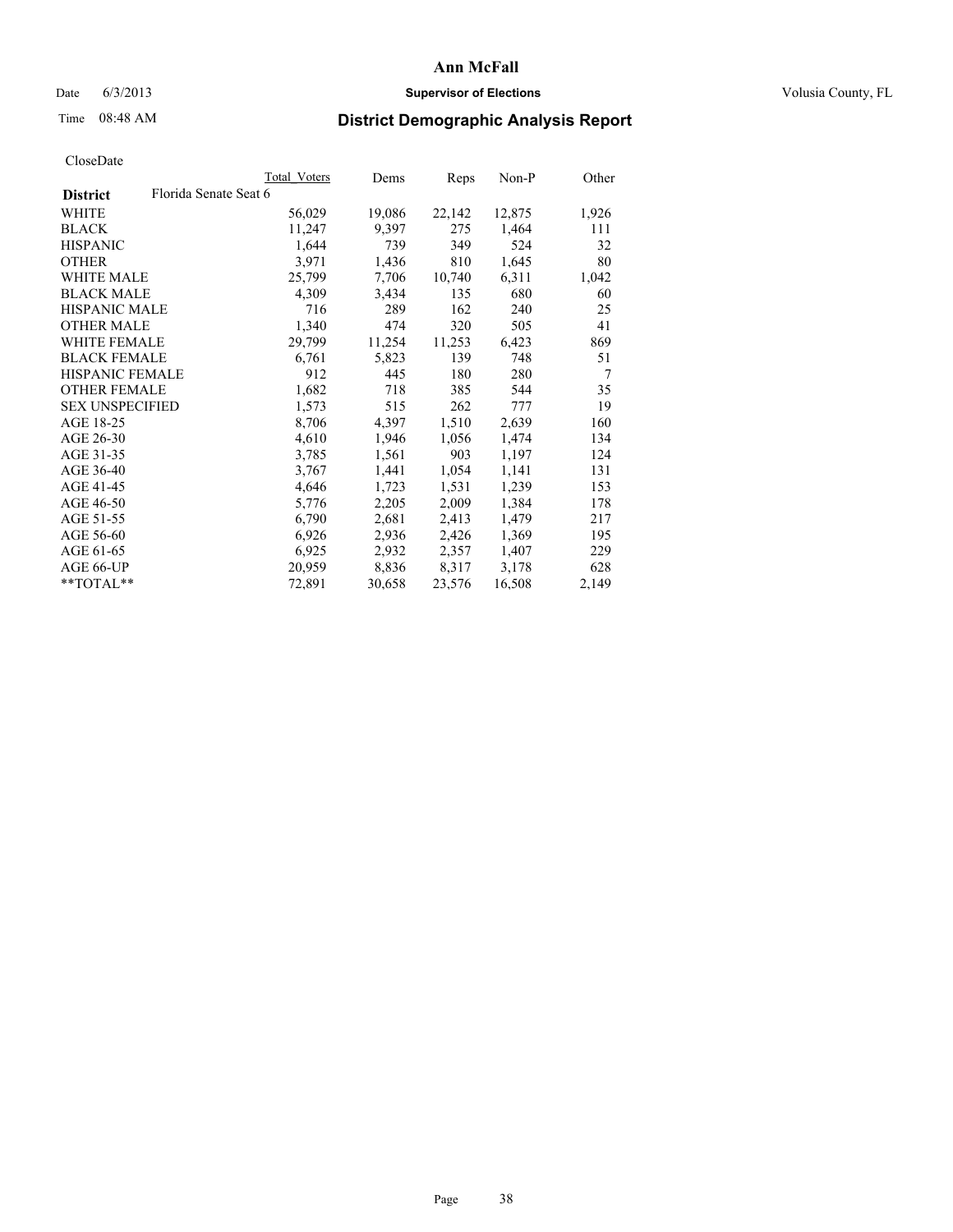## Date 6/3/2013 **Supervisor of Elections Supervisor of Elections** Volusia County, FL

# Time 08:48 AM **District Demographic Analysis Report**

|                                          | Total Voters | Dems   | <b>Reps</b> | Non-P  | Other |
|------------------------------------------|--------------|--------|-------------|--------|-------|
| Florida Senate Seat 8<br><b>District</b> |              |        |             |        |       |
| WHITE                                    | 176,667      | 58,234 | 70,072      | 41,753 | 6,608 |
| <b>BLACK</b>                             | 15,678       | 12,689 | 524         | 2,268  | 197   |
| <b>HISPANIC</b>                          | 15,814       | 7.493  | 2,664       | 5,345  | 312   |
| <b>OTHER</b>                             | 10,313       | 3,291  | 2,176       | 4,571  | 275   |
| <b>WHITE MALE</b>                        | 81,443       | 23,474 | 34,172      | 20,213 | 3,584 |
| <b>BLACK MALE</b>                        | 6,356        | 4,888  | 283         | 1,064  | 121   |
| <b>HISPANIC MALE</b>                     | 7,296        | 3,319  | 1,296       | 2,504  | 177   |
| <b>OTHER MALE</b>                        | 3,531        | 1,145  | 840         | 1,424  | 122   |
| <b>WHITE FEMALE</b>                      | 93,776       | 34,334 | 35,393      | 21,073 | 2,976 |
| <b>BLACK FEMALE</b>                      | 9,129        | 7,658  | 233         | 1,163  | 75    |
| HISPANIC FEMALE                          | 8,337        | 4,088  | 1,346       | 2,774  | 129   |
| <b>OTHER FEMALE</b>                      | 4,211        | 1,628  | 917         | 1,556  | 110   |
| <b>SEX UNSPECIFIED</b>                   | 4,393        | 1,173  | 956         | 2,166  | 98    |
| AGE 18-25                                | 21,214       | 7,264  | 5,111       | 8,097  | 742   |
| AGE 26-30                                | 13,633       | 4,695  | 3,399       | 5,057  | 482   |
| AGE 31-35                                | 13,343       | 4,634  | 3,475       | 4,699  | 535   |
| AGE 36-40                                | 13,056       | 4,474  | 3,949       | 4,083  | 550   |
| AGE 41-45                                | 15,291       | 5,192  | 5,265       | 4,351  | 483   |
| AGE 46-50                                | 17,831       | 6,170  | 6,580       | 4,545  | 536   |
| AGE 51-55                                | 20,768       | 7,545  | 7,928       | 4,653  | 642   |
| AGE 56-60                                | 20,720       | 8,202  | 7,589       | 4,277  | 652   |
| AGE 61-65                                | 20,875       | 8,333  | 7,543       | 4,262  | 737   |
| AGE 66-UP                                | 61,740       | 25,197 | 24,597      | 9.913  | 2,033 |
| $*$ $TOTAI.**$                           | 218,472      | 81,707 | 75,436      | 53,937 | 7,392 |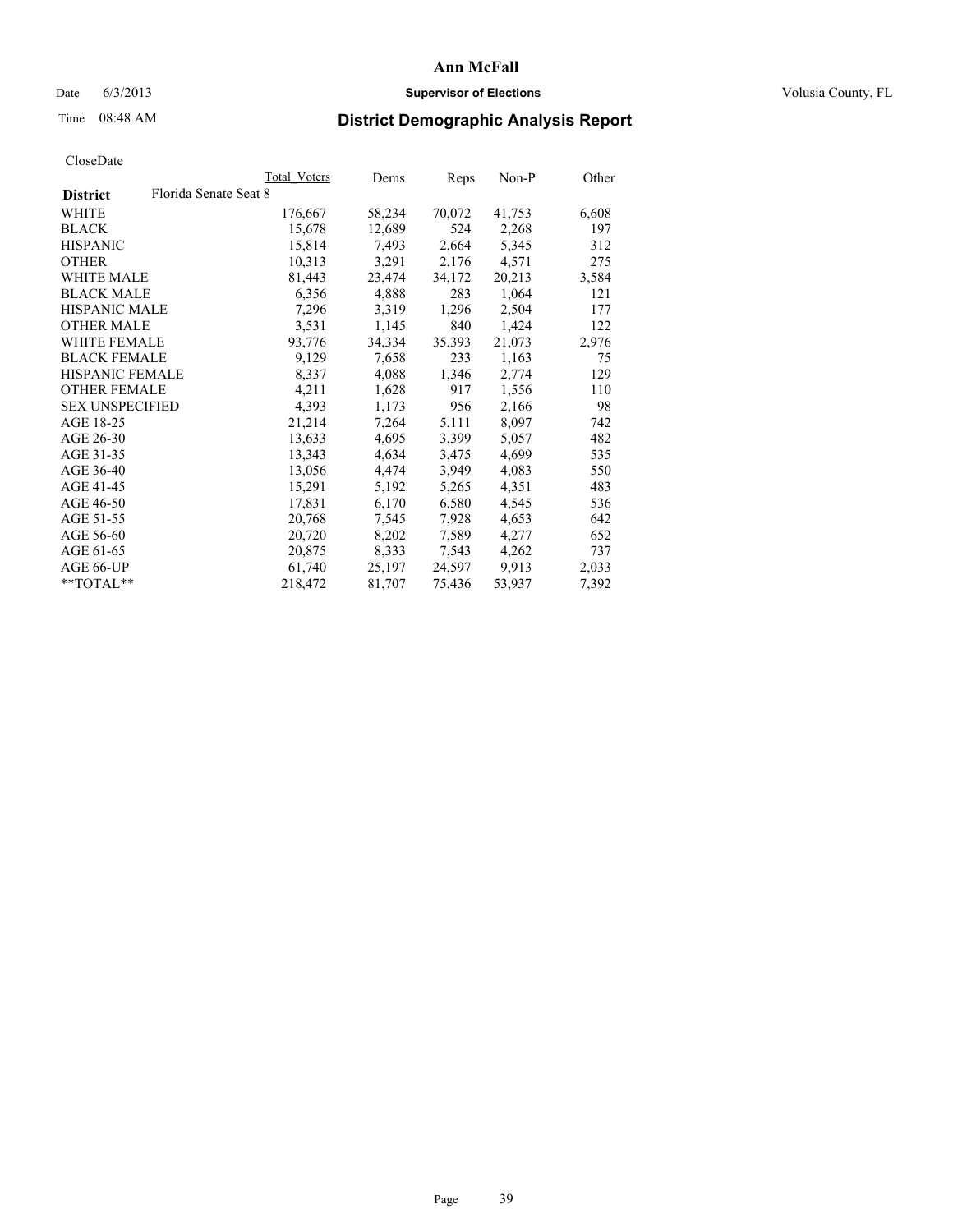## Date 6/3/2013 **Supervisor of Elections Supervisor of Elections** Volusia County, FL

# Time 08:48 AM **District Demographic Analysis Report**

|                        |                        | Total Voters | Dems   | Reps   | Non-P | Other |
|------------------------|------------------------|--------------|--------|--------|-------|-------|
| <b>District</b>        | Florida Senate Seat 10 |              |        |        |       |       |
| <b>WHITE</b>           |                        | 23,052       | 6,497  | 10,342 | 5,275 | 938   |
| <b>BLACK</b>           |                        | 1,771        | 1,372  | 99     | 272   | 28    |
| <b>HISPANIC</b>        |                        | 4,234        | 2,038  | 730    | 1,370 | 96    |
| <b>OTHER</b>           |                        | 1,691        | 532    | 407    | 717   | 35    |
| WHITE MALE             |                        | 10,815       | 2,620  | 5,098  | 2,605 | 492   |
| <b>BLACK MALE</b>      |                        | 794          | 577    | 46     | 153   | 18    |
| <b>HISPANIC MALE</b>   |                        | 1,960        | 897    | 374    | 647   | 42    |
| <b>OTHER MALE</b>      |                        | 592          | 189    | 159    | 229   | 15    |
| <b>WHITE FEMALE</b>    |                        | 12,028       | 3,821  | 5,156  | 2,612 | 439   |
| <b>BLACK FEMALE</b>    |                        | 959          | 780    | 53     | 116   | 10    |
| <b>HISPANIC FEMALE</b> |                        | 2,209        | 1,109  | 352    | 694   | 54    |
| <b>OTHER FEMALE</b>    |                        | 688          | 265    | 165    | 244   | 14    |
| <b>SEX UNSPECIFIED</b> |                        | 703          | 181    | 175    | 334   | 13    |
| AGE 18-25              |                        | 3,048        | 923    | 819    | 1,201 | 105   |
| AGE 26-30              |                        | 1,963        | 601    | 571    | 722   | 69    |
| AGE 31-35              |                        | 2,013        | 613    | 629    | 673   | 98    |
| AGE 36-40              |                        | 2,079        | 651    | 655    | 696   | 77    |
| AGE 41-45              |                        | 2,467        | 778    | 931    | 656   | 102   |
| AGE 46-50              |                        | 2,931        | 929    | 1,171  | 712   | 119   |
| AGE 51-55              |                        | 3,161        | 1,029  | 1,341  | 685   | 106   |
| AGE 56-60              |                        | 2,946        | 1,051  | 1,194  | 613   | 88    |
| AGE 61-65              |                        | 2,842        | 1,056  | 1,169  | 528   | 89    |
| AGE 66-UP              |                        | 7,298        | 2,808  | 3,098  | 1,148 | 244   |
| $*$ $TOTAL**$          |                        | 30,748       | 10,439 | 11,578 | 7,634 | 1,097 |
|                        |                        |              |        |        |       |       |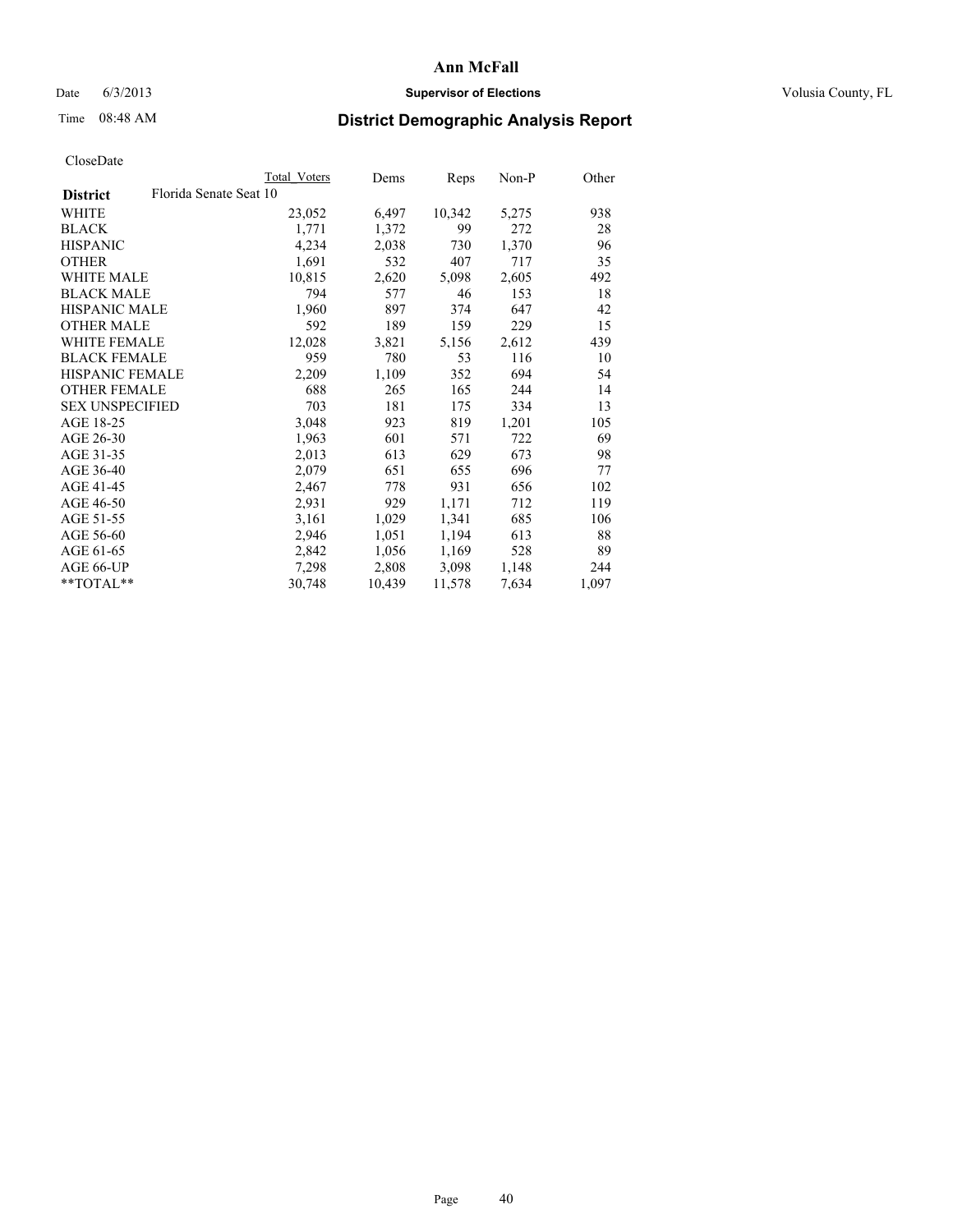# Date 6/3/2013 **Supervisor of Elections Supervisor of Elections** Volusia County, FL

# Time 08:48 AM **District Demographic Analysis Report**

|                                         | Total Voters | Dems  | Reps  | Non-P | Other                   |
|-----------------------------------------|--------------|-------|-------|-------|-------------------------|
| Daytona Beach Zone 1<br><b>District</b> |              |       |       |       |                         |
| WHITE                                   | 4,390        | 1,638 | 1,524 | 1,061 | 167                     |
| <b>BLACK</b>                            | 1,116        | 907   | 26    | 175   | 8                       |
| <b>HISPANIC</b>                         | 175          | 74    | 41    | 57    | 3                       |
| <b>OTHER</b>                            | 367          | 141   | 68    | 148   | 10                      |
| <b>WHITE MALE</b>                       | 2,043        | 668   | 751   | 530   | 94                      |
| <b>BLACK MALE</b>                       | 453          | 348   | 16    | 82    | 7                       |
| <b>HISPANIC MALE</b>                    | 77           | 27    | 22    | 26    | $\overline{c}$          |
| <b>OTHER MALE</b>                       | 131          | 43    | 28    | 55    | 5                       |
| WHITE FEMALE                            | 2,315        | 960   | 764   | 519   | 72                      |
| <b>BLACK FEMALE</b>                     | 654          | 552   | 10    | 91    | 1                       |
| <b>HISPANIC FEMALE</b>                  | 92           | 45    | 18    | 28    | 1                       |
| <b>OTHER FEMALE</b>                     | 163          | 83    | 30    | 47    | 3                       |
| <b>SEX UNSPECIFIED</b>                  | 120          | 34    | 20    | 63    | $\overline{\mathbf{3}}$ |
| AGE 18-25                               | 786          | 408   | 109   | 257   | 12                      |
| AGE 26-30                               | 421          | 196   | 72    | 143   | 10                      |
| AGE 31-35                               | 344          | 152   | 70    | 107   | 15                      |
| AGE 36-40                               | 286          | 118   | 68    | 89    | 11                      |
| AGE 41-45                               | 383          | 161   | 105   | 104   | 13                      |
| AGE 46-50                               | 434          | 181   | 131   | 106   | 16                      |
| AGE 51-55                               | 514          | 207   | 170   | 114   | 23                      |
| AGE 56-60                               | 564          | 248   | 169   | 131   | 16                      |
| AGE 61-65                               | 570          | 260   | 172   | 127   | 11                      |
| AGE 66-UP                               | 1,746        | 829   | 593   | 263   | 61                      |
| **TOTAL**                               | 6,048        | 2,760 | 1,659 | 1,441 | 188                     |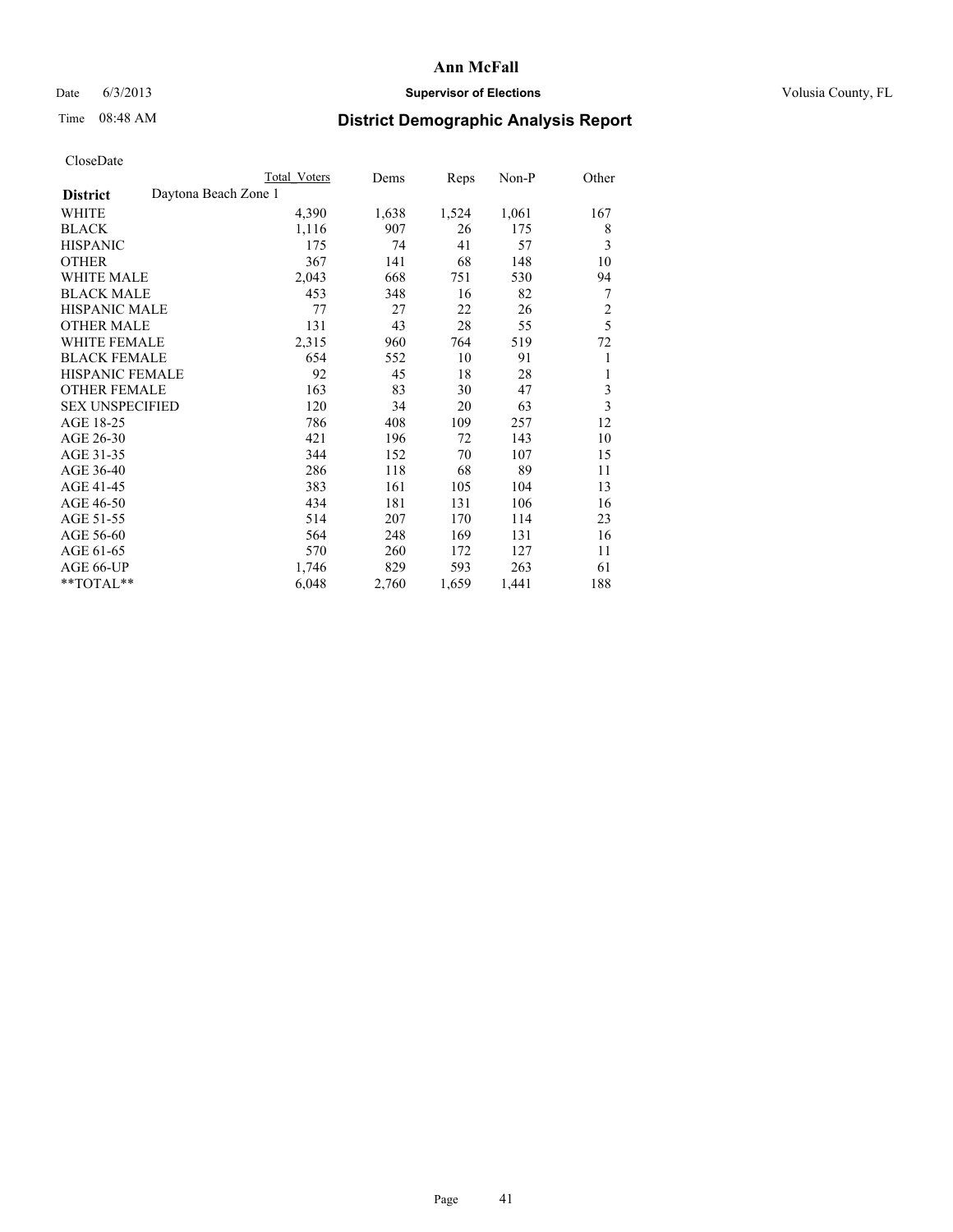# Date 6/3/2013 **Supervisor of Elections Supervisor of Elections** Volusia County, FL

# Time 08:48 AM **District Demographic Analysis Report**

|                        | Total Voters         | Dems  | Reps  | Non-P | Other          |
|------------------------|----------------------|-------|-------|-------|----------------|
| <b>District</b>        | Daytona Beach Zone 2 |       |       |       |                |
| WHITE                  | 4,027                | 1,555 | 1,404 | 923   | 145            |
| <b>BLACK</b>           | 1,377                | 1,150 | 34    | 183   | 10             |
| <b>HISPANIC</b>        | 144                  | 64    | 26    | 50    | 4              |
| <b>OTHER</b>           | 318                  | 135   | 53    | 125   | 5              |
| WHITE MALE             | 1,964                | 691   | 721   | 463   | 89             |
| <b>BLACK MALE</b>      | 535                  | 420   | 14    | 97    | 4              |
| <b>HISPANIC MALE</b>   | 77                   | 35    | 11    | 27    | 4              |
| <b>OTHER MALE</b>      | 101                  | 40    | 18    | 41    | $\overline{2}$ |
| WHITE FEMALE           | 2,025                | 845   | 673   | 451   | 56             |
| <b>BLACK FEMALE</b>    | 829                  | 719   | 20    | 84    | 6              |
| <b>HISPANIC FEMALE</b> | 65                   | 27    | 15    | 23    | $\theta$       |
| <b>OTHER FEMALE</b>    | 158                  | 76    | 31    | 48    | 3              |
| <b>SEX UNSPECIFIED</b> | 112                  | 51    | 14    | 47    | $\mathbf{0}$   |
| AGE 18-25              | 608                  | 330   | 93    | 169   | 16             |
| AGE 26-30              | 389                  | 183   | 75    | 121   | 10             |
| AGE 31-35              | 322                  | 150   | 60    | 103   | 9              |
| AGE 36-40              | 316                  | 159   | 57    | 93    | 7              |
| AGE 41-45              | 364                  | 165   | 93    | 97    | 9              |
| AGE 46-50              | 481                  | 223   | 123   | 118   | 17             |
| AGE 51-55              | 635                  | 295   | 185   | 133   | 22             |
| AGE 56-60              | 573                  | 282   | 153   | 121   | 17             |
| AGE 61-65              | 563                  | 297   | 139   | 112   | 15             |
| AGE 66-UP              | 1,615                | 820   | 539   | 214   | 42             |
| **TOTAL**              | 5,866                | 2,904 | 1,517 | 1,281 | 164            |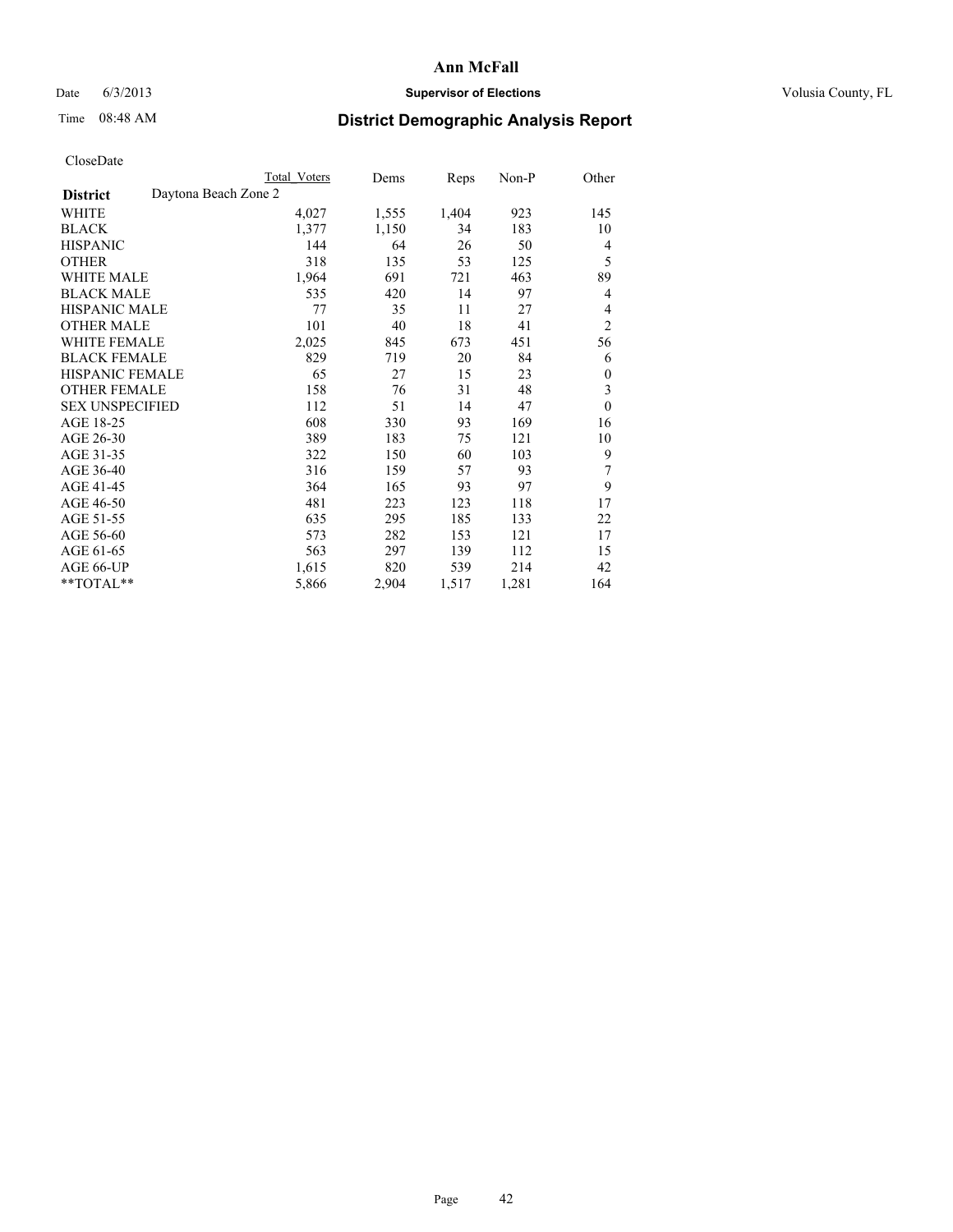# Date 6/3/2013 **Supervisor of Elections Supervisor of Elections** Volusia County, FL

# Time 08:48 AM **District Demographic Analysis Report**

|                                         | <b>Total Voters</b> | Dems  | Reps  | Non-P | Other          |
|-----------------------------------------|---------------------|-------|-------|-------|----------------|
| Daytona Beach Zone 3<br><b>District</b> |                     |       |       |       |                |
| WHITE                                   | 3,360               | 1,301 | 998   | 926   | 135            |
| <b>BLACK</b>                            | 2,136               | 1,808 | 36    | 280   | 12             |
| <b>HISPANIC</b>                         | 159                 | 87    | 23    | 46    | 3              |
| <b>OTHER</b>                            | 511                 | 222   | 40    | 238   | 11             |
| <b>WHITE MALE</b>                       | 1,686               | 573   | 537   | 485   | 91             |
| <b>BLACK MALE</b>                       | 586                 | 501   | 15    | 66    | 4              |
| HISPANIC MALE                           | 81                  | 43    | 11    | 25    | $\overline{c}$ |
| <b>OTHER MALE</b>                       | 116                 | 51    | 17    | 44    | $\overline{4}$ |
| <b>WHITE FEMALE</b>                     | 1,641               | 718   | 454   | 425   | 44             |
| <b>BLACK FEMALE</b>                     | 1,498               | 1,272 | 21    | 197   | 8              |
| <b>HISPANIC FEMALE</b>                  | 75                  | 42    | 12    | 20    | 1              |
| <b>OTHER FEMALE</b>                     | 221                 | 123   | 13    | 81    | 4              |
| <b>SEX UNSPECIFIED</b>                  | 262                 | 95    | 17    | 147   | 3              |
| AGE 18-25                               | 1,929               | 1,418 | 82    | 411   | 18             |
| AGE 26-30                               | 444                 | 220   | 54    | 155   | 15             |
| AGE 31-35                               | 271                 | 118   | 46    | 98    | 9              |
| AGE 36-40                               | 254                 | 111   | 41    | 96    | 6              |
| AGE 41-45                               | 262                 | 114   | 55    | 84    | 9              |
| AGE 46-50                               | 354                 | 164   | 78    | 108   | 4              |
| AGE 51-55                               | 462                 | 205   | 117   | 122   | 18             |
| AGE 56-60                               | 508                 | 260   | 128   | 105   | 15             |
| AGE 61-65                               | 507                 | 229   | 148   | 113   | 17             |
| AGE 66-UP                               | 1,175               | 579   | 348   | 198   | 50             |
| **TOTAL**                               | 6,166               | 3,418 | 1,097 | 1,490 | 161            |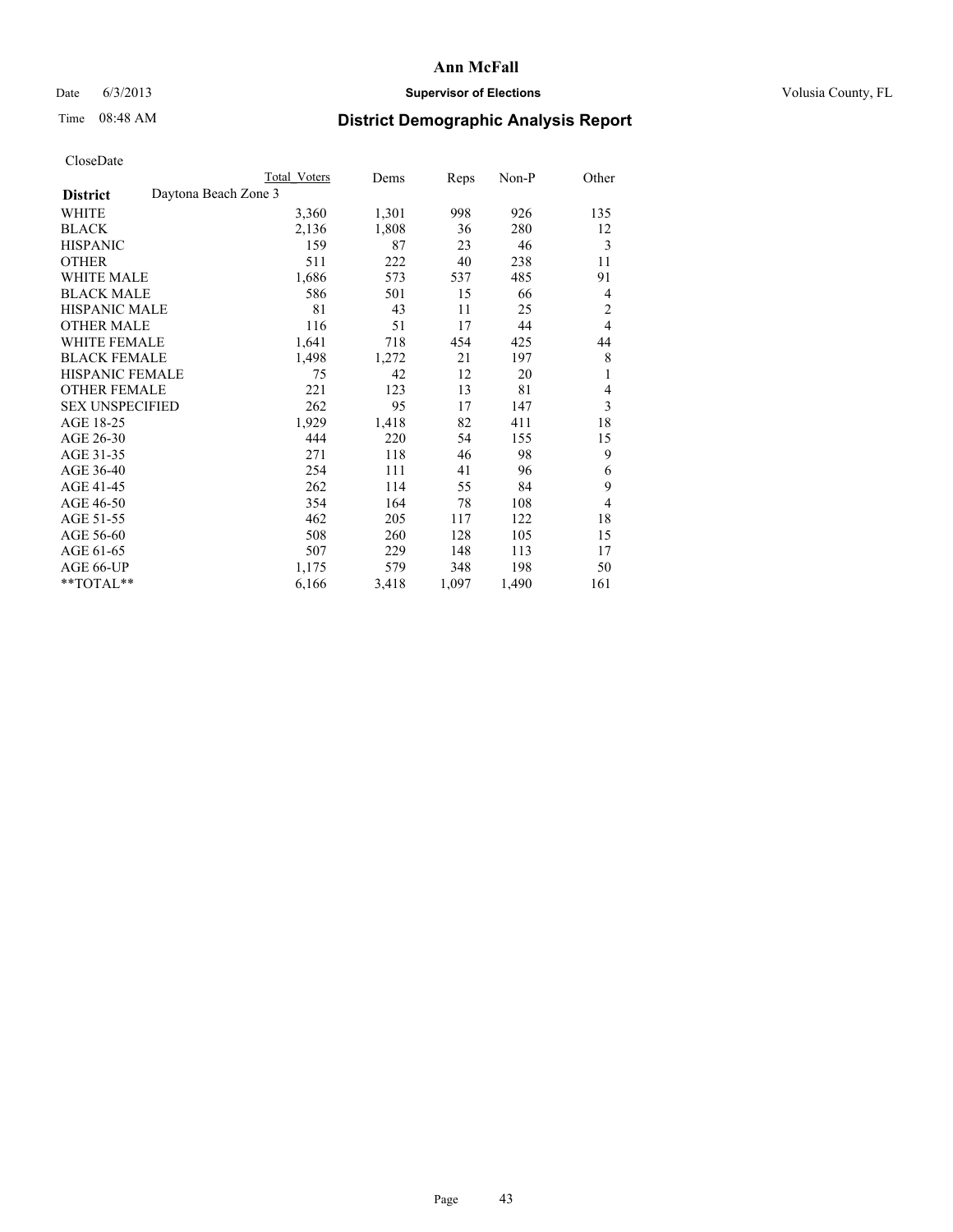## Date 6/3/2013 **Supervisor of Elections Supervisor of Elections** Volusia County, FL

# Time 08:48 AM **District Demographic Analysis Report**

|                                         | <b>Total Voters</b> | Dems  | Reps  | Non-P | Other          |
|-----------------------------------------|---------------------|-------|-------|-------|----------------|
| Daytona Beach Zone 4<br><b>District</b> |                     |       |       |       |                |
| WHITE                                   | 5,736               | 1,717 | 2,573 | 1,246 | 200            |
| <b>BLACK</b>                            | 913                 | 728   | 23    | 149   | 13             |
| <b>HISPANIC</b>                         | 216                 | 103   | 41    | 69    | 3              |
| <b>OTHER</b>                            | 392                 | 103   | 103   | 177   | 9              |
| <b>WHITE MALE</b>                       | 2,674               | 675   | 1,273 | 608   | 118            |
| <b>BLACK MALE</b>                       | 369                 | 280   | 18    | 64    | 7              |
| HISPANIC MALE                           | 86                  | 38    | 19    | 27    | $\overline{c}$ |
| <b>OTHER MALE</b>                       | 136                 | 30    | 40    | 63    | $\mathfrak{Z}$ |
| <b>WHITE FEMALE</b>                     | 3,019               | 1,025 | 1,289 | 626   | 79             |
| <b>BLACK FEMALE</b>                     | 535                 | 440   | 5     | 84    | 6              |
| <b>HISPANIC FEMALE</b>                  | 129                 | 65    | 22    | 41    | 1              |
| <b>OTHER FEMALE</b>                     | 187                 | 57    | 47    | 78    | 5              |
| <b>SEX UNSPECIFIED</b>                  | 122                 | 41    | 27    | 50    | $\overline{4}$ |
| AGE 18-25                               | 848                 | 369   | 190   | 268   | 21             |
| AGE 26-30                               | 596                 | 209   | 182   | 186   | 19             |
| AGE 31-35                               | 488                 | 187   | 139   | 150   | 12             |
| AGE 36-40                               | 402                 | 153   | 137   | 106   | 6              |
| AGE 41-45                               | 424                 | 152   | 147   | 115   | 10             |
| AGE 46-50                               | 428                 | 150   | 153   | 114   | 11             |
| AGE 51-55                               | 538                 | 200   | 212   | 109   | 17             |
| AGE 56-60                               | 575                 | 203   | 250   | 108   | 14             |
| AGE 61-65                               | 677                 | 229   | 263   | 152   | 33             |
| AGE 66-UP                               | 2,281               | 799   | 1,067 | 333   | 82             |
| **TOTAL**                               | 7,257               | 2,651 | 2,740 | 1,641 | 225            |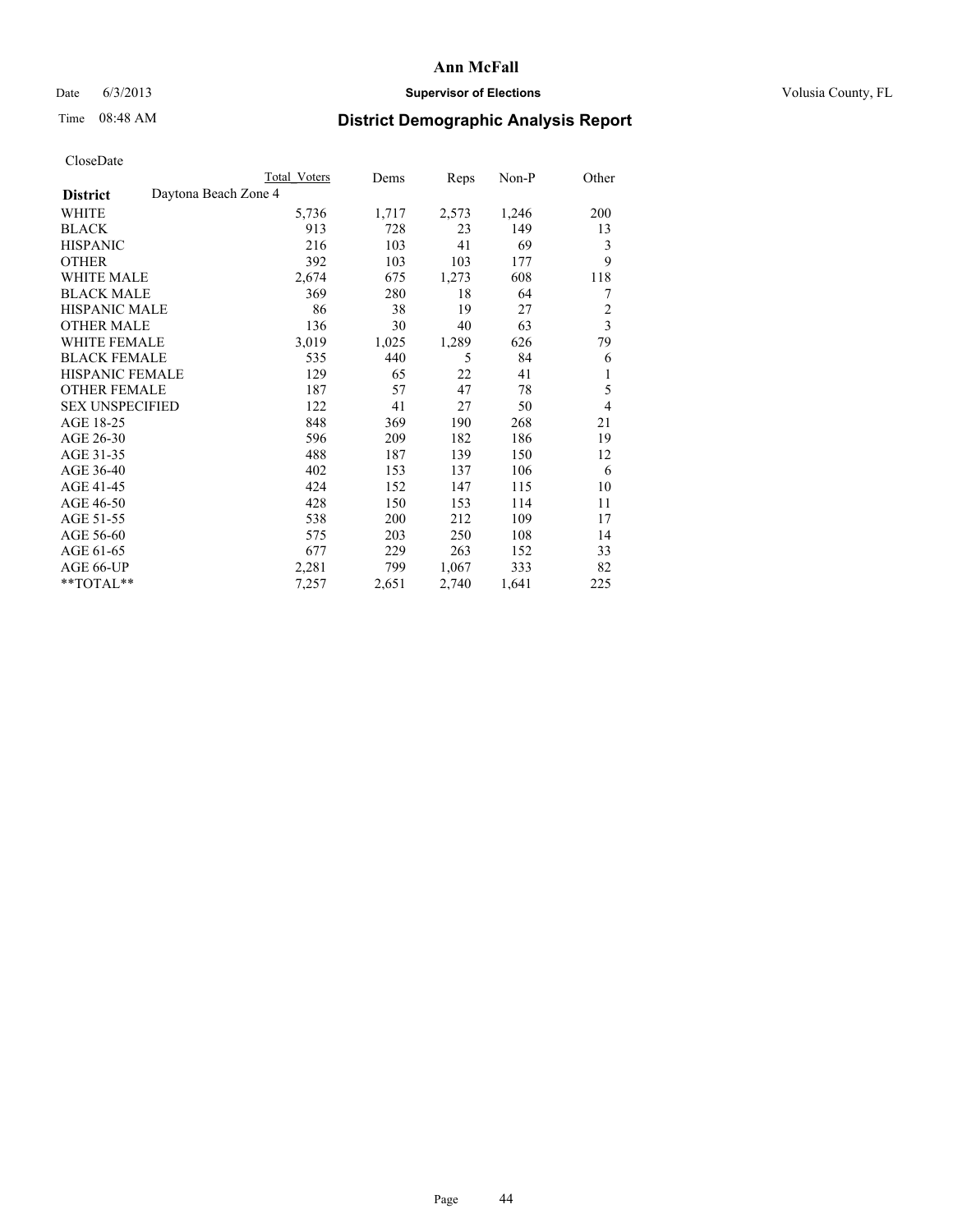# Date 6/3/2013 **Supervisor of Elections Supervisor of Elections** Volusia County, FL

# Time 08:48 AM **District Demographic Analysis Report**

|                                         | Total Voters | Dems  | Reps | Non-P | Other          |
|-----------------------------------------|--------------|-------|------|-------|----------------|
| Daytona Beach Zone 5<br><b>District</b> |              |       |      |       |                |
| WHITE                                   | 1,896        | 703   | 626  | 501   | 66             |
| <b>BLACK</b>                            | 3,829        | 3,292 | 76   | 429   | 32             |
| <b>HISPANIC</b>                         | 175          | 96    | 24   | 50    | 5              |
| <b>OTHER</b>                            | 403          | 212   | 39   | 145   | 7              |
| <b>WHITE MALE</b>                       | 870          | 280   | 327  | 224   | 39             |
| <b>BLACK MALE</b>                       | 1,400        | 1,153 | 32   | 193   | 22             |
| <b>HISPANIC MALE</b>                    | 78           | 39    | 13   | 22    | $\overline{4}$ |
| <b>OTHER MALE</b>                       | 123          | 70    | 6    | 43    | 4              |
| <b>WHITE FEMALE</b>                     | 1,016        | 418   | 298  | 273   | 27             |
| <b>BLACK FEMALE</b>                     | 2,380        | 2,097 | 44   | 229   | 10             |
| <b>HISPANIC FEMALE</b>                  | 97           | 57    | 11   | 28    | 1              |
| <b>OTHER FEMALE</b>                     | 174          | 92    | 28   | 52    | $\overline{2}$ |
| <b>SEX UNSPECIFIED</b>                  | 165          | 97    | 6    | 61    | 1              |
| AGE 18-25                               | 1,147        | 750   | 91   | 288   | 18             |
| AGE 26-30                               | 673          | 439   | 68   | 156   | 10             |
| AGE 31-35                               | 495          | 322   | 47   | 114   | 12             |
| AGE 36-40                               | 416          | 261   | 52   | 97    | 6              |
| AGE 41-45                               | 461          | 318   | 45   | 84    | 14             |
| AGE 46-50                               | 536          | 384   | 58   | 87    | 7              |
| AGE 51-55                               | 517          | 371   | 68   | 66    | 12             |
| AGE 56-60                               | 481          | 346   | 65   | 59    | 11             |
| AGE 61-65                               | 463          | 325   | 74   | 58    | 6              |
| AGE 66-UP                               | 1,114        | 787   | 197  | 116   | 14             |
| **TOTAL**                               | 6,303        | 4,303 | 765  | 1,125 | 110            |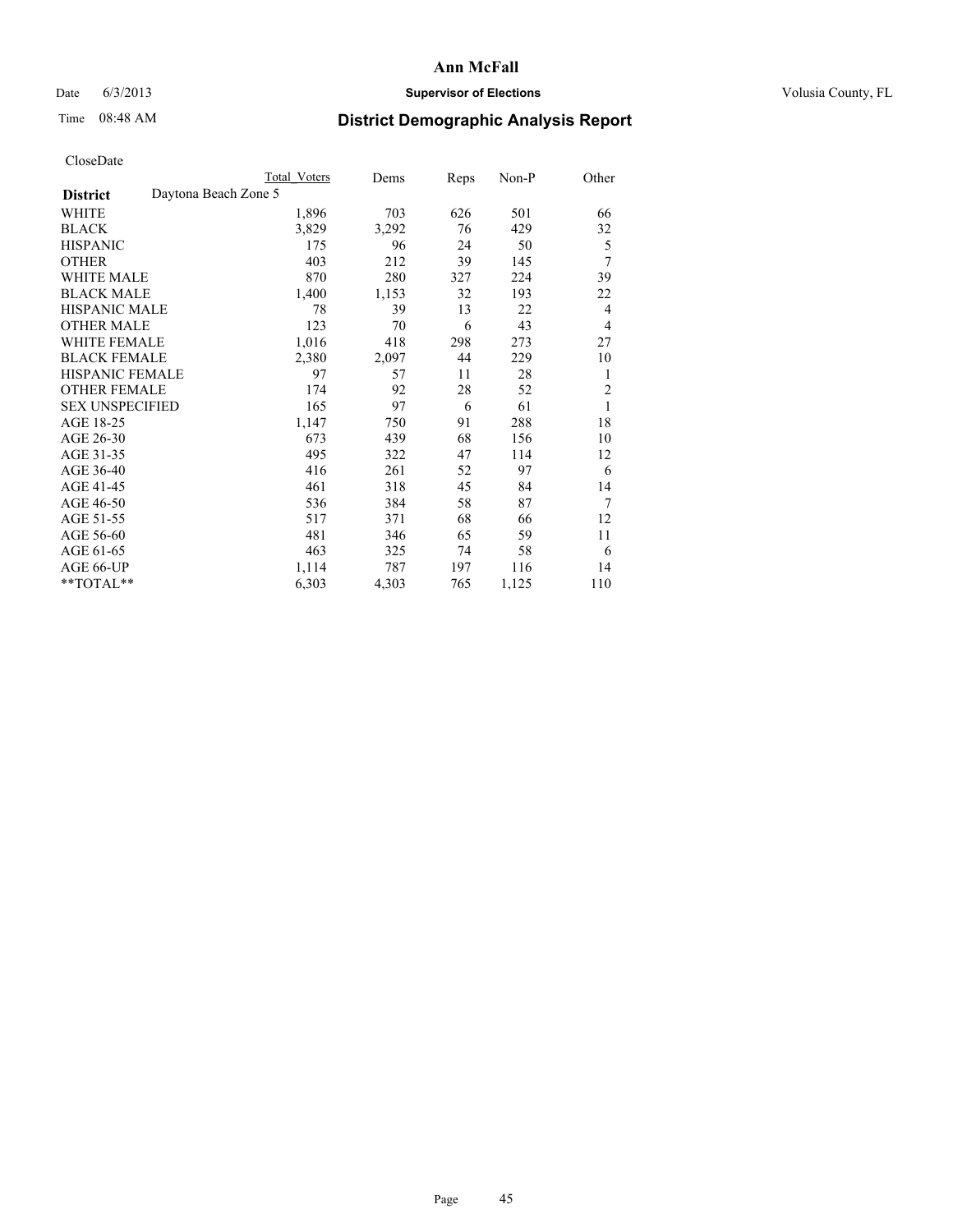# Date 6/3/2013 **Supervisor of Elections Supervisor of Elections** Volusia County, FL

# Time 08:48 AM **District Demographic Analysis Report**

|                                         | <b>Total Voters</b> | Dems  | Reps | Non-P | Other          |
|-----------------------------------------|---------------------|-------|------|-------|----------------|
| Daytona Beach Zone 6<br><b>District</b> |                     |       |      |       |                |
| WHITE                                   | 1,170               | 460   | 347  | 310   | 53             |
| <b>BLACK</b>                            | 3,881               | 3,294 | 85   | 478   | 24             |
| <b>HISPANIC</b>                         | 165                 | 85    | 19   | 59    | $\overline{2}$ |
| <b>OTHER</b>                            | 393                 | 207   | 25   | 158   | 3              |
| <b>WHITE MALE</b>                       | 594                 | 189   | 199  | 168   | 38             |
| <b>BLACK MALE</b>                       | 1,684               | 1,376 | 47   | 252   | 9              |
| HISPANIC MALE                           | 77                  | 34    | 8    | 35    | $\theta$       |
| <b>OTHER MALE</b>                       | 145                 | 77    | 14   | 52    | $\overline{2}$ |
| <b>WHITE FEMALE</b>                     | 565                 | 266   | 146  | 139   | 14             |
| <b>BLACK FEMALE</b>                     | 2,119               | 1,855 | 35   | 214   | 15             |
| <b>HISPANIC FEMALE</b>                  | 83                  | 49    | 11   | 21    | $\overline{2}$ |
| <b>OTHER FEMALE</b>                     | 129                 | 85    | 7    | 37    | $\theta$       |
| <b>SEX UNSPECIFIED</b>                  | 213                 | 115   | 9    | 87    | $\overline{2}$ |
| AGE 18-25                               | 1,318               | 891   | 79   | 337   | 11             |
| AGE 26-30                               | 587                 | 376   | 53   | 146   | 12             |
| AGE 31-35                               | 432                 | 279   | 34   | 111   | 8              |
| AGE 36-40                               | 316                 | 216   | 22   | 73    | 5              |
| AGE 41-45                               | 338                 | 248   | 35   | 49    | 6              |
| AGE 46-50                               | 388                 | 292   | 23   | 65    | 8              |
| AGE 51-55                               | 487                 | 357   | 53   | 69    | 8              |
| AGE 56-60                               | 425                 | 315   | 45   | 59    | 6              |
| AGE 61-65                               | 362                 | 261   | 50   | 45    | 6              |
| AGE 66-UP                               | 956                 | 811   | 82   | 51    | 12             |
| **TOTAL**                               | 5,609               | 4,046 | 476  | 1,005 | 82             |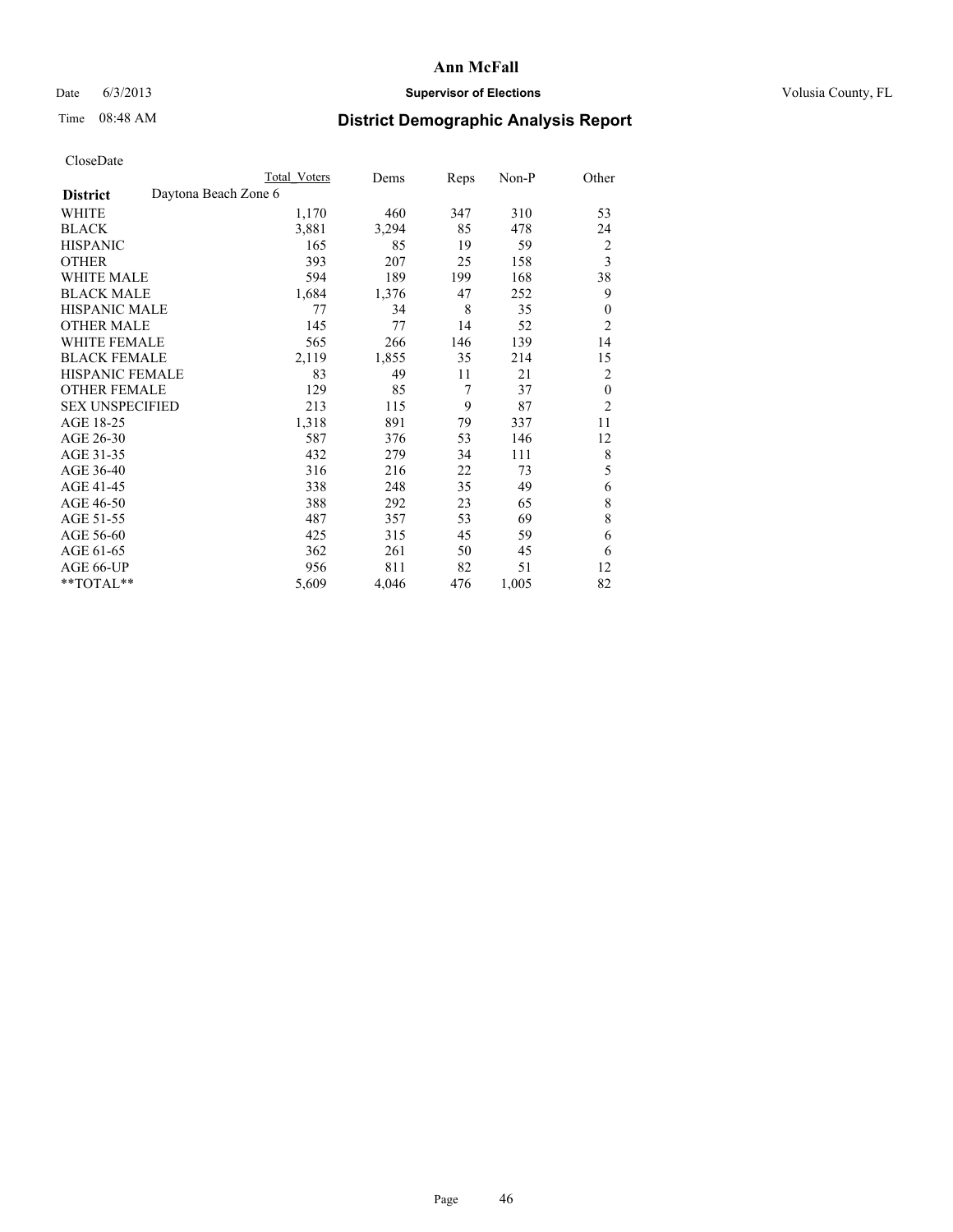# Date 6/3/2013 **Supervisor of Elections Supervisor of Elections** Volusia County, FL

# Time 08:48 AM **District Demographic Analysis Report**

|                        | <b>Total Voters</b>  | Dems | Reps           | Non-P          | Other                   |
|------------------------|----------------------|------|----------------|----------------|-------------------------|
| <b>District</b>        | Daytona Beach Shores |      |                |                |                         |
| WHITE                  | 3,293                | 878  | 1,548          | 759            | 108                     |
| <b>BLACK</b>           | 35                   | 22   | 3              | 10             | $\Omega$                |
| <b>HISPANIC</b>        | 65                   | 14   | 28             | 23             | $\Omega$                |
| <b>OTHER</b>           | 177                  | 49   | 59             | 64             | 5                       |
| WHITE MALE             | 1,564                | 378  | 743            | 387            | 56                      |
| <b>BLACK MALE</b>      | 17                   | 11   | 1              | 5              | $\overline{0}$          |
| <b>HISPANIC MALE</b>   | 34                   | 7    | 15             | 12             | $\overline{0}$          |
| <b>OTHER MALE</b>      | 66                   | 20   | 24             | 21             | 1                       |
| <b>WHITE FEMALE</b>    | 1,694                | 492  | 788            | 365            | 49                      |
| <b>BLACK FEMALE</b>    | 17                   | 11   | $\overline{2}$ | $\overline{4}$ | $\overline{0}$          |
| <b>HISPANIC FEMALE</b> | 30                   | 7    | 12             | 11             | $\Omega$                |
| <b>OTHER FEMALE</b>    | 86                   | 24   | 26             | 32             | $\overline{4}$          |
| <b>SEX UNSPECIFIED</b> | 62                   | 13   | 27             | 19             | 3                       |
| AGE 18-25              | 109                  | 17   | 41             | 48             | $\overline{\mathbf{3}}$ |
| AGE 26-30              | 101                  | 31   | 30             | 36             | 4                       |
| AGE 31-35              | 85                   | 25   | 27             | 26             | 7                       |
| AGE 36-40              | 89                   | 25   | 25             | 35             | 4                       |
| AGE 41-45              | 119                  | 36   | 39             | 43             | 1                       |
| AGE 46-50              | 182                  | 40   | 83             | 55             | $\overline{4}$          |
| AGE 51-55              | 248                  | 55   | 116            | 71             | 6                       |
| AGE 56-60              | 313                  | 89   | 134            | 81             | 9                       |
| AGE 61-65              | 448                  | 112  | 205            | 113            | 18                      |
| AGE 66-UP              | 1,876                | 533  | 938            | 348            | 57                      |
| **TOTAL**              | 3,570                | 963  | 1,638          | 856            | 113                     |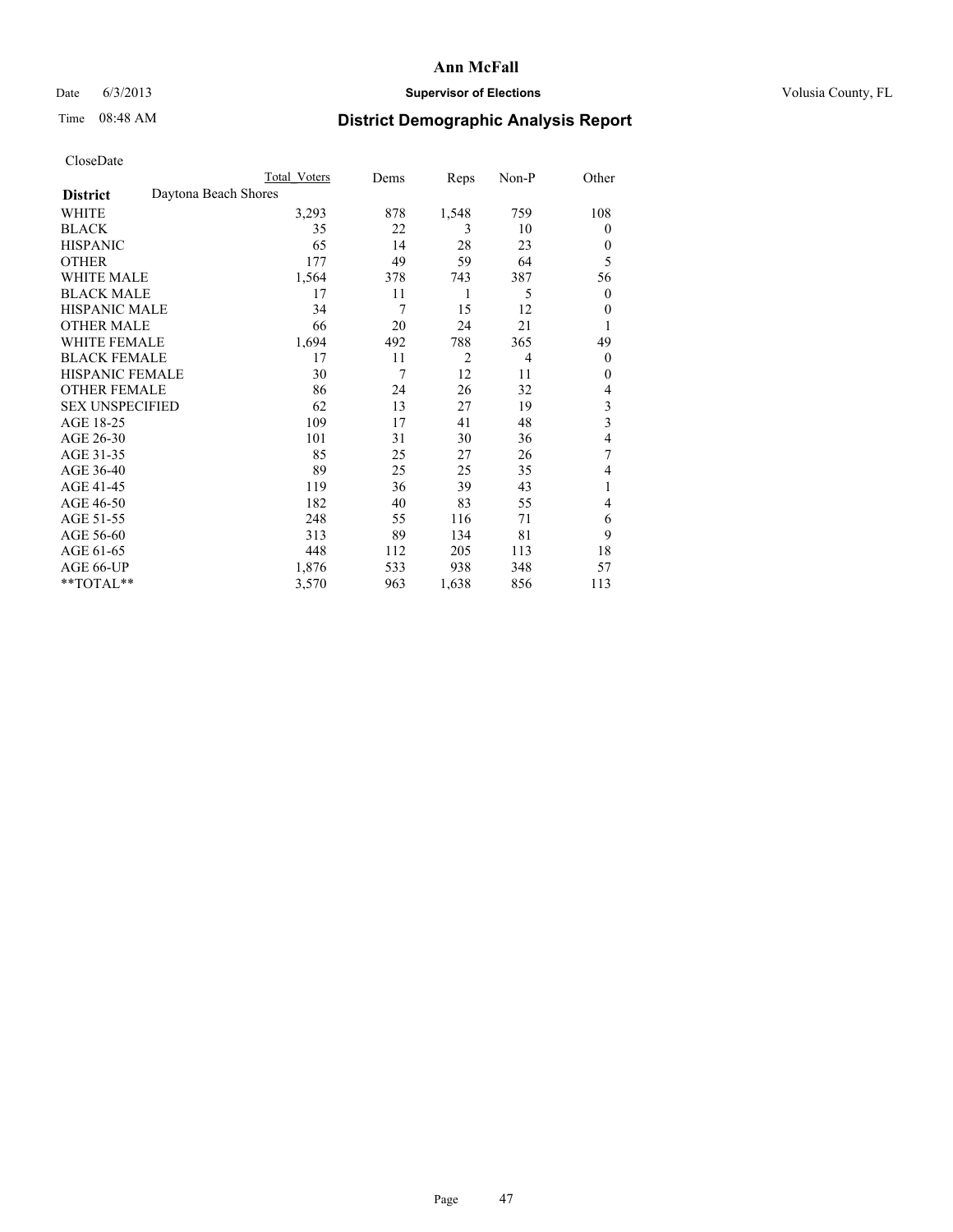## Date 6/3/2013 **Supervisor of Elections Supervisor of Elections** Volusia County, FL

# Time 08:48 AM **District Demographic Analysis Report**

|                           | <b>Total Voters</b> | Dems  | Reps  | Non-P | Other |
|---------------------------|---------------------|-------|-------|-------|-------|
| DeBary<br><b>District</b> |                     |       |       |       |       |
| <b>WHITE</b>              | 11,537              | 3,158 | 5,395 | 2,509 | 475   |
| <b>BLACK</b>              | 446                 | 344   | 26    | 66    | 10    |
| <b>HISPANIC</b>           | 858                 | 368   | 224   | 249   | 17    |
| <b>OTHER</b>              | 715                 | 205   | 186   | 307   | 17    |
| <b>WHITE MALE</b>         | 5,379               | 1,249 | 2,633 | 1,245 | 252   |
| <b>BLACK MALE</b>         | 206                 | 147   | 8     | 45    | 6     |
| HISPANIC MALE             | 377                 | 150   | 109   | 109   | 9     |
| <b>OTHER MALE</b>         | 231                 | 64    | 69    | 91    | 7     |
| <b>WHITE FEMALE</b>       | 6,054               | 1,885 | 2,718 | 1,233 | 218   |
| <b>BLACK FEMALE</b>       | 234                 | 192   | 18    | 20    | 4     |
| <b>HISPANIC FEMALE</b>    | 471                 | 214   | 114   | 135   | 8     |
| <b>OTHER FEMALE</b>       | 306                 | 106   | 81    | 111   | 8     |
| <b>SEX UNSPECIFIED</b>    | 298                 | 68    | 81    | 142   | 7     |
| AGE 18-25                 | 1,077               | 288   | 343   | 408   | 38    |
| AGE 26-30                 | 722                 | 185   | 257   | 254   | 26    |
| AGE 31-35                 | 791                 | 216   | 285   | 252   | 38    |
| AGE 36-40                 | 792                 | 221   | 293   | 246   | 32    |
| AGE 41-45                 | 1,019               | 279   | 416   | 276   | 48    |
| AGE 46-50                 | 1,226               | 330   | 560   | 286   | 50    |
| AGE 51-55                 | 1,327               | 373   | 636   | 277   | 41    |
| AGE 56-60                 | 1,384               | 435   | 617   | 286   | 46    |
| AGE 61-65                 | 1,358               | 464   | 611   | 237   | 46    |
| AGE 66-UP                 | 3,860               | 1,284 | 1,813 | 609   | 154   |
| **TOTAL**                 | 13,556              | 4,075 | 5,831 | 3,131 | 519   |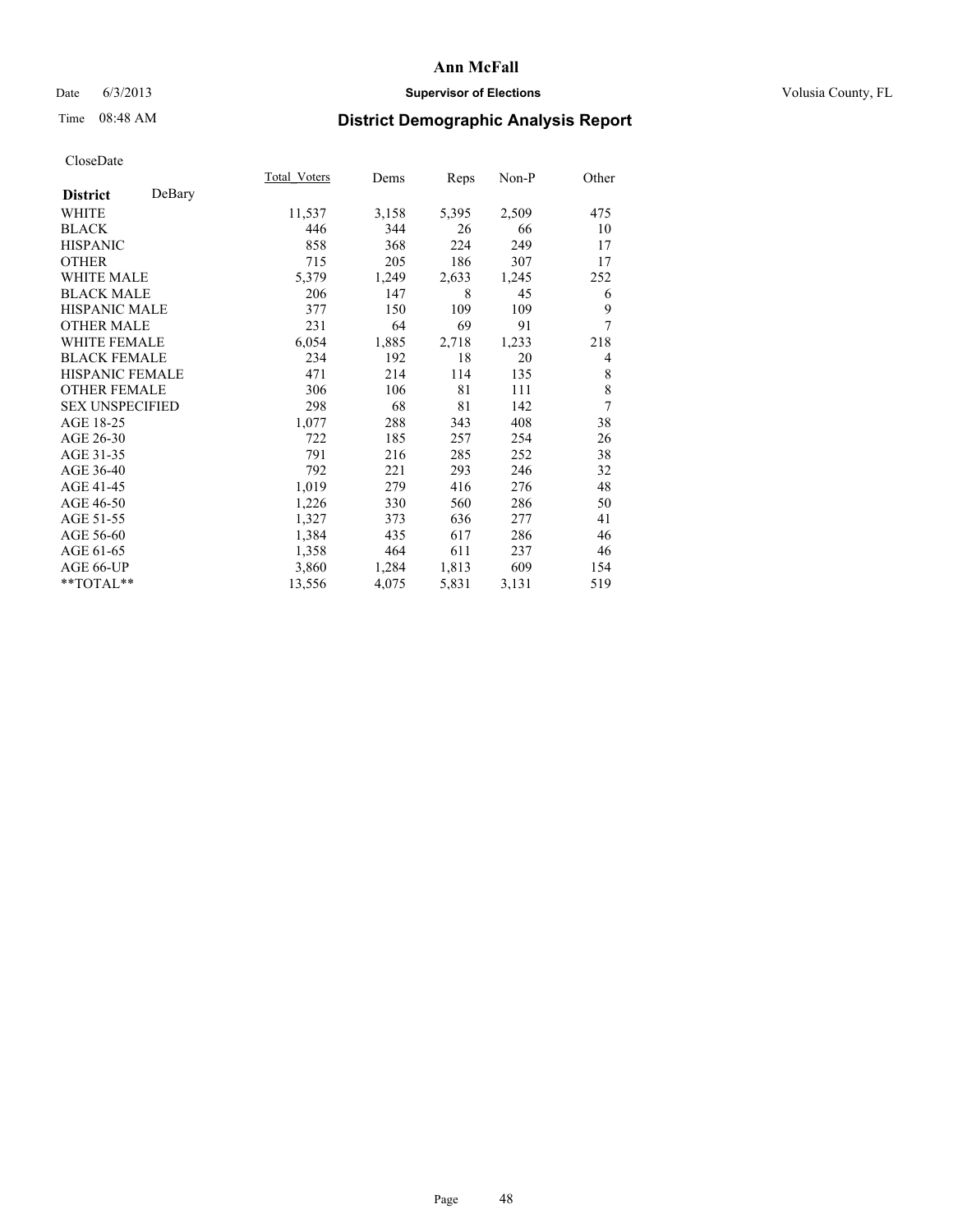## Date 6/3/2013 **Supervisor of Elections Supervisor of Elections** Volusia County, FL

# Time 08:48 AM **District Demographic Analysis Report**

|                        |        | Total Voters | Dems  | <b>Reps</b> | Non-P | Other |
|------------------------|--------|--------------|-------|-------------|-------|-------|
| <b>District</b>        | DeLand |              |       |             |       |       |
| WHITE                  |        | 11,877       | 3,895 | 4,914       | 2,537 | 531   |
| <b>BLACK</b>           |        | 2,411        | 1,971 | 78          | 327   | 35    |
| <b>HISPANIC</b>        |        | 1,029        | 458   | 173         | 364   | 34    |
| <b>OTHER</b>           |        | 866          | 295   | 167         | 377   | 27    |
| <b>WHITE MALE</b>      |        | 5,184        | 1,482 | 2,252       | 1,187 | 263   |
| <b>BLACK MALE</b>      |        | 916          | 713   | 35          | 144   | 24    |
| <b>HISPANIC MALE</b>   |        | 428          | 178   | 80          | 155   | 15    |
| <b>OTHER MALE</b>      |        | 283          | 104   | 61          | 108   | 10    |
| <b>WHITE FEMALE</b>    |        | 6,611        | 2,393 | 2,632       | 1,321 | 265   |
| <b>BLACK FEMALE</b>    |        | 1,461        | 1,236 | 40          | 175   | 10    |
| <b>HISPANIC FEMALE</b> |        | 593          | 277   | 92          | 206   | 18    |
| <b>OTHER FEMALE</b>    |        | 349          | 136   | 67          | 134   | 12    |
| <b>SEX UNSPECIFIED</b> |        | 358          | 100   | 73          | 175   | 10    |
| AGE 18-25              |        | 2,072        | 802   | 458         | 740   | 72    |
| AGE 26-30              |        | 1,043        | 386   | 255         | 365   | 37    |
| AGE 31-35              |        | 1,015        | 388   | 276         | 300   | 51    |
| AGE 36-40              |        | 1,120        | 443   | 318         | 296   | 63    |
| AGE 41-45              |        | 1,195        | 460   | 393         | 307   | 35    |
| AGE 46-50              |        | 1,214        | 463   | 444         | 252   | 55    |
| AGE 51-55              |        | 1,297        | 565   | 446         | 247   | 39    |
| AGE 56-60              |        | 1,313        | 591   | 437         | 243   | 42    |
| AGE 61-65              |        | 1,382        | 617   | 474         | 234   | 57    |
| AGE 66-UP              |        | 4,532        | 1,904 | 1,831       | 621   | 176   |
| **TOTAL**              |        | 16,183       | 6,619 | 5,332       | 3,605 | 627   |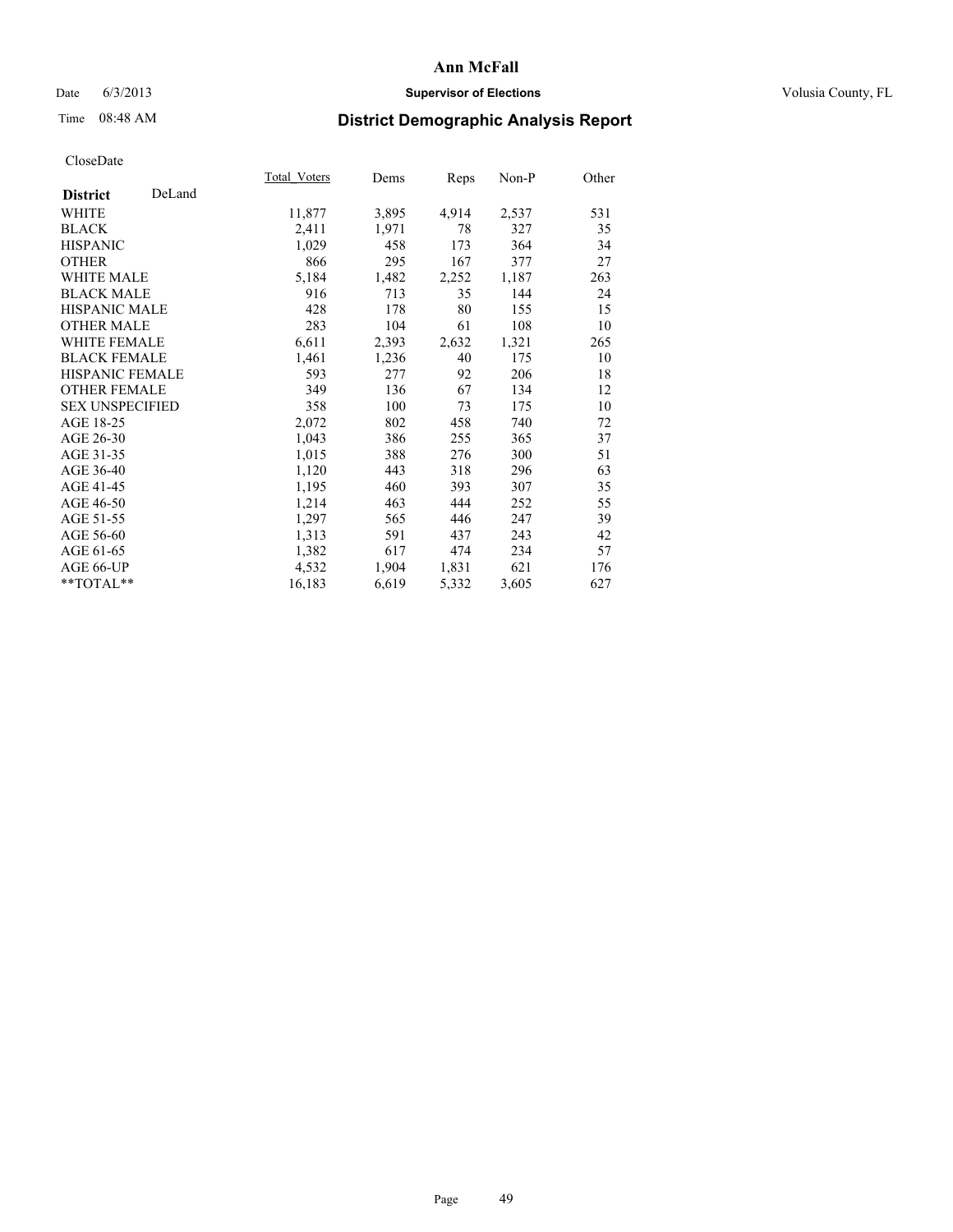## Date 6/3/2013 **Supervisor of Elections Supervisor of Elections** Volusia County, FL

# Time 08:48 AM **District Demographic Analysis Report**

|                        |                | Total Voters | Dems  | Reps  | Non-P | Other          |
|------------------------|----------------|--------------|-------|-------|-------|----------------|
| <b>District</b>        | Deltona Zone 1 |              |       |       |       |                |
| WHITE                  |                | 4,764        | 1,552 | 1,719 | 1,263 | 230            |
| <b>BLACK</b>           |                | 938          | 723   | 40    | 156   | 19             |
| <b>HISPANIC</b>        |                | 1,998        | 1,029 | 267   | 676   | 26             |
| <b>OTHER</b>           |                | 521          | 173   | 87    | 248   | 13             |
| <b>WHITE MALE</b>      |                | 2,237        | 641   | 842   | 628   | 126            |
| <b>BLACK MALE</b>      |                | 415          | 298   | 23    | 81    | 13             |
| <b>HISPANIC MALE</b>   |                | 928          | 468   | 129   | 318   | 13             |
| <b>OTHER MALE</b>      |                | 170          | 57    | 35    | 72    | 6              |
| <b>WHITE FEMALE</b>    |                | 2,490        | 902   | 865   | 620   | 103            |
| <b>BLACK FEMALE</b>    |                | 516          | 422   | 17    | 71    | 6              |
| HISPANIC FEMALE        |                | 1,047        | 549   | 137   | 348   | 13             |
| <b>OTHER FEMALE</b>    |                | 215          | 87    | 37    | 85    | 6              |
| <b>SEX UNSPECIFIED</b> |                | 203          | 53    | 28    | 120   | $\overline{2}$ |
| AGE 18-25              |                | 1,145        | 448   | 194   | 456   | 47             |
| AGE 26-30              |                | 715          | 241   | 161   | 288   | 25             |
| AGE 31-35              |                | 794          | 334   | 156   | 275   | 29             |
| AGE 36-40              |                | 735          | 279   | 179   | 258   | 19             |
| AGE 41-45              |                | 749          | 276   | 224   | 216   | 33             |
| AGE 46-50              |                | 837          | 343   | 257   | 212   | 25             |
| AGE 51-55              |                | 800          | 335   | 258   | 184   | 23             |
| AGE 56-60              |                | 704          | 303   | 218   | 152   | 31             |
| AGE 61-65              |                | 577          | 286   | 150   | 120   | 21             |
| AGE 66-UP              |                | 1,165        | 632   | 316   | 182   | 35             |
| **TOTAL**              |                | 8,221        | 3,477 | 2,113 | 2,343 | 288            |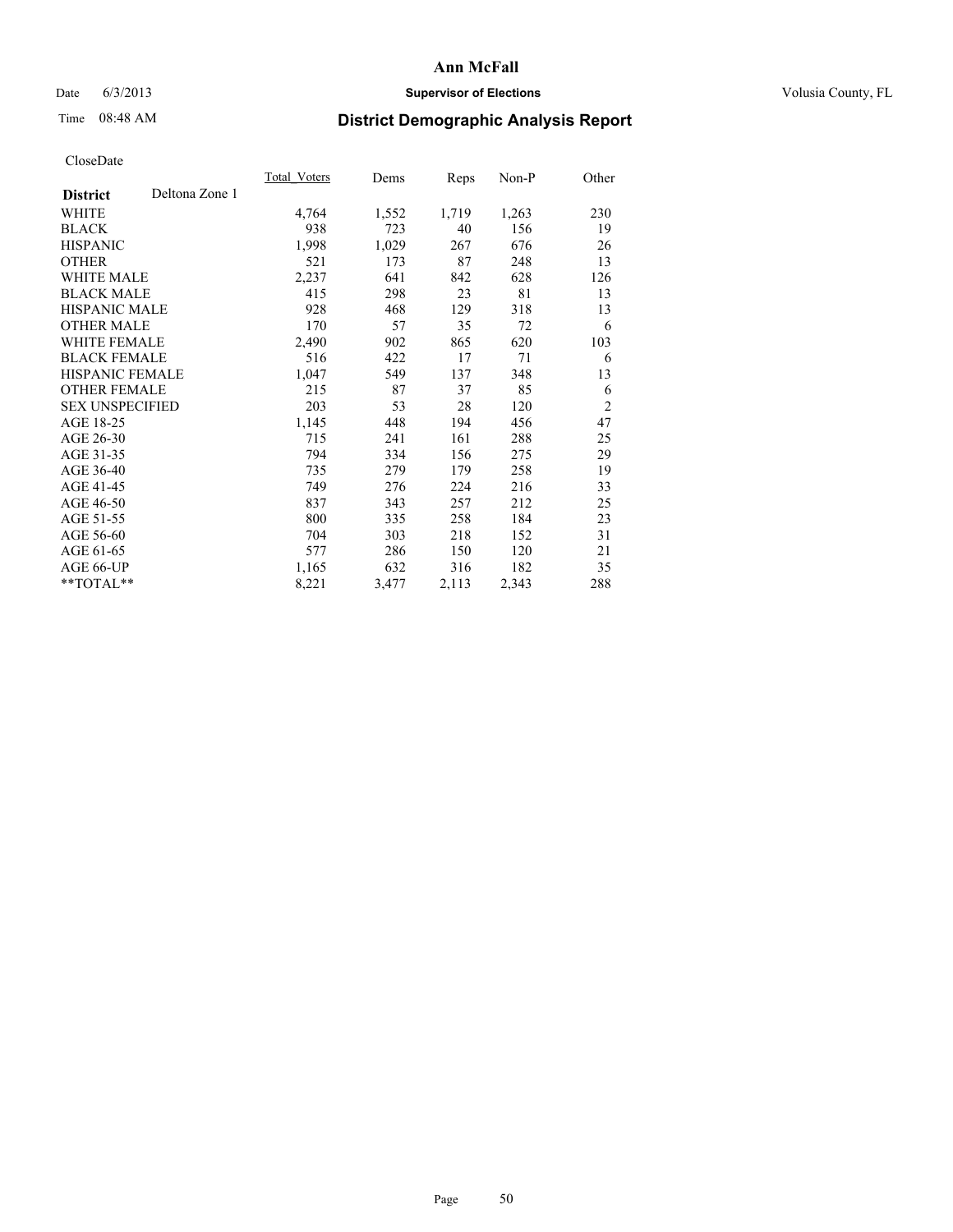## Date 6/3/2013 **Supervisor of Elections Supervisor of Elections** Volusia County, FL

# Time 08:48 AM **District Demographic Analysis Report**

| <b>Total Voters</b> | Dems  | <b>Reps</b> | $Non-P$ | Other          |
|---------------------|-------|-------------|---------|----------------|
|                     |       |             |         |                |
| 5,990               | 1,859 | 2,411       | 1,459   | 261            |
| 771                 | 596   | 38          | 120     | 17             |
| 2,110               | 1,034 | 368         | 679     | 29             |
| 521                 | 188   | 90          | 228     | 15             |
| 2,760               | 760   | 1,160       | 708     | 132            |
| 342                 | 242   | 29          | 62      | 9              |
| 1,015               | 480   | 183         | 336     | 16             |
| 188                 | 76    | 30          | 74      | 8              |
| 3,187               | 1,088 | 1,240       | 730     | 129            |
| 415                 | 344   | 9           | 54      | 8              |
| 1,073               | 545   | 180         | 337     | 11             |
| 211                 | 91    | 40          | 73      | 7              |
| 201                 | 51    | 36          | 112     | $\overline{2}$ |
| 1,036               | 363   | 219         | 405     | 49             |
| 667                 | 242   | 164         | 237     | 24             |
| 692                 | 233   | 167         | 265     | 27             |
| 738                 | 275   | 197         | 226     | 40             |
| 785                 | 272   | 242         | 248     | 23             |
| 911                 | 318   | 296         | 269     | 28             |
| 909                 | 354   | 339         | 188     | 28             |
| 853                 | 352   | 300         | 180     | 21             |
| 767                 | 329   | 250         | 161     | 27             |
| 2,034               | 939   | 733         | 307     | 55             |
| 9,392               | 3,677 | 2,907       | 2,486   | 322            |
|                     |       |             |         |                |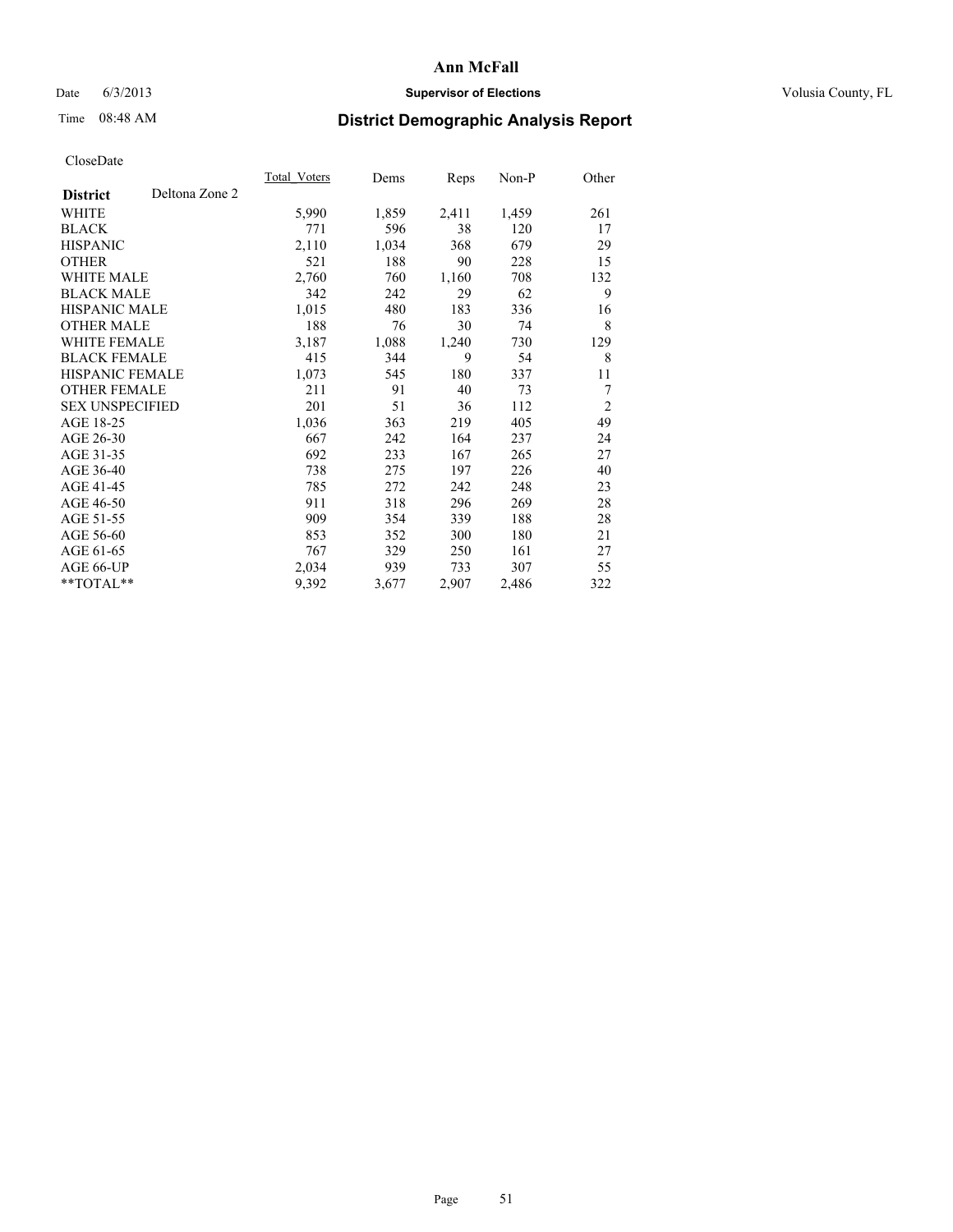# Date 6/3/2013 **Supervisor of Elections Supervisor of Elections** Volusia County, FL

# Time 08:48 AM **District Demographic Analysis Report**

|                        |                | Total Voters | Dems  | Reps  | Non-P | Other          |
|------------------------|----------------|--------------|-------|-------|-------|----------------|
| <b>District</b>        | Deltona Zone 3 |              |       |       |       |                |
| WHITE                  |                | 5,085        | 1,630 | 1,898 | 1,340 | 217            |
| <b>BLACK</b>           |                | 691          | 538   | 23    | 119   | 11             |
| <b>HISPANIC</b>        |                | 2,316        | 1,159 | 362   | 740   | 55             |
| <b>OTHER</b>           |                | 517          | 196   | 82    | 235   | $\overline{4}$ |
| <b>WHITE MALE</b>      |                | 2,334        | 668   | 911   | 637   | 118            |
| <b>BLACK MALE</b>      |                | 307          | 223   | 14    | 61    | 9              |
| <b>HISPANIC MALE</b>   |                | 1,074        | 527   | 184   | 335   | 28             |
| <b>OTHER MALE</b>      |                | 181          | 69    | 29    | 81    | $\overline{2}$ |
| <b>WHITE FEMALE</b>    |                | 2,705        | 945   | 976   | 688   | 96             |
| <b>BLACK FEMALE</b>    |                | 378          | 310   | 9     | 57    | $\overline{2}$ |
| <b>HISPANIC FEMALE</b> |                | 1,208        | 613   | 177   | 391   | 27             |
| <b>OTHER FEMALE</b>    |                | 225          | 105   | 37    | 82    | 1              |
| <b>SEX UNSPECIFIED</b> |                | 197          | 63    | 28    | 102   | $\overline{4}$ |
| AGE 18-25              |                | 984          | 386   | 149   | 410   | 39             |
| AGE 26-30              |                | 631          | 232   | 126   | 257   | 16             |
| AGE 31-35              |                | 684          | 237   | 148   | 262   | 37             |
| AGE 36-40              |                | 678          | 238   | 182   | 236   | 22             |
| AGE 41-45              |                | 727          | 279   | 231   | 194   | 23             |
| AGE 46-50              |                | 797          | 326   | 228   | 215   | 28             |
| AGE 51-55              |                | 829          | 340   | 251   | 215   | 23             |
| AGE 56-60              |                | 726          | 317   | 207   | 173   | 29             |
| AGE 61-65              |                | 677          | 287   | 214   | 153   | 23             |
| AGE 66-UP              |                | 1,876        | 881   | 629   | 319   | 47             |
| **TOTAL**              |                | 8,609        | 3,523 | 2,365 | 2,434 | 287            |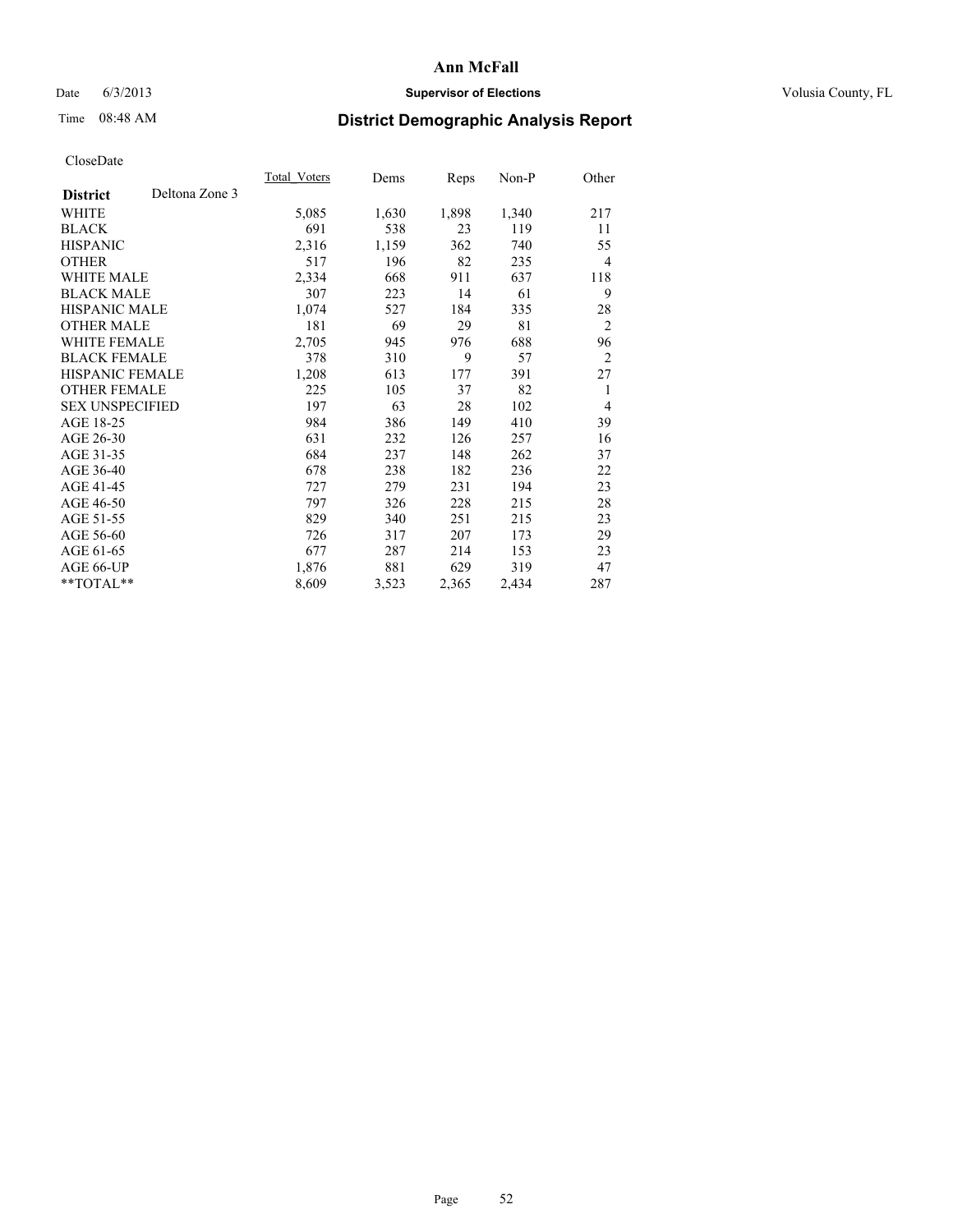# Date 6/3/2013 **Supervisor of Elections Supervisor of Elections** Volusia County, FL

# Time 08:48 AM **District Demographic Analysis Report**

|                        |                | Total Voters | Dems  | <b>Reps</b> | Non-P | Other |
|------------------------|----------------|--------------|-------|-------------|-------|-------|
| <b>District</b>        | Deltona Zone 4 |              |       |             |       |       |
| WHITE                  |                | 5,242        | 1,772 | 1,983       | 1,234 | 253   |
| <b>BLACK</b>           |                | 718          | 556   | 24          | 125   | 13    |
| <b>HISPANIC</b>        |                | 2,402        | 1,256 | 328         | 771   | 47    |
| <b>OTHER</b>           |                | 535          | 190   | 94          | 239   | 12    |
| <b>WHITE MALE</b>      |                | 2,387        | 722   | 939         | 585   | 141   |
| <b>BLACK MALE</b>      |                | 293          | 216   | 15          | 56    | 6     |
| HISPANIC MALE          |                | 1,110        | 537   | 171         | 372   | 30    |
| <b>OTHER MALE</b>      |                | 166          | 61    | 37          | 65    | 3     |
| WHITE FEMALE           |                | 2,808        | 1,032 | 1,027       | 638   | 111   |
| <b>BLACK FEMALE</b>    |                | 411          | 329   | 9           | 66    | 7     |
| HISPANIC FEMALE        |                | 1,276        | 709   | 157         | 393   | 17    |
| <b>OTHER FEMALE</b>    |                | 216          | 97    | 35          | 78    | 6     |
| <b>SEX UNSPECIFIED</b> |                | 230          | 71    | 39          | 116   | 4     |
| AGE 18-25              |                | 1,031        | 381   | 187         | 433   | 30    |
| AGE 26-30              |                | 627          | 227   | 110         | 259   | 31    |
| AGE 31-35              |                | 673          | 281   | 147         | 212   | 33    |
| AGE 36-40              |                | 744          | 286   | 190         | 234   | 34    |
| AGE 41-45              |                | 714          | 288   | 195         | 208   | 23    |
| AGE 46-50              |                | 827          | 328   | 249         | 229   | 21    |
| AGE 51-55              |                | 831          | 368   | 253         | 180   | 30    |
| AGE 56-60              |                | 768          | 320   | 238         | 181   | 29    |
| AGE 61-65              |                | 734          | 324   | 241         | 143   | 26    |
| AGE 66-UP              |                | 1,948        | 971   | 619         | 290   | 68    |
| **TOTAL**              |                | 8,897        | 3,774 | 2,429       | 2,369 | 325   |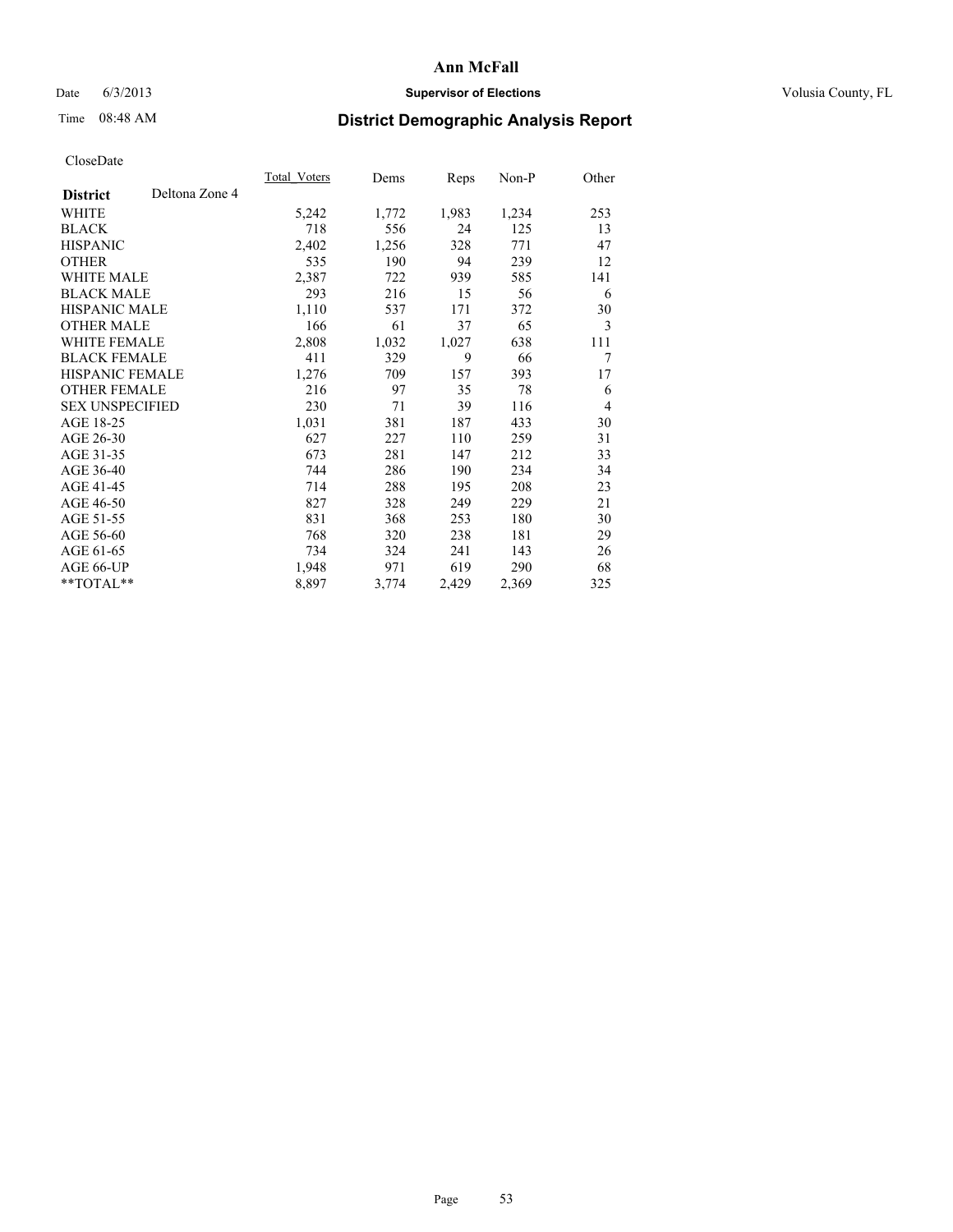# Date 6/3/2013 **Supervisor of Elections Supervisor of Elections** Volusia County, FL

# Time 08:48 AM **District Demographic Analysis Report**

|                        |                | Total Voters | Dems  | <b>Reps</b> | Non-P | Other          |
|------------------------|----------------|--------------|-------|-------------|-------|----------------|
| <b>District</b>        | Deltona Zone 5 |              |       |             |       |                |
| WHITE                  |                | 5,308        | 1,721 | 2,009       | 1,335 | 243            |
| <b>BLACK</b>           |                | 917          | 716   | 46          | 143   | 12             |
| <b>HISPANIC</b>        |                | 2,157        | 1,089 | 331         | 700   | 37             |
| <b>OTHER</b>           |                | 520          | 183   | 93          | 233   | 11             |
| <b>WHITE MALE</b>      |                | 2,500        | 718   | 1,011       | 636   | 135            |
| <b>BLACK MALE</b>      |                | 394          | 290   | 24          | 73    | 7              |
| <b>HISPANIC MALE</b>   |                | 1,018        | 504   | 162         | 329   | 23             |
| <b>OTHER MALE</b>      |                | 171          | 72    | 39          | 54    | 6              |
| <b>WHITE FEMALE</b>    |                | 2,770        | 994   | 982         | 687   | 107            |
| <b>BLACK FEMALE</b>    |                | 515          | 419   | 22          | 69    | 5              |
| <b>HISPANIC FEMALE</b> |                | 1,126        | 577   | 168         | 367   | 14             |
| <b>OTHER FEMALE</b>    |                | 212          | 87    | 34          | 87    | 4              |
| <b>SEX UNSPECIFIED</b> |                | 196          | 48    | 37          | 109   | $\overline{2}$ |
| AGE 18-25              |                | 1,141        | 400   | 241         | 459   | 41             |
| AGE 26-30              |                | 677          | 258   | 134         | 260   | 25             |
| AGE 31-35              |                | 728          | 281   | 138         | 274   | 35             |
| AGE 36-40              |                | 738          | 310   | 181         | 219   | 28             |
| AGE 41-45              |                | 731          | 292   | 210         | 204   | 25             |
| AGE 46-50              |                | 866          | 361   | 276         | 202   | 27             |
| AGE 51-55              |                | 905          | 342   | 329         | 216   | 18             |
| AGE 56-60              |                | 799          | 337   | 261         | 178   | 23             |
| AGE 61-65              |                | 668          | 300   | 191         | 146   | 31             |
| AGE 66-UP              |                | 1,649        | 828   | 518         | 253   | 50             |
| **TOTAL**              |                | 8,902        | 3,709 | 2,479       | 2,411 | 303            |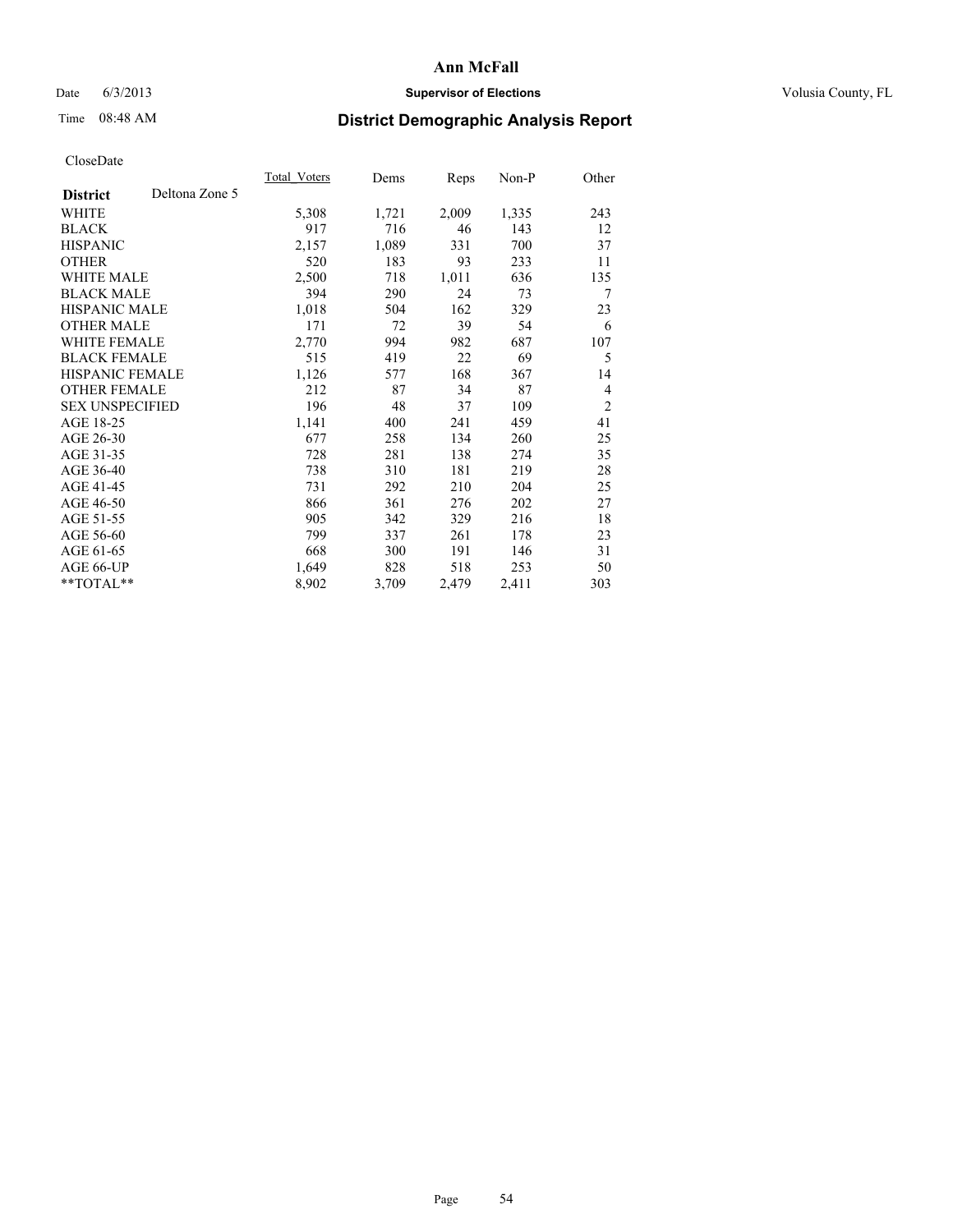# Date 6/3/2013 **Supervisor of Elections Supervisor of Elections** Volusia County, FL

# Time 08:48 AM **District Demographic Analysis Report**

|                        |                | Total Voters | Dems  | <b>Reps</b> | Non-P | Other          |
|------------------------|----------------|--------------|-------|-------------|-------|----------------|
| <b>District</b>        | Deltona Zone 6 |              |       |             |       |                |
| WHITE                  |                | 5,708        | 1,688 | 2,341       | 1,425 | 254            |
| <b>BLACK</b>           |                | 823          | 623   | 45          | 136   | 19             |
| <b>HISPANIC</b>        |                | 1,816        | 882   | 252         | 640   | 42             |
| <b>OTHER</b>           |                | 478          | 143   | 106         | 217   | 12             |
| <b>WHITE MALE</b>      |                | 2,677        | 679   | 1,164       | 705   | 129            |
| <b>BLACK MALE</b>      |                | 372          | 278   | 23          | 59    | 12             |
| HISPANIC MALE          |                | 853          | 390   | 130         | 311   | 22             |
| <b>OTHER MALE</b>      |                | 192          | 61    | 44          | 81    | 6              |
| WHITE FEMALE           |                | 2,983        | 999   | 1,154       | 707   | 123            |
| <b>BLACK FEMALE</b>    |                | 441          | 337   | 22          | 75    | 7              |
| HISPANIC FEMALE        |                | 930          | 479   | 119         | 313   | 19             |
| <b>OTHER FEMALE</b>    |                | 177          | 62    | 40          | 70    | 5              |
| <b>SEX UNSPECIFIED</b> |                | 200          | 51    | 48          | 97    | $\overline{4}$ |
| AGE 18-25              |                | 1,154        | 378   | 264         | 474   | 38             |
| AGE 26-30              |                | 690          | 222   | 157         | 283   | 28             |
| AGE 31-35              |                | 683          | 239   | 178         | 238   | 28             |
| AGE 36-40              |                | 724          | 245   | 212         | 232   | 35             |
| AGE 41-45              |                | 794          | 265   | 280         | 211   | 38             |
| AGE 46-50              |                | 926          | 351   | 316         | 217   | 42             |
| AGE 51-55              |                | 992          | 367   | 357         | 229   | 39             |
| AGE 56-60              |                | 785          | 329   | 287         | 152   | 17             |
| AGE 61-65              |                | 710          | 323   | 236         | 134   | 17             |
| AGE 66-UP              |                | 1,367        | 617   | 457         | 248   | 45             |
| **TOTAL**              |                | 8,825        | 3,336 | 2,744       | 2,418 | 327            |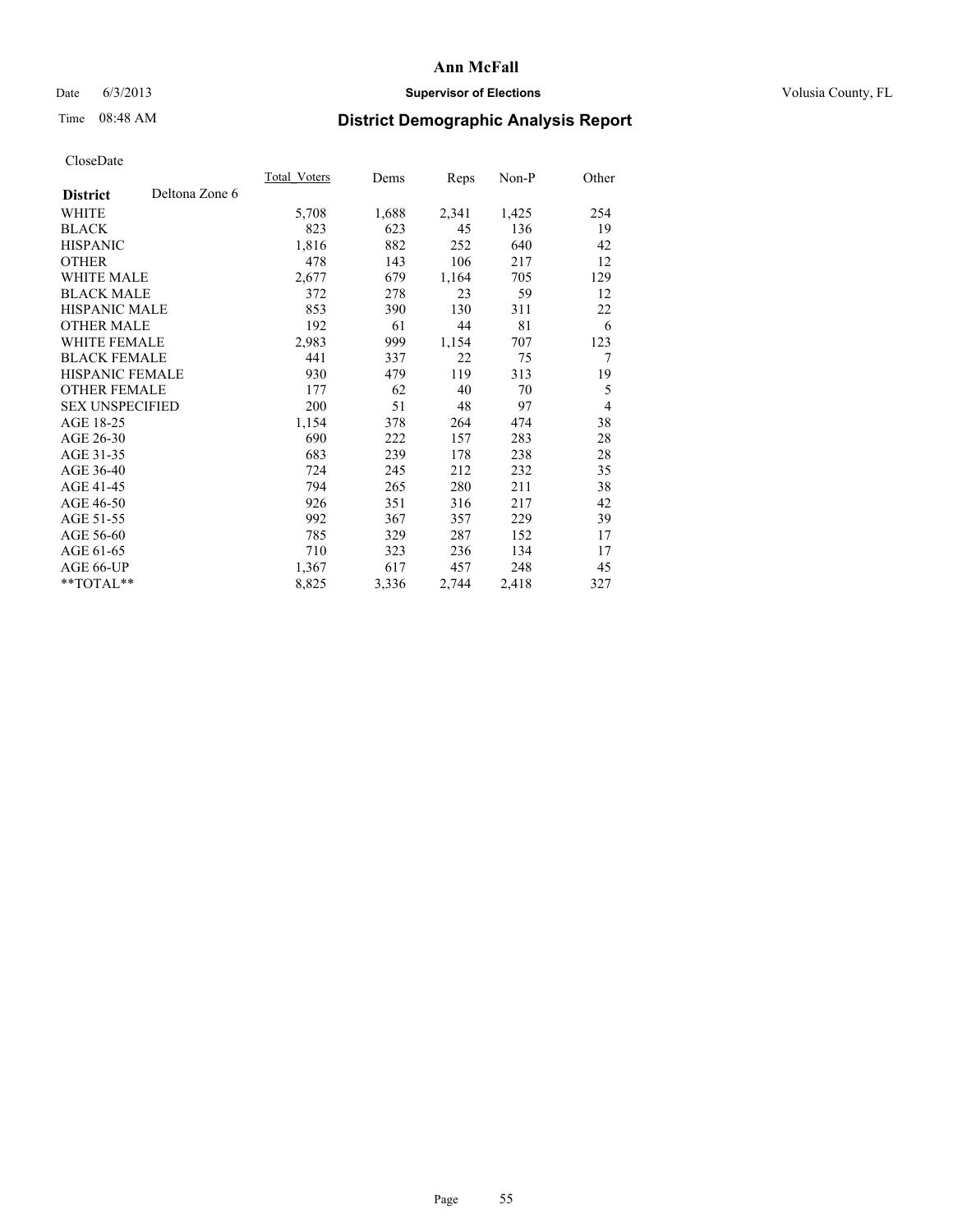# Date 6/3/2013 **Supervisor of Elections Supervisor of Elections** Volusia County, FL

# Time 08:48 AM **District Demographic Analysis Report**

|                        |                  | Total Voters | Dems  | Reps         | Non-P | Other          |
|------------------------|------------------|--------------|-------|--------------|-------|----------------|
| <b>District</b>        | Edgewater Zone 1 |              |       |              |       |                |
| WHITE                  |                  | 3,129        | 1,178 | 1,052        | 810   | 89             |
| <b>BLACK</b>           |                  | 73           | 48    | 3            | 20    | $\overline{2}$ |
| <b>HISPANIC</b>        |                  | 48           | 23    | 11           | 12    | $\overline{c}$ |
| <b>OTHER</b>           |                  | 109          | 38    | 22           | 48    | 1              |
| WHITE MALE             |                  | 1,381        | 449   | 506          | 378   | 48             |
| <b>BLACK MALE</b>      |                  | 39           | 23    | 3            | 11    | 2              |
| <b>HISPANIC MALE</b>   |                  | 20           | 10    | 4            | 5     | 1              |
| <b>OTHER MALE</b>      |                  | 28           | 13    | 8            | 7     | $\theta$       |
| <b>WHITE FEMALE</b>    |                  | 1,719        | 717   | 533          | 428   | 41             |
| <b>BLACK FEMALE</b>    |                  | 33           | 24    | $\mathbf{0}$ | 9     | $\overline{0}$ |
| <b>HISPANIC FEMALE</b> |                  | 28           | 13    | 7            | 7     | 1              |
| <b>OTHER FEMALE</b>    |                  | 49           | 19    | 10           | 19    | 1              |
| <b>SEX UNSPECIFIED</b> |                  | 62           | 19    | 17           | 26    | $\theta$       |
| AGE 18-25              |                  | 283          | 81    | 55           | 137   | 10             |
| AGE 26-30              |                  | 191          | 64    | 47           | 77    | 3              |
| AGE 31-35              |                  | 226          | 87    | 57           | 73    | 9              |
| AGE 36-40              |                  | 172          | 53    | 50           | 63    | 6              |
| AGE 41-45              |                  | 208          | 70    | 67           | 65    | 6              |
| AGE 46-50              |                  | 252          | 87    | 90           | 69    | 6              |
| AGE 51-55              |                  | 360          | 128   | 130          | 91    | 11             |
| AGE 56-60              |                  | 358          | 137   | 119          | 92    | 10             |
| AGE 61-65              |                  | 351          | 150   | 110          | 83    | 8              |
| AGE 66-UP              |                  | 958          | 430   | 363          | 140   | 25             |
| **TOTAL**              |                  | 3,359        | 1,287 | 1,088        | 890   | 94             |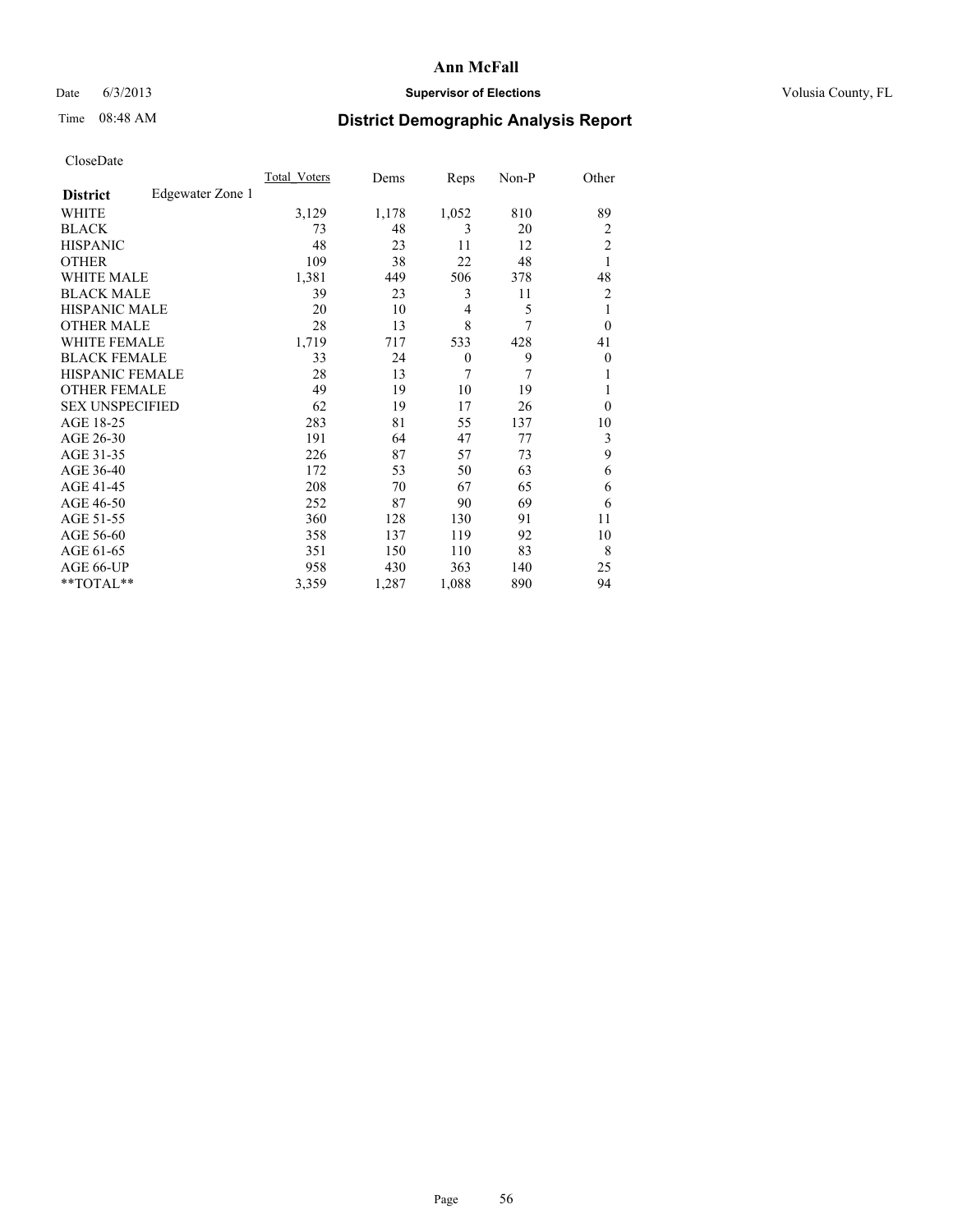# Date 6/3/2013 **Supervisor of Elections Supervisor of Elections** Volusia County, FL

# Time 08:48 AM **District Demographic Analysis Report**

|                        |                  | <b>Total Voters</b> | Dems  | Reps           | Non-P | Other          |
|------------------------|------------------|---------------------|-------|----------------|-------|----------------|
| <b>District</b>        | Edgewater Zone 2 |                     |       |                |       |                |
| WHITE                  |                  | 3,381               | 1,196 | 1,170          | 941   | 74             |
| <b>BLACK</b>           |                  | 54                  | 39    | 4              | 11    | $\theta$       |
| <b>HISPANIC</b>        |                  | 46                  | 19    | 4              | 22    | 1              |
| <b>OTHER</b>           |                  | 111                 | 30    | 28             | 52    | 1              |
| WHITE MALE             |                  | 1,546               | 493   | 597            | 414   | 42             |
| <b>BLACK MALE</b>      |                  | 21                  | 15    | 1              | 5     | $\overline{0}$ |
| <b>HISPANIC MALE</b>   |                  | 23                  | 11    | $\overline{2}$ | 9     | 1              |
| <b>OTHER MALE</b>      |                  | 37                  | 11    | 10             | 15    | 1              |
| <b>WHITE FEMALE</b>    |                  | 1,815               | 697   | 567            | 519   | 32             |
| <b>BLACK FEMALE</b>    |                  | 33                  | 24    | 3              | 6     | $\Omega$       |
| <b>HISPANIC FEMALE</b> |                  | 21                  | 8     | $\overline{2}$ | 11    | $\theta$       |
| <b>OTHER FEMALE</b>    |                  | 47                  | 16    | 16             | 15    | $\theta$       |
| <b>SEX UNSPECIFIED</b> |                  | 49                  | 9     | 8              | 32    | $\mathbf{0}$   |
| AGE 18-25              |                  | 317                 | 92    | 86             | 131   | 8              |
| AGE 26-30              |                  | 217                 | 69    | 53             | 89    | 6              |
| AGE 31-35              |                  | 241                 | 67    | 61             | 109   | 4              |
| AGE 36-40              |                  | 237                 | 78    | 63             | 88    | $\,$ 8 $\,$    |
| AGE 41-45              |                  | 289                 | 86    | 94             | 104   | 5              |
| AGE 46-50              |                  | 268                 | 93    | 96             | 73    | 6              |
| AGE 51-55              |                  | 369                 | 120   | 134            | 103   | 12             |
| AGE 56-60              |                  | 334                 | 122   | 137            | 71    | 4              |
| AGE 61-65              |                  | 364                 | 143   | 134            | 82    | 5              |
| AGE 66-UP              |                  | 956                 | 414   | 348            | 176   | 18             |
| **TOTAL**              |                  | 3,592               | 1,284 | 1,206          | 1,026 | 76             |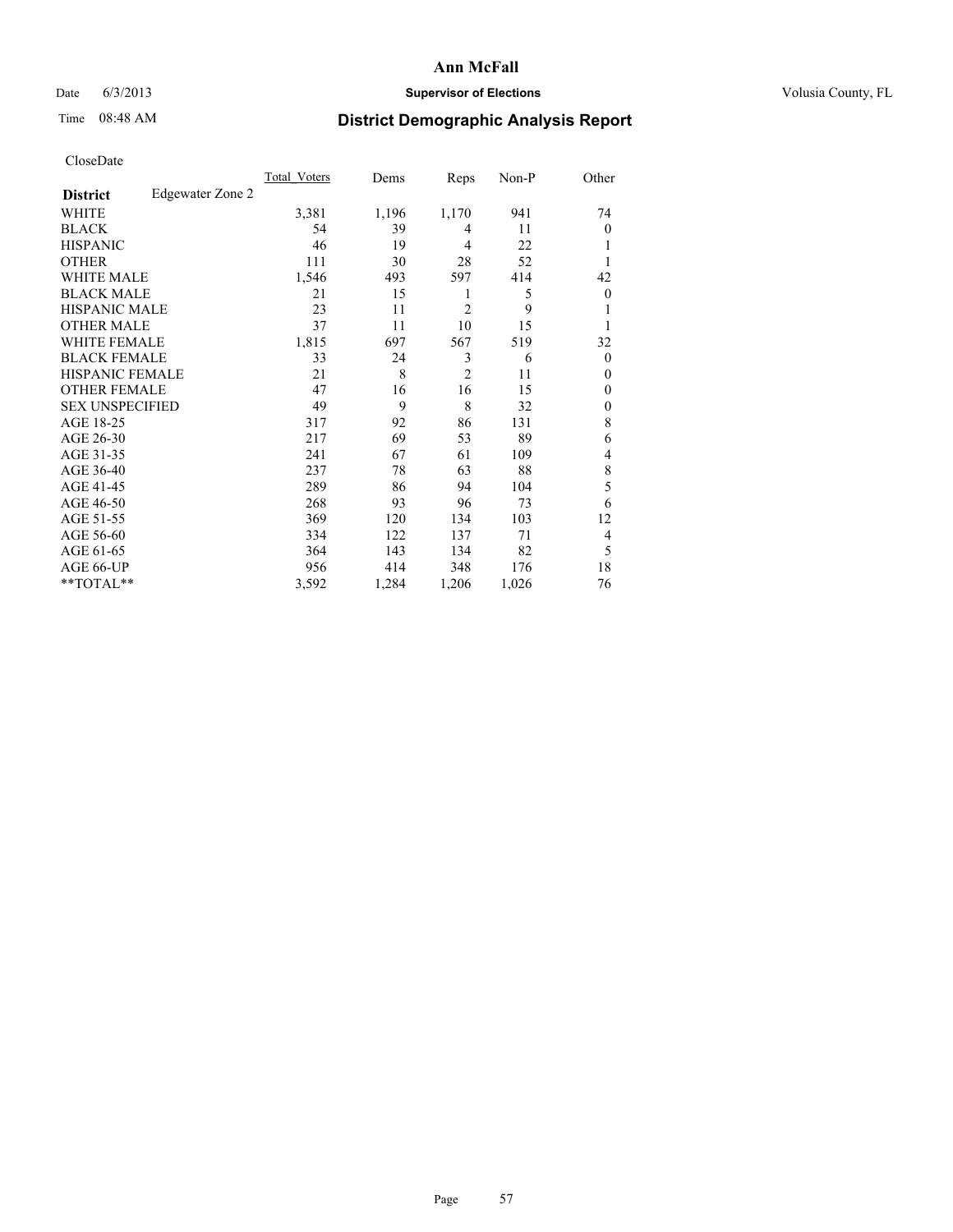# Date 6/3/2013 **Supervisor of Elections Supervisor of Elections** Volusia County, FL

# Time 08:48 AM **District Demographic Analysis Report**

|                        |                  | Total Voters | Dems  | Reps           | Non-P | Other          |
|------------------------|------------------|--------------|-------|----------------|-------|----------------|
| <b>District</b>        | Edgewater Zone 3 |              |       |                |       |                |
| WHITE                  |                  | 3,120        | 1,150 | 1,047          | 838   | 85             |
| <b>BLACK</b>           |                  | 88           | 71    | $\overline{2}$ | 15    | $\Omega$       |
| <b>HISPANIC</b>        |                  | 43           | 15    | 9              | 18    |                |
| <b>OTHER</b>           |                  | 134          | 42    | 25             | 64    | 3              |
| WHITE MALE             |                  | 1,400        | 440   | 495            | 411   | 54             |
| <b>BLACK MALE</b>      |                  | 38           | 29    | 2              | 7     | $\overline{0}$ |
| <b>HISPANIC MALE</b>   |                  | 17           | 5     | 3              | 8     |                |
| <b>OTHER MALE</b>      |                  | 47           | 13    | 14             | 19    |                |
| <b>WHITE FEMALE</b>    |                  | 1,704        | 706   | 546            | 421   | 31             |
| <b>BLACK FEMALE</b>    |                  | 49           | 42    | $\overline{0}$ | 7     | $\overline{0}$ |
| <b>HISPANIC FEMALE</b> |                  | 25           | 9     | 6              | 10    | $\Omega$       |
| <b>OTHER FEMALE</b>    |                  | 53           | 18    | 11             | 22    | 2              |
| <b>SEX UNSPECIFIED</b> |                  | 52           | 16    | 6              | 30    | $\mathbf{0}$   |
| AGE 18-25              |                  | 311          | 96    | 67             | 144   | 4              |
| AGE 26-30              |                  | 213          | 64    | 55             | 90    | $\overline{4}$ |
| AGE 31-35              |                  | 198          | 52    | 58             | 82    | 6              |
| AGE 36-40              |                  | 235          | 65    | 73             | 86    | 11             |
| AGE 41-45              |                  | 240          | 96    | 75             | 60    | 9              |
| AGE 46-50              |                  | 276          | 91    | 104            | 74    | 7              |
| AGE 51-55              |                  | 299          | 118   | 96             | 83    | $\overline{2}$ |
| AGE 56-60              |                  | 333          | 135   | 114            | 76    | 8              |
| AGE 61-65              |                  | 328          | 140   | 114            | 63    | 11             |
| AGE 66-UP              |                  | 952          | 421   | 327            | 177   | 27             |
| **TOTAL**              |                  | 3,385        | 1,278 | 1,083          | 935   | 89             |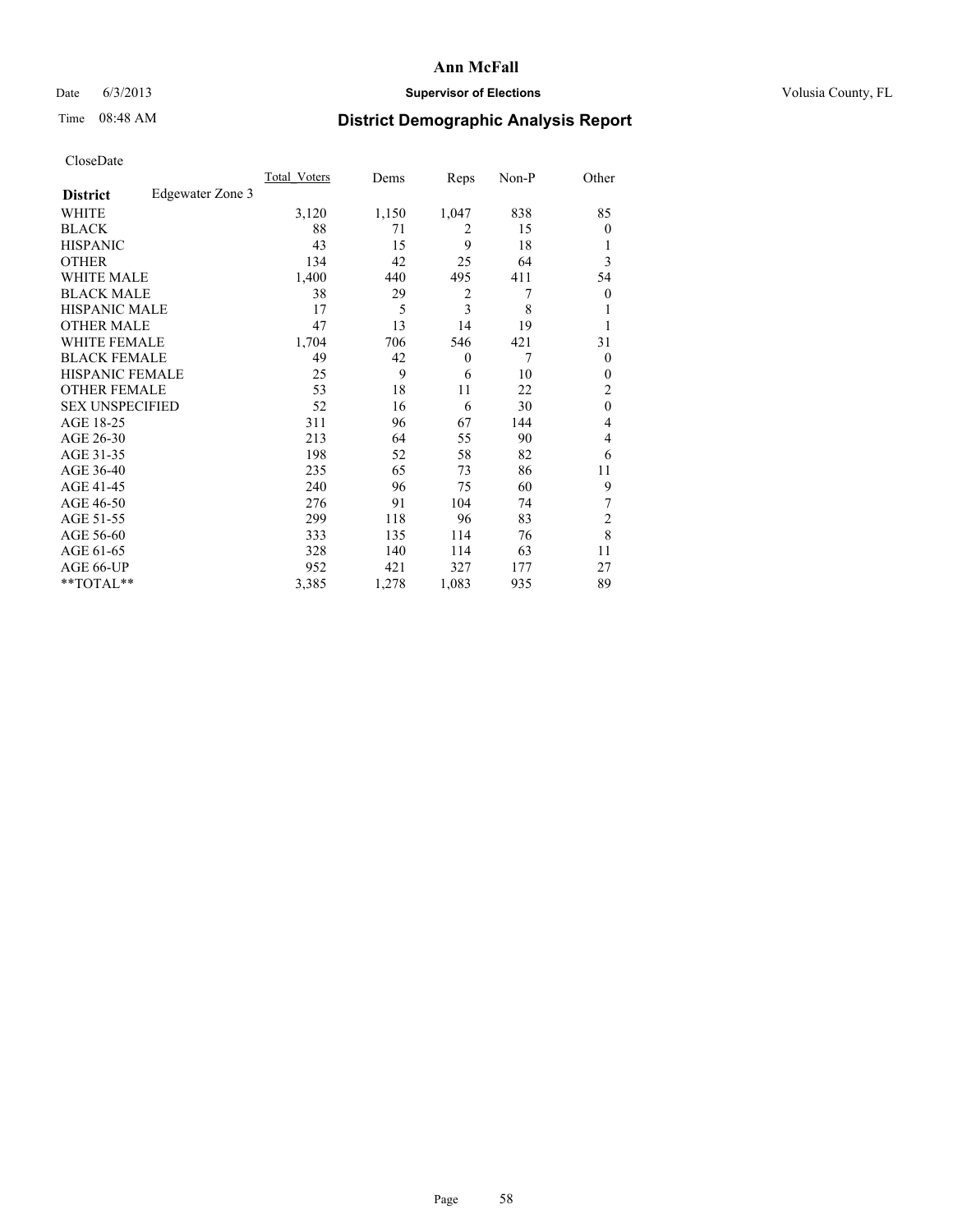# Date 6/3/2013 **Supervisor of Elections Supervisor of Elections** Volusia County, FL

# Time 08:48 AM **District Demographic Analysis Report**

|                        |                  | Total Voters | Dems  | Reps           | Non-P          | Other            |
|------------------------|------------------|--------------|-------|----------------|----------------|------------------|
| <b>District</b>        | Edgewater Zone 4 |              |       |                |                |                  |
| WHITE                  |                  | 3,262        | 1,138 | 1,133          | 884            | 107              |
| <b>BLACK</b>           |                  | 72           | 60    | 4              | 8              | $\theta$         |
| <b>HISPANIC</b>        |                  | 44           | 23    | 13             | 6              | 2                |
| <b>OTHER</b>           |                  | 93           | 31    | 14             | 48             | $\theta$         |
| WHITE MALE             |                  | 1,485        | 462   | 566            | 414            | 43               |
| <b>BLACK MALE</b>      |                  | 30           | 24    | 2              | 4              | $\boldsymbol{0}$ |
| <b>HISPANIC MALE</b>   |                  | 16           | 7     | 4              | 4              | 1                |
| <b>OTHER MALE</b>      |                  | 33           | 12    | 8              | 13             | $\theta$         |
| <b>WHITE FEMALE</b>    |                  | 1,751        | 668   | 558            | 461            | 64               |
| <b>BLACK FEMALE</b>    |                  | 41           | 35    | $\overline{2}$ | 4              | $\overline{0}$   |
| <b>HISPANIC FEMALE</b> |                  | 28           | 16    | 9              | $\overline{c}$ | 1                |
| <b>OTHER FEMALE</b>    |                  | 30           | 14    | 4              | 12             | $\theta$         |
| <b>SEX UNSPECIFIED</b> |                  | 57           | 14    | 11             | 32             | $\mathbf{0}$     |
| AGE 18-25              |                  | 235          | 62    | 61             | 109            | 3                |
| AGE 26-30              |                  | 199          | 59    | 51             | 80             | 9                |
| AGE 31-35              |                  | 211          | 61    | 58             | 84             | 8                |
| AGE 36-40              |                  | 226          | 82    | 61             | 77             | 6                |
| AGE 41-45              |                  | 237          | 89    | 70             | 75             | 3                |
| AGE 46-50              |                  | 258          | 100   | 85             | 68             | 5                |
| AGE 51-55              |                  | 319          | 105   | 130            | 77             | 7                |
| AGE 56-60              |                  | 332          | 134   | 103            | 86             | 9                |
| AGE 61-65              |                  | 312          | 133   | 96             | 71             | 12               |
| AGE 66-UP              |                  | 1,142        | 427   | 449            | 219            | 47               |
| **TOTAL**              |                  | 3,471        | 1,252 | 1,164          | 946            | 109              |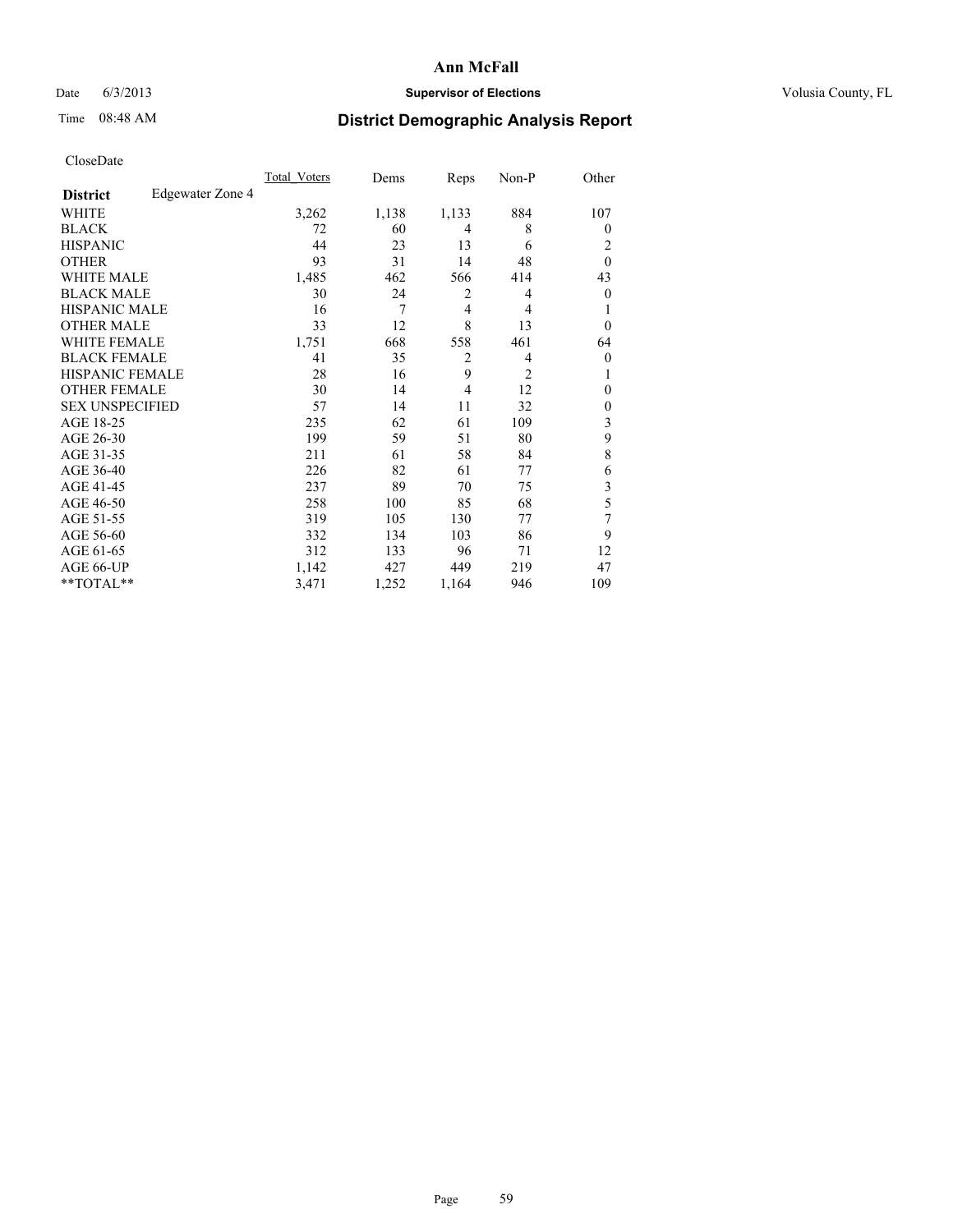# Date 6/3/2013 **Supervisor of Elections Supervisor of Elections** Volusia County, FL

# Time 08:48 AM **District Demographic Analysis Report**

|                        |                   | <b>Total Voters</b> | Dems | Reps           | Non-P | Other          |
|------------------------|-------------------|---------------------|------|----------------|-------|----------------|
| <b>District</b>        | Holly Hill Zone 1 |                     |      |                |       |                |
| WHITE                  |                   | 1,195               | 466  | 339            | 344   | 46             |
| <b>BLACK</b>           |                   | 127                 | 104  | $\overline{2}$ | 20    | 1              |
| <b>HISPANIC</b>        |                   | 54                  | 28   | 6              | 20    | $\Omega$       |
| <b>OTHER</b>           |                   | 76                  | 30   | 16             | 27    | 3              |
| WHITE MALE             |                   | 579                 | 204  | 183            | 173   | 19             |
| <b>BLACK MALE</b>      |                   | 53                  | 41   | 1              | 10    | 1              |
| <b>HISPANIC MALE</b>   |                   | 25                  | 10   | 3              | 12    | $\overline{0}$ |
| <b>OTHER MALE</b>      |                   | 23                  | 6    | 6              | 9     | $\overline{2}$ |
| WHITE FEMALE           |                   | 604                 | 259  | 153            | 165   | 27             |
| <b>BLACK FEMALE</b>    |                   | 73                  | 62   | 1              | 10    | $\overline{0}$ |
| <b>HISPANIC FEMALE</b> |                   | 29                  | 18   | 3              | 8     | $\Omega$       |
| <b>OTHER FEMALE</b>    |                   | 34                  | 18   | 9              | 7     | $\Omega$       |
| <b>SEX UNSPECIFIED</b> |                   | 32                  | 10   | 4              | 17    | 1              |
| AGE 18-25              |                   | 137                 | 61   | 22             | 54    | $\Omega$       |
| AGE 26-30              |                   | 99                  | 45   | 14             | 36    | 4              |
| AGE 31-35              |                   | 84                  | 40   | 12             | 27    | 5              |
| AGE 36-40              |                   | 75                  | 25   | 26             | 23    | 1              |
| AGE 41-45              |                   | 104                 | 42   | 28             | 32    | $\overline{c}$ |
| AGE 46-50              |                   | 176                 | 66   | 46             | 57    | 7              |
| AGE 51-55              |                   | 175                 | 64   | 46             | 55    | 10             |
| AGE 56-60              |                   | 156                 | 67   | 31             | 50    | 8              |
| AGE 61-65              |                   | 148                 | 69   | 39             | 36    | 4              |
| AGE 66-UP              |                   | 298                 | 149  | 99             | 41    | 9              |
| **TOTAL**              |                   | 1,452               | 628  | 363            | 411   | 50             |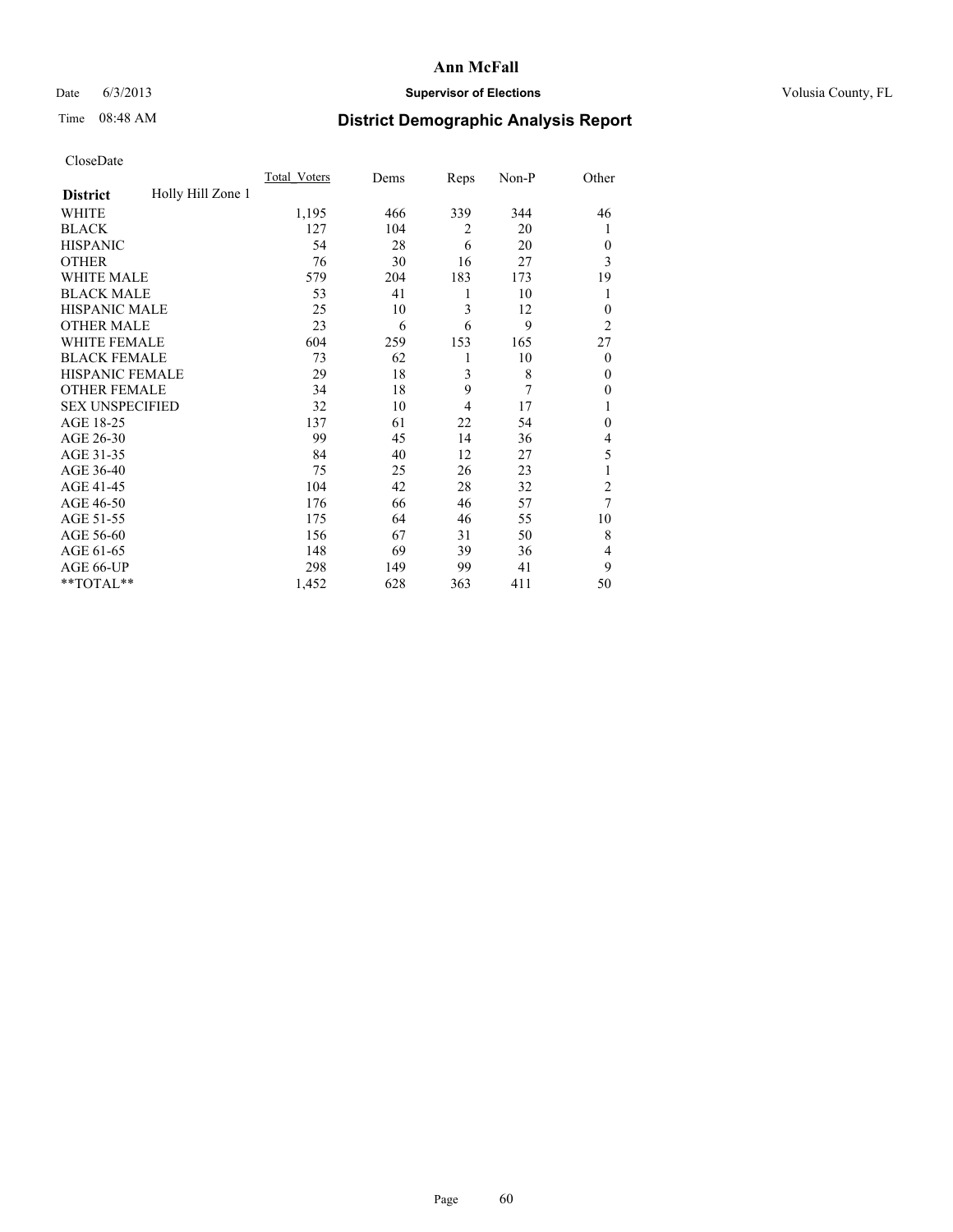# Date 6/3/2013 **Supervisor of Elections Supervisor of Elections** Volusia County, FL

# Time 08:48 AM **District Demographic Analysis Report**

|                        |                   | Total Voters | Dems | Reps           | Non-P          | Other          |
|------------------------|-------------------|--------------|------|----------------|----------------|----------------|
| <b>District</b>        | Holly Hill Zone 2 |              |      |                |                |                |
| WHITE                  |                   | 1,364        | 605  | 364            | 347            | 48             |
| <b>BLACK</b>           |                   | 233          | 179  | 10             | 41             | 3              |
| <b>HISPANIC</b>        |                   | 46           | 23   | 9              | 14             | $\theta$       |
| <b>OTHER</b>           |                   | 88           | 32   | 12             | 41             | 3              |
| WHITE MALE             |                   | 645          | 258  | 186            | 177            | 24             |
| <b>BLACK MALE</b>      |                   | 88           | 63   | 4              | 20             | 1              |
| <b>HISPANIC MALE</b>   |                   | 16           | 5    | 7              | $\overline{4}$ | $\theta$       |
| <b>OTHER MALE</b>      |                   | 32           | 10   | 6              | 13             | 3              |
| WHITE FEMALE           |                   | 709          | 345  | 175            | 167            | 22             |
| <b>BLACK FEMALE</b>    |                   | 144          | 115  | 6              | 21             | $\overline{2}$ |
| <b>HISPANIC FEMALE</b> |                   | 30           | 18   | $\overline{2}$ | 10             | $\mathbf{0}$   |
| <b>OTHER FEMALE</b>    |                   | 34           | 15   | 6              | 13             | $\theta$       |
| <b>SEX UNSPECIFIED</b> |                   | 33           | 10   | 3              | 18             | $\overline{c}$ |
| AGE 18-25              |                   | 181          | 72   | 30             | 73             | 6              |
| AGE 26-30              |                   | 123          | 56   | 25             | 38             | 4              |
| AGE 31-35              |                   | 122          | 64   | 17             | 37             | 4              |
| AGE 36-40              |                   | 119          | 54   | 19             | 45             | 1              |
| AGE 41-45              |                   | 153          | 66   | 38             | 43             | 6              |
| AGE 46-50              |                   | 182          | 72   | 54             | 48             | 8              |
| AGE 51-55              |                   | 221          | 114  | 50             | 46             | 11             |
| AGE 56-60              |                   | 162          | 87   | 36             | 38             |                |
| AGE 61-65              |                   | 153          | 71   | 39             | 36             | 7              |
| AGE 66-UP              |                   | 315          | 183  | 87             | 39             | 6              |
| **TOTAL**              |                   | 1,731        | 839  | 395            | 443            | 54             |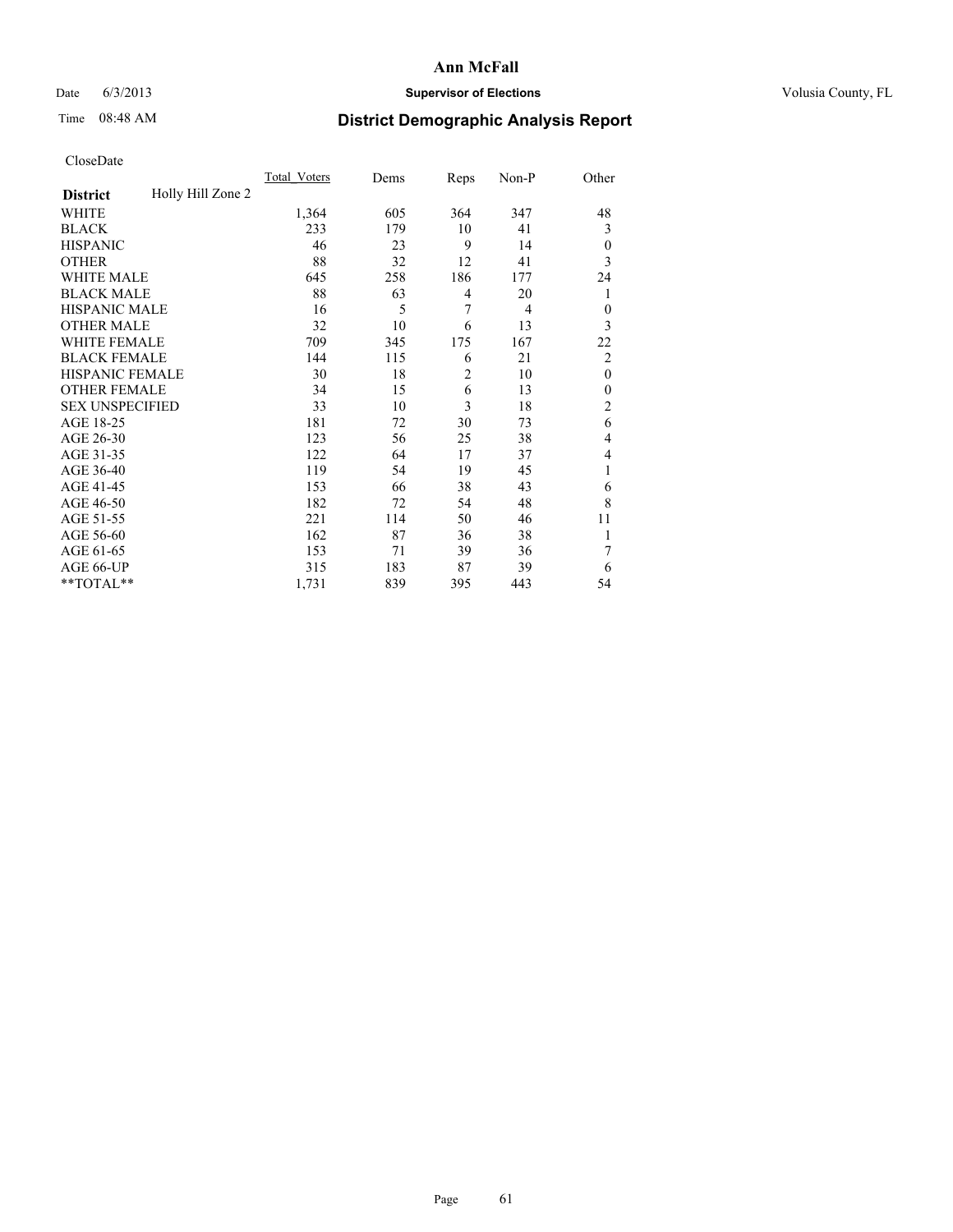# Date 6/3/2013 **Supervisor of Elections Supervisor of Elections** Volusia County, FL

# Time 08:48 AM **District Demographic Analysis Report**

|                        |                   | <b>Total Voters</b> | Dems | Reps           | Non-P | Other          |
|------------------------|-------------------|---------------------|------|----------------|-------|----------------|
| <b>District</b>        | Holly Hill Zone 3 |                     |      |                |       |                |
| WHITE                  |                   | 1,448               | 555  | 467            | 367   | 59             |
| <b>BLACK</b>           |                   | 142                 | 124  | 3              | 14    | 1              |
| <b>HISPANIC</b>        |                   | 25                  | 6    | 6              | 13    | $\Omega$       |
| <b>OTHER</b>           |                   | 81                  | 30   | 10             | 40    |                |
| WHITE MALE             |                   | 621                 | 201  | 213            | 178   | 29             |
| <b>BLACK MALE</b>      |                   | 57                  | 43   | 3              | 10    | 1              |
| <b>HISPANIC MALE</b>   |                   | 12                  | 3    | 3              | 6     | $\overline{0}$ |
| <b>OTHER MALE</b>      |                   | 25                  | 13   | $\overline{2}$ | 9     | 1              |
| WHITE FEMALE           |                   | 815                 | 349  | 250            | 186   | 30             |
| <b>BLACK FEMALE</b>    |                   | 84                  | 80   | $\mathbf{0}$   | 4     | $\overline{0}$ |
| <b>HISPANIC FEMALE</b> |                   | 13                  | 3    | 3              | 7     | $\Omega$       |
| <b>OTHER FEMALE</b>    |                   | 35                  | 12   | 8              | 15    | $\Omega$       |
| <b>SEX UNSPECIFIED</b> |                   | 34                  | 11   | 4              | 19    | $\Omega$       |
| AGE 18-25              |                   | 98                  | 37   | 20             | 40    |                |
| AGE 26-30              |                   | 87                  | 32   | 16             | 34    | 5              |
| AGE 31-35              |                   | 81                  | 30   | 17             | 31    | 3              |
| AGE 36-40              |                   | 64                  | 30   | 10             | 24    | $\theta$       |
| AGE 41-45              |                   | 102                 | 31   | 27             | 40    | 4              |
| AGE 46-50              |                   | 112                 | 44   | 26             | 37    | 5              |
| AGE 51-55              |                   | 145                 | 55   | 40             | 42    | 8              |
| AGE 56-60              |                   | 154                 | 66   | 51             | 31    | 6              |
| AGE 61-65              |                   | 164                 | 70   | 43             | 46    | 5              |
| AGE 66-UP              |                   | 689                 | 320  | 236            | 109   | 24             |
| **TOTAL**              |                   | 1,696               | 715  | 486            | 434   | 61             |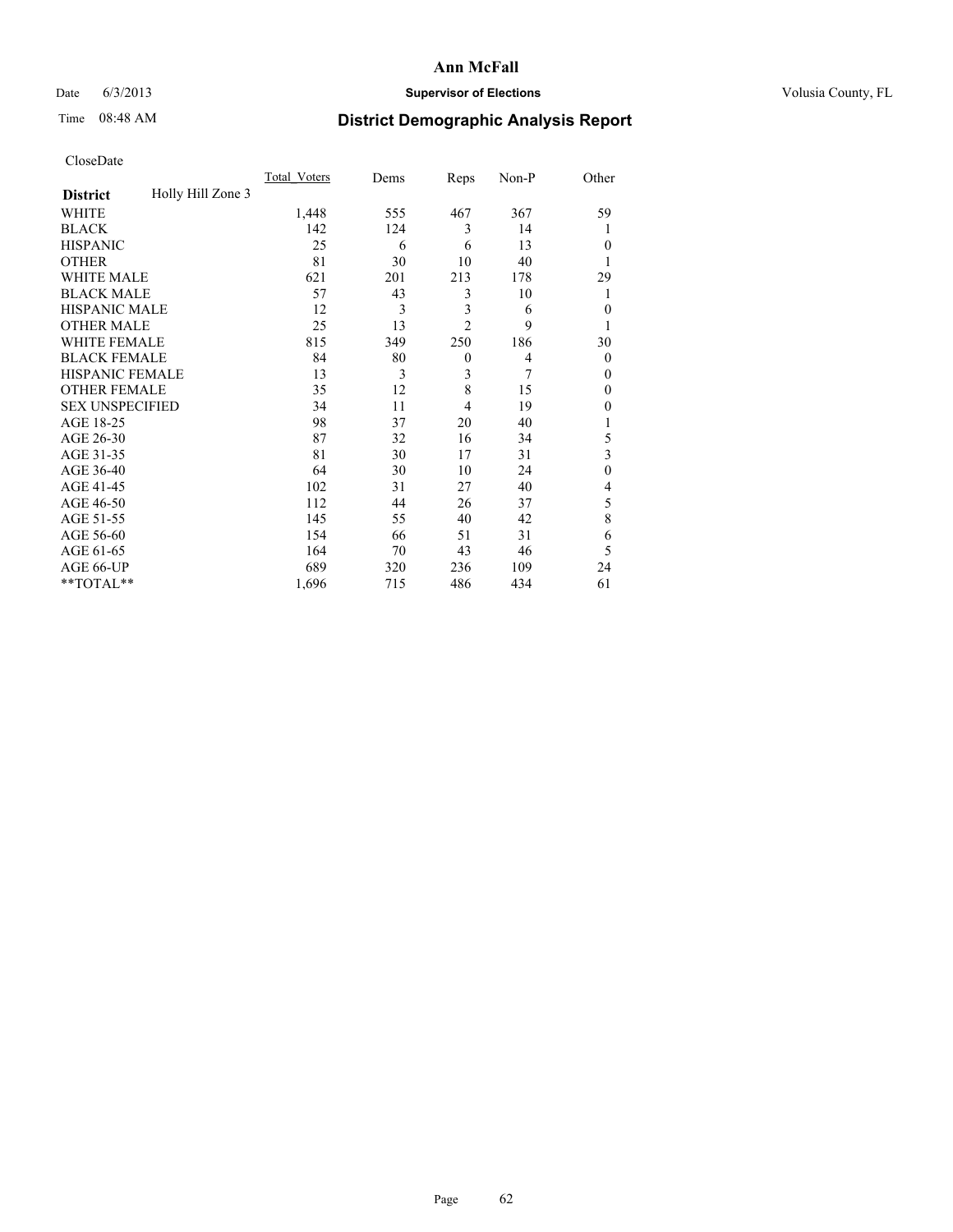# Date 6/3/2013 **Supervisor of Elections Supervisor of Elections** Volusia County, FL

# Time 08:48 AM **District Demographic Analysis Report**

|                        |                   | <b>Total Voters</b> | Dems | Reps           | Non-P | Other          |
|------------------------|-------------------|---------------------|------|----------------|-------|----------------|
| <b>District</b>        | Holly Hill Zone 4 |                     |      |                |       |                |
| WHITE                  |                   | 1,359               | 506  | 464            | 345   | 44             |
| <b>BLACK</b>           |                   | 266                 | 215  | 7              | 42    | $\overline{2}$ |
| <b>HISPANIC</b>        |                   | 45                  | 23   | 4              | 18    | $\theta$       |
| <b>OTHER</b>           |                   | 81                  | 29   | 12             | 38    | $\overline{2}$ |
| WHITE MALE             |                   | 600                 | 195  | 212            | 167   | 26             |
| <b>BLACK MALE</b>      |                   | 63                  | 46   | 3              | 13    | 1              |
| <b>HISPANIC MALE</b>   |                   | 18                  | 11   | 1              | 6     | $\overline{0}$ |
| <b>OTHER MALE</b>      |                   | 22                  | 9    | 6              | 6     | 1              |
| WHITE FEMALE           |                   | 749                 | 308  | 249            | 174   | 18             |
| <b>BLACK FEMALE</b>    |                   | 201                 | 167  | $\overline{4}$ | 29    | 1              |
| <b>HISPANIC FEMALE</b> |                   | 27                  | 12   | 3              | 12    | $\Omega$       |
| <b>OTHER FEMALE</b>    |                   | 31                  | 18   | 3              | 9     |                |
| <b>SEX UNSPECIFIED</b> |                   | 40                  | 7    | 6              | 27    | $\theta$       |
| AGE 18-25              |                   | 240                 | 111  | 39             | 86    | 4              |
| AGE 26-30              |                   | 132                 | 55   | 27             | 46    | 4              |
| AGE 31-35              |                   | 128                 | 60   | 28             | 40    | $\theta$       |
| AGE 36-40              |                   | 111                 | 51   | 27             | 30    | 3              |
| AGE 41-45              |                   | 114                 | 47   | 25             | 37    | 5              |
| AGE 46-50              |                   | 145                 | 58   | 40             | 42    | 5              |
| AGE 51-55              |                   | 185                 | 57   | 70             | 48    | 10             |
| AGE 56-60              |                   | 165                 | 74   | 47             | 39    | 5              |
| AGE 61-65              |                   | 122                 | 64   | 31             | 24    | 3              |
| AGE 66-UP              |                   | 409                 | 196  | 153            | 51    | 9              |
| **TOTAL**              |                   | 1,751               | 773  | 487            | 443   | 48             |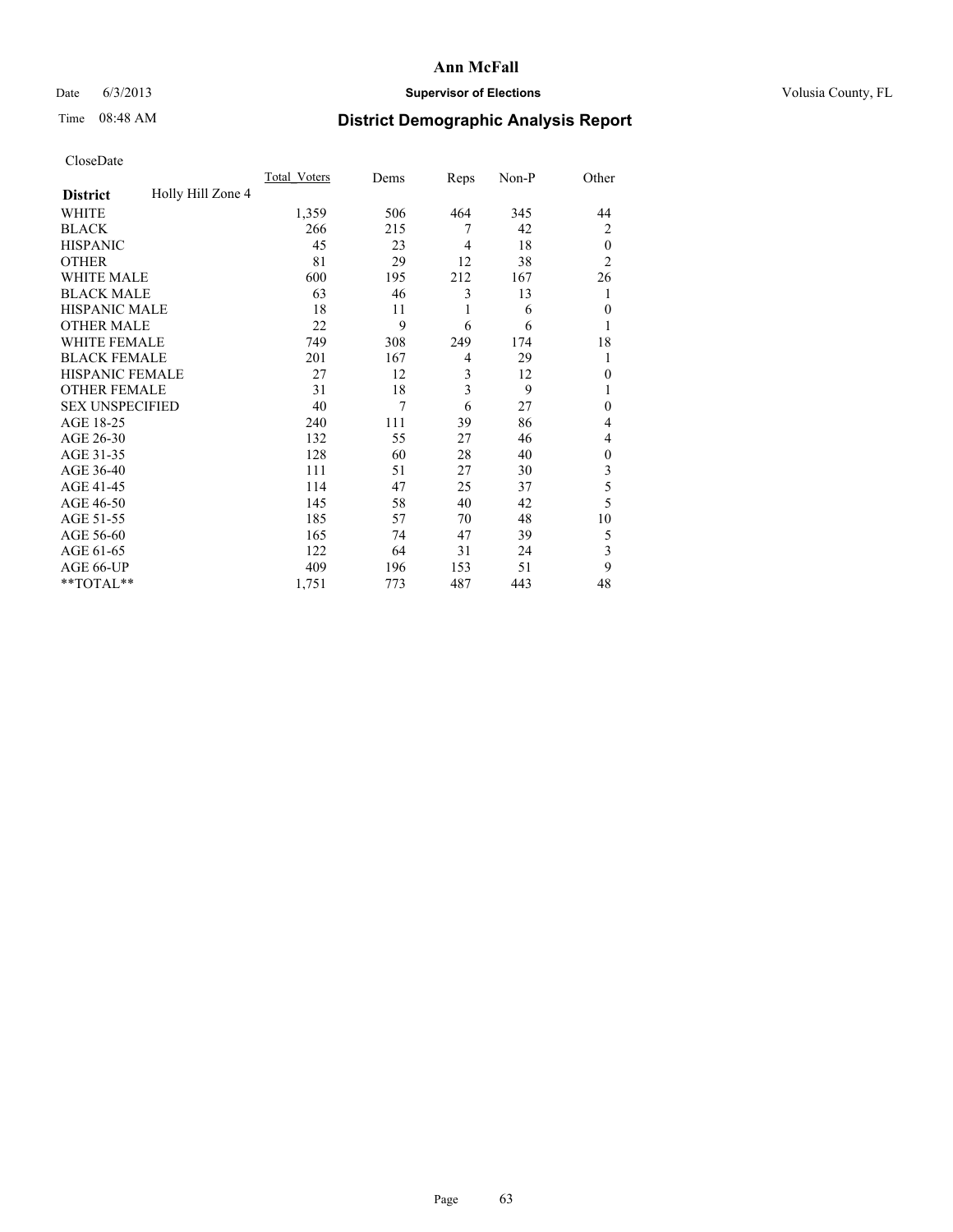# Date 6/3/2013 **Supervisor of Elections Supervisor of Elections** Volusia County, FL

# Time 08:48 AM **District Demographic Analysis Report**

|                        |            | Total Voters | Dems | Reps           | Non-P | Other          |
|------------------------|------------|--------------|------|----------------|-------|----------------|
| <b>District</b>        | Lake Helen |              |      |                |       |                |
| <b>WHITE</b>           |            | 1,610        | 587  | 588            | 372   | 63             |
| <b>BLACK</b>           |            | 184          | 163  | 4              | 14    | 3              |
| <b>HISPANIC</b>        |            | 39           | 10   | 17             | 10    | 2              |
| <b>OTHER</b>           |            | 60           | 18   | 16             | 24    | $\overline{2}$ |
| WHITE MALE             |            | 734          | 238  | 285            | 179   | 32             |
| <b>BLACK MALE</b>      |            | 82           | 74   | 2              | 5     |                |
| <b>HISPANIC MALE</b>   |            | 14           | 3    | 6              | 5     | $\mathbf{0}$   |
| <b>OTHER MALE</b>      |            | 19           | 9    | 1              | 8     |                |
| <b>WHITE FEMALE</b>    |            | 863          | 345  | 298            | 189   | 31             |
| <b>BLACK FEMALE</b>    |            | 99           | 86   | $\overline{2}$ | 9     | 2              |
| HISPANIC FEMALE        |            | 25           | 7    | 11             | 5     | $\overline{2}$ |
| <b>OTHER FEMALE</b>    |            | 22           | 8    | 5              | 8     | 1              |
| <b>SEX UNSPECIFIED</b> |            | 35           | 8    | 15             | 12    | $\mathbf{0}$   |
| AGE 18-25              |            | 171          | 58   | 46             | 61    | 6              |
| AGE 26-30              |            | 126          | 42   | 33             | 46    | 5              |
| AGE 31-35              |            | 108          | 40   | 28             | 36    | 4              |
| AGE 36-40              |            | 105          | 27   | 33             | 32    | 13             |
| AGE 41-45              |            | 143          | 52   | 41             | 41    | 9              |
| AGE 46-50              |            | 142          | 47   | 59             | 32    | 4              |
| AGE 51-55              |            | 221          | 90   | 89             | 35    | 7              |
| AGE 56-60              |            | 211          | 86   | 78             | 39    | 8              |
| AGE 61-65              |            | 187          | 92   | 58             | 32    | 5              |
| AGE 66-UP              |            | 479          | 244  | 160            | 66    | 9              |
| **TOTAL**              |            | 1,893        | 778  | 625            | 420   | 70             |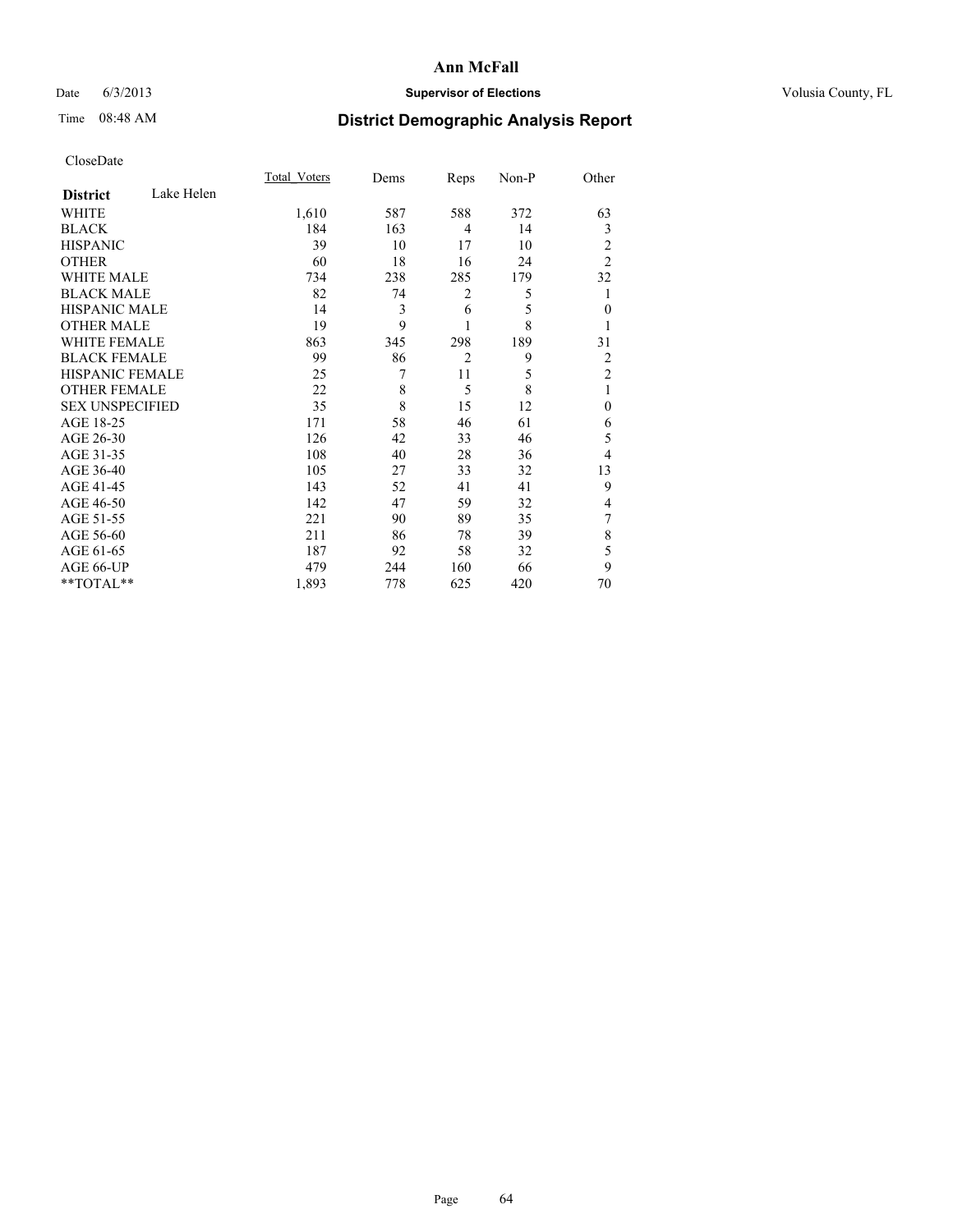# Date 6/3/2013 **Supervisor of Elections Supervisor of Elections** Volusia County, FL

# Time 08:48 AM **District Demographic Analysis Report**

|                                         | Total Voters | Dems  | Reps           | Non-P          | Other          |
|-----------------------------------------|--------------|-------|----------------|----------------|----------------|
| New Smyrna Bch Zne 1<br><b>District</b> |              |       |                |                |                |
| WHITE                                   | 4,467        | 1,455 | 1,956          | 953            | 103            |
| <b>BLACK</b>                            | 13           | 8     | $\overline{2}$ | 3              | $\overline{0}$ |
| <b>HISPANIC</b>                         | 66           | 21    | 20             | 22             | 3              |
| <b>OTHER</b>                            | 143          | 33    | 42             | 63             | 5              |
| <b>WHITE MALE</b>                       | 2,082        | 565   | 955            | 501            | 61             |
| <b>BLACK MALE</b>                       | 6            | 3     | 1              | $\overline{2}$ | $\overline{0}$ |
| <b>HISPANIC MALE</b>                    | 30           | 7     | 7              | 16             | $\theta$       |
| <b>OTHER MALE</b>                       | 47           | 9     | 17             | 19             | $\overline{2}$ |
| <b>WHITE FEMALE</b>                     | 2,346        | 876   | 988            | 441            | 41             |
| <b>BLACK FEMALE</b>                     | $\tau$       | 5     | 1              | 1              | $\overline{0}$ |
| <b>HISPANIC FEMALE</b>                  | 36           | 14    | 13             | 6              | 3              |
| <b>OTHER FEMALE</b>                     | 53           | 17    | 19             | 14             | 3              |
| <b>SEX UNSPECIFIED</b>                  | 82           | 21    | 19             | 41             | 1              |
| AGE 18-25                               | 258          | 65    | 76             | 113            | 4              |
| AGE 26-30                               | 207          | 74    | 53             | 73             | 7              |
| AGE 31-35                               | 176          | 44    | 63             | 63             | 6              |
| AGE 36-40                               | 178          | 52    | 65             | 48             | 13             |
| AGE 41-45                               | 253          | 74    | 103            | 74             | $\overline{c}$ |
| AGE 46-50                               | 294          | 74    | 140            | 75             | 5              |
| AGE 51-55                               | 444          | 145   | 204            | 85             | 10             |
| AGE 56-60                               | 480          | 163   | 199            | 104            | 14             |
| AGE 61-65                               | 588          | 199   | 246            | 128            | 15             |
| AGE 66-UP                               | 1,811        | 627   | 871            | 278            | 35             |
| **TOTAL**                               | 4,689        | 1,517 | 2,020          | 1,041          | 111            |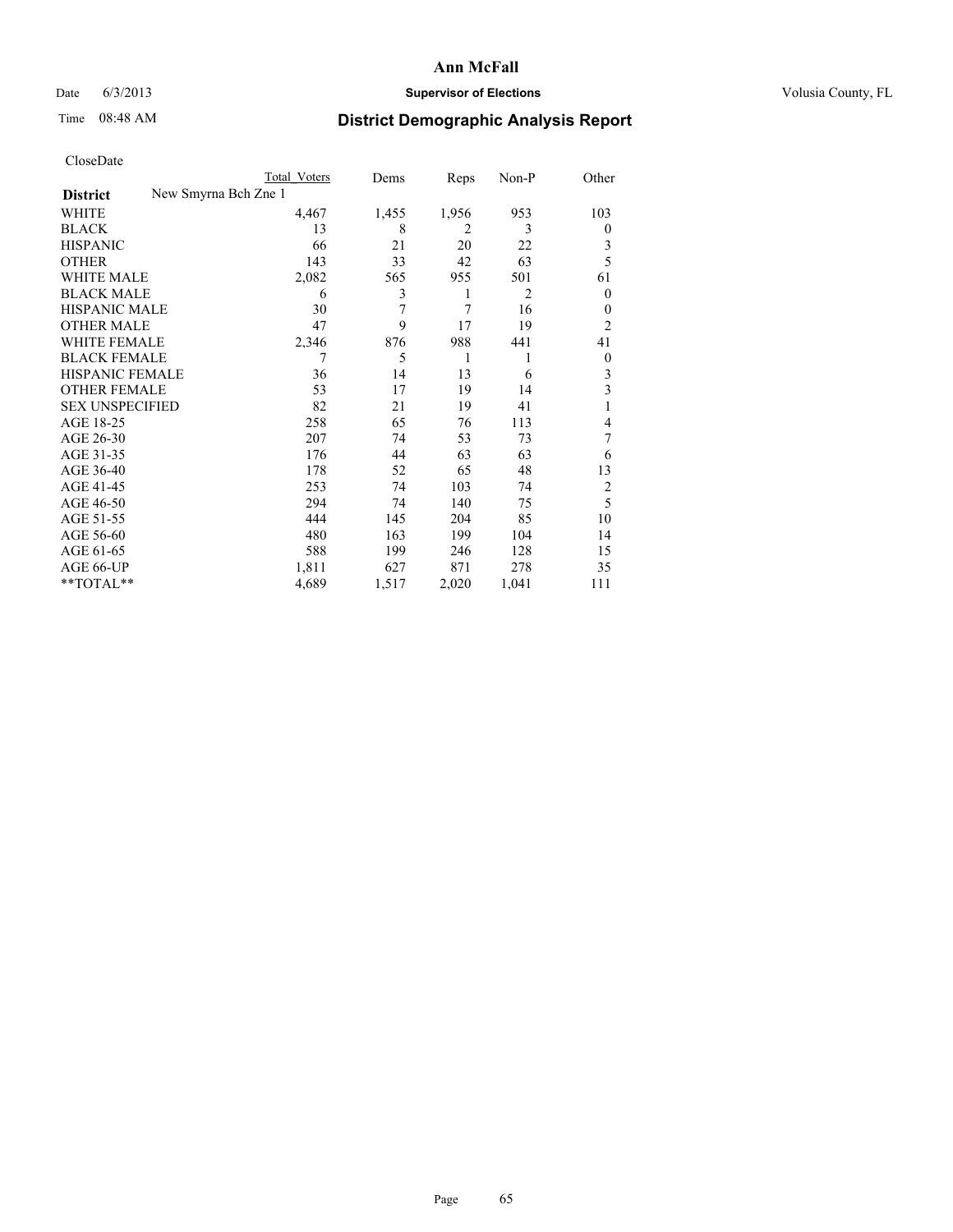# Date 6/3/2013 **Supervisor of Elections Supervisor of Elections** Volusia County, FL

# Time 08:48 AM **District Demographic Analysis Report**

|                        |                      | Total Voters | Dems  | Reps             | Non-P          | Other          |
|------------------------|----------------------|--------------|-------|------------------|----------------|----------------|
| <b>District</b>        | New Smyrna Bch Zne 2 |              |       |                  |                |                |
| WHITE                  |                      | 3,850        | 1,328 | 1,408            | 991            | 123            |
| <b>BLACK</b>           |                      | 51           | 40    | 1                | 10             | $\theta$       |
| <b>HISPANIC</b>        |                      | 48           | 17    | 15               | 16             | $\theta$       |
| <b>OTHER</b>           |                      | 133          | 35    | 32               | 64             | $\overline{2}$ |
| WHITE MALE             |                      | 1,756        | 523   | 666              | 499            | 68             |
| <b>BLACK MALE</b>      |                      | 17           | 14    | $\boldsymbol{0}$ | 3              | $\mathbf{0}$   |
| <b>HISPANIC MALE</b>   |                      | 22           | 3     | 8                | 11             | $\theta$       |
| <b>OTHER MALE</b>      |                      | 37           | 11    | 10               | 15             | 1              |
| <b>WHITE FEMALE</b>    |                      | 2,061        | 791   | 728              | 487            | 55             |
| <b>BLACK FEMALE</b>    |                      | 34           | 26    | 1                | 7              | $\overline{0}$ |
| HISPANIC FEMALE        |                      | 25           | 14    | 7                | $\overline{4}$ | $\theta$       |
| <b>OTHER FEMALE</b>    |                      | 57           | 22    | 15               | 19             |                |
| <b>SEX UNSPECIFIED</b> |                      | 73           | 16    | 21               | 36             | $\theta$       |
| AGE 18-25              |                      | 262          | 70    | 68               | 115            | 9              |
| AGE 26-30              |                      | 228          | 68    | 55               | 94             | 11             |
| AGE 31-35              |                      | 213          | 62    | 54               | 90             | 7              |
| AGE 36-40              |                      | 193          | 59    | 49               | 77             | 8              |
| AGE 41-45              |                      | 218          | 61    | 79               | 71             | 7              |
| AGE 46-50              |                      | 244          | 74    | 97               | 64             | 9              |
| AGE 51-55              |                      | 401          | 129   | 164              | 93             | 15             |
| AGE 56-60              |                      | 415          | 159   | 136              | 107            | 13             |
| AGE 61-65              |                      | 450          | 170   | 162              | 109            | 9              |
| AGE 66-UP              |                      | 1,458        | 568   | 592              | 261            | 37             |
| **TOTAL**              |                      | 4,082        | 1,420 | 1,456            | 1,081          | 125            |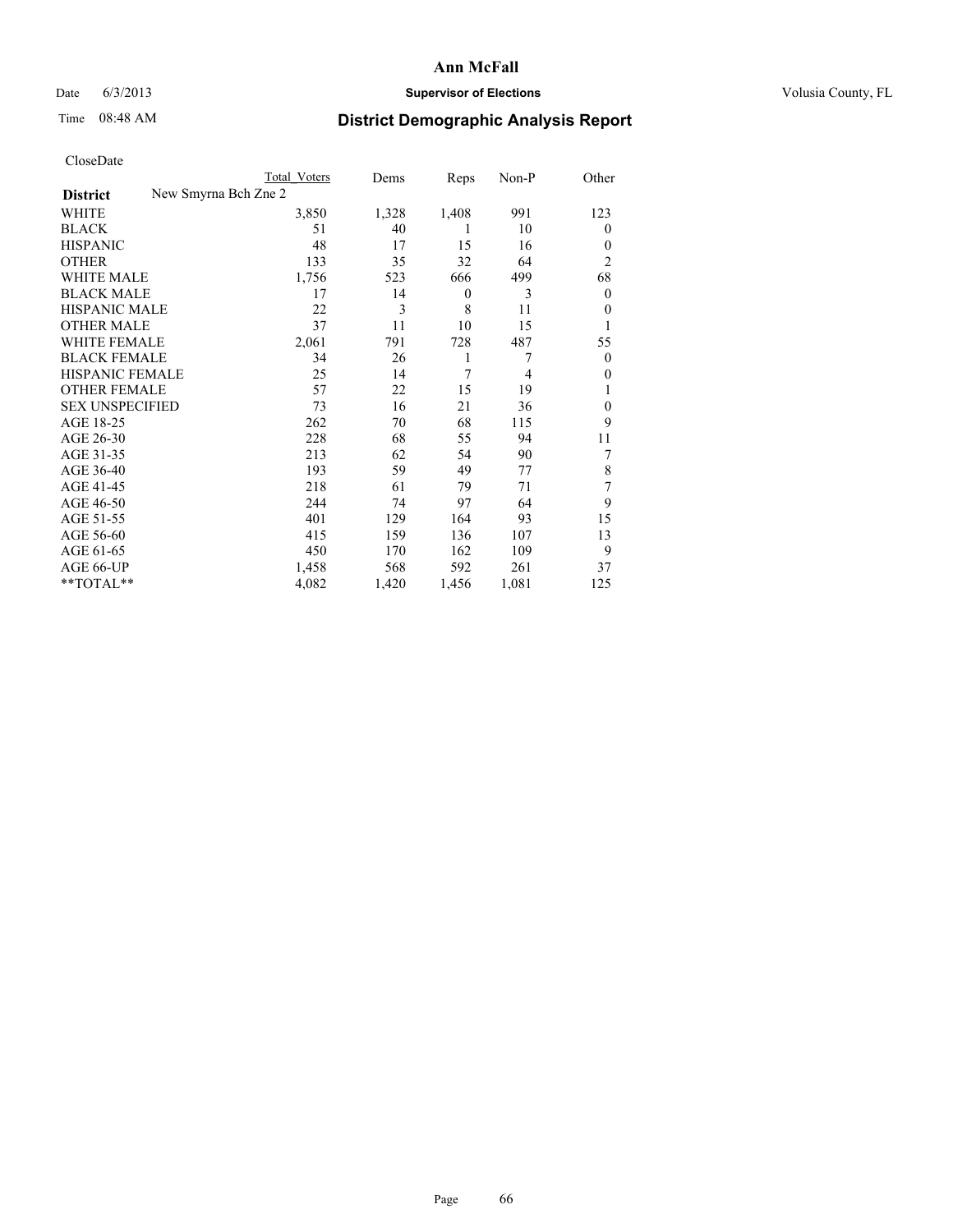# Date 6/3/2013 **Supervisor of Elections Supervisor of Elections** Volusia County, FL

# Time 08:48 AM **District Demographic Analysis Report**

|                        | <b>Total Voters</b>  | Dems  | Reps           | Non-P          | Other          |
|------------------------|----------------------|-------|----------------|----------------|----------------|
| <b>District</b>        | New Smyrna Bch Zne 3 |       |                |                |                |
| WHITE                  | 4,341                | 1,332 | 1,855          | 1,025          | 129            |
| <b>BLACK</b>           | 34                   | 19    | 3              | 10             | $\overline{2}$ |
| <b>HISPANIC</b>        | 47                   | 17    | 12             | 17             | 1              |
| <b>OTHER</b>           | 149                  | 37    | 33             | 77             | $\overline{2}$ |
| WHITE MALE             | 1,987                | 523   | 892            | 502            | 70             |
| <b>BLACK MALE</b>      | 21                   | 10    | 1              | 8              | $\overline{2}$ |
| <b>HISPANIC MALE</b>   | 25                   | 9     | 8              | 7              | 1              |
| <b>OTHER MALE</b>      | 51                   | 14    | 13             | 24             | $\overline{0}$ |
| <b>WHITE FEMALE</b>    | 2,330                | 802   | 954            | 515            | 59             |
| <b>BLACK FEMALE</b>    | 13                   | 9     | $\overline{2}$ | $\overline{2}$ | $\overline{0}$ |
| <b>HISPANIC FEMALE</b> | 22                   | 8     | $\overline{4}$ | 10             | $\Omega$       |
| <b>OTHER FEMALE</b>    | 54                   | 19    | 14             | 19             | $\overline{c}$ |
| <b>SEX UNSPECIFIED</b> | 68                   | 11    | 15             | 42             | $\theta$       |
| AGE 18-25              | 238                  | 60    | 60             | 107            | 11             |
| AGE 26-30              | 209                  | 62    | 64             | 76             | 7              |
| AGE 31-35              | 226                  | 58    | 71             | 91             | 6              |
| AGE 36-40              | 181                  | 58    | 53             | 66             | 4              |
| AGE 41-45              | 224                  | 57    | 84             | 75             | 8              |
| AGE 46-50              | 331                  | 110   | 135            | 82             | $\overline{4}$ |
| AGE 51-55              | 354                  | 109   | 121            | 106            | 18             |
| AGE 56-60              | 431                  | 161   | 176            | 85             | 9              |
| AGE 61-65              | 450                  | 144   | 192            | 106            | 8              |
| AGE 66-UP              | 1,927                | 586   | 947            | 335            | 59             |
| **TOTAL**              | 4,571                | 1,405 | 1,903          | 1,129          | 134            |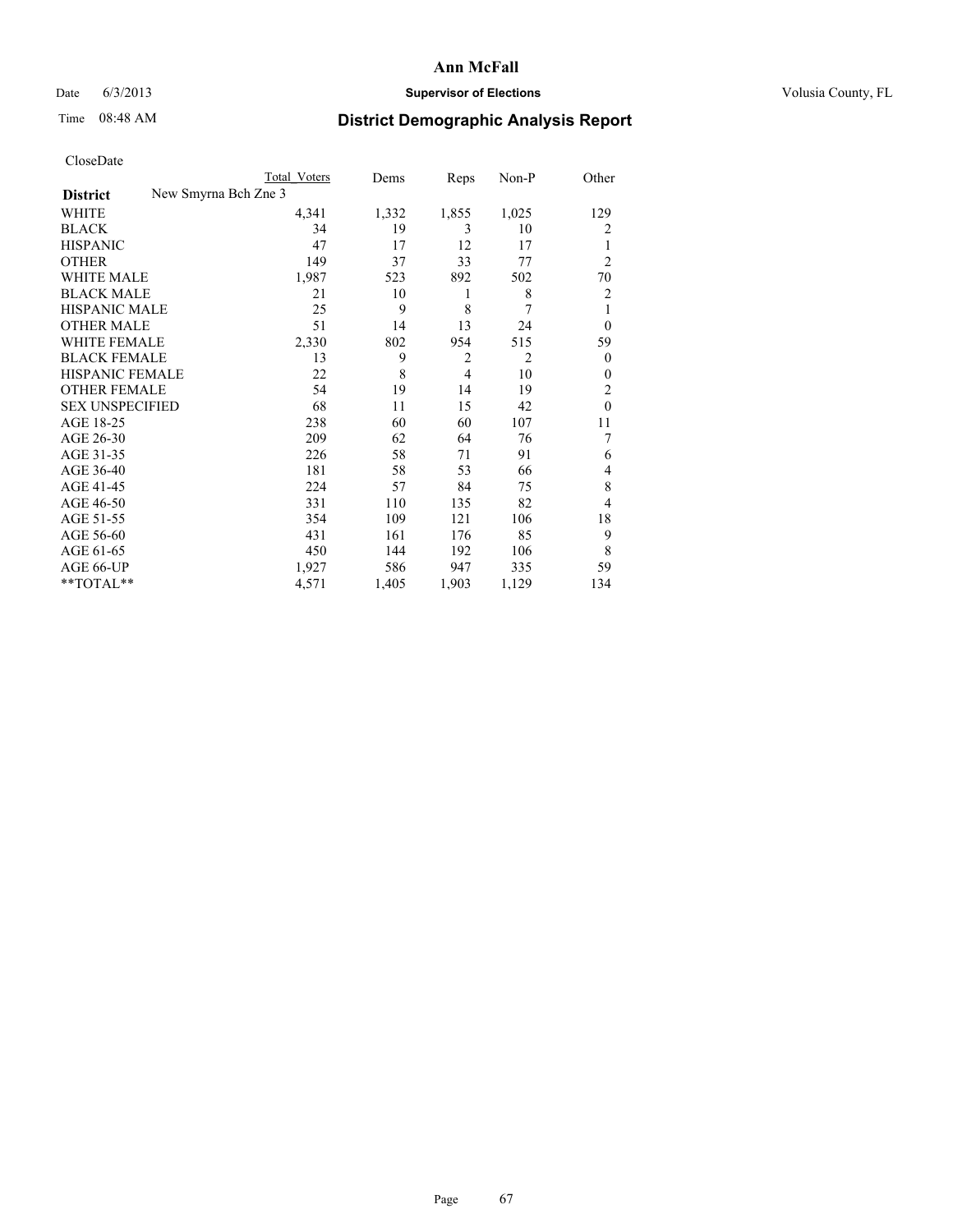## Date 6/3/2013 **Supervisor of Elections Supervisor of Elections** Volusia County, FL

# Time 08:48 AM **District Demographic Analysis Report**

| Cioscivate             |                      |                     |       |       |       |                         |
|------------------------|----------------------|---------------------|-------|-------|-------|-------------------------|
|                        |                      | <b>Total Voters</b> | Dems  | Reps  | Non-P | Other                   |
| <b>District</b>        | New Smyrna Bch Zne 4 |                     |       |       |       |                         |
| <b>WHITE</b>           |                      | 3,091               | 952   | 1,274 | 773   | 92                      |
| <b>BLACK</b>           |                      | 648                 | 557   | 13    | 72    | 6                       |
| <b>HISPANIC</b>        |                      | 67                  | 25    | 25    | 14    | $\mathfrak{Z}$          |
| <b>OTHER</b>           |                      | 184                 | 57    | 29    | 93    | 5                       |
| WHITE MALE             |                      | 1,411               | 379   | 617   | 374   | 41                      |
| <b>BLACK MALE</b>      |                      | 268                 | 222   | 5     | 36    | 5                       |
| <b>HISPANIC MALE</b>   |                      | 30                  | 11    | 11    | 7     | 1                       |
| <b>OTHER MALE</b>      |                      | 63                  | 19    | 11    | 32    | 1                       |
| WHITE FEMALE           |                      | 1,653               | 564   | 649   | 390   | 50                      |
| <b>BLACK FEMALE</b>    |                      | 375                 | 331   | 8     | 35    | 1                       |
| <b>HISPANIC FEMALE</b> |                      | 37                  | 14    | 14    | 7     | $\overline{\mathbf{c}}$ |
| <b>OTHER FEMALE</b>    |                      | 77                  | 31    | 14    | 29    | $\mathfrak{Z}$          |
| <b>SEX UNSPECIFIED</b> |                      | 76                  | 20    | 12    | 42    | $\overline{c}$          |
| AGE 18-25              |                      | 382                 | 162   | 83    | 128   | 9                       |
| AGE 26-30              |                      | 211                 | 86    | 47    | 72    | 6                       |
| AGE 31-35              |                      | 221                 | 72    | 65    | 79    | 5                       |
| AGE 36-40              |                      | 249                 | 86    | 88    | 65    | 10                      |
| AGE 41-45              |                      | 266                 | 97    | 89    | 74    | 6                       |
| AGE 46-50              |                      | 268                 | 100   | 100   | 65    | $\mathfrak{Z}$          |
| AGE 51-55              |                      | 345                 | 128   | 121   | 88    | 8                       |
| AGE 56-60              |                      | 415                 | 175   | 146   | 80    | 14                      |
| AGE 61-65              |                      | 437                 | 173   | 162   | 87    | 15                      |
| AGE 66-UP              |                      | 1,196               | 512   | 440   | 214   | 30                      |
| **TOTAL**              |                      | 3,990               | 1,591 | 1,341 | 952   | 106                     |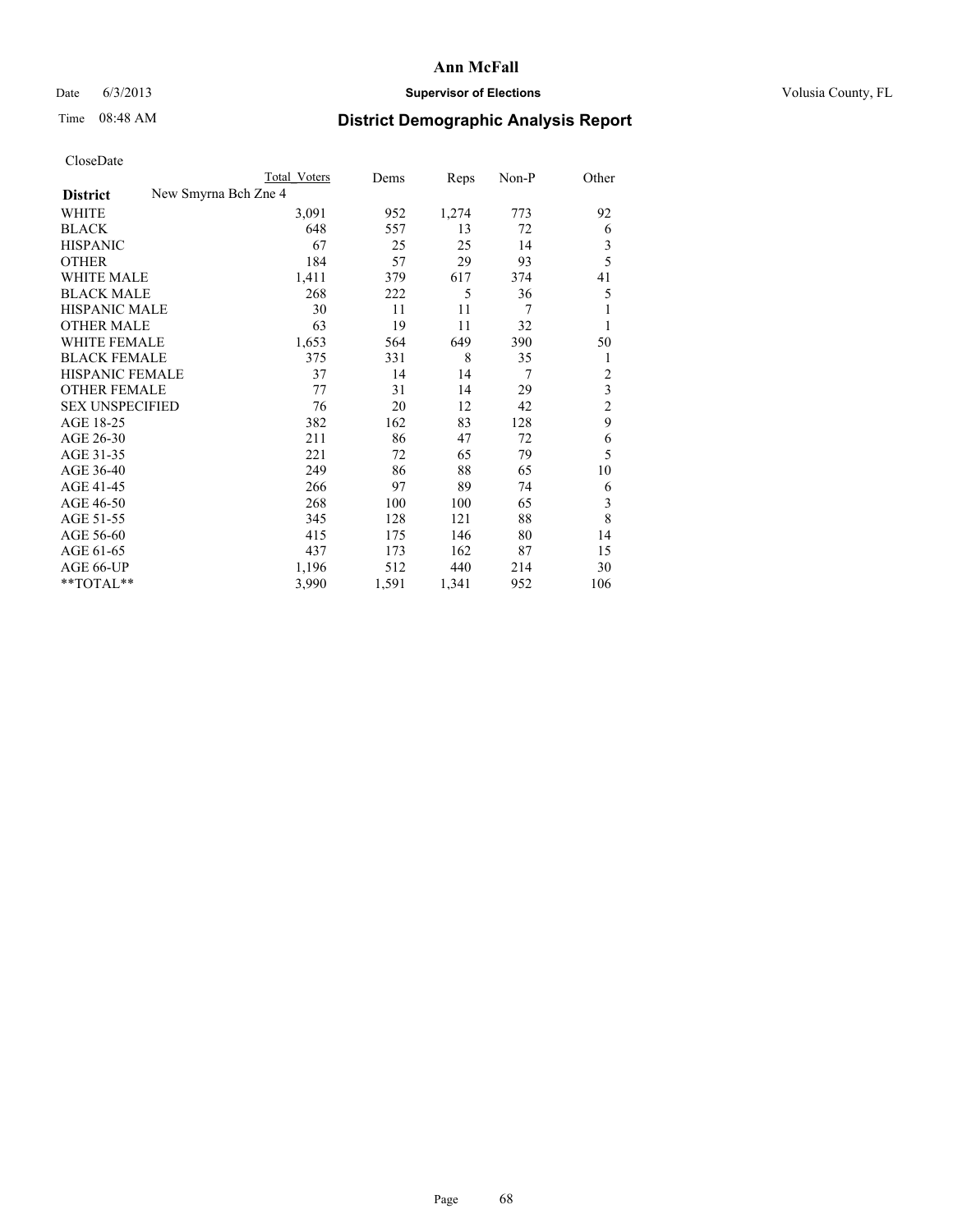# Date 6/3/2013 **Supervisor of Elections Supervisor of Elections** Volusia County, FL

# Time 08:48 AM **District Demographic Analysis Report**

|                        |          | Total Voters   | Dems     | Reps           | Non-P          | Other          |
|------------------------|----------|----------------|----------|----------------|----------------|----------------|
| <b>District</b>        | Oak Hill |                |          |                |                |                |
| WHITE                  |          | 1,128          | 393      | 436            | 274            | 25             |
| <b>BLACK</b>           |          | 174            | 150      | 4              | 19             | 1              |
| <b>HISPANIC</b>        |          | 5              | 3        | $\overline{2}$ | $\theta$       | $\Omega$       |
| <b>OTHER</b>           |          | 35             | 8        | 9              | 15             | 3              |
| WHITE MALE             |          | 573            | 185      | 224            | 146            | 18             |
| <b>BLACK MALE</b>      |          | 74             | 61       | $\overline{2}$ | 10             | 1              |
| <b>HISPANIC MALE</b>   |          | $\overline{2}$ | $\theta$ | $\overline{2}$ | $\theta$       | $\theta$       |
| <b>OTHER MALE</b>      |          | 15             | 3        | 5              | 6              | 1              |
| WHITE FEMALE           |          | 546            | 206      | 208            | 125            | 7              |
| <b>BLACK FEMALE</b>    |          | 99             | 88       | $\overline{2}$ | 9              | $\theta$       |
| <b>HISPANIC FEMALE</b> |          | 3              | 3        | $\overline{0}$ | $\theta$       | $\Omega$       |
| <b>OTHER FEMALE</b>    |          | 12             | 5        | 3              | $\overline{2}$ | $\overline{c}$ |
| <b>SEX UNSPECIFIED</b> |          | 18             | 3        | 5              | 10             | $\mathbf{0}$   |
| AGE 18-25              |          | 95             | 38       | 25             | 32             | $\theta$       |
| AGE 26-30              |          | 71             | 25       | 16             | 29             |                |
| AGE 31-35              |          | 65             | 24       | 21             | 19             |                |
| AGE 36-40              |          | 55             | 20       | 17             | 15             | 3              |
| AGE 41-45              |          | 76             | 32       | 21             | 19             | 4              |
| AGE 46-50              |          | 95             | 35       | 31             | 27             | 2              |
| AGE 51-55              |          | 150            | 65       | 49             | 35             | 1              |
| AGE 56-60              |          | 133            | 62       | 48             | 19             | 4              |
| AGE 61-65              |          | 152            | 70       | 43             | 37             | $\overline{2}$ |
| AGE 66-UP              |          | 450            | 183      | 180            | 76             | 11             |
| **TOTAL**              |          | 1,342          | 554      | 451            | 308            | 29             |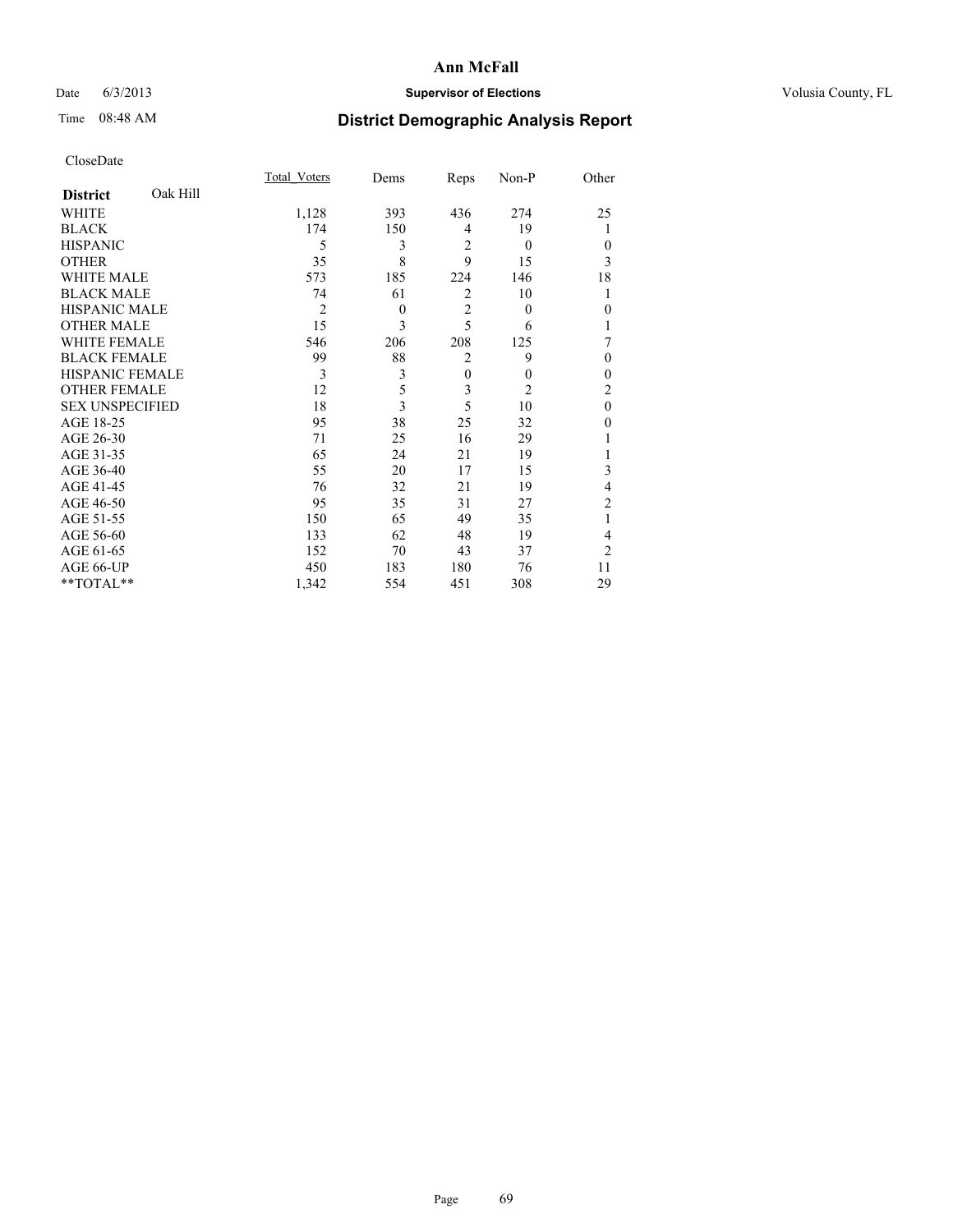# Date 6/3/2013 **Supervisor of Elections Supervisor of Elections** Volusia County, FL

# Time 08:48 AM **District Demographic Analysis Report**

|                        |                    | <b>Total Voters</b> | Dems | Reps           | Non-P | Other          |
|------------------------|--------------------|---------------------|------|----------------|-------|----------------|
| <b>District</b>        | Orange City Zone 1 |                     |      |                |       |                |
| WHITE                  |                    | 653                 | 228  | 249            | 146   | 30             |
| <b>BLACK</b>           |                    | 132                 | 107  | 3              | 20    | $\overline{2}$ |
| <b>HISPANIC</b>        |                    | 349                 | 168  | 50             | 127   | $\overline{4}$ |
| <b>OTHER</b>           |                    | 54                  | 21   | 9              | 18    | 6              |
| WHITE MALE             |                    | 253                 | 85   | 100            | 59    | 9              |
| <b>BLACK MALE</b>      |                    | 42                  | 34   | 1              | 7     | $\overline{0}$ |
| <b>HISPANIC MALE</b>   |                    | 135                 | 58   | 25             | 51    |                |
| <b>OTHER MALE</b>      |                    | 17                  | 8    | $\overline{4}$ | 3     | $\overline{2}$ |
| <b>WHITE FEMALE</b>    |                    | 394                 | 141  | 146            | 86    | 21             |
| <b>BLACK FEMALE</b>    |                    | 89                  | 72   | $\overline{2}$ | 13    | $\overline{2}$ |
| <b>HISPANIC FEMALE</b> |                    | 211                 | 110  | 24             | 74    | 3              |
| <b>OTHER FEMALE</b>    |                    | 23                  | 10   | 3              | 7     | 3              |
| <b>SEX UNSPECIFIED</b> |                    | 24                  | 6    | 6              | 11    | 1              |
| AGE 18-25              |                    | 118                 | 51   | 15             | 48    | 4              |
| AGE 26-30              |                    | 95                  | 38   | 20             | 36    | 1              |
| AGE 31-35              |                    | 115                 | 41   | 25             | 42    | 7              |
| AGE 36-40              |                    | 80                  | 23   | 23             | 33    |                |
| AGE 41-45              |                    | 76                  | 33   | 22             | 20    |                |
| AGE 46-50              |                    | 83                  | 38   | 15             | 28    | 2              |
| AGE 51-55              |                    | 78                  | 37   | 19             | 17    | 5              |
| AGE 56-60              |                    | 72                  | 34   | 15             | 21    | $\overline{c}$ |
| AGE 61-65              |                    | 89                  | 35   | 34             | 16    | $\overline{4}$ |
| AGE 66-UP              |                    | 382                 | 194  | 123            | 50    | 15             |
| **TOTAL**              |                    | 1,188               | 524  | 311            | 311   | 42             |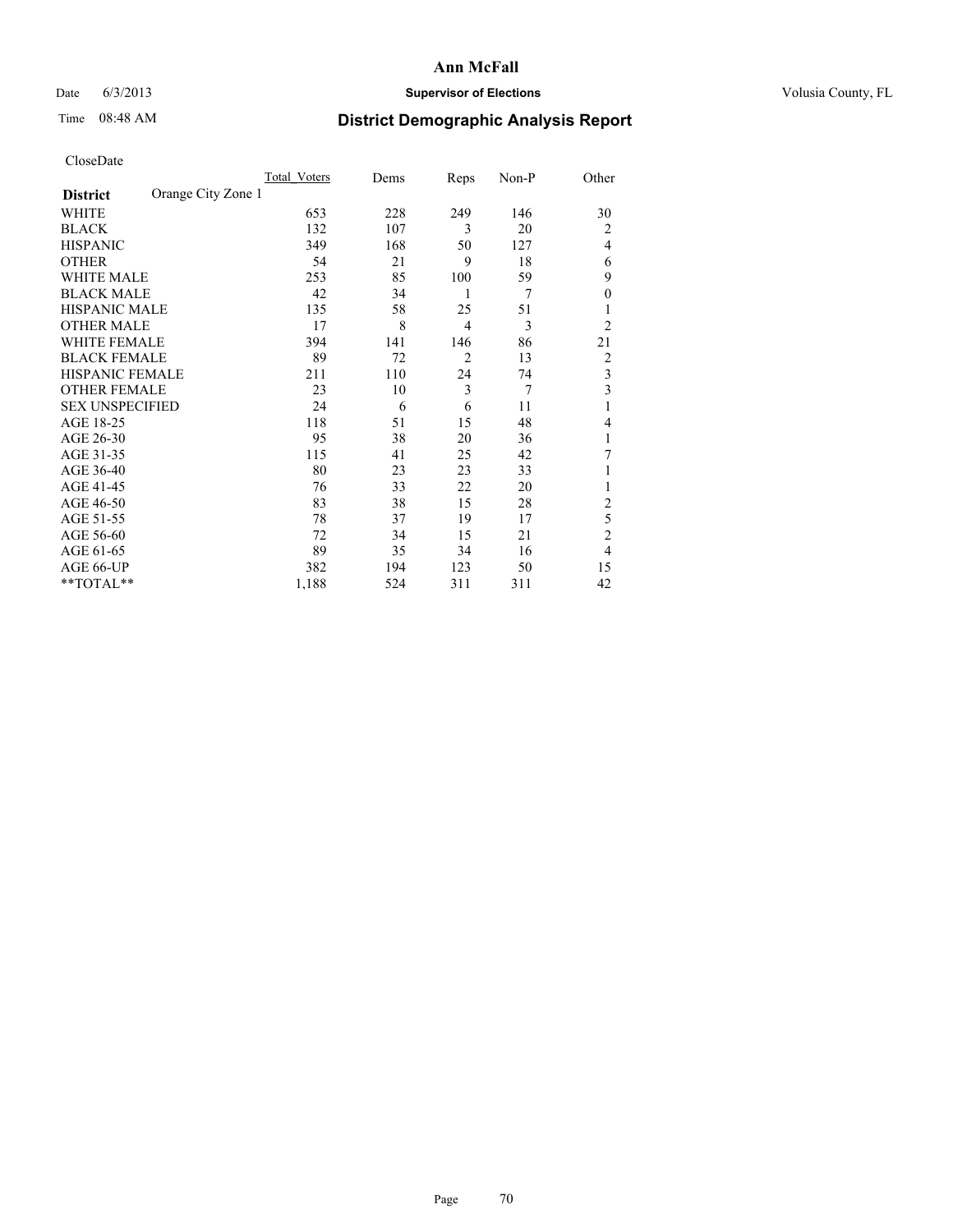# Date 6/3/2013 **Supervisor of Elections Supervisor of Elections** Volusia County, FL

# Time 08:48 AM **District Demographic Analysis Report**

|                        |                    | <b>Total Voters</b> | Dems | Reps | Non-P | Other          |
|------------------------|--------------------|---------------------|------|------|-------|----------------|
| <b>District</b>        | Orange City Zone 2 |                     |      |      |       |                |
| WHITE                  |                    | 906                 | 294  | 361  | 203   | 48             |
| <b>BLACK</b>           |                    | 45                  | 37   | 4    | 4     | $\overline{0}$ |
| <b>HISPANIC</b>        |                    | 118                 | 59   | 18   | 39    | 2              |
| <b>OTHER</b>           |                    | 62                  | 20   | 18   | 24    | $\theta$       |
| WHITE MALE             |                    | 428                 | 116  | 174  | 105   | 33             |
| <b>BLACK MALE</b>      |                    | 19                  | 13   | 3    | 3     | $\overline{0}$ |
| <b>HISPANIC MALE</b>   |                    | 54                  | 27   | 11   | 15    |                |
| <b>OTHER MALE</b>      |                    | 26                  | 8    | 10   | 8     | $\overline{0}$ |
| <b>WHITE FEMALE</b>    |                    | 476                 | 176  | 187  | 98    | 15             |
| <b>BLACK FEMALE</b>    |                    | 26                  | 24   | 1    | 1     | $\overline{0}$ |
| <b>HISPANIC FEMALE</b> |                    | 63                  | 32   | 7    | 23    |                |
| <b>OTHER FEMALE</b>    |                    | 18                  | 9    | 4    | 5     | $\Omega$       |
| <b>SEX UNSPECIFIED</b> |                    | 21                  | 5    | 4    | 12    | $\overline{0}$ |
| AGE 18-25              |                    | 127                 | 42   | 25   | 51    | 9              |
| AGE 26-30              |                    | 79                  | 25   | 24   | 30    | $\mathbf{0}$   |
| AGE 31-35              |                    | 96                  | 30   | 31   | 28    | 7              |
| AGE 36-40              |                    | 74                  | 28   | 28   | 15    | 3              |
| AGE 41-45              |                    | 87                  | 28   | 27   | 27    | 5              |
| AGE 46-50              |                    | 123                 | 50   | 42   | 25    | 6              |
| AGE 51-55              |                    | 109                 | 32   | 49   | 22    | 6              |
| AGE 56-60              |                    | 114                 | 48   | 38   | 26    | $\overline{c}$ |
| AGE 61-65              |                    | 89                  | 28   | 43   | 15    | 3              |
| AGE 66-UP              |                    | 233                 | 99   | 94   | 31    | 9              |
| **TOTAL**              |                    | 1,131               | 410  | 401  | 270   | 50             |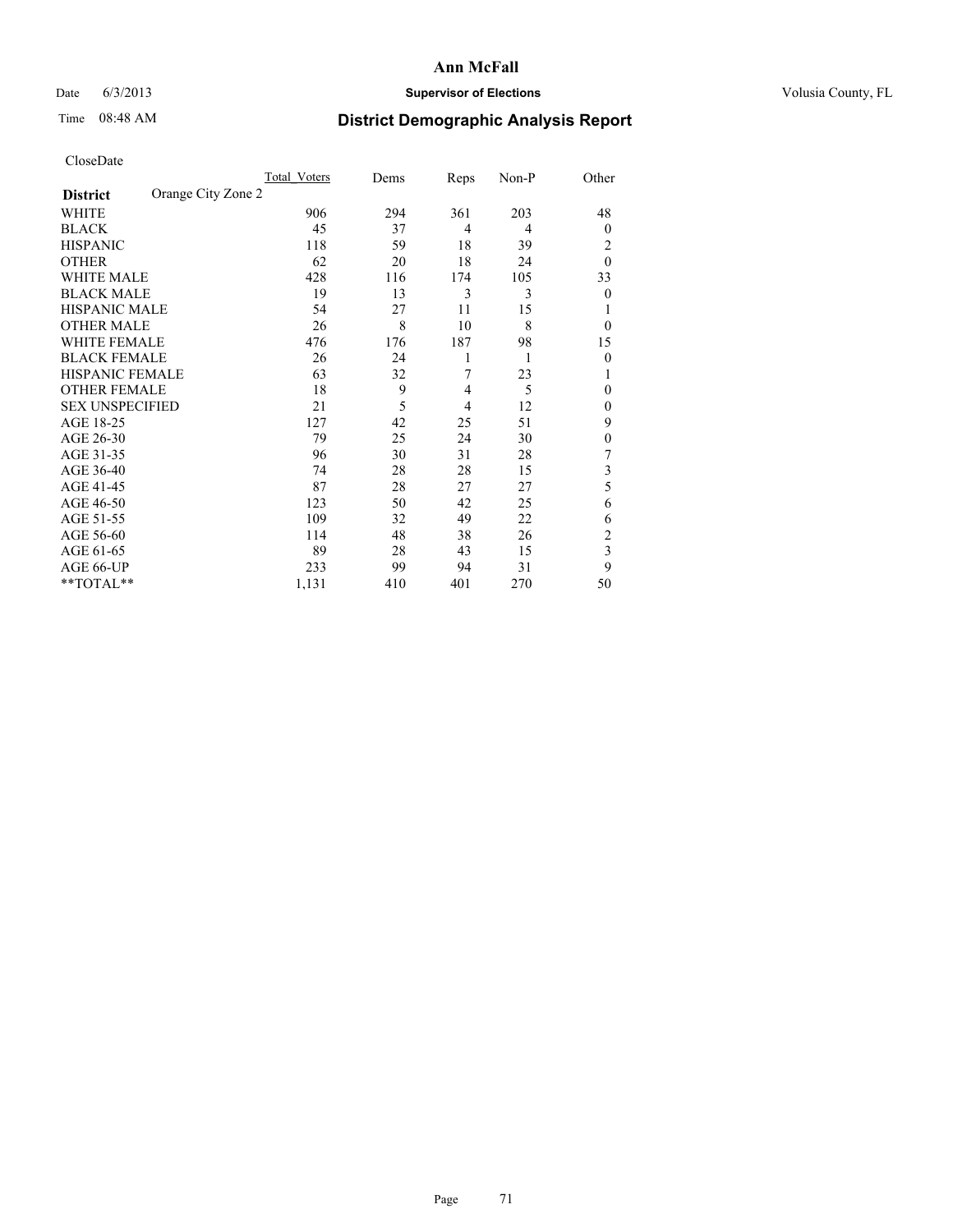# Date 6/3/2013 **Supervisor of Elections Supervisor of Elections** Volusia County, FL

# Time 08:48 AM **District Demographic Analysis Report**

|                        |                    | <b>Total Voters</b> | Dems | Reps           | Non-P | Other        |
|------------------------|--------------------|---------------------|------|----------------|-------|--------------|
| <b>District</b>        | Orange City Zone 3 |                     |      |                |       |              |
| WHITE                  |                    | 1,008               | 335  | 398            | 236   | 39           |
| <b>BLACK</b>           |                    | 66                  | 50   | $\overline{2}$ | 12    | 2            |
| <b>HISPANIC</b>        |                    | 172                 | 94   | 27             | 48    | 3            |
| <b>OTHER</b>           |                    | 65                  | 19   | 11             | 34    |              |
| WHITE MALE             |                    | 432                 | 121  | 183            | 107   | 21           |
| <b>BLACK MALE</b>      |                    | 26                  | 18   | 1              | 6     | 1            |
| <b>HISPANIC MALE</b>   |                    | 71                  | 34   | 13             | 22    | 2            |
| <b>OTHER MALE</b>      |                    | 27                  | 10   | $\overline{4}$ | 13    | $\theta$     |
| WHITE FEMALE           |                    | 568                 | 210  | 213            | 127   | 18           |
| <b>BLACK FEMALE</b>    |                    | 40                  | 32   | 1              | 6     | 1            |
| <b>HISPANIC FEMALE</b> |                    | 99                  | 58   | 14             | 26    |              |
| <b>OTHER FEMALE</b>    |                    | 24                  | 6    | 5              | 12    |              |
| <b>SEX UNSPECIFIED</b> |                    | 24                  | 9    | 4              | 11    | $\mathbf{0}$ |
| AGE 18-25              |                    | 89                  | 29   | 23             | 29    | 8            |
| AGE 26-30              |                    | 65                  | 29   | 13             | 23    | $\mathbf{0}$ |
| AGE 31-35              |                    | 76                  | 28   | 20             | 25    | 3            |
| AGE 36-40              |                    | 63                  | 18   | 19             | 25    |              |
| AGE 41-45              |                    | 87                  | 30   | 29             | 28    | $\mathbf{0}$ |
| AGE 46-50              |                    | 77                  | 30   | 24             | 21    | 2            |
| AGE 51-55              |                    | 88                  | 33   | 30             | 22    | 3            |
| AGE 56-60              |                    | 113                 | 52   | 33             | 27    |              |
| AGE 61-65              |                    | 112                 | 37   | 40             | 31    | 4            |
| AGE 66-UP              |                    | 541                 | 212  | 207            | 99    | 23           |
| **TOTAL**              |                    | 1,311               | 498  | 438            | 330   | 45           |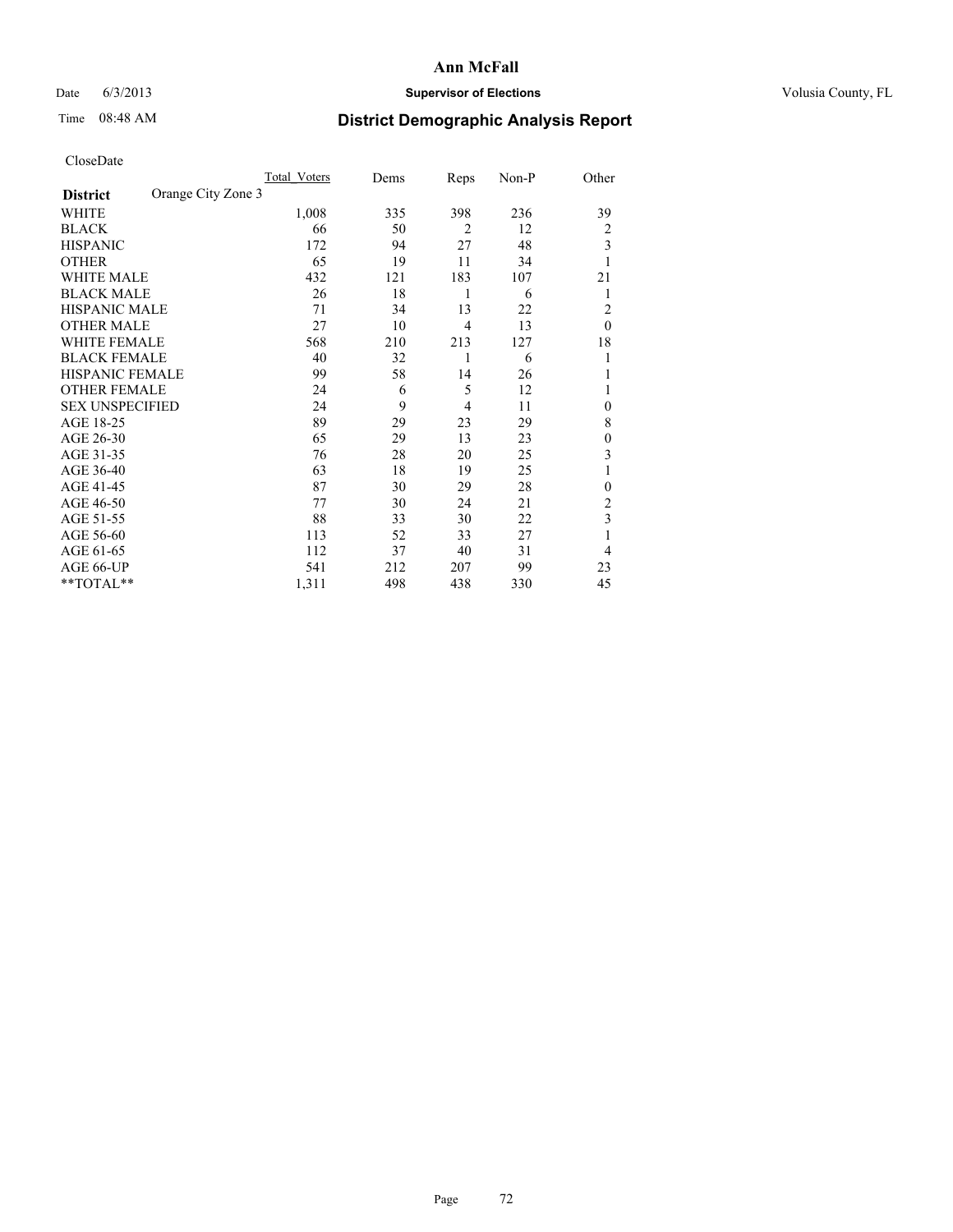## Date 6/3/2013 **Supervisor of Elections Supervisor of Elections** Volusia County, FL

# Time 08:48 AM **District Demographic Analysis Report**

|                        |                    | <b>Total Voters</b> | Dems           | Reps           | Non-P | Other          |
|------------------------|--------------------|---------------------|----------------|----------------|-------|----------------|
| <b>District</b>        | Orange City Zone 4 |                     |                |                |       |                |
| <b>WHITE</b>           |                    | 1,125               | 358            | 439            | 281   | 47             |
| <b>BLACK</b>           |                    | 14                  | 10             | $\mathbf{0}$   | 4     | $\Omega$       |
| <b>HISPANIC</b>        |                    | 43                  | 22             | 5              | 14    | 2              |
| <b>OTHER</b>           |                    | 41                  | 6              | 11             | 23    |                |
| WHITE MALE             |                    | 512                 | 141            | 211            | 137   | 23             |
| <b>BLACK MALE</b>      |                    | 4                   | 3              | $\mathbf{0}$   | 1     | $\Omega$       |
| <b>HISPANIC MALE</b>   |                    | 20                  | 10             | $\overline{4}$ | 5     |                |
| <b>OTHER MALE</b>      |                    | 14                  | $\overline{2}$ | $\overline{4}$ | 8     | $\Omega$       |
| <b>WHITE FEMALE</b>    |                    | 603                 | 214            | 223            | 142   | 24             |
| <b>BLACK FEMALE</b>    |                    | 10                  | 7              | $\theta$       | 3     | $\overline{0}$ |
| <b>HISPANIC FEMALE</b> |                    | 23                  | 12             | 1              | 9     |                |
| <b>OTHER FEMALE</b>    |                    | 14                  | $\overline{4}$ | 4              | 6     | $\Omega$       |
| <b>SEX UNSPECIFIED</b> |                    | 23                  | 3              | 8              | 11    |                |
| AGE 18-25              |                    | 130                 | 28             | 39             | 52    | 11             |
| AGE 26-30              |                    | 78                  | 22             | 20             | 33    | 3              |
| AGE 31-35              |                    | 92                  | 27             | 36             | 25    | 4              |
| AGE 36-40              |                    | 71                  | 18             | 24             | 27    | $\overline{c}$ |
| AGE 41-45              |                    | 92                  | 27             | 26             | 36    | 3              |
| AGE 46-50              |                    | 104                 | 23             | 40             | 35    | 6              |
| AGE 51-55              |                    | 127                 | 32             | 55             | 36    | $\overline{4}$ |
| AGE 56-60              |                    | 117                 | 42             | 50             | 19    | 6              |
| AGE 61-65              |                    | 123                 | 55             | 42             | 22    | 4              |
| AGE 66-UP              |                    | 289                 | 122            | 123            | 37    | 7              |
| **TOTAL**              |                    | 1,223               | 396            | 455            | 322   | 50             |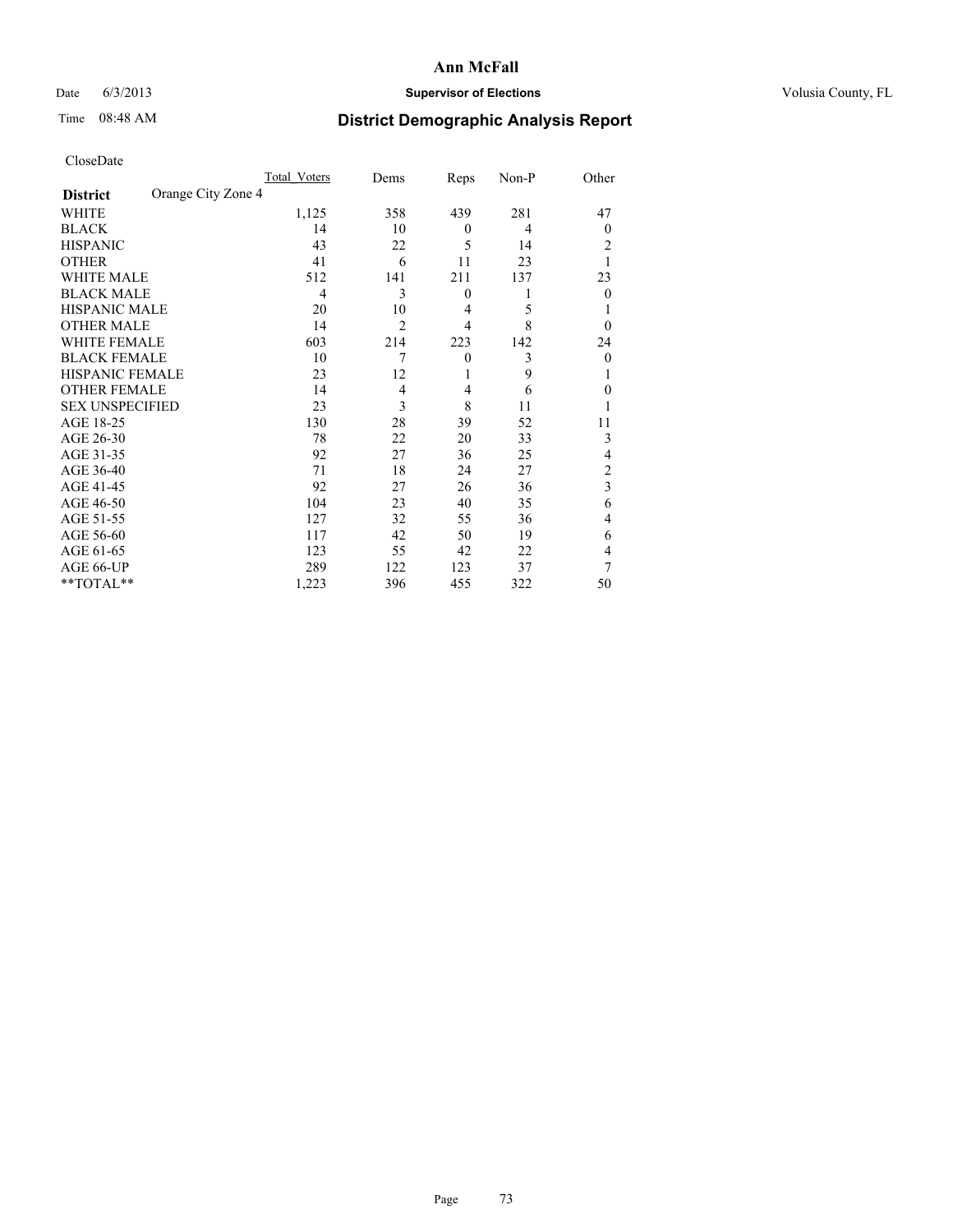## Date 6/3/2013 **Supervisor of Elections Supervisor of Elections** Volusia County, FL

# Time 08:48 AM **District Demographic Analysis Report**

|                        |                    | <b>Total Voters</b> | Dems | Reps           | Non-P | Other          |
|------------------------|--------------------|---------------------|------|----------------|-------|----------------|
| <b>District</b>        | Orange City Zone 5 |                     |      |                |       |                |
| WHITE                  |                    | 1,338               | 388  | 613            | 286   | 51             |
| <b>BLACK</b>           |                    | 112                 | 93   | $\overline{2}$ | 16    | 1              |
| <b>HISPANIC</b>        |                    | 88                  | 41   | 16             | 31    | $\Omega$       |
| <b>OTHER</b>           |                    | 67                  | 28   | 13             | 25    |                |
| WHITE MALE             |                    | 534                 | 138  | 240            | 123   | 33             |
| <b>BLACK MALE</b>      |                    | 47                  | 34   | 2              | 10    | 1              |
| <b>HISPANIC MALE</b>   |                    | 34                  | 18   | 7              | 9     | $\overline{0}$ |
| <b>OTHER MALE</b>      |                    | 20                  | 10   | $\overline{4}$ | 5     | 1              |
| WHITE FEMALE           |                    | 795                 | 249  | 370            | 158   | 18             |
| <b>BLACK FEMALE</b>    |                    | 63                  | 57   | $\mathbf{0}$   | 6     | $\overline{0}$ |
| <b>HISPANIC FEMALE</b> |                    | 54                  | 23   | 9              | 22    | $\Omega$       |
| <b>OTHER FEMALE</b>    |                    | 32                  | 15   | 7              | 10    | $\Omega$       |
| <b>SEX UNSPECIFIED</b> |                    | 26                  | 6    | 5              | 15    | $\overline{0}$ |
| AGE 18-25              |                    | 62                  | 22   | 13             | 25    | $\overline{2}$ |
| AGE 26-30              |                    | 47                  | 28   | 7              | 12    | $\mathbf{0}$   |
| AGE 31-35              |                    | 57                  | 16   | 15             | 25    |                |
| AGE 36-40              |                    | 49                  | 17   | 19             | 13    | $\overline{0}$ |
| AGE 41-45              |                    | 69                  | 25   | 15             | 26    | 3              |
| AGE 46-50              |                    | 63                  | 21   | 17             | 25    | $\theta$       |
| AGE 51-55              |                    | 86                  | 38   | 22             | 23    | 3              |
| AGE 56-60              |                    | 105                 | 42   | 33             | 28    | $\overline{c}$ |
| AGE 61-65              |                    | 98                  | 39   | 32             | 23    | $\overline{4}$ |
| AGE 66-UP              |                    | 969                 | 302  | 471            | 158   | 38             |
| **TOTAL**              |                    | 1,605               | 550  | 644            | 358   | 53             |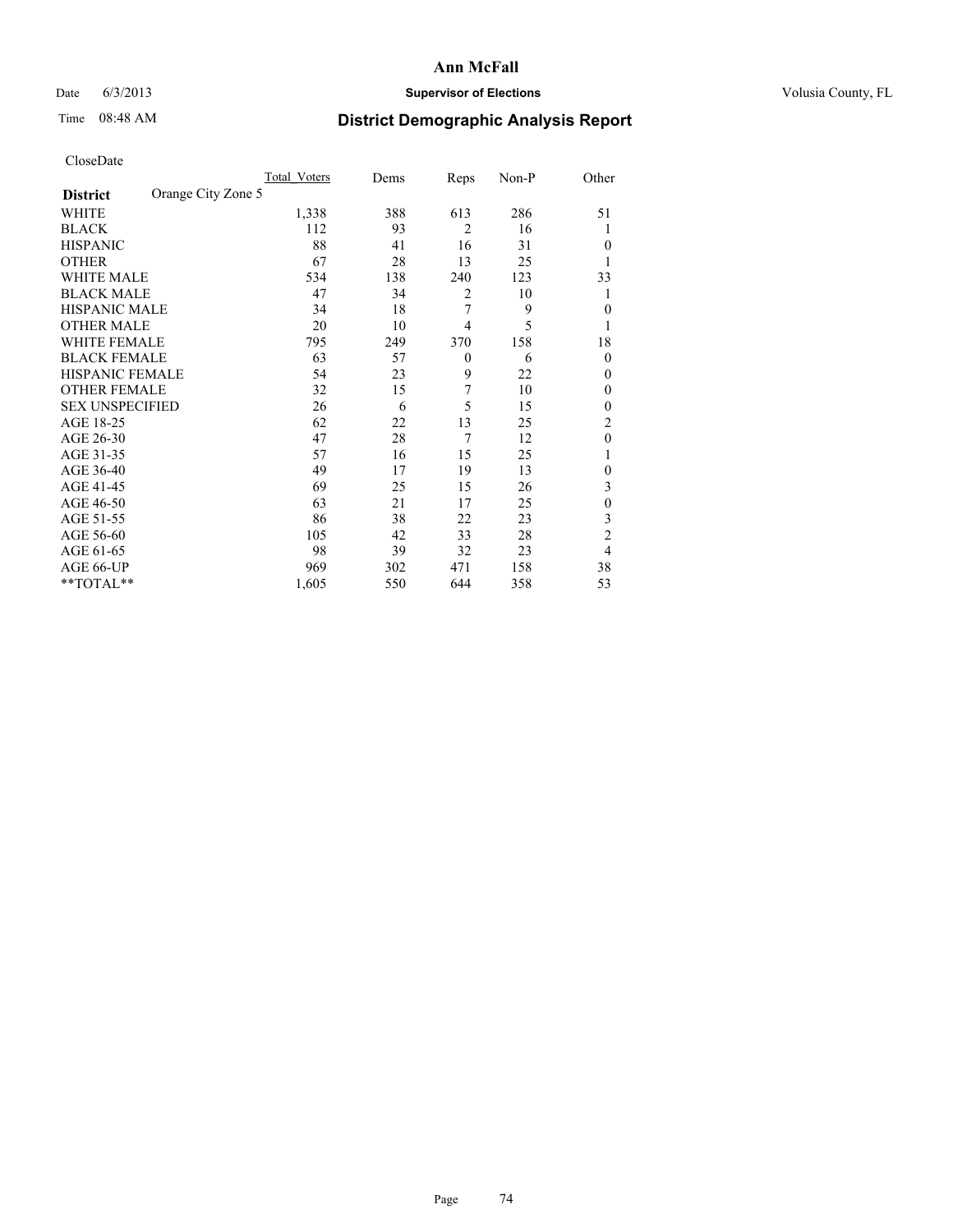### Date 6/3/2013 **Supervisor of Elections Supervisor of Elections** Volusia County, FL

# Time 08:48 AM **District Demographic Analysis Report**

|                        | <b>Total Voters</b> | Dems  | Reps           | Non-P | Other          |
|------------------------|---------------------|-------|----------------|-------|----------------|
| <b>District</b>        | Ormond Beach Zone 1 |       |                |       |                |
| WHITE                  | 7,201               | 2,274 | 3,189          | 1,509 | 229            |
| <b>BLACK</b>           | 106                 | 71    | 8              | 20    | 7              |
| <b>HISPANIC</b>        | 134                 | 51    | 40             | 41    | 2              |
| <b>OTHER</b>           | 356                 | 102   | 104            | 142   | 8              |
| WHITE MALE             | 3,315               | 956   | 1,503          | 737   | 119            |
| <b>BLACK MALE</b>      | 52                  | 33    | $\overline{4}$ | 10    | 5              |
| <b>HISPANIC MALE</b>   | 65                  | 19    | 24             | 20    | $\overline{2}$ |
| <b>OTHER MALE</b>      | 140                 | 39    | 47             | 51    | 3              |
| <b>WHITE FEMALE</b>    | 3,844               | 1,306 | 1,674          | 758   | 106            |
| <b>BLACK FEMALE</b>    | 53                  | 38    | $\overline{4}$ | 9     | 2              |
| <b>HISPANIC FEMALE</b> | 65                  | 30    | 14             | 21    | $\theta$       |
| <b>OTHER FEMALE</b>    | 148                 | 46    | 41             | 56    | 5              |
| <b>SEX UNSPECIFIED</b> | 115                 | 31    | 30             | 50    | 4              |
| AGE 18-25              | 560                 | 158   | 185            | 201   | 16             |
| AGE 26-30              | 343                 | 91    | 122            | 113   | 17             |
| AGE 31-35              | 339                 | 89    | 125            | 112   | 13             |
| AGE 36-40              | 389                 | 109   | 155            | 106   | 19             |
| AGE 41-45              | 554                 | 151   | 250            | 135   | 18             |
| AGE 46-50              | 618                 | 180   | 280            | 146   | 12             |
| AGE 51-55              | 667                 | 210   | 305            | 141   | 11             |
| AGE 56-60              | 802                 | 271   | 362            | 145   | 24             |
| AGE 61-65              | 804                 | 274   | 345            | 160   | 25             |
| AGE 66-UP              | 2,721               | 965   | 1,212          | 453   | 91             |
| **TOTAL**              | 7.797               | 2,498 | 3,341          | 1,712 | 246            |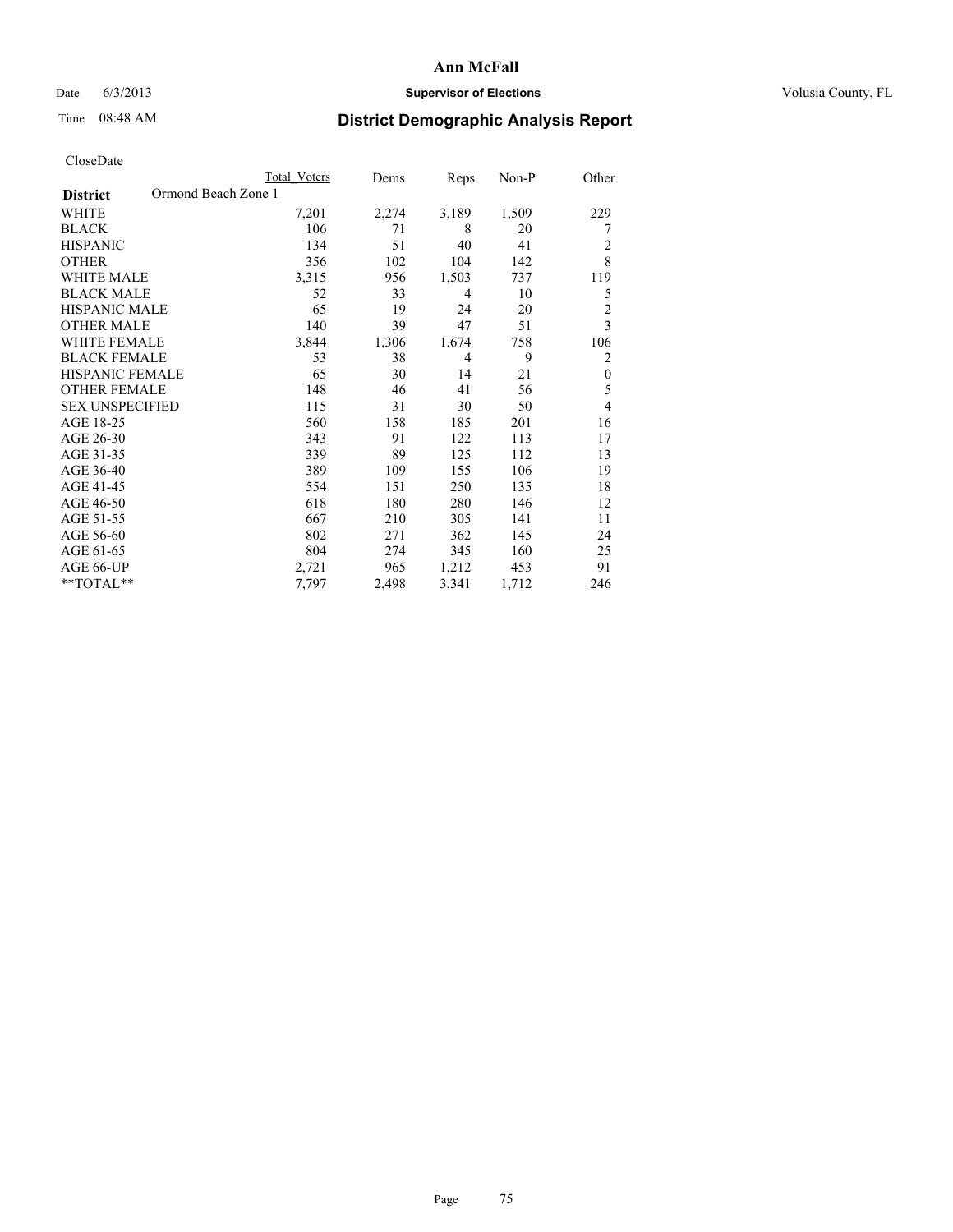## Date 6/3/2013 **Supervisor of Elections Supervisor of Elections** Volusia County, FL

# Time 08:48 AM **District Demographic Analysis Report**

|                        | <b>Total Voters</b> | Dems  | Reps  | Non-P | Other          |
|------------------------|---------------------|-------|-------|-------|----------------|
| <b>District</b>        | Ormond Beach Zone 2 |       |       |       |                |
| WHITE                  | 5,482               | 2,045 | 1,976 | 1,289 | 172            |
| <b>BLACK</b>           | 372                 | 295   | 20    | 51    | 6              |
| <b>HISPANIC</b>        | 161                 | 74    | 40    | 45    | 2              |
| <b>OTHER</b>           | 365                 | 133   | 85    | 138   | 9              |
| WHITE MALE             | 2,439               | 779   | 950   | 625   | 85             |
| <b>BLACK MALE</b>      | 159                 | 112   | 13    | 30    | 4              |
| <b>HISPANIC MALE</b>   | 61                  | 24    | 16    | 19    | $\overline{2}$ |
| <b>OTHER MALE</b>      | 128                 | 46    | 35    | 42    | 5              |
| WHITE FEMALE           | 3,005               | 1,255 | 1,013 | 651   | 86             |
| <b>BLACK FEMALE</b>    | 208                 | 180   | 7     | 19    | $\overline{2}$ |
| <b>HISPANIC FEMALE</b> | 100                 | 50    | 24    | 26    | $\mathbf{0}$   |
| <b>OTHER FEMALE</b>    | 137                 | 64    | 37    | 34    | $\overline{c}$ |
| <b>SEX UNSPECIFIED</b> | 143                 | 37    | 26    | 77    | $\mathfrak{Z}$ |
| AGE 18-25              | 566                 | 204   | 151   | 198   | 13             |
| AGE 26-30              | 380                 | 139   | 83    | 146   | 12             |
| AGE 31-35              | 383                 | 136   | 90    | 147   | 10             |
| AGE 36-40              | 357                 | 125   | 100   | 118   | 14             |
| AGE 41-45              | 467                 | 152   | 162   | 134   | 19             |
| AGE 46-50              | 562                 | 189   | 217   | 137   | 19             |
| AGE 51-55              | 600                 | 213   | 218   | 148   | 21             |
| AGE 56-60              | 616                 | 270   | 200   | 124   | 22             |
| AGE 61-65              | 619                 | 265   | 206   | 132   | 16             |
| AGE 66-UP              | 1,830               | 854   | 694   | 239   | 43             |
| **TOTAL**              | 6,380               | 2,547 | 2,121 | 1,523 | 189            |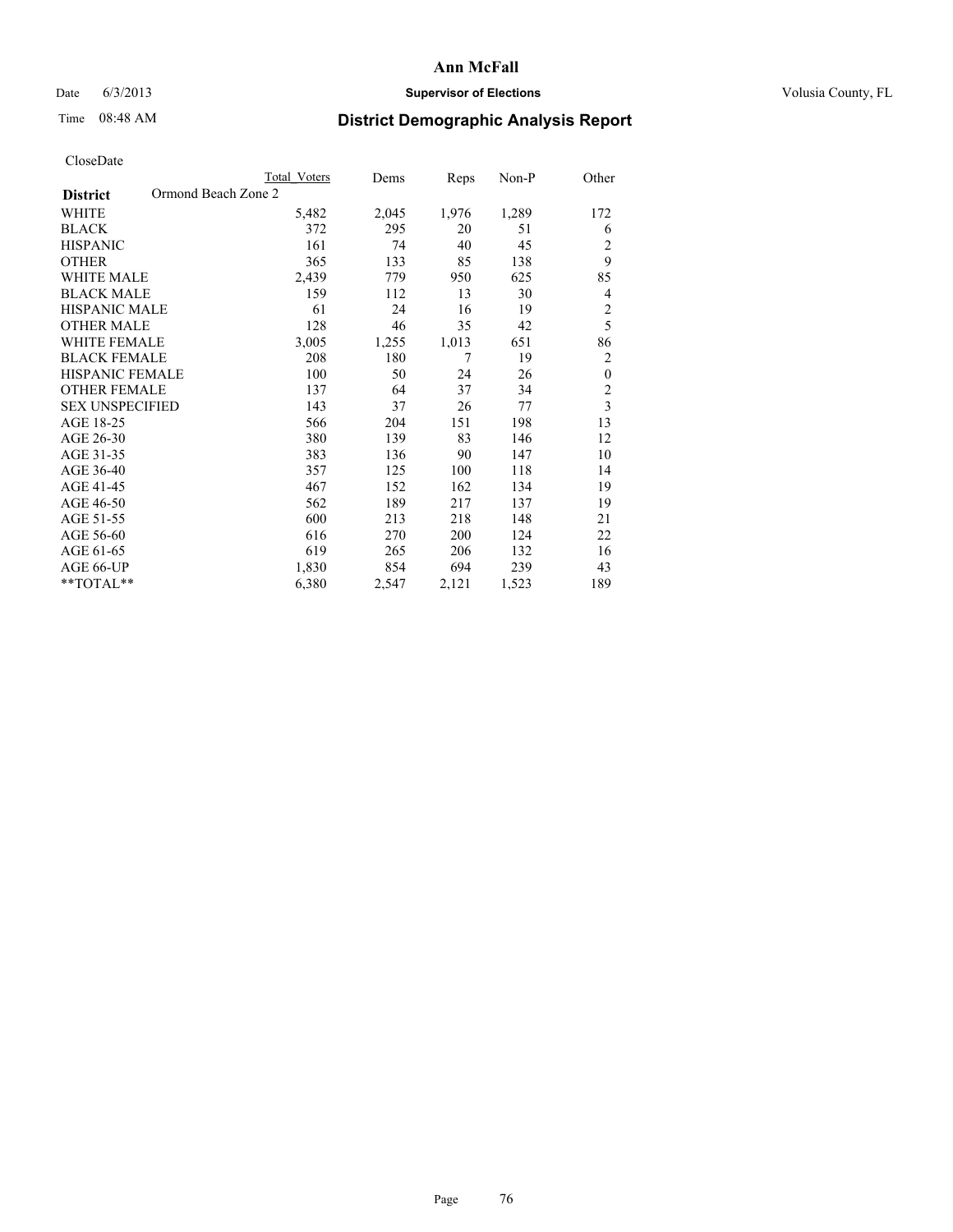### Date 6/3/2013 **Supervisor of Elections Supervisor of Elections** Volusia County, FL

# Time 08:48 AM **District Demographic Analysis Report**

|                        | <b>Total Voters</b> | Dems  | Reps           | Non-P | Other          |
|------------------------|---------------------|-------|----------------|-------|----------------|
| <b>District</b>        | Ormond Beach Zone 3 |       |                |       |                |
| WHITE                  | 6,596               | 1,928 | 3,226          | 1,256 | 186            |
| <b>BLACK</b>           | 171                 | 133   | 8              | 24    | 6              |
| <b>HISPANIC</b>        | 161                 | 47    | 51             | 59    | 4              |
| <b>OTHER</b>           | 410                 | 119   | 107            | 176   | 8              |
| WHITE MALE             | 3,070               | 794   | 1,559          | 625   | 92             |
| <b>BLACK MALE</b>      | 78                  | 58    | 4              | 14    | $\overline{2}$ |
| <b>HISPANIC MALE</b>   | 78                  | 17    | 31             | 28    | $\overline{c}$ |
| <b>OTHER MALE</b>      | 153                 | 41    | 41             | 66    | 5              |
| <b>WHITE FEMALE</b>    | 3,479               | 1,120 | 1,651          | 615   | 93             |
| <b>BLACK FEMALE</b>    | 91                  | 74    | $\overline{4}$ | 9     | 4              |
| <b>HISPANIC FEMALE</b> | 82                  | 30    | 19             | 31    | $\overline{c}$ |
| <b>OTHER FEMALE</b>    | 184                 | 64    | 50             | 67    | 3              |
| <b>SEX UNSPECIFIED</b> | 123                 | 29    | 33             | 60    | 1              |
| AGE 18-25              | 746                 | 196   | 272            | 259   | 19             |
| AGE 26-30              | 424                 | 113   | 180            | 120   | 11             |
| AGE 31-35              | 329                 | 89    | 144            | 87    | 9              |
| AGE 36-40              | 375                 | 93    | 146            | 111   | 25             |
| AGE 41-45              | 537                 | 144   | 258            | 122   | 13             |
| AGE 46-50              | 670                 | 164   | 331            | 155   | 20             |
| AGE 51-55              | 738                 | 233   | 352            | 137   | 16             |
| AGE 56-60              | 806                 | 257   | 395            | 145   | 9              |
| AGE 61-65              | 743                 | 268   | 331            | 124   | 20             |
| AGE 66-UP              | 1,970               | 670   | 983            | 255   | 62             |
| **TOTAL**              | 7,338               | 2,227 | 3,392          | 1,515 | 204            |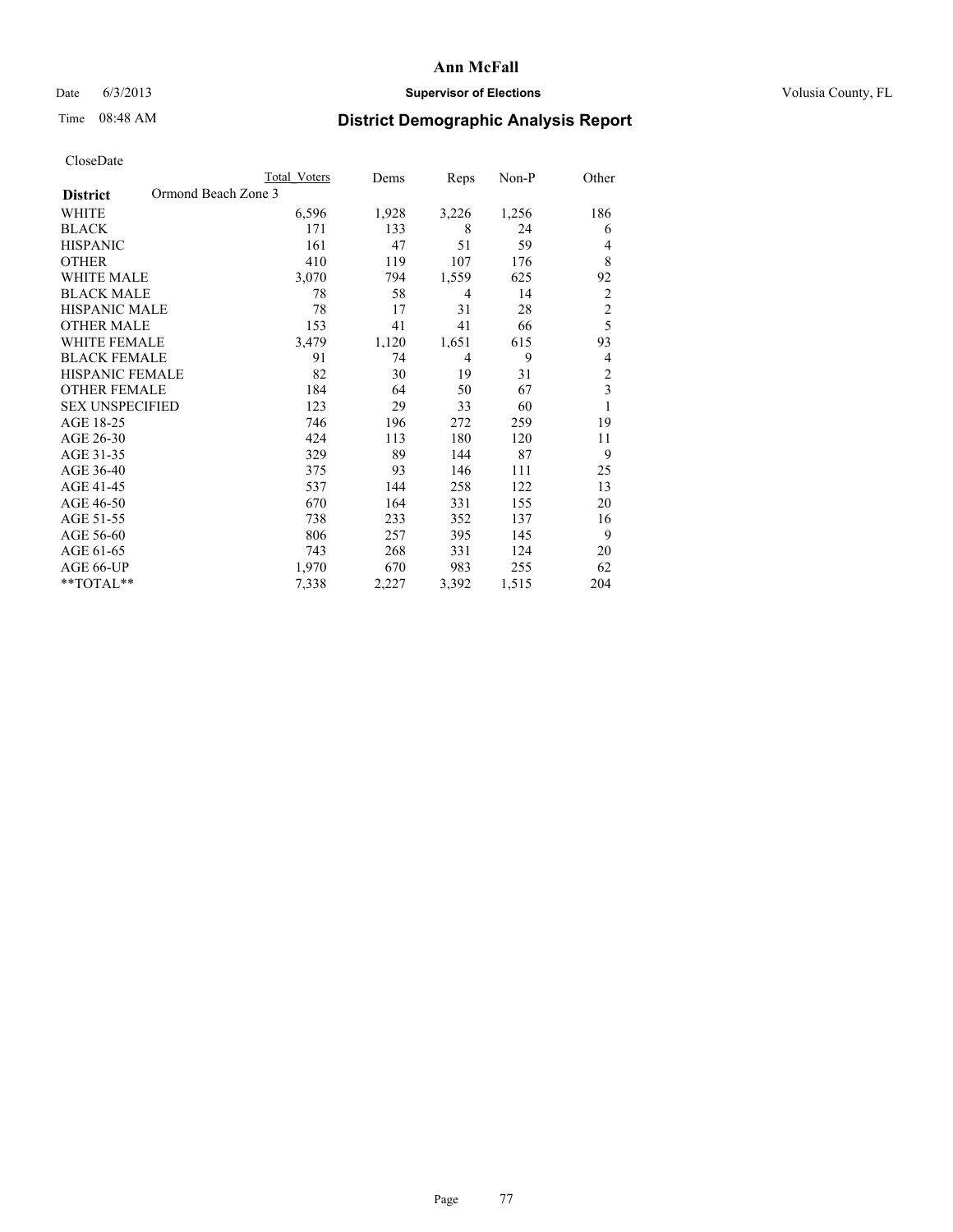### Date 6/3/2013 **Supervisor of Elections Supervisor of Elections** Volusia County, FL

# Time 08:48 AM **District Demographic Analysis Report**

|                                        | <b>Total Voters</b> | Dems  | Reps  | Non-P | Other                   |
|----------------------------------------|---------------------|-------|-------|-------|-------------------------|
| Ormond Beach Zone 4<br><b>District</b> |                     |       |       |       |                         |
| WHITE                                  | 6,434               | 2,194 | 2,517 | 1,478 | 245                     |
| <b>BLACK</b>                           | 186                 | 138   | 12    | 32    | $\overline{4}$          |
| <b>HISPANIC</b>                        | 125                 | 67    | 19    | 37    | $\overline{2}$          |
| <b>OTHER</b>                           | 316                 | 106   | 74    | 124   | 12                      |
| <b>WHITE MALE</b>                      | 2,827               | 845   | 1,143 | 701   | 138                     |
| <b>BLACK MALE</b>                      | 81                  | 57    | 4     | 18    | 2                       |
| <b>HISPANIC MALE</b>                   | 48                  | 24    | 11    | 11    | $\overline{c}$          |
| <b>OTHER MALE</b>                      | 115                 | 40    | 22    | 46    | 7                       |
| <b>WHITE FEMALE</b>                    | 3,548               | 1,333 | 1,361 | 750   | 104                     |
| <b>BLACK FEMALE</b>                    | 104                 | 80    | 8     | 14    | $\overline{2}$          |
| <b>HISPANIC FEMALE</b>                 | 75                  | 43    | 8     | 24    | $\boldsymbol{0}$        |
| <b>OTHER FEMALE</b>                    | 138                 | 51    | 45    | 37    | 5                       |
| <b>SEX UNSPECIFIED</b>                 | 125                 | 32    | 20    | 70    | $\overline{\mathbf{3}}$ |
| AGE 18-25                              | 503                 | 156   | 148   | 190   | 9                       |
| AGE 26-30                              | 359                 | 115   | 107   | 124   | 13                      |
| AGE 31-35                              | 286                 | 85    | 88    | 100   | 13                      |
| AGE 36-40                              | 301                 | 79    | 102   | 101   | 19                      |
| AGE 41-45                              | 348                 | 110   | 129   | 99    | 10                      |
| AGE 46-50                              | 498                 | 164   | 208   | 115   | 11                      |
| AGE 51-55                              | 639                 | 226   | 243   | 151   | 19                      |
| AGE 56-60                              | 648                 | 245   | 255   | 124   | 24                      |
| AGE 61-65                              | 673                 | 265   | 227   | 150   | 31                      |
| AGE 66-UP                              | 2,806               | 1,060 | 1,115 | 517   | 114                     |
| **TOTAL**                              | 7,061               | 2,505 | 2,622 | 1,671 | 263                     |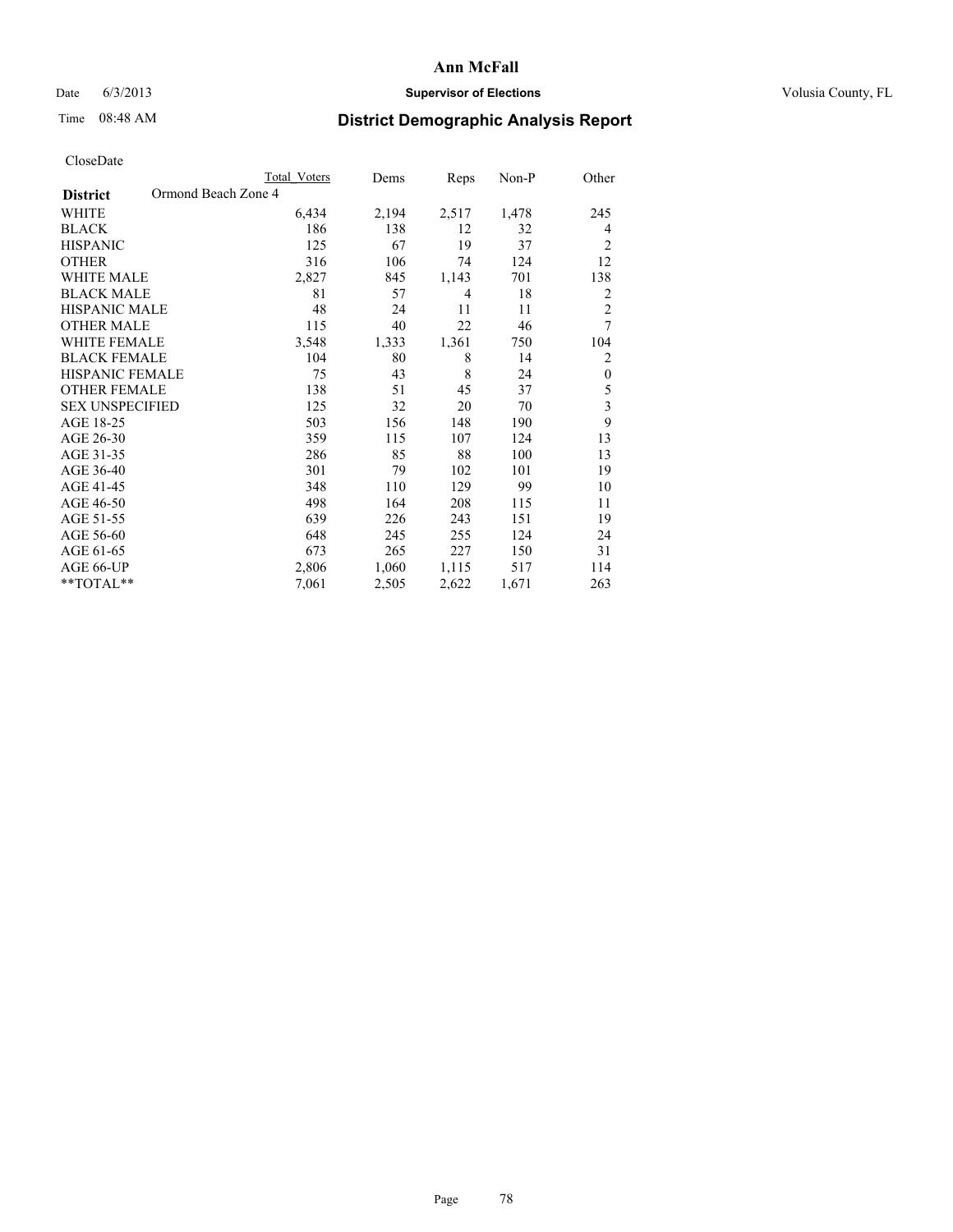## Date 6/3/2013 **Supervisor of Elections Supervisor of Elections** Volusia County, FL

# Time 08:48 AM **District Demographic Analysis Report**

|                        |         | <b>Total Voters</b> | Dems           | Reps                    | Non-P          | Other          |
|------------------------|---------|---------------------|----------------|-------------------------|----------------|----------------|
| <b>District</b>        | Pierson |                     |                |                         |                |                |
| <b>WHITE</b>           |         | 532                 | 201            | 234                     | 83             | 14             |
| <b>BLACK</b>           |         | 48                  | 42             | 1                       | 5              | $\theta$       |
| <b>HISPANIC</b>        |         | 120                 | 58             | 5                       | 54             | 3              |
| <b>OTHER</b>           |         | 21                  | 5              | 5                       | 11             | $\theta$       |
| WHITE MALE             |         | 258                 | 92             | 121                     | 34             | 11             |
| <b>BLACK MALE</b>      |         | 21                  | 17             | 1                       | 3              | $\theta$       |
| <b>HISPANIC MALE</b>   |         | 51                  | 30             | 1                       | 19             | 1              |
| <b>OTHER MALE</b>      |         | 10                  | 3              | $\overline{2}$          | 5              | 0              |
| WHITE FEMALE           |         | 270                 | 108            | 111                     | 48             | 3              |
| <b>BLACK FEMALE</b>    |         | 27                  | 25             | $\mathbf{0}$            | $\overline{2}$ | $\mathbf{0}$   |
| <b>HISPANIC FEMALE</b> |         | 68                  | 28             | $\overline{4}$          | 34             | $\overline{c}$ |
| <b>OTHER FEMALE</b>    |         | 5                   | $\overline{c}$ | $\overline{\mathbf{c}}$ | 1              | $\theta$       |
| <b>SEX UNSPECIFIED</b> |         | 11                  | 1              | 3                       | 7              | $\mathbf{0}$   |
| AGE 18-25              |         | 102                 | 44             | 20                      | 38             | $\theta$       |
| AGE 26-30              |         | 55                  | 13             | 15                      | 26             | 1              |
| AGE 31-35              |         | 48                  | 14             | 12                      | 20             | $\overline{c}$ |
| AGE 36-40              |         | 47                  | 14             | 21                      | 11             |                |
| AGE 41-45              |         | 48                  | 18             | 16                      | 12             | $\overline{c}$ |
| AGE 46-50              |         | 61                  | 25             | 24                      | 8              | 4              |
| AGE 51-55              |         | 65                  | 32             | 22                      | 9              | $\overline{c}$ |
| AGE 56-60              |         | 87                  | 39             | 34                      | 12             | $\overline{c}$ |
| AGE 61-65              |         | 51                  | 23             | 24                      | $\overline{4}$ | $\mathbf{0}$   |
| AGE 66-UP              |         | 157                 | 84             | 57                      | 13             | 3              |
| **TOTAL**              |         | 721                 | 306            | 245                     | 153            | 17             |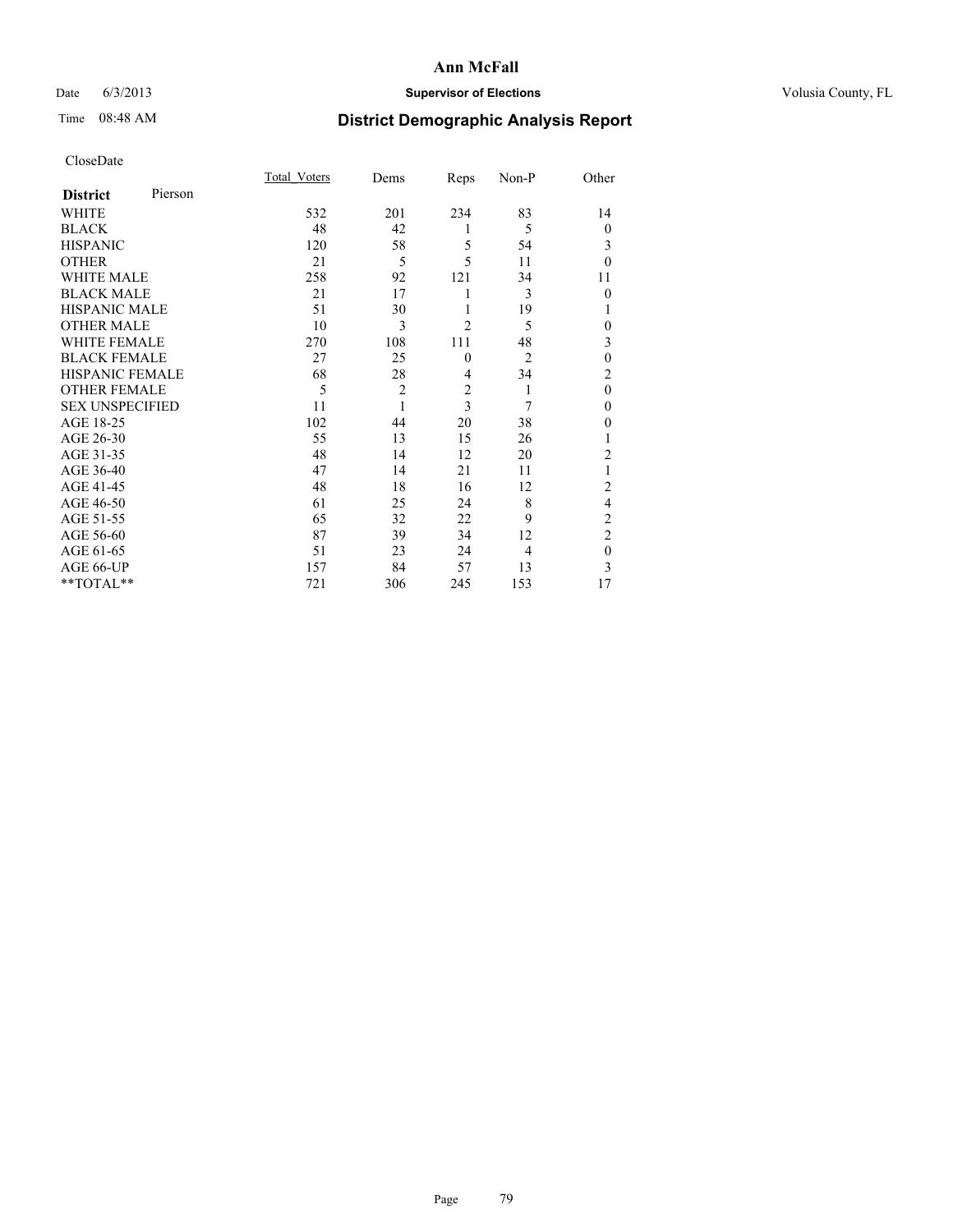## Date 6/3/2013 **Supervisor of Elections Supervisor of Elections** Volusia County, FL

# Time 08:48 AM **District Demographic Analysis Report**

|                        |             | <b>Total Voters</b> | Dems     | Reps             | Non-P          | Other                   |
|------------------------|-------------|---------------------|----------|------------------|----------------|-------------------------|
| <b>District</b>        | Ponce Inlet |                     |          |                  |                |                         |
| WHITE                  |             | 2,651               | 638      | 1,358            | 575            | 80                      |
| <b>BLACK</b>           |             | 4                   |          | 1                | $\overline{2}$ | $\Omega$                |
| <b>HISPANIC</b>        |             | 39                  | 11       | 19               | 9              | $\Omega$                |
| <b>OTHER</b>           |             | 98                  | 27       | 31               | 37             | 3                       |
| WHITE MALE             |             | 1,278               | 265      | 676              | 295            | 42                      |
| <b>BLACK MALE</b>      |             | 1                   | $\theta$ | $\boldsymbol{0}$ | 1              | $\overline{0}$          |
| <b>HISPANIC MALE</b>   |             | 15                  | 6        | 6                | 3              | 0                       |
| <b>OTHER MALE</b>      |             | 34                  | 8        | 14               | 9              | 3                       |
| <b>WHITE FEMALE</b>    |             | 1,352               | 368      | 676              | 271            | 37                      |
| <b>BLACK FEMALE</b>    |             | 3                   |          | 1                | 1              | $\Omega$                |
| <b>HISPANIC FEMALE</b> |             | 24                  | 5        | 13               | 6              | $\Omega$                |
| <b>OTHER FEMALE</b>    |             | 46                  | 15       | 13               | 18             | $\theta$                |
| <b>SEX UNSPECIFIED</b> |             | 39                  | 9        | 10               | 19             |                         |
| AGE 18-25              |             | 136                 | 29       | 51               | 51             | 5                       |
| AGE 26-30              |             | 65                  | 20       | 23               | 20             | $\overline{c}$          |
| AGE 31-35              |             | 79                  | 15       | 30               | 31             | $\overline{\mathbf{3}}$ |
| AGE 36-40              |             | 90                  | 15       | 42               | 30             | 3                       |
| AGE 41-45              |             | 112                 | 20       | 54               | 35             | 3                       |
| AGE 46-50              |             | 158                 | 45       | 72               | 40             | 1                       |
| AGE 51-55              |             | 262                 | 50       | 145              | 63             | $\overline{4}$          |
| AGE 56-60              |             | 291                 | 74       | 146              | 63             | 8                       |
| AGE 61-65              |             | 390                 | 95       | 179              | 97             | 19                      |
| AGE 66-UP              |             | 1,209               | 314      | 667              | 193            | 35                      |
| **TOTAL**              |             | 2,792               | 677      | 1,409            | 623            | 83                      |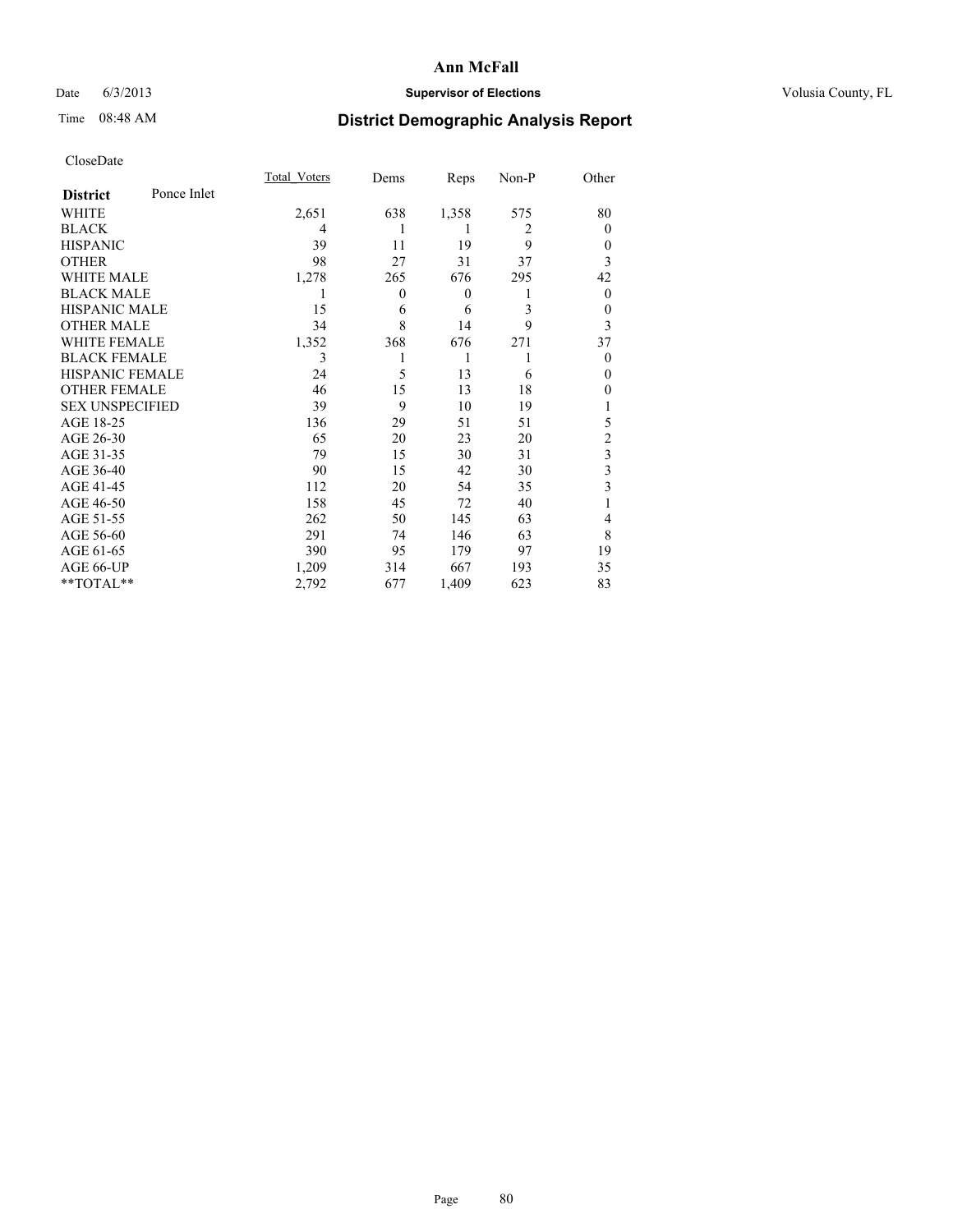### Date 6/3/2013 **Supervisor of Elections Supervisor of Elections** Volusia County, FL

# Time 08:48 AM **District Demographic Analysis Report**

|                                       | <b>Total Voters</b> | Dems  | Reps  | Non-P | Other          |
|---------------------------------------|---------------------|-------|-------|-------|----------------|
| Port Orange Zone 1<br><b>District</b> |                     |       |       |       |                |
| WHITE                                 | 7,692               | 2,924 | 2,424 | 2,071 | 273            |
| <b>BLACK</b>                          | 153                 | 118   | 7     | 23    | 5              |
| <b>HISPANIC</b>                       | 200                 | 89    | 32    | 76    | 3              |
| <b>OTHER</b>                          | 341                 | 111   | 57    | 163   | 10             |
| <b>WHITE MALE</b>                     | 3,443               | 1,132 | 1,203 | 967   | 141            |
| <b>BLACK MALE</b>                     | 60                  | 45    | 3     | 11    | 1              |
| <b>HISPANIC MALE</b>                  | 79                  | 39    | 12    | 26    | $\overline{2}$ |
| <b>OTHER MALE</b>                     | 104                 | 35    | 18    | 48    | 3              |
| <b>WHITE FEMALE</b>                   | 4,177               | 1,767 | 1,201 | 1,080 | 129            |
| <b>BLACK FEMALE</b>                   | 93                  | 73    | 4     | 12    | $\overline{4}$ |
| <b>HISPANIC FEMALE</b>                | 115                 | 48    | 19    | 47    | 1              |
| <b>OTHER FEMALE</b>                   | 151                 | 56    | 32    | 57    | 6              |
| <b>SEX UNSPECIFIED</b>                | 164                 | 47    | 28    | 85    | $\overline{4}$ |
| AGE 18-25                             | 683                 | 218   | 128   | 310   | 27             |
| AGE 26-30                             | 513                 | 179   | 102   | 216   | 16             |
| AGE 31-35                             | 498                 | 160   | 123   | 196   | 19             |
| AGE 36-40                             | 472                 | 161   | 117   | 164   | 30             |
| AGE 41-45                             | 509                 | 162   | 156   | 174   | 17             |
| AGE 46-50                             | 644                 | 244   | 187   | 193   | 20             |
| AGE 51-55                             | 851                 | 326   | 276   | 217   | 32             |
| AGE 56-60                             | 847                 | 339   | 292   | 187   | 29             |
| AGE 61-65                             | 796                 | 309   | 263   | 193   | 31             |
| AGE 66-UP                             | 2,573               | 1,144 | 876   | 483   | 70             |
| **TOTAL**                             | 8,386               | 3,242 | 2,520 | 2,333 | 291            |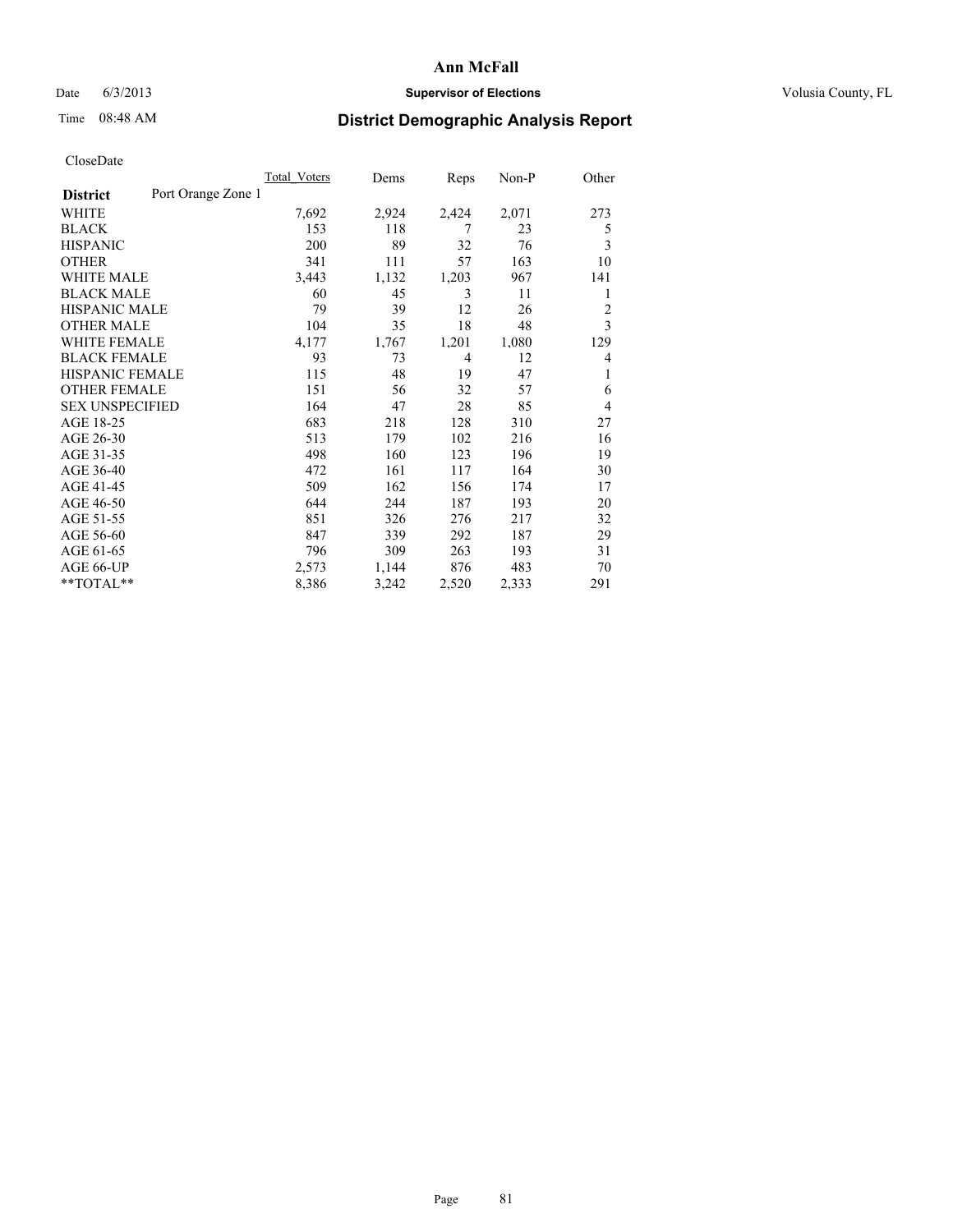### Date 6/3/2013 **Supervisor of Elections Supervisor of Elections** Volusia County, FL

# Time 08:48 AM **District Demographic Analysis Report**

|                                       | <b>Total Voters</b> | Dems  | Reps  | $Non-P$ | Other          |
|---------------------------------------|---------------------|-------|-------|---------|----------------|
| Port Orange Zone 2<br><b>District</b> |                     |       |       |         |                |
| WHITE                                 | 8,011               | 2,733 | 2,946 | 2,015   | 317            |
| <b>BLACK</b>                          | 344                 | 263   | 15    | 58      | 8              |
| <b>HISPANIC</b>                       | 251                 | 98    | 57    | 92      | $\overline{4}$ |
| <b>OTHER</b>                          | 467                 | 148   | 103   | 207     | 9              |
| <b>WHITE MALE</b>                     | 3,603               | 1,075 | 1,409 | 961     | 158            |
| <b>BLACK MALE</b>                     | 121                 | 88    | 6     | 22      | 5              |
| <b>HISPANIC MALE</b>                  | 121                 | 44    | 32    | 42      | 3              |
| <b>OTHER MALE</b>                     | 175                 | 53    | 39    | 78      | 5              |
| <b>WHITE FEMALE</b>                   | 4,316               | 1,628 | 1,508 | 1,027   | 153            |
| <b>BLACK FEMALE</b>                   | 219                 | 171   | 9     | 36      | 3              |
| <b>HISPANIC FEMALE</b>                | 128                 | 54    | 24    | 49      | 1              |
| <b>OTHER FEMALE</b>                   | 198                 | 77    | 46    | 72      | 3              |
| <b>SEX UNSPECIFIED</b>                | 192                 | 52    | 48    | 85      | 7              |
| AGE 18-25                             | 804                 | 248   | 210   | 316     | 30             |
| AGE 26-30                             | 666                 | 200   | 199   | 235     | 32             |
| AGE 31-35                             | 542                 | 169   | 154   | 199     | 20             |
| AGE 36-40                             | 500                 | 152   | 168   | 165     | 15             |
| AGE 41-45                             | 542                 | 171   | 185   | 163     | 23             |
| AGE 46-50                             | 696                 | 226   | 253   | 189     | 28             |
| AGE 51-55                             | 820                 | 301   | 306   | 190     | 23             |
| AGE 56-60                             | 755                 | 281   | 268   | 183     | 23             |
| AGE 61-65                             | 901                 | 351   | 320   | 210     | 20             |
| AGE 66-UP                             | 2,846               | 1,142 | 1,058 | 522     | 124            |
| **TOTAL**                             | 9,073               | 3,242 | 3,121 | 2,372   | 338            |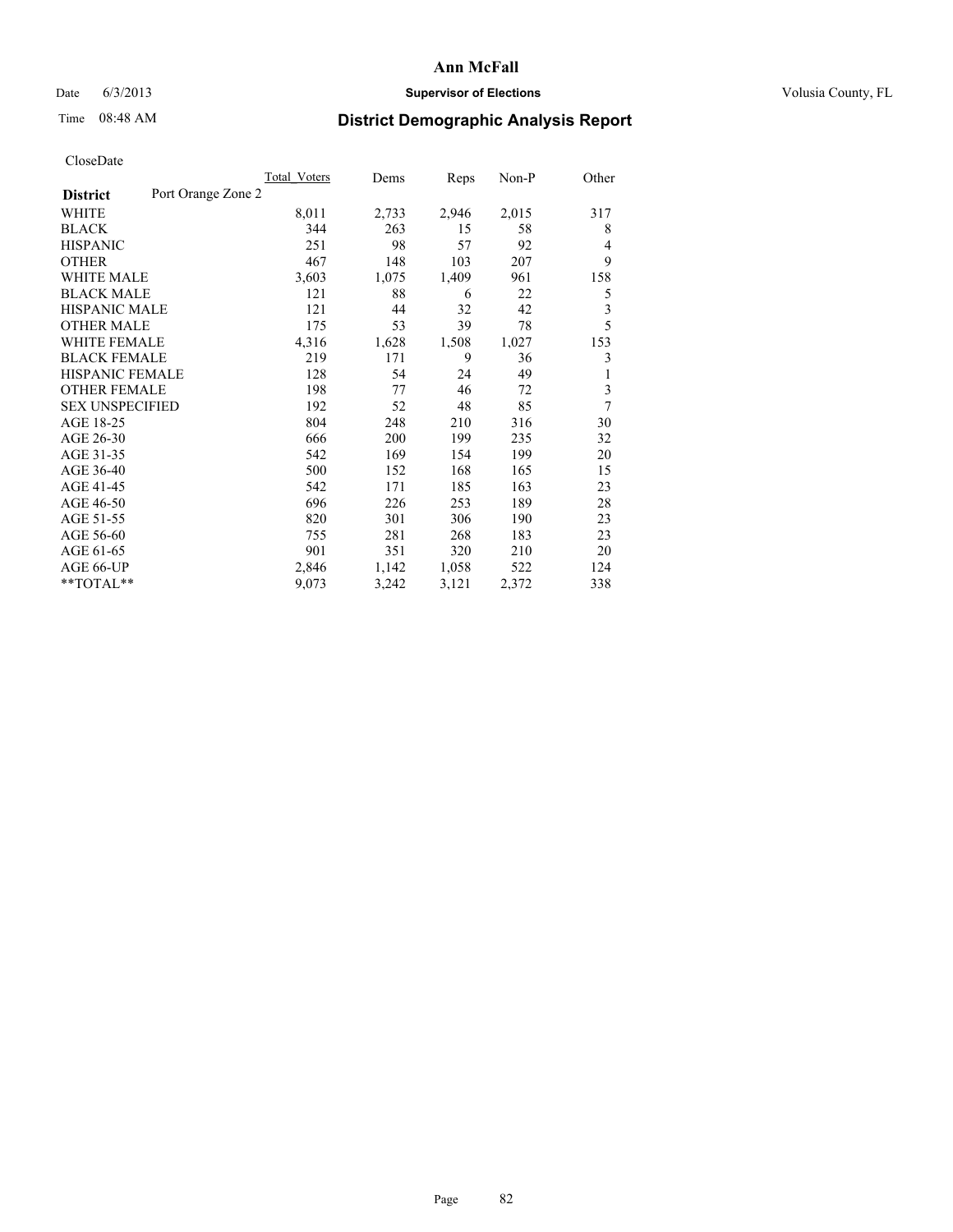### Date 6/3/2013 **Supervisor of Elections Supervisor of Elections** Volusia County, FL

# Time 08:48 AM **District Demographic Analysis Report**

|                        |                    | Total Voters | Dems  | Reps  | Non-P | Other |
|------------------------|--------------------|--------------|-------|-------|-------|-------|
| <b>District</b>        | Port Orange Zone 3 |              |       |       |       |       |
| WHITE                  |                    | 9,053        | 2,766 | 3,757 | 2,187 | 343   |
| <b>BLACK</b>           |                    | 275          | 223   | 12    | 32    | 8     |
| <b>HISPANIC</b>        |                    | 249          | 97    | 52    | 91    | 9     |
| <b>OTHER</b>           |                    | 492          | 137   | 133   | 202   | 20    |
| WHITE MALE             |                    | 4,090        | 1,102 | 1,766 | 1,034 | 188   |
| <b>BLACK MALE</b>      |                    | 126          | 96    | 7     | 19    | 4     |
| <b>HISPANIC MALE</b>   |                    | 105          | 40    | 20    | 41    | 4     |
| <b>OTHER MALE</b>      |                    | 181          | 53    | 50    | 65    | 13    |
| <b>WHITE FEMALE</b>    |                    | 4,874        | 1,643 | 1,956 | 1,125 | 150   |
| <b>BLACK FEMALE</b>    |                    | 146          | 124   | 5     | 13    | 4     |
| <b>HISPANIC FEMALE</b> |                    | 138          | 55    | 31    | 47    | 5     |
| <b>OTHER FEMALE</b>    |                    | 202          | 63    | 56    | 78    | 5     |
| <b>SEX UNSPECIFIED</b> |                    | 207          | 47    | 63    | 90    | 7     |
| AGE 18-25              |                    | 801          | 239   | 257   | 280   | 25    |
| AGE 26-30              |                    | 630          | 194   | 198   | 221   | 17    |
| AGE 31-35              |                    | 613          | 182   | 196   | 212   | 23    |
| AGE 36-40              |                    | 572          | 168   | 217   | 160   | 27    |
| AGE 41-45              |                    | 663          | 210   | 260   | 182   | 11    |
| AGE 46-50              |                    | 795          | 222   | 340   | 209   | 24    |
| AGE 51-55              |                    | 822          | 234   | 358   | 207   | 23    |
| AGE 56-60              |                    | 872          | 324   | 332   | 185   | 31    |
| AGE 61-65              |                    | 911          | 324   | 343   | 201   | 43    |
| AGE 66-UP              |                    | 3,390        | 1,126 | 1,453 | 655   | 156   |
| **TOTAL**              |                    | 10,069       | 3,223 | 3,954 | 2,512 | 380   |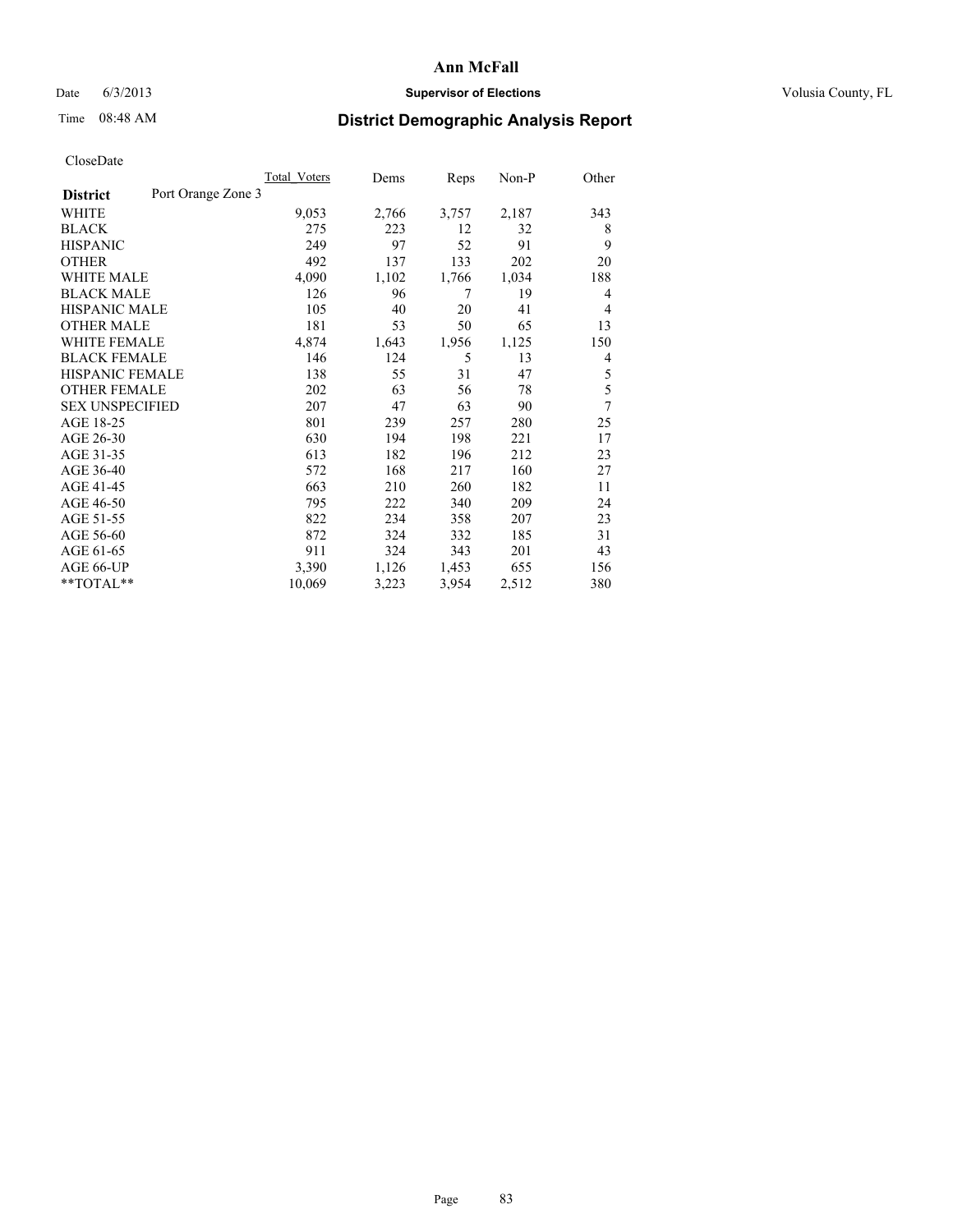### Date 6/3/2013 **Supervisor of Elections Supervisor of Elections** Volusia County, FL

# Time 08:48 AM **District Demographic Analysis Report**

|                                       | Total Voters | Dems  | Reps  | Non-P | Other            |
|---------------------------------------|--------------|-------|-------|-------|------------------|
| Port Orange Zone 4<br><b>District</b> |              |       |       |       |                  |
| WHITE                                 | 9,142        | 2,805 | 3,958 | 2,092 | 287              |
| <b>BLACK</b>                          | 239          | 183   | 20    | 36    | $\overline{0}$   |
| <b>HISPANIC</b>                       | 247          | 89    | 73    | 81    | $\overline{4}$   |
| <b>OTHER</b>                          | 519          | 169   | 111   | 227   | 12               |
| <b>WHITE MALE</b>                     | 4,304        | 1,169 | 1,956 | 1,025 | 154              |
| <b>BLACK MALE</b>                     | 118          | 82    | 15    | 21    | $\boldsymbol{0}$ |
| <b>HISPANIC MALE</b>                  | 116          | 38    | 33    | 42    | 3                |
| <b>OTHER MALE</b>                     | 204          | 66    | 47    | 83    | 8                |
| <b>WHITE FEMALE</b>                   | 4,748        | 1,615 | 1,965 | 1,039 | 129              |
| <b>BLACK FEMALE</b>                   | 118          | 99    | 4     | 15    | $\overline{0}$   |
| <b>HISPANIC FEMALE</b>                | 129          | 51    | 38    | 39    | 1                |
| <b>OTHER FEMALE</b>                   | 217          | 81    | 48    | 84    | $\overline{4}$   |
| <b>SEX UNSPECIFIED</b>                | 193          | 45    | 56    | 88    | $\overline{4}$   |
| AGE 18-25                             | 978          | 273   | 312   | 353   | 40               |
| AGE 26-30                             | 525          | 171   | 155   | 185   | 14               |
| AGE 31-35                             | 572          | 168   | 186   | 201   | 17               |
| AGE 36-40                             | 623          | 178   | 224   | 197   | 24               |
| AGE 41-45                             | 904          | 255   | 393   | 240   | 16               |
| AGE 46-50                             | 959          | 261   | 421   | 243   | 34               |
| AGE 51-55                             | 1,067        | 326   | 504   | 209   | 28               |
| AGE 56-60                             | 1,043        | 360   | 474   | 185   | 24               |
| AGE 61-65                             | 1,025        | 403   | 399   | 193   | 30               |
| AGE 66-UP                             | 2,451        | 851   | 1,094 | 430   | 76               |
| **TOTAL**                             | 10,147       | 3,246 | 4,162 | 2,436 | 303              |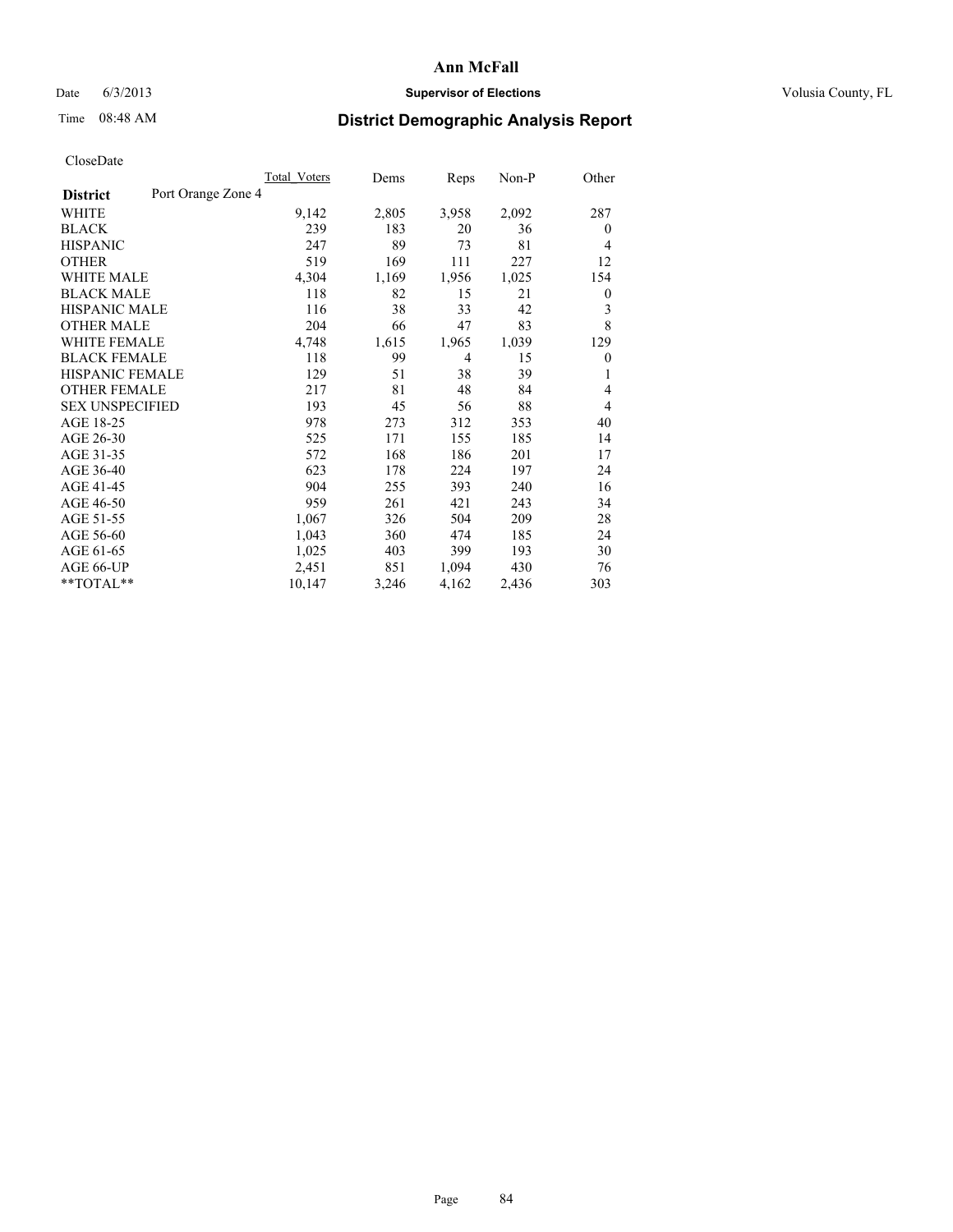## Date 6/3/2013 **Supervisor of Elections Supervisor of Elections** Volusia County, FL

# Time 08:48 AM **District Demographic Analysis Report**

|                        |               | Total Voters | Dems  | Reps  | Non-P | Other          |
|------------------------|---------------|--------------|-------|-------|-------|----------------|
| <b>District</b>        | South Daytona |              |       |       |       |                |
| WHITE                  |               | 6,444        | 2,472 | 2,234 | 1,540 | 198            |
| <b>BLACK</b>           |               | 620          | 506   | 17    | 91    | 6              |
| <b>HISPANIC</b>        |               | 177          | 89    | 31    | 53    | $\overline{4}$ |
| <b>OTHER</b>           |               | 366          | 140   | 63    | 160   | 3              |
| <b>WHITE MALE</b>      |               | 2,930        | 971   | 1,103 | 737   | 119            |
| <b>BLACK MALE</b>      |               | 241          | 188   | 5     | 44    | 4              |
| <b>HISPANIC MALE</b>   |               | 87           | 39    | 18    | 27    | 3              |
| <b>OTHER MALE</b>      |               | 105          | 41    | 19    | 44    | 1              |
| <b>WHITE FEMALE</b>    |               | 3,464        | 1,479 | 1,118 | 788   | 79             |
| <b>BLACK FEMALE</b>    |               | 366          | 309   | 11    | 44    | $\overline{2}$ |
| <b>HISPANIC FEMALE</b> |               | 86           | 47    | 13    | 25    | 1              |
| <b>OTHER FEMALE</b>    |               | 162          | 71    | 33    | 56    | $\overline{2}$ |
| <b>SEX UNSPECIFIED</b> |               | 166          | 62    | 25    | 79    | $\mathbf{0}$   |
| AGE 18-25              |               | 699          | 273   | 162   | 249   | 15             |
| AGE 26-30              |               | 566          | 237   | 132   | 177   | 20             |
| AGE 31-35              |               | 464          | 180   | 102   | 162   | 20             |
| AGE 36-40              |               | 432          | 154   | 127   | 139   | 12             |
| AGE 41-45              |               | 583          | 250   | 165   | 154   | 14             |
| AGE 46-50              |               | 664          | 229   | 242   | 179   | 14             |
| AGE 51-55              |               | 773          | 320   | 261   | 172   | 20             |
| AGE 56-60              |               | 751          | 330   | 250   | 149   | 22             |
| AGE 61-65              |               | 749          | 328   | 233   | 162   | 26             |
| AGE 66-UP              |               | 1,926        | 906   | 671   | 301   | 48             |
| **TOTAL**              |               | 7,607        | 3,207 | 2,345 | 1,844 | 211            |